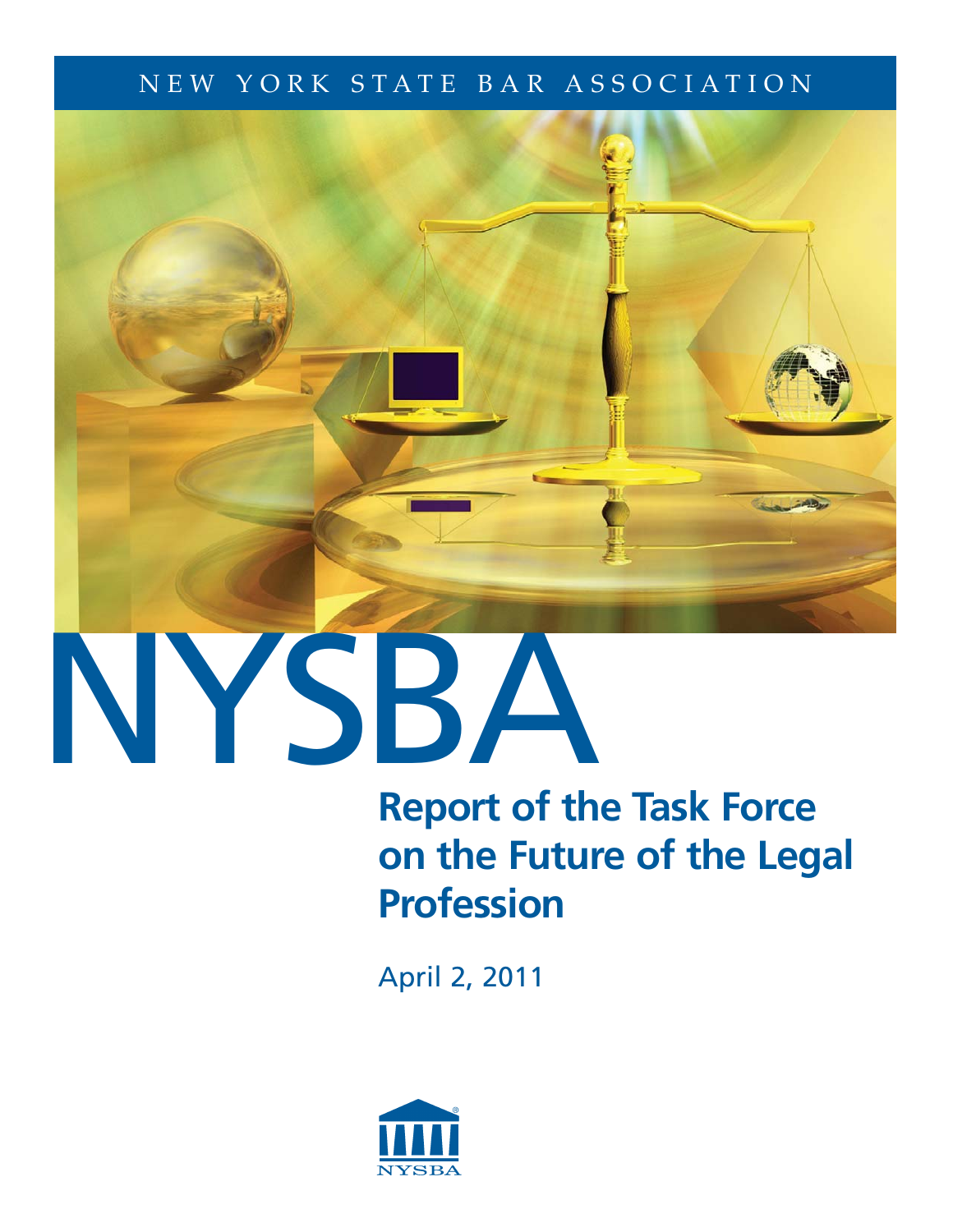#### **NEW YORK STATE BAR ASSOCIATION TASK FORCE ON THE FUTURE OF THE LEGAL PROFESSION**

#### **LINDA L. ADDISON, ESQ.**

**Co-Chair**  Fulbright & Jaworski L.L.P. New York

**T. ANDREW BROWN, ESQ. Co-Chair**  Brown & Hutchinson Rochester

\* \* \*

**PROFESSOR MARY A. LYNCH Education and Training Sub-Committee Chair**  Albany Law School Albany

#### **JOEY SILBERFEIN, ESQ. Work/Life Balance Sub-Committee Chai**r Shannon & Manch Scarsdale

**PROFESSOR GARY A. MUNNEKE Firm Structure Sub-Committee Chair**  Pace University School of Law White Plains

**JOHN C. SZEKERES, ESQ. Technology Sub-Committee Chair**  Paul, Weiss, Rifkind, Wharton & Garrison, LLP New York

 $*$  \*

**ERIC B. HALL, PH.D., ESQ. Advisor** Fulbright & Jaworski L.L.P. Houston

**DEBORAH EPSTEIN HENRY, ESQ. Advisor**  Flex-time Lawyers LLC Ardmore, Pennsylvania

#### **DAVID N. SLARSKEY, ESQ.**

**Secretary**  Patterson Belknap Webb & Tyler LLP New York

\* \* \*

**DAVID J. B. ARROYO, ESQ.**  Scripps Networks, Inc. New York

**CAROLYN OLDER BORTNER, ESQ.**  Orrick Herrington & Sutcliffe LLP

New York

**ELANA R. BUTLER, ESQ.**  Proskauer Rose LLP New York

**KALEY RENEE CHILDS**  New York

**SEBRINA BARRETT, ESQ.**  NYSBA Staff Liaison Albany

**KATHLEEN A. BRYAN, ESQ.**  International Institute for Conflict Prevention and Resolution New York

**KELLY CAHILL, ESQ.**  Paul, Weiss, Rifkind, Wharton & Garrison New York

> **LISA MARIE COHEN, ESQ.**  Schinder, Cohen & Hochman New York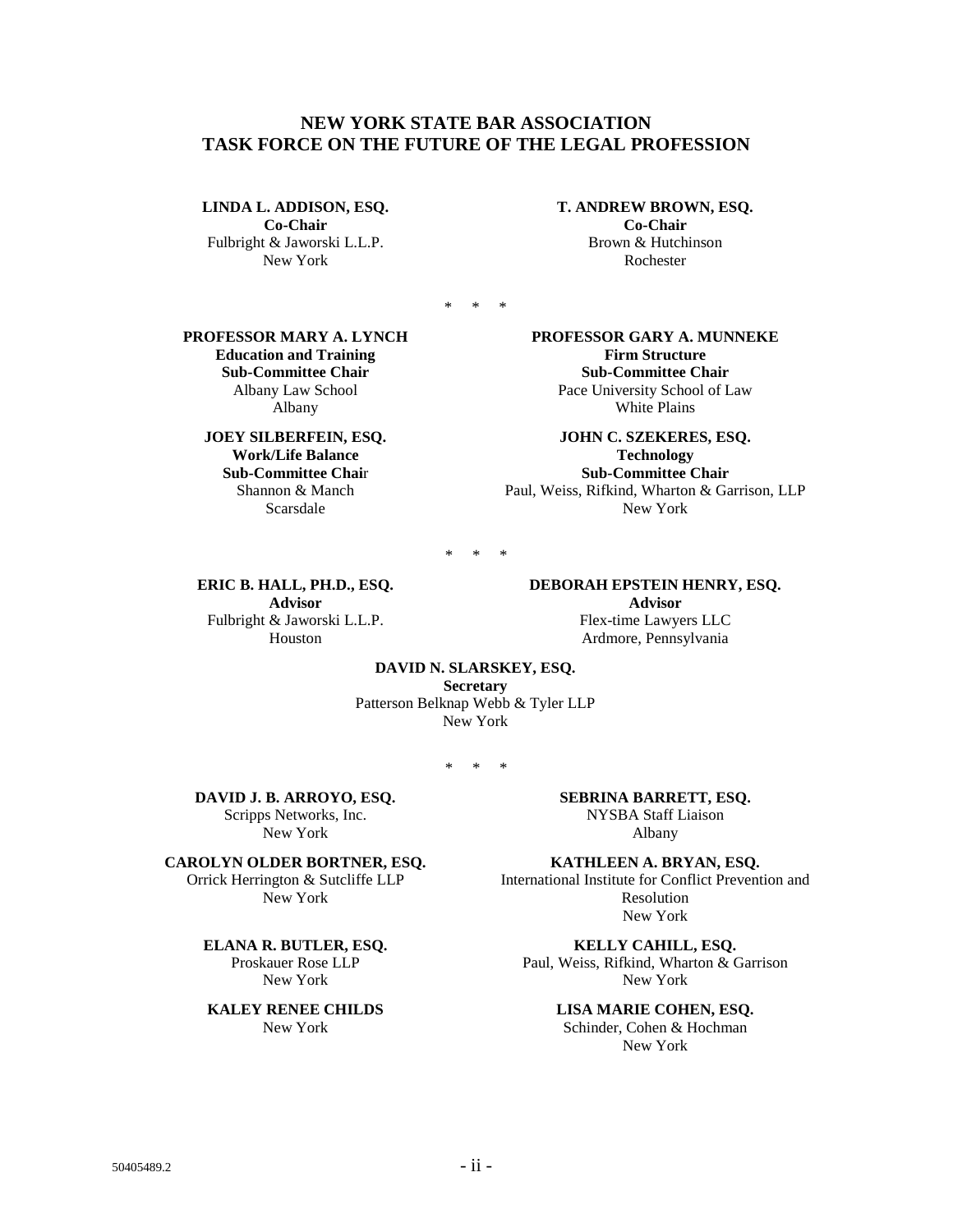**BARBARA E. DANIELE, ESQ.**  GE Capital Americas Norwalk, Connecticut

> **BARBARA J. DURKIN**  Barbara J. Durkin, Inc. Bronx, New York

**EMILY FRANCHINA, ESQ.**  Franchina & Giordano Garden City

**CAROL M. FROHLINGER, ESQ.**  Negotiating Women, Inc. New York

**JOSEPH A. GAWLOWICZ, ESQ.**  Brown & Hutchinson Rochester

> **LA WANDA GETER**  Stamford, Connecticut

**LAURIE A. GIORDANO, ESQ.**  Leclair Korona Giordano Cole LLP Rochester

**MELANIE DYANI HENDRY, ESQ.**  Meyer, Suozzi, English & Klein, PC Garden City

**GAIL JOHNSTON, ESQ.**  Cahill, Gordon & Reindel LLP New York

**BRAD S. KARP, ESQ.**  Paul, Weiss, Rifkind, Wharton & Garrison New York

> **RACHEL LITTMAN, ESQ.**  Pace Law School White Plains

**JAMES W. LYTLE, ESQ.**  Manatt, Phelps & Phillips Albany

**RICHARD A. MATASAR**  New York Law School New York

**ANNA S. PARK, ESQ**. Zeichner Ellman & Krause LLP New York

**LAUREN STILLER RIKLEEN**  Boston College Center for Work and Family Rikleen Institute for Strategic Leadership Chestnut Hill, Massachusetts

**STEPHEN J. DANNHAUSER, ESQ.** 

Weil Gotshal & Manges LLP New York

**ALAN D. FELLER, ESQ.**  Sloan & Feller Mahopac

**SARI FRIED-FIORI**  Fulbright & Jaworski L.L.P. Houston

**BRYN NICOLE FULLER**  White Plains

**RICK S. GEIGER, ESQ.**  Pittsford, New York

**PAUL A. GILLAN, JR., ESQ.**  CDPHP Albany

**STEPHEN T. HELMER, ESQ.**  Mackenzie Hughes LLP Syracuse

**FRANK R. JIMENEZ, ESQ.**  ITT Corporation White Plains

**CAROL M. KANAREK, ESQ.**  Kanarek & Brady LLC New York

> **MARK N. KITTEL**  Albany

**BETTY LUGO, ESQ.**  Pacheco & Lugo Brooklyn

**DEBORAH MASUCCI**  Chartis Brooklyn

**HARRY P. MEISLAHN, ESQ.**  McNamee Lochner Titus & Williams, P.C. Albany

**KELLY ANN PRESSLER, ESQ.**  Milbank, Tweed, Hadley & McCloy LLP New York

> **TERESA SCHILLER, ESQ.**  NYSBA Staff Liaison Albany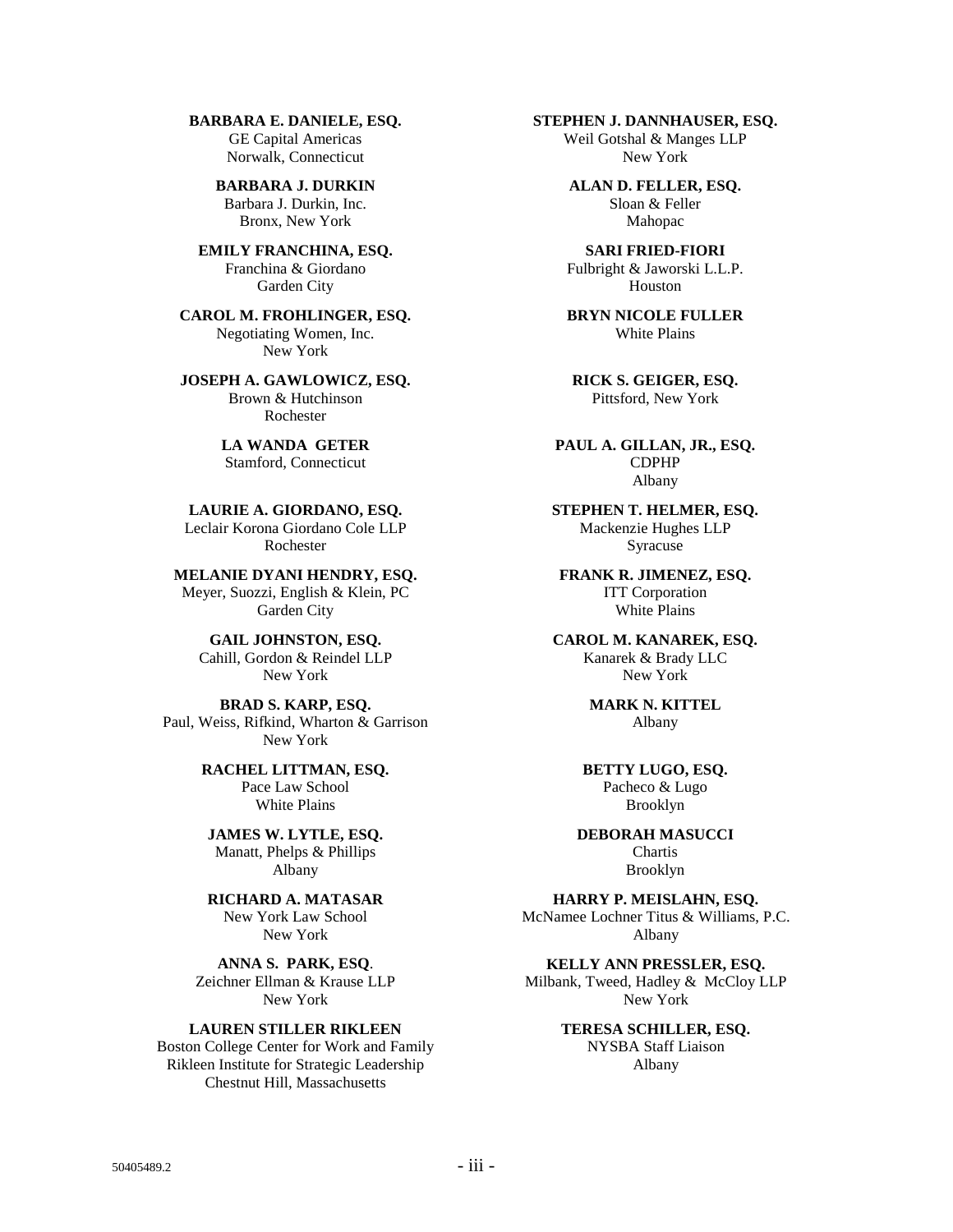#### **DALE E. SKIVINGTON, ESQ.**

Eastman Kodak Company Rochester

**CRAIG SMITH** Fulbright & Jaworski L.L.P. Houston

#### **BRANDE M. STELLINGS, ESQ.**  Catalyst, Inc. New York

#### **CHRISTINE TALLON**  Fulbright & Jaworski L.L.P. New York

#### **PROFESSOR IAN SETH WEINSTEIN**

Fordham Law School New York

#### **LISA A. WHITNEY, ESQ.**

VF Sportswear, Inc. New York

#### **BARBARA F. SMITH, ESQ.**

New York Lawyer Assistance Trust Albany

**TUCKER C. STANCLIFT, ESQ.** 

Stanclift, Ludemann & McMorris PC Glens Falls

#### **ROBERT B. STILES, ESQ.**

Bausch & Lomb Inc. (Ret.) Rochester

#### **HARRY P. TRUEHEART, III, ESQ.**  Nixon Peabody LLP

New York

#### **ASHLEY WEISS**  Albany

**LAWRENCE A. ZIMMERMAN, ESQ.**

Hiscock & Barclay LLP Albany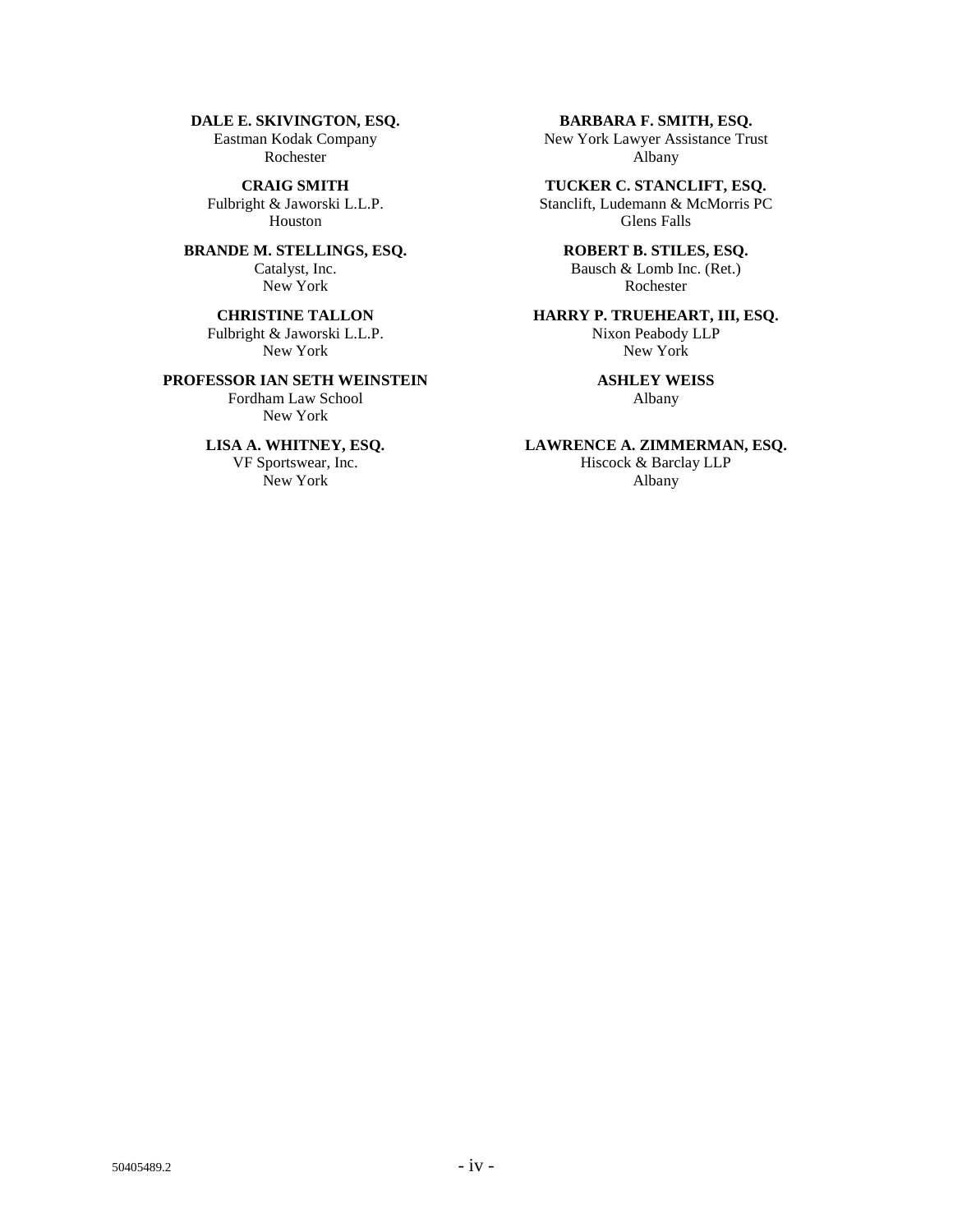## **REPORT OF THE TASK FORCE ON THE FUTURE OF THE LEGAL PROFESSION April 2, 2011**

# **Table of Contents**

| I.           | Participate in the National Development of Model Competencies |  |
|--------------|---------------------------------------------------------------|--|
| Π.           | Monitor Proposed Revisions to Accreditation and Admissions    |  |
| III.         | Propose Assessment of New Skills-Based Practice-Based         |  |
| IV.          | Study and Integrate Mentorship, CLE, and New Lawyer Training  |  |
| V.           | Support Appropriate and Realistic Entry Into the Profession 8 |  |
| VI.          | Integrate Assessment of Legal Education and Professional      |  |
| VII.         |                                                               |  |
|              |                                                               |  |
|              |                                                               |  |
|              |                                                               |  |
|              |                                                               |  |
|              |                                                               |  |
| $\mathbf{I}$ |                                                               |  |
| II.          |                                                               |  |
| HI.          |                                                               |  |
| IV.          |                                                               |  |
|              |                                                               |  |
|              |                                                               |  |
|              |                                                               |  |
|              |                                                               |  |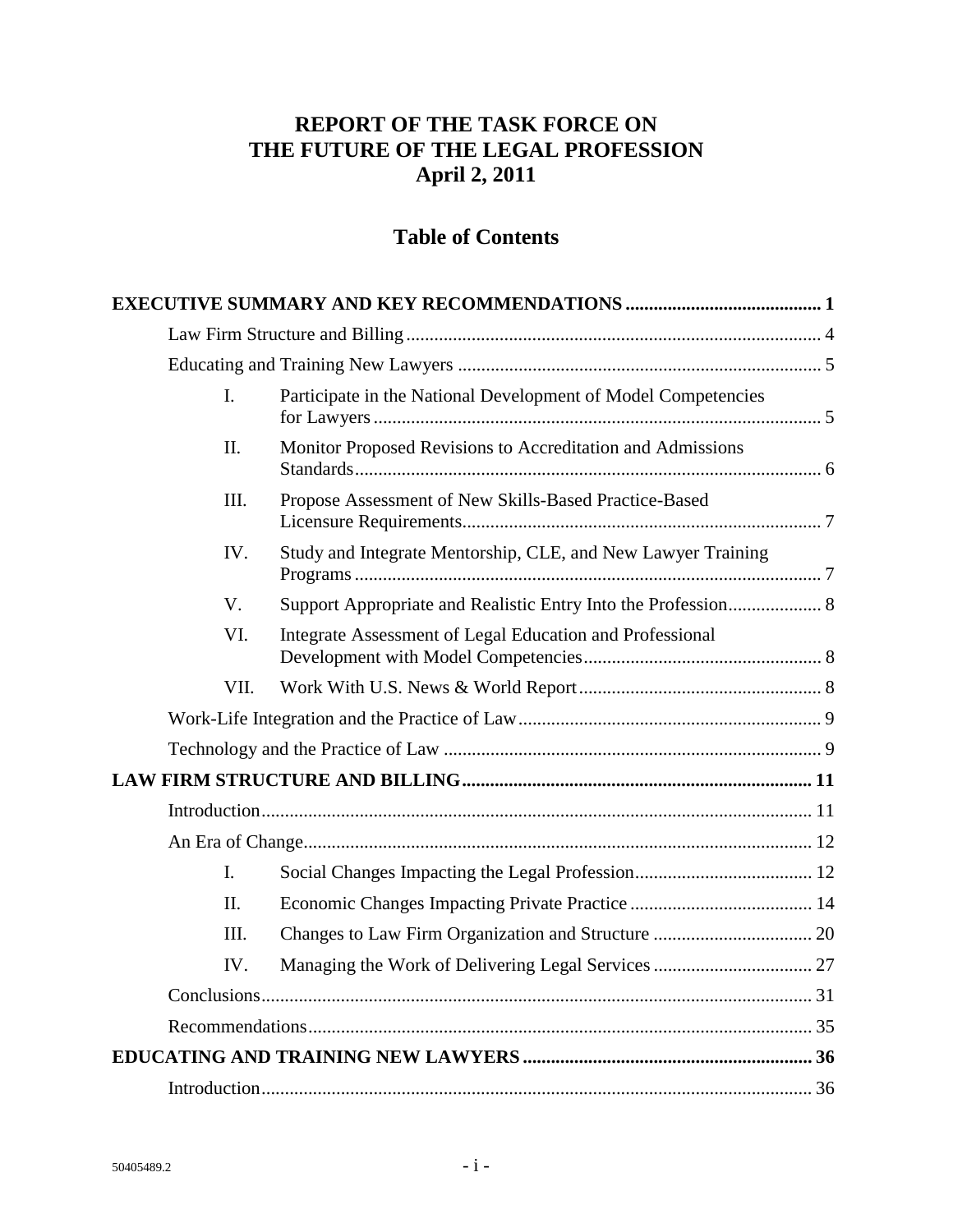| I.   | Identifying, Assessing and Shaping Good Professional                                                                      |  |
|------|---------------------------------------------------------------------------------------------------------------------------|--|
| Π.   | Understanding the Robust Knowledge, Skillful Expertise and<br>Fundamental Values of a Lawyer: The Model Competencies      |  |
| Ш.   | Measuring Progress: The Problem of Assessing Professional                                                                 |  |
|      |                                                                                                                           |  |
| Ι.   | Strengthening Court of Appeals Rules Governing Clinical and<br>Practical Coursework and Encouraging Capstone Curricula 47 |  |
| Π.   | Strengthening the New York State Bar Exam's Assessment and                                                                |  |
|      |                                                                                                                           |  |
| I.   |                                                                                                                           |  |
| Π.   |                                                                                                                           |  |
| Ш.   |                                                                                                                           |  |
| IV.  | Attending to the National Debate Regarding Law School Debt 66                                                             |  |
|      |                                                                                                                           |  |
| I.   | Participate in the National Development of Model Competencies                                                             |  |
| Π.   | Monitor Proposed Revisions to Accreditation and Admissions                                                                |  |
| Ш.   | Propose Assessment of New Skills-Based, Practice-Based                                                                    |  |
| IV.  | Study and Integrate Mentorship, CLE and New Lawyer Training                                                               |  |
| V.   |                                                                                                                           |  |
| VI.  | Integrate Assessment of Legal Education and Professional                                                                  |  |
| VII. |                                                                                                                           |  |
|      |                                                                                                                           |  |
|      |                                                                                                                           |  |
|      | The Business Case for Work-Life Balance: Good for Lawyers, Good for the                                                   |  |
| I.   |                                                                                                                           |  |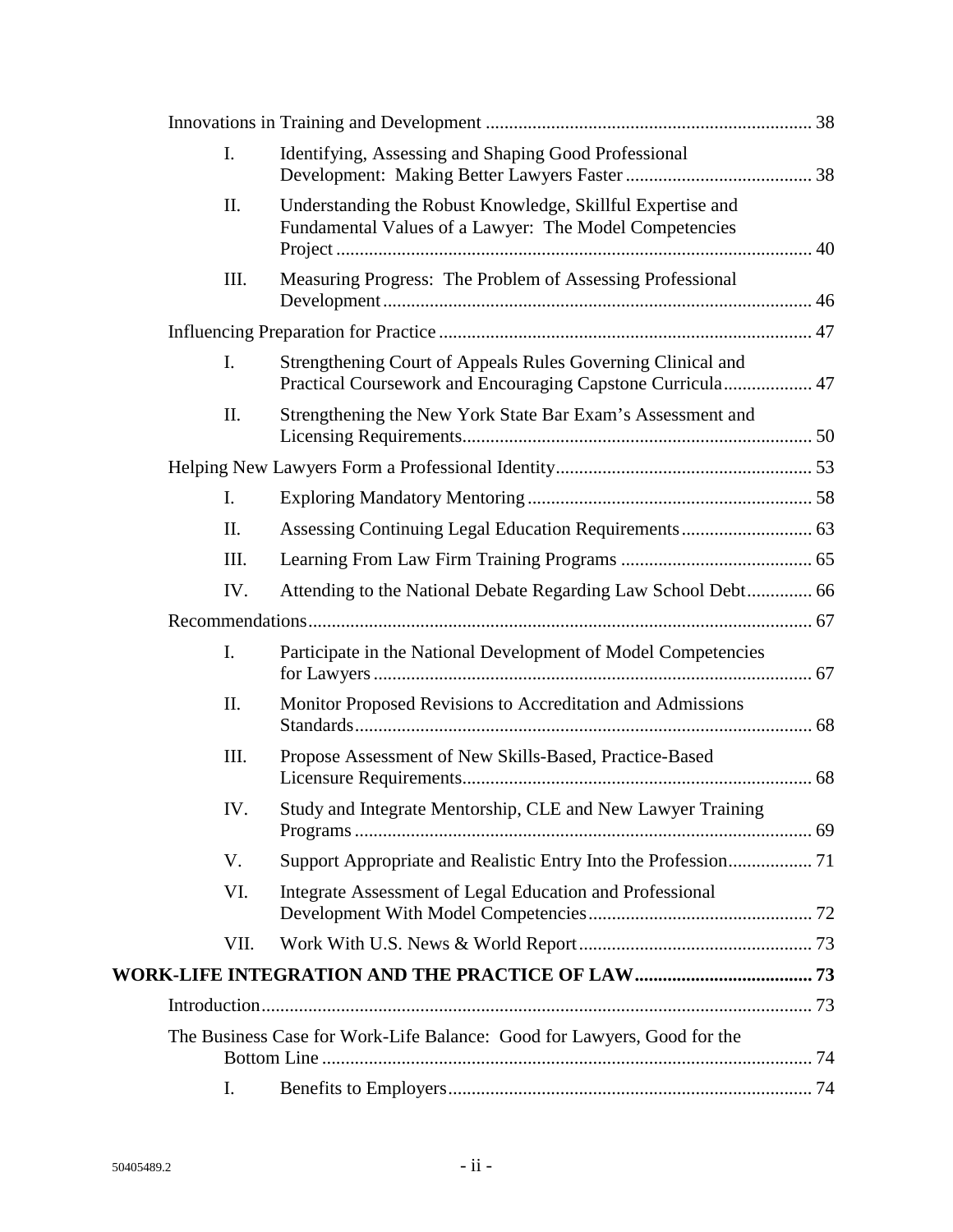| II.            |                                                                 |  |
|----------------|-----------------------------------------------------------------|--|
| Ш.             |                                                                 |  |
| IV.            |                                                                 |  |
|                |                                                                 |  |
| I.             |                                                                 |  |
| II.            |                                                                 |  |
| Ш.             |                                                                 |  |
| IV.            |                                                                 |  |
|                |                                                                 |  |
| $\mathbf{I}$ . |                                                                 |  |
| II.            |                                                                 |  |
| III.           |                                                                 |  |
| IV.            |                                                                 |  |
| V.             |                                                                 |  |
| VI.            |                                                                 |  |
|                |                                                                 |  |
|                |                                                                 |  |
|                |                                                                 |  |
| L.             |                                                                 |  |
| II.            | Define the Goals for Applying Technology to a Legal Practice 98 |  |
| III.           | Understand and Embrace the Concept of "Knowledge                |  |
| IV.            | Educate and Train Lawyers to Understand and Use Technology      |  |
|                |                                                                 |  |
| I.             |                                                                 |  |
| II.            |                                                                 |  |
| III.           |                                                                 |  |
| IV.            |                                                                 |  |
| V.             |                                                                 |  |
| VI.            |                                                                 |  |
| VII.           |                                                                 |  |
|                |                                                                 |  |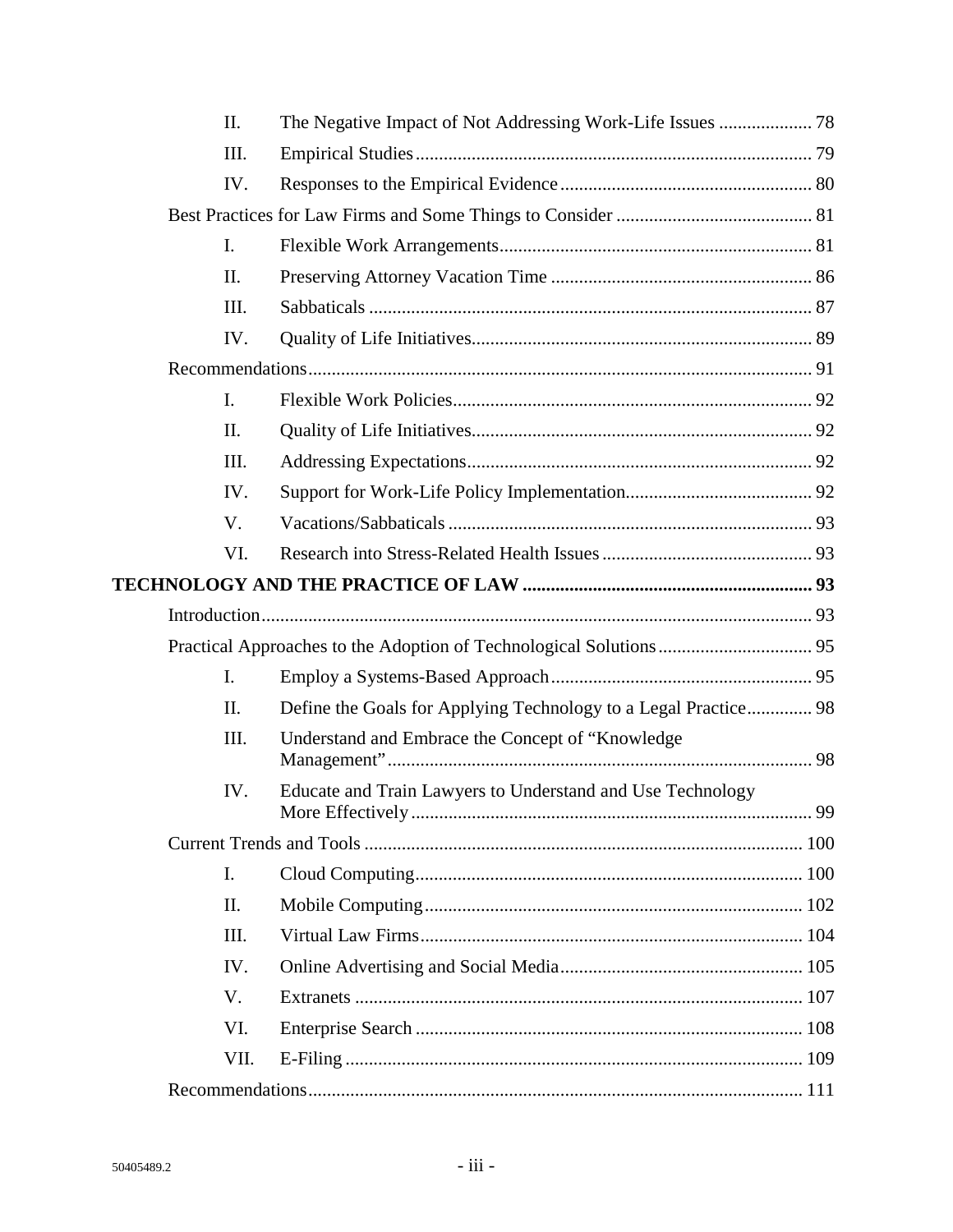### **REPORT OF THE TASK FORCE ON THE FUTURE OF THE LEGAL PROFESSION April 2, 2011**

#### **EXECUTIVE SUMMARY AND KEY RECOMMENDATIONS**

The rapid pace of change in the legal profession, accelerated in part by the recent national economic downturn, prompted New York State Bar Association President Stephen Younger to form a task force to examine issues concerning the future of the profession. Under the leadership of Co-Chairs Linda L. Addison and T. Andrew Brown, the Task Force on the Future of the Legal Profession ("Task Force") was asked to address the following: (1) developments in the economics, structure, and billing practices of private law firms; (2) changes in the model for educating and training new lawyers; (3) the pressures on lawyers seeking to find balance between their professional and personal lives; and (4) the implications of technology on the practice of law.

Given the inherent difficulty in predicting the future with certainty, the Task Force studied current trends that are driving change. Understanding these trends provides insights into the probable future in various areas of the legal profession and enables lawyers to manage change as it unfolds.

There is strong evidence that unprecedented changes in practice are producing a restructuring in the way legal services are delivered. These changes include widespread access to legal information, the routinization of many legal tasks, demands by clients for more control of legal service delivery, and the emergence of an increasingly competitive marketplace. This restructuring in the way legal services are delivered affects all law firms—regardless of size, geographic location, and substantive practice area—although it may impact different firms in different ways. Clients are seeking more efficient services, predictable fees, and increased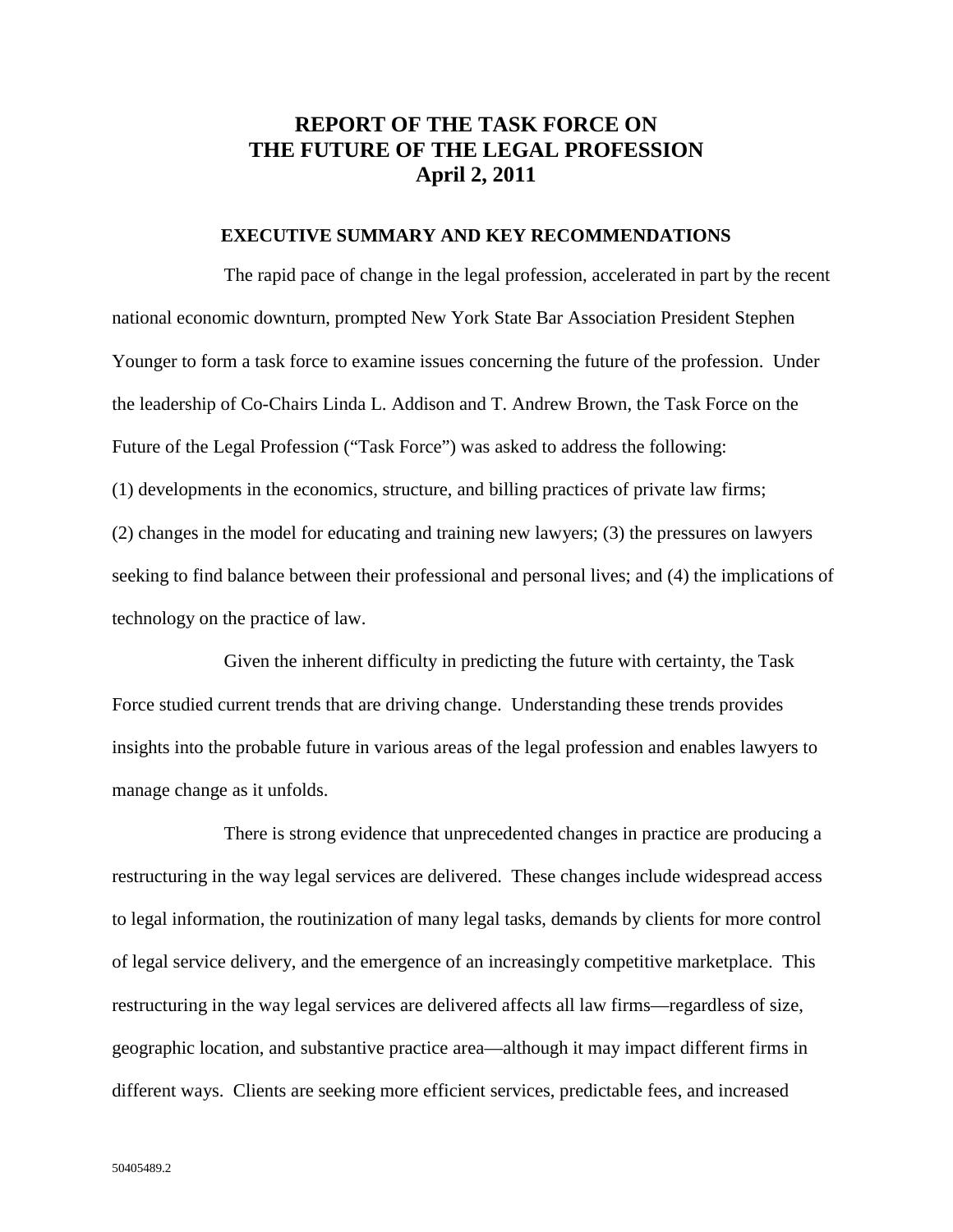responsiveness to their needs, and they are willing to replace their lawyers if they are not satisfied with the services they receive.

In the area of billing for legal services, the hourly billing model has been strongly criticized by clients and commentators, leading to a shift away from hourly billing to alternative fee arrangements ("AFAs"). There are differing opinions among members of the Task Force as to how fundamental and pervasive this shift in billing practices will be. The Task Force believes, however, that AFAs will continue to expand over the course of the next decade, as a model for compensating lawyers and providing value to clients. The Task Force also believes that hourly billing will not disappear as a fee model in some practice areas.

The economic downturn of 2008–09 produced considerable economic fallout for law firms, including lower earnings, reduced hiring, more downsizing, and greater internal reorganization. As the economy recovers, it is apparent to many observers that the legal profession will not return to business as usual, and that to be successful in the post-recession era, law firms will need to engage in long-term restructuring to maintain sustainability and grow organically. Lawyers also will need to rethink the model and methodology of educating and training lawyers to deliver services and serve clients in the evolving law practice environment.

Competition for legal work will be intense, not only within the legal profession, but also among law firms and nonlegal service providers, foreign law firms, *pro se* litigators and self-help providers, as well as companies that use innovative delivery systems. Law firms that do not understand and address these changes will have difficulty competing in the emerging marketplace. Law firms will need to think more strategically, manage more effectively, and strive to be more client-centered than they have been in the past.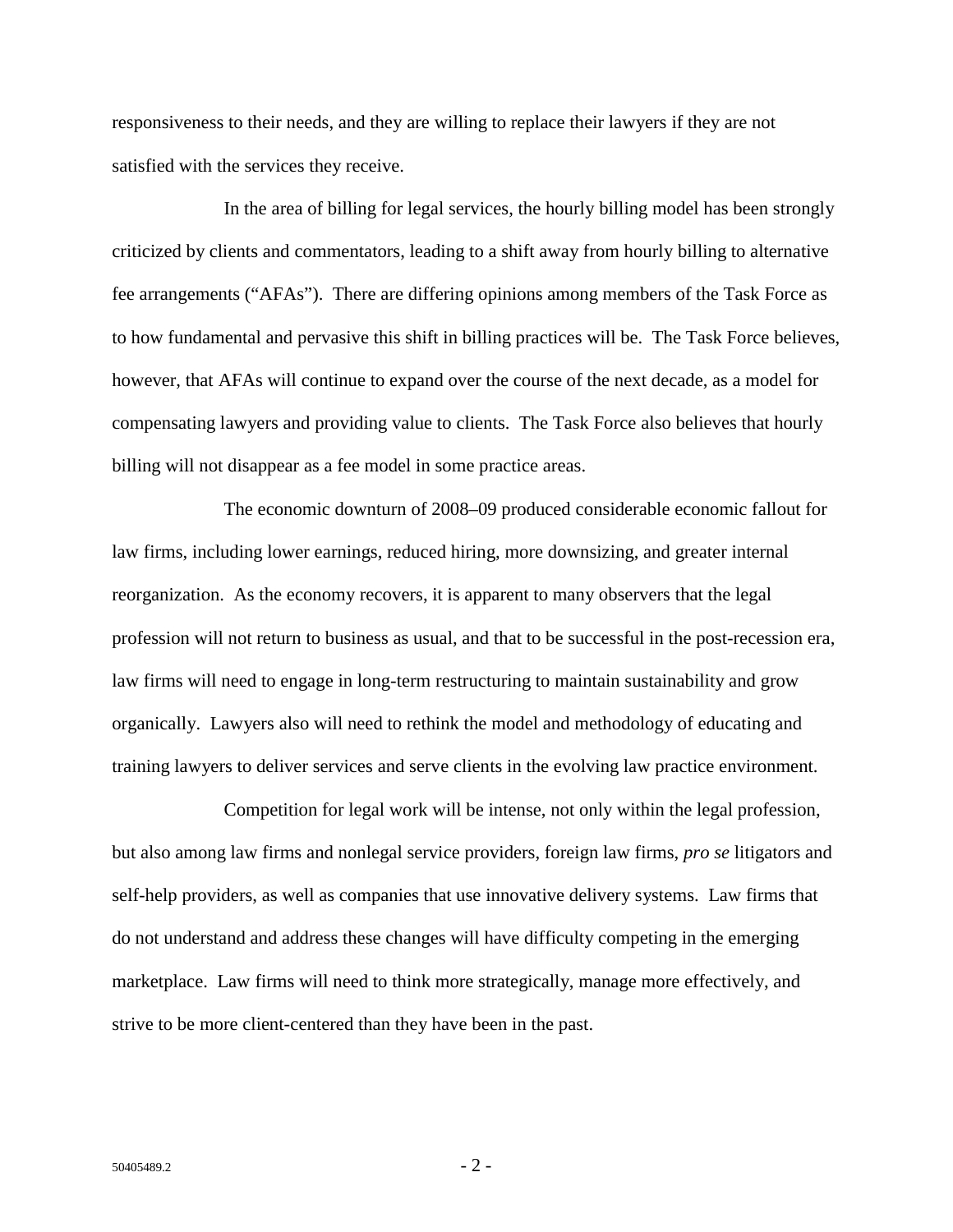Technology is a driving force for many of these changes. Technology is a double-edged sword that helps lawyers to work faster and more efficiently, yet enables them to work constantly. It permits them to find better solutions to legal problems, yet increases the expectations of clients; assists them to compete more effectively in the marketplace, but opens the door to more competition. Technology has revolutionized the practice of law over the past quarter century. All signs indicate that technology will continue to impact the way lawyers are educated and practice, and will impact the traditional skills associated with lawyering and how lawyers interact with their clients.

It is in this context that the Task Force undertook its charge. Task Force Co-Chairs Linda L. Addison and T. Andrew Brown created four subcommittees: (1) the evolving structure of private practice, including alternative billing practices; (2) the education, training, and development of new lawyers; (3) work-life balance and integration; and (4) harnessing technology to support practice. Members of the Task Force were selected for their expertise regarding the mission of the Task Force. The Task Force's subcommittees collected information on their respective subject areas, met to discuss the issues raised by this research, and then formulated a coherent report on their findings. Thereafter, the Task Force integrated the four subcommittee reports into a cohesive whole.

This Task Force Report ("Report") reflects a conceptual order. The first section discusses fundamental issues involving critical changes in the practice of law. The second section addresses the extent to which these changes will require new approaches to education and training of lawyers. The third section recognizes that these changes are not just economic and that individual lawyers attach great significance to finding balance in their personal and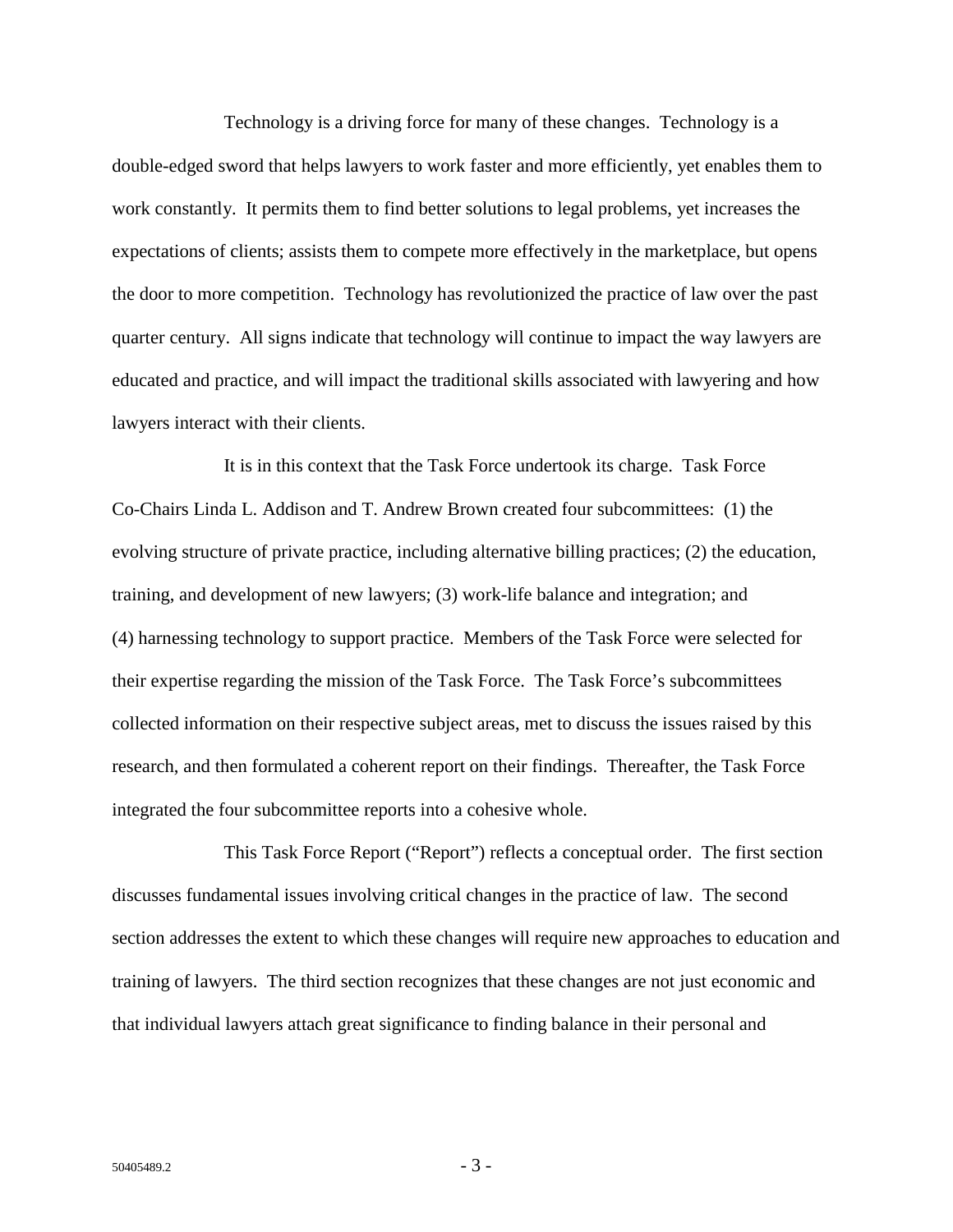professional lives. The fourth section examines technology because it is a common thread throughout the other sections of the Report.

The Task Force presents this Report and its recommendations, informed by months of research and solicitation of input from private practitioners, in-house counsel, legal academics, and professional consultants. The Task Force urges the House of Delegates of the New York State Bar Association to adopt these recommendations to help shape the future of the profession. The Task Force also urges all members of the legal profession, from individual lawyers to lawyers practicing in law firms and other organizations, to examine this Report and its recommendations with an eye toward enhancing the quality of the future of their own legal practices and enhancing their ability to meet the needs and expectations of their clients.

The complete recommendations of the Task Force and the bases for those recommendations are more fully set forth below. Certain key recommendations of the Task Force are summarized here.

#### **LAW FIRM STRUCTURE AND BILLING**

1. The Task Force recommends that the New York State Bar Association ("NYSBA") offer continuing legal education ("CLE"), print and electronic publications, and Web-based services to teach members how to achieve the objectives of providing quality legal services in ways that maximize value to the consumers of legal services. The Task Force observes that responding to clients' needs may require new and different ways to deliver services.

2. The Task Force recommends that NYSBA's Committee on Standards of Attorney Conduct explore changing models of law firm structure and compensation, make recommendations to the House of Delegates as needed to address professional responsibility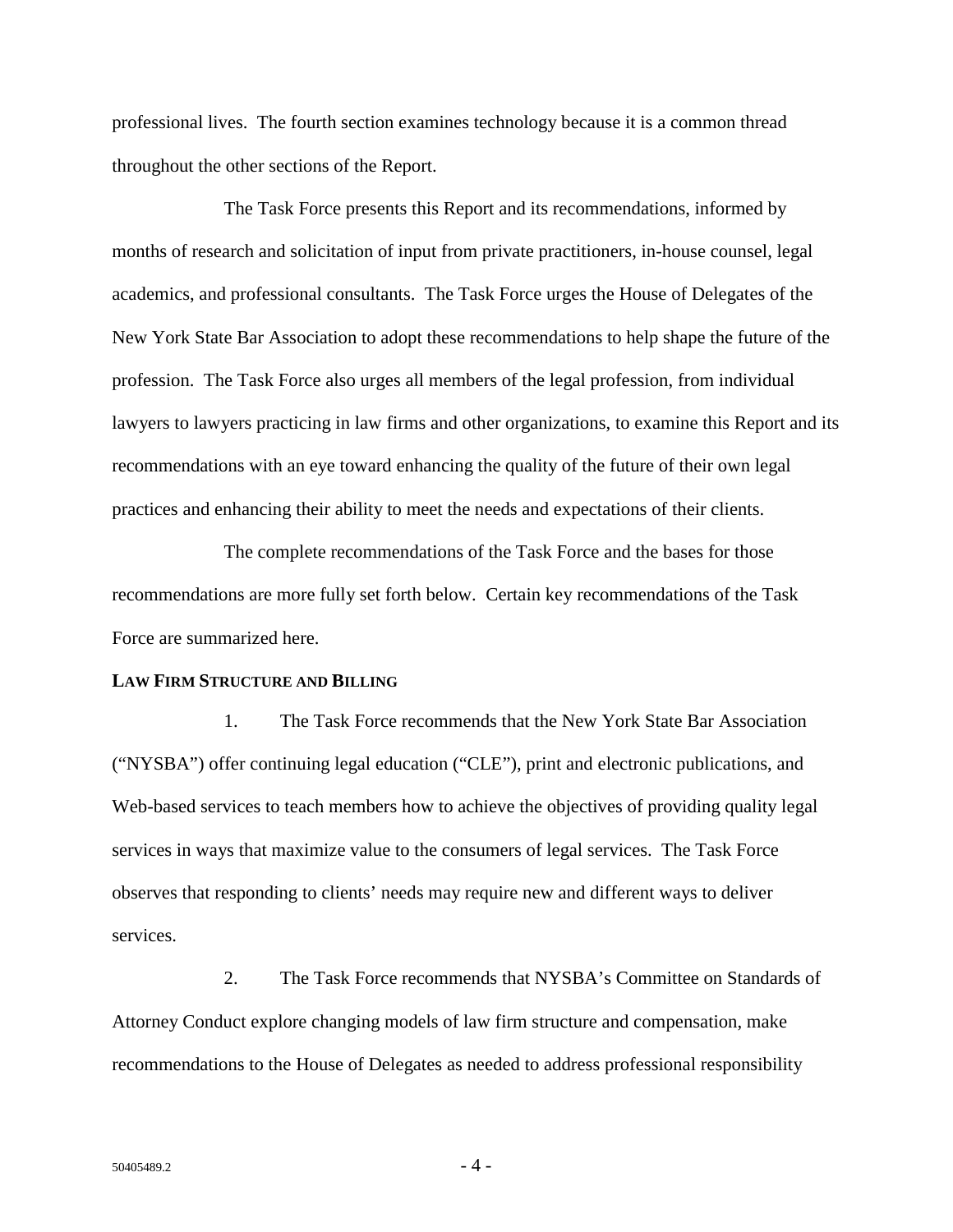issues that may emerge, and propose appropriate amendments, if needed, to the New York Rules of Professional Conduct and other regulatory standards.

3. The Task Force recommends creating a best practices manual and related CLE seminars concerning the economics of alternative fee arrangements and value billing to assist NYSBA members.

4. The Task Force recommends that NYSBA's Unauthorized Practice of Law Committee and its Law Practice Management Committee reaffirm the 2009 Report of the Special Committee on Solo and Small Firm Practice, particularly as it supports the allocation of greater resources to assist small firms and solo practitioners who need to take advantage of low overhead and adaptability to leverage their skills for effective competition in the legal markets they serve.

5. The Task Force recommends that NYSBA investigate issues presented by the increased availability of print and online legal information to nonlawyers, and assist lawyers to make a strong business case for the continuing need to retain lawyers to solve legal problems.

6. The Task Force recommends that NYSBA conduct economic and other research to continue to keep lawyers informed about the ongoing changes identified by the Task Force and the changing landscape of the legal profession.

#### **EDUCATING AND TRAINING NEW LAWYERS**

#### **I. Participate in the National Development of Model Competencies for Lawyers**

1. The Task Force recommends that NYSBA endorse the ALI-ABA Summit Recommendations pertaining to the development of model competencies that are needed to practice law effectively and provide active support for that project, including active engagement by NYSBA in a national model competencies project.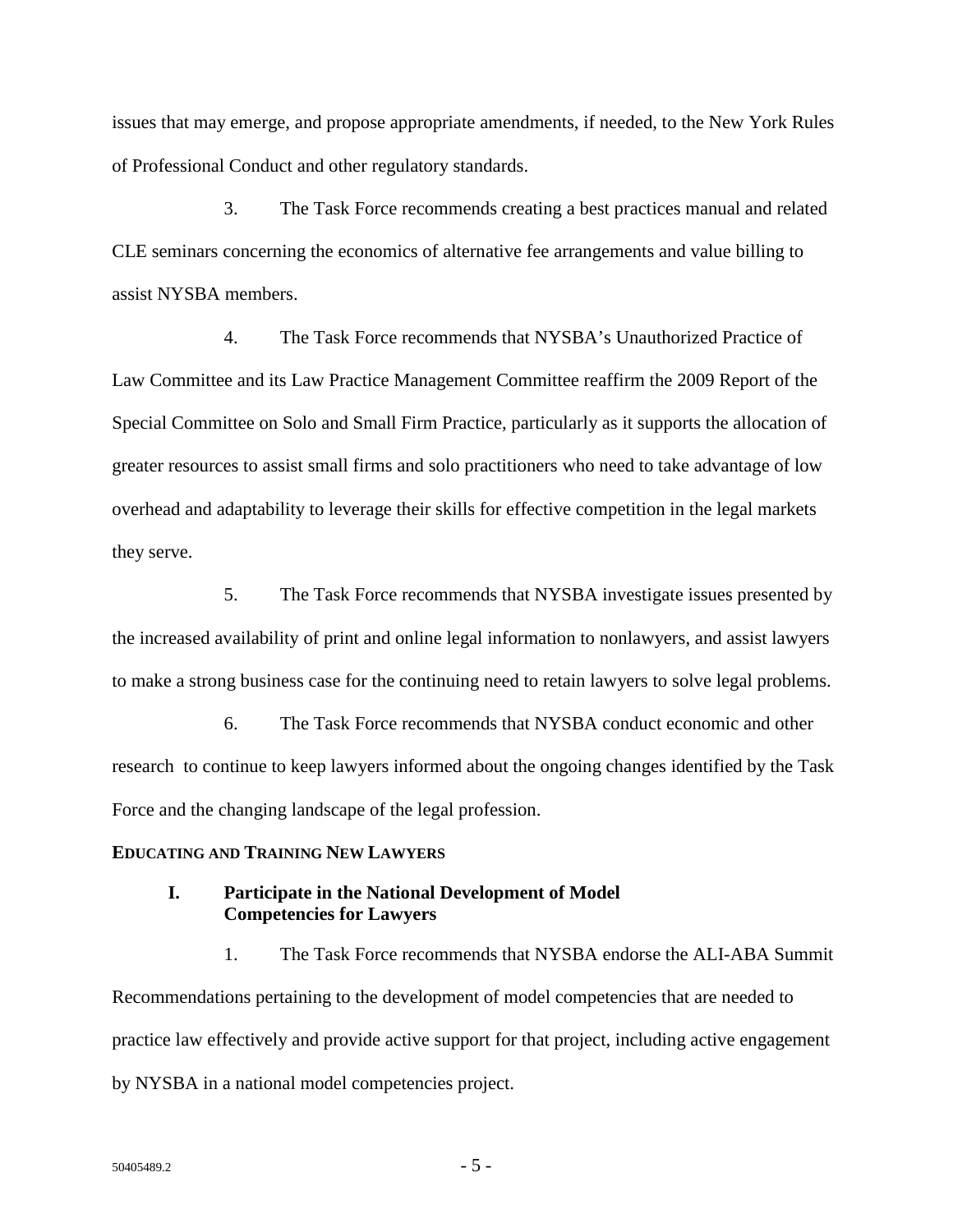2. The Task Force recommends that NYSBA should request New York State law schools to report to NYSBA's Standing Committee on Legal Education and Admissions to the Bar on whatever current steps they are taking to develop learning competency-based models at their schools, and that NYSBA work with law schools to support the development of curricular initiatives that integrate the knowledge, skills, and values specified in the model competencies, as well as those designed to encourage the development of practice-ready graduates.

#### **II. Monitor Proposed Revisions to Accreditation and Admissions Standards**

3. The Task Force recommends that NYSBA should closely monitor the currently proposed changes to ABA accreditation standards in light of the need of clients and consumers of legal services to have law graduates ready to begin the competent and ethical practice of law.

4. The Task Force recommends that NYSBA should recommend that the New York Court of Appeals reevaluate its rules for the admission of attorneys and counselors of law to (1) emphasize how to apply theory and doctrine to actual practice and (2) encourage the process of acquiring and applying professional judgment through simulated and clinical activities under appropriate faculty supervision.

5. The Task Force recommends that NYSBA should recommend that the New York Court of Appeals eliminate the hourly restriction governing hours spent by law students "outside the classroom," which may in certain circumstances discourage students from taking critical clinical experiences and which forces law schools to separate clinical credits from the rest of the academic program.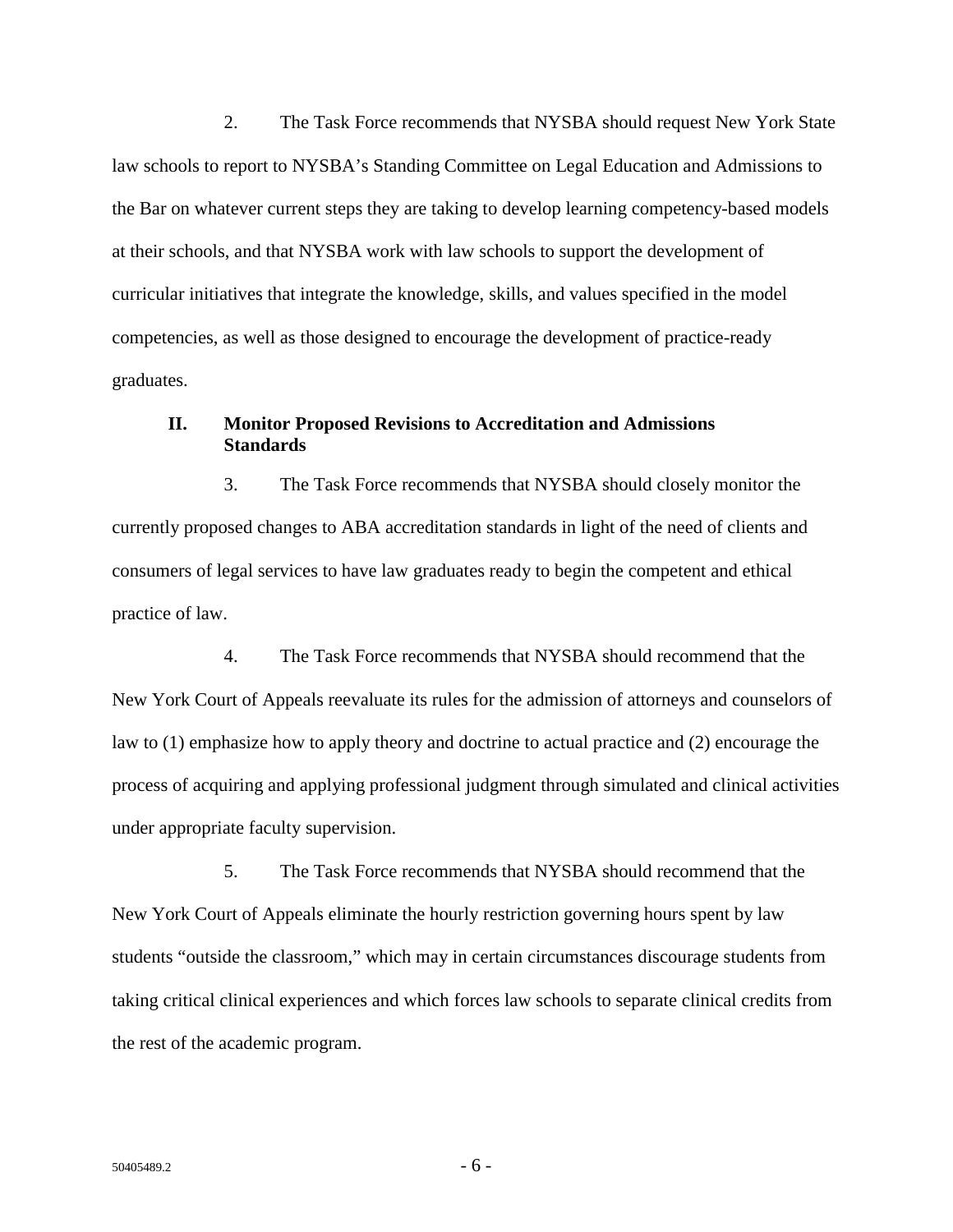#### **III. Propose Assessment of New Skills-Based Practice-Based Licensure Requirements**

6. The Task Force recommends that NYSBA should recommend that the

New York State Board of Bar Examiners begin assessing professional skills. The Task Force notes that law schools have already done much of the groundwork for developing this assessment tool, and a useful evaluative and developmental project could begin within eighteen months.

7. The Task Force recommends that through the Standing Committee on

Legal Education and Admission to the Bar, NYSBA should participate in serious study of

important potential licensing reforms including:

- adoption of the Uniform Bar Exam—a format that would promote efficiency and reciprocity;
- sequential licensing, which would permit limited practice for new professionals pending further training and examination;
- adjusting an applicant's score on the bar exam to reflect the successful completion of skills courses; and
- permitting licensure after a period of closely supervised public service work.
- 8. The Task Force recommends both continued commitment to the central

values of diversity<sup>1</sup> and inclusion for our profession, as well as serious attention to how licensing shapes diversity of the legal profession.

#### **IV. Study and Integrate Mentorship, CLE, and New Lawyer Training Programs**

9. The Task Force recommends that NYSBA's Law Practice Management

Committee and NYSBA's Young Lawyers Section study and make recommendations regarding

<sup>&</sup>lt;sup>1</sup> The Task Force did not consider *de novo* a diversity policy for the legal profession, which was beyond the scope of the Task Force's assignment. The Task Force refers readers to NYSBA's diversity policy. *See* NYSBA Employee Handbook 6-1 (Mar. 2009).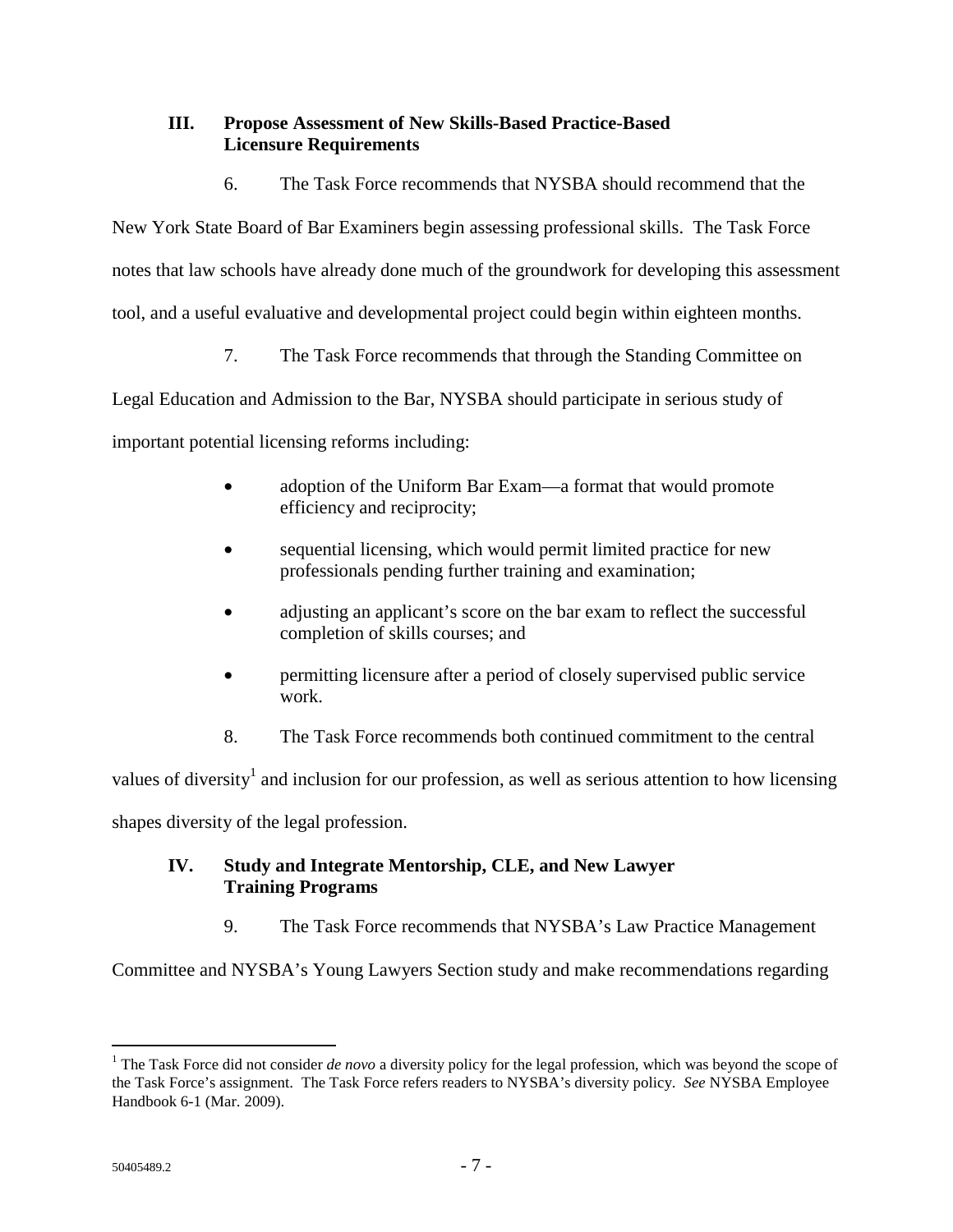how to assist new lawyers' transition to practice from law school through use of mentorship programs, CLE, and model training programs for new lawyers.

#### **V. Support Appropriate and Realistic Entry Into the Profession**

10. The Task Force recommends that NYSBA closely monitor the issue of law student debt and play an active role in all aspects of the national debate regarding law school debt and full disclosure of tuition costs and job prospects, including working cooperatively with other entities to develop ways to reduce the impact of student debt on the future of the legal profession and to promote greater transparency regarding the cost of legal education and prospects of employment.

11. The Task Force recommends that law firms consider using hiring criteria that more accurately reflect their needs for practice-ready lawyers in addition to the criteria historically used by private practice law firms.

#### **VI. Integrate Assessment of Legal Education and Professional Development with Model Competencies**

12. The Task Force recommends that law schools, bar examiners, CLE providers, and others concerned with professional development build capacity to perform useful, valid assessments of the range of lawyer competencies, and explore structures for facilitating the development of useful, valid assessment tools for CLE providers and others who focus on professional development of lawyers in private practice.

#### **VII. Work With U.S. News & World Report**

13. The Task Force recommends that NYSBA should meet with

representatives of *U.S. News & World Report* to discuss current methodologies and to propose changes that are aligned with improvement to the profession outlined in this Report.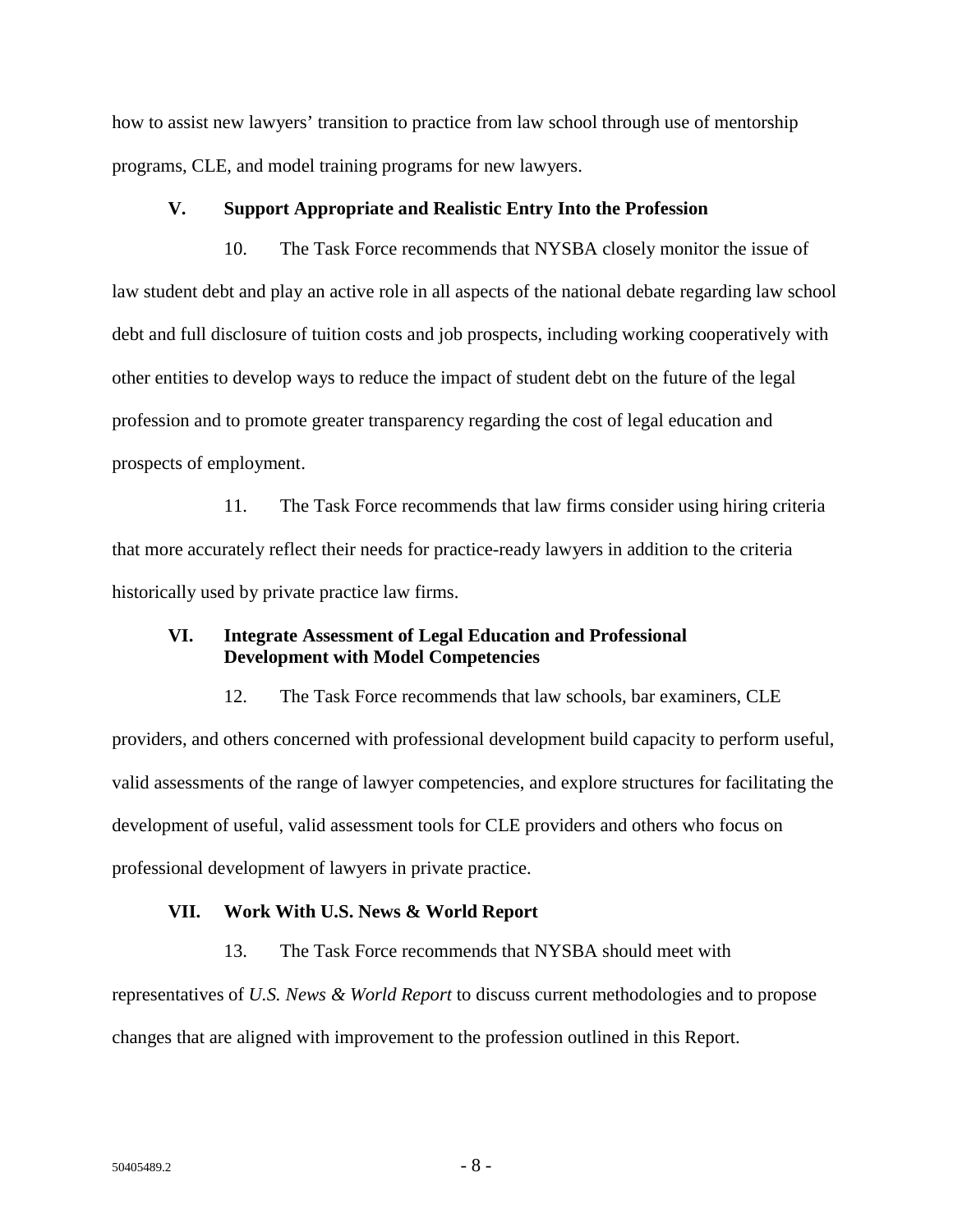#### **WORK-LIFE INTEGRATION AND THE PRACTICE OF LAW**

1. The Task Force recommends that NYSBA and the legal profession recognize work-life balance as an issue that impacts both men and women, and treat the issue in a gender-neutral way.

2. The Task Force recommends that NYSBA adopt a policy encouraging law firms to commit to the value of encouraging a healthier work-life balance for their lawyers. The business case for such efforts includes (1) better relationships with clients; (2) reducing the cost associated with turnover and training; and (3) maintaining a reputation that will attract additional talent.

3. The Task Force recommends that NYSBA through the Law Practice Management Committee should offer support to legal employers striving to implement nonstigmatized/gender-neutral work-life policies and practices, including (1) creating and adopting model policies through the Law Practice Management Committee from which employers can formulate flexible work arrangement programs and quality-of-life initiatives; (2) using technology to facilitate flexible work arrangements; and (3) encouraging greater transparency from law firms about partnership, flexible work arrangements, and quality-of-life initiatives.

#### **TECHNOLOGY AND THE PRACTICE OF LAW**

1. The Task Force recommends that law schools and firms increase educational and training opportunities for lawyers regarding practical ways to use technology to enhance their practices, to understand and use technology more effectively, and to develop practice management and project management skills.

2. The Task Force recommends that firms consider the adoption of systembased approaches, beginning with an assessment of the functions the firm performs and the

 $50405489.2$  - 9 -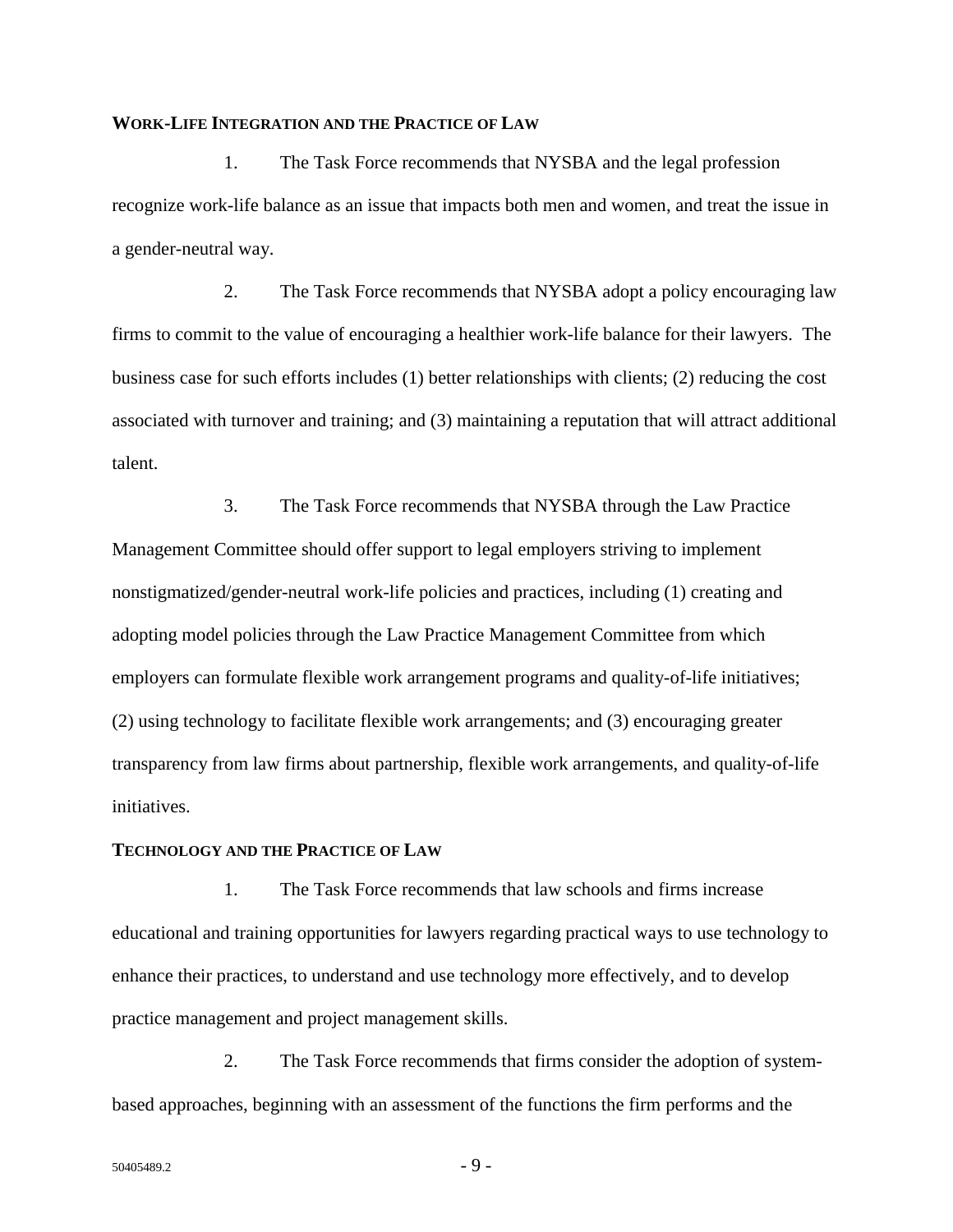related flow of information and work among its personnel, to determine which tools are most useful and effective to meet their needs. The Task Force observes that firms that design sound practices and implement technology that makes sense in the context of their practices are more likely to benefit from and be satisfied with their investments.

3. The Task Force recommends that NYSBA's Committee on Standards of Attorney Conduct should study and make recommendations concerning the ethical and risk management considerations associated with new technologies such as social networking, thirdparty hosted solutions, and virtual law firms.

4. The Task Force recommends that NYSBA's Law Practice Management Committee create model policies concerning the use of mobile technology, including the establishment of guidelines for security issues associated with mobile technology, and clear communications to attorneys as to when they are, and are not, responsible for maintaining a connection with the workplace. The Task Force also recommends that NYSBA's Law Practice Management Committee assist firms in increasing their attorneys' productivity through the development of efficient tools and best practices for the efficient handling of the ever-increasing e-mail traffic they receive.

5. The Task Force recommends that NYSBA encourage legal employers to use technology to support a healthier work-life balance by facilitating flexible work arrangements.

6. The Task Force recommends that NYSBA consider whether and how NYSBA can leverage its resources to assist smaller firms with technology-related issues.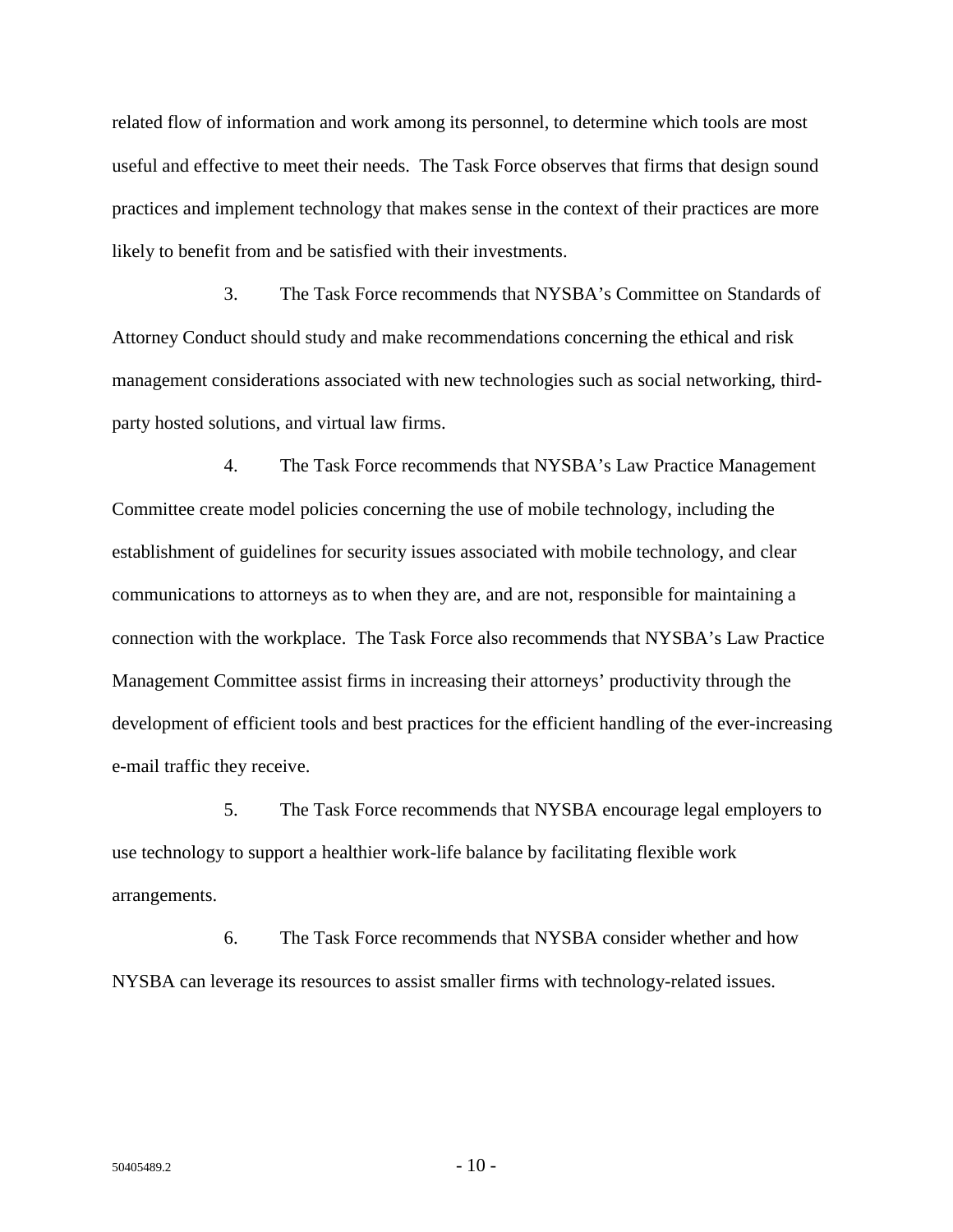#### **LAW FIRM STRUCTURE AND BILLING**

#### **INTRODUCTION**

The practice of law is changing. Client needs and attitudes, the process of delivering legal services, law firm economics and technology applications all contribute to an evolving practice environment. This metamorphosis not only has affected the way services are delivered, it also has affected the underlying value proposition upon which the lawyer-client relationship is based. These changes represent a sea change for the legal profession,<sup>2</sup> which will affect the organization and structure of the firms where lawyers work.

Recent economic conditions have reduced and shifted the demand for many forms of legal services, forcing many corporate clients to explore cost reductions in a variety of areas, including services for outside legal counsel. Law firms have responded by downsizing and restructuring their operations. Whether these changes represent a temporary response to the economic downturn, or whether they signify longer-term shifts in private legal practice remains to be seen.<sup>3</sup> The Task Force believes that the recession has accelerated and accentuated changes in the market for legal services and the means of service delivery. These trends will produce increased experimentation in alternative fee arrangements and efforts by law firms to compete more effectively in an evolving marketplace.<sup>4</sup>

This section of the Report addresses the fundamental tension between private law firms and their clients regarding the delivery of legal services in a way that maximizes value to clients while providing adequate compensation for lawyers. The Task Force considered issues

<sup>2</sup> *See* Gary A. Munneke, *Seize the Future: Forecasting and Influencing the Future of the Legal Profession* (American Bar Ass'n 2000).

<sup>3</sup> *See* Gary A. Munneke, *Is It Back to Business as Usual . . . Or Not?* N.Y. ST. B.J. Sept. 2010.

<sup>4</sup> *See generally* Deborah Epstein Henry, *Law and Re-Order: Legal Industry Solutions for Work-Life Balance, Retention, Promotion and Restructure* (American Bar Ass'n 2010).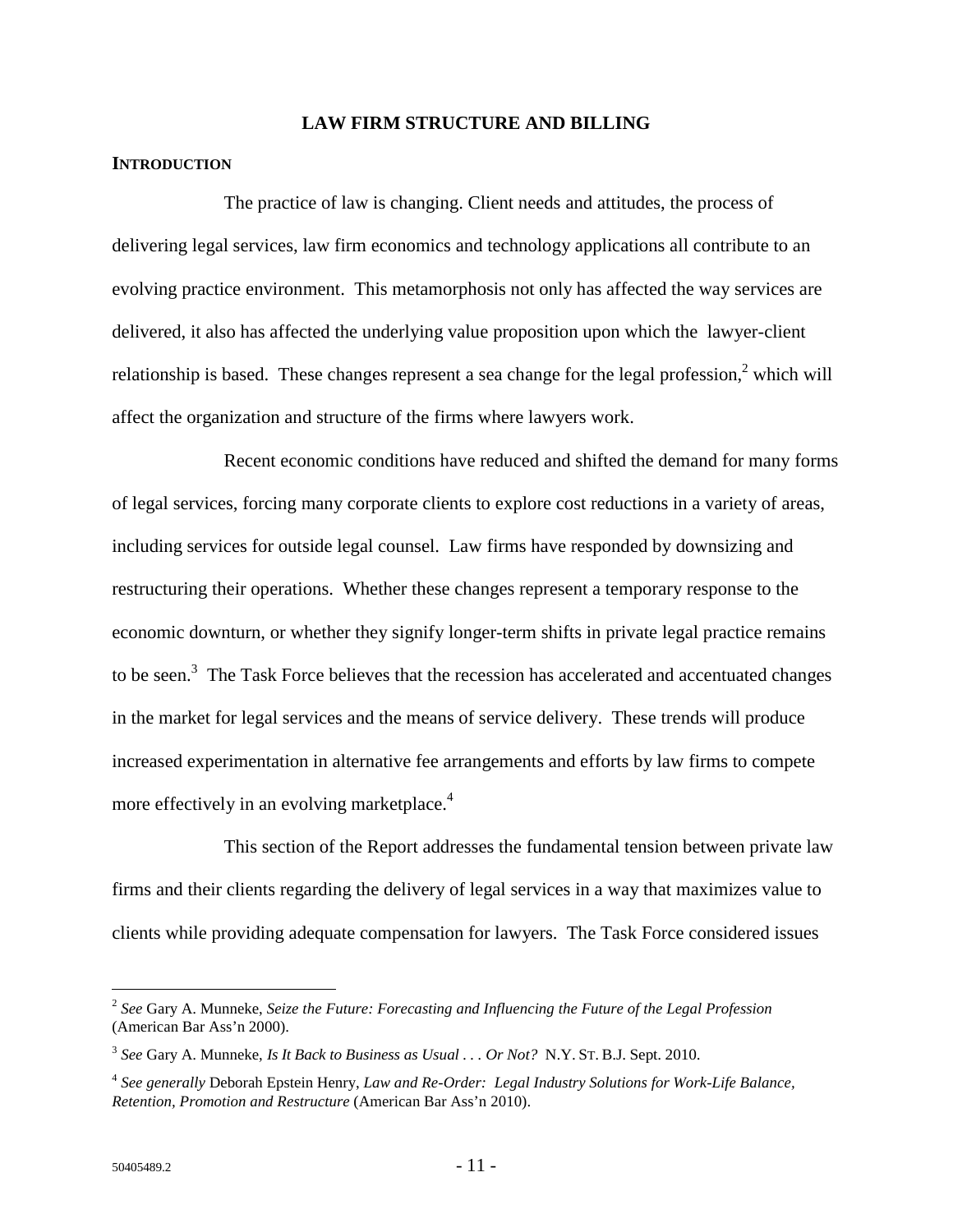relating to the economic model of private practice; the structure of law firm billing and fee arrangements; and the legal service delivery of legal services.

The Task Force paid particular attention to criticism of the hourly billing model for charging legal fees, which has led to experimentation with alternative fee arrangements (AFA). These AFAs have become increasingly prevalent and will eventually become predominant in many practice areas, although hourly billing will not completely disappear. As the use of AFAs increases, law firms will experience greater pressures to deliver services more efficiently, assess and communicate the value of those services more clearly to their clients, and leverage their intellectual work product in ways that will alter the manner in which generations of lawyers have provided services. This will entail a concomitant evolution of the organizational models of firm structure, service delivery, and client relationships.

#### **AN ERA OF CHANGE**

#### **I. Social Changes Impacting the Legal Profession**

Change—for example, in technology, the economy, social institutions, and the availability of knowledge—affects the legal profession as it does other sectors of society, although lawyers have often been slow to respond to change. The challenge for lawyers is to evaluate how the profession has been affected, to identify the risks and opportunities presented, and to seek a course that comports with our responsibilities to our clients, to the justice system, and to our personal well-being.<sup>5</sup> A number of social changes directly implicate the legal profession in various ways. These include shifts in demographics, client attitudes, talent management, technology, and economic globalization.

 $<sup>5</sup>$  The section of this Report on Work-Life Balance addresses the issues related to this question in greater depth.</sup> Quality of life is an important component of professional growth and the delivery of quality legal services.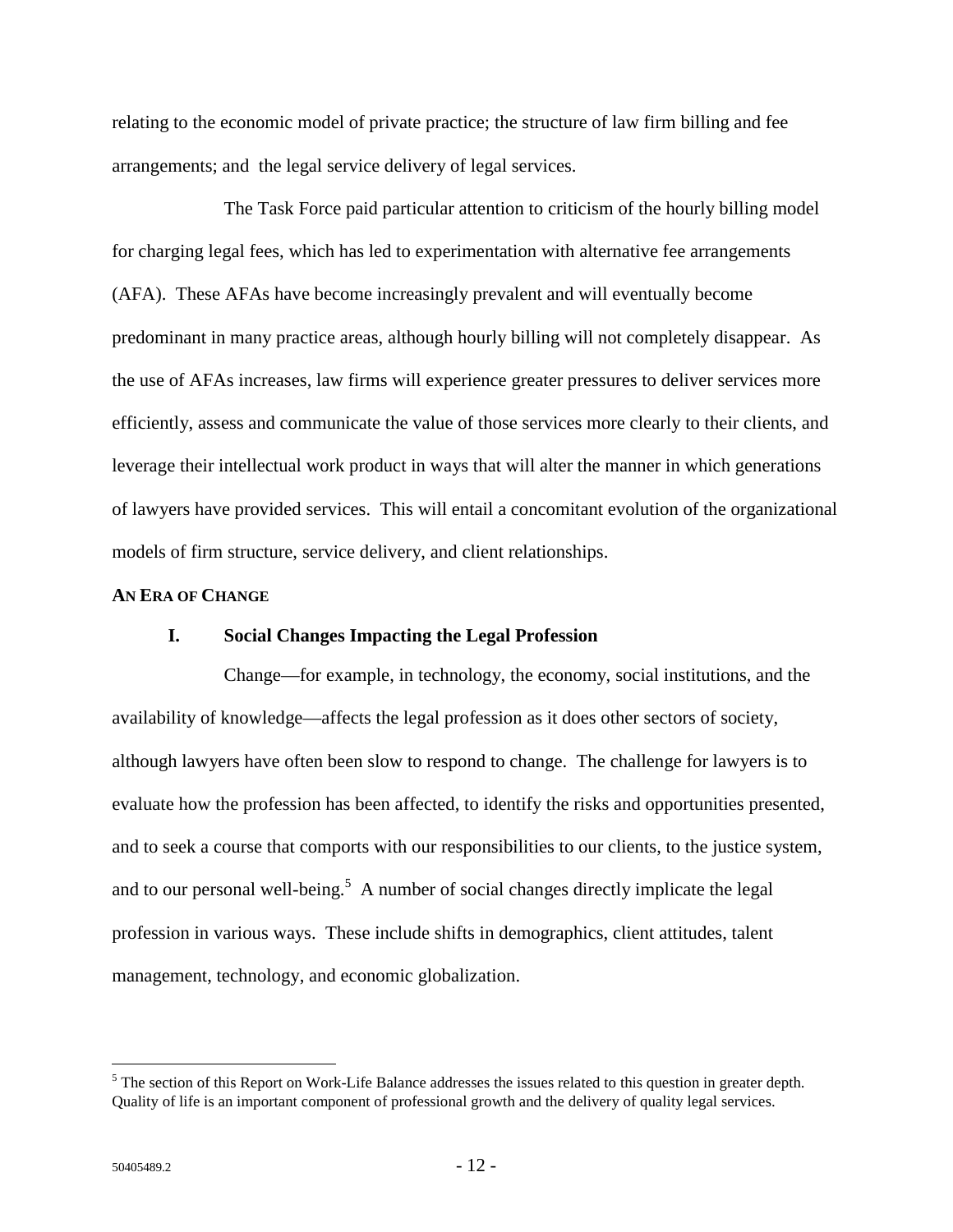American society has become more demographically diverse.<sup>6</sup> Yet, the number of women and minority lawyers who have become law firm equity partners has not increased by same percentage, and some evidence suggests that in the case of women greater numbers are leaving the practice of law to pursue other fields of endeavor.<sup>7</sup>

As information has become increasingly accessible, consumers have become more suspicious of institutions, including professional service providers like lawyers. Clients are less willing to take what their lawyer says at face value, more willing to seek a second opinion or do it themselves, and more willing to leave or sue if they are not happy with the services. This attitude, often described as autonomy, may undercut the traditional role of many lawyers as a trusted and unquestioned advisor.

Technological tools serve to advance the process of delivering legal services, render established methods as obsolete, and raise the bar for competent practice.<sup>8</sup> Technology has dramatically changed many aspects of law practice including client expectations, time demands, stress, work/life management, quality control, and access to information. In particular, electronic communication has fueled a culture in which clients want more legal information, answers on the spot, and lawyers who can interpret, rather than simply provide, information. At least one consequence of this shift is the trend toward greater specialization among legal

<sup>6</sup> Barbara Curran Clara Carson, *The Lawyer Statistical Report* (American Bar Found.) (2004). The percentage of both women and diverse lawyers continues to rise, albeit slowly, as the percentage of law school graduates continues to remain higher than the percentages of women and minorities in the profession; *see* http://www.abanet.org/legaled/statistics/charts/stats%20-%201.pdf.

<sup>7</sup> *See* Debrorah Epstein Henry, *Law and Reorder: Legal Industry Solutions for Work-Life Balance, Retention, Promotion and Restructure* (American Bar Ass'n 2010) at 105–13 (discussing opportunities for attorneys of color and women attorneys and citing several studies).

 $8$  The Technology section of this Report covers these issues in greater detail.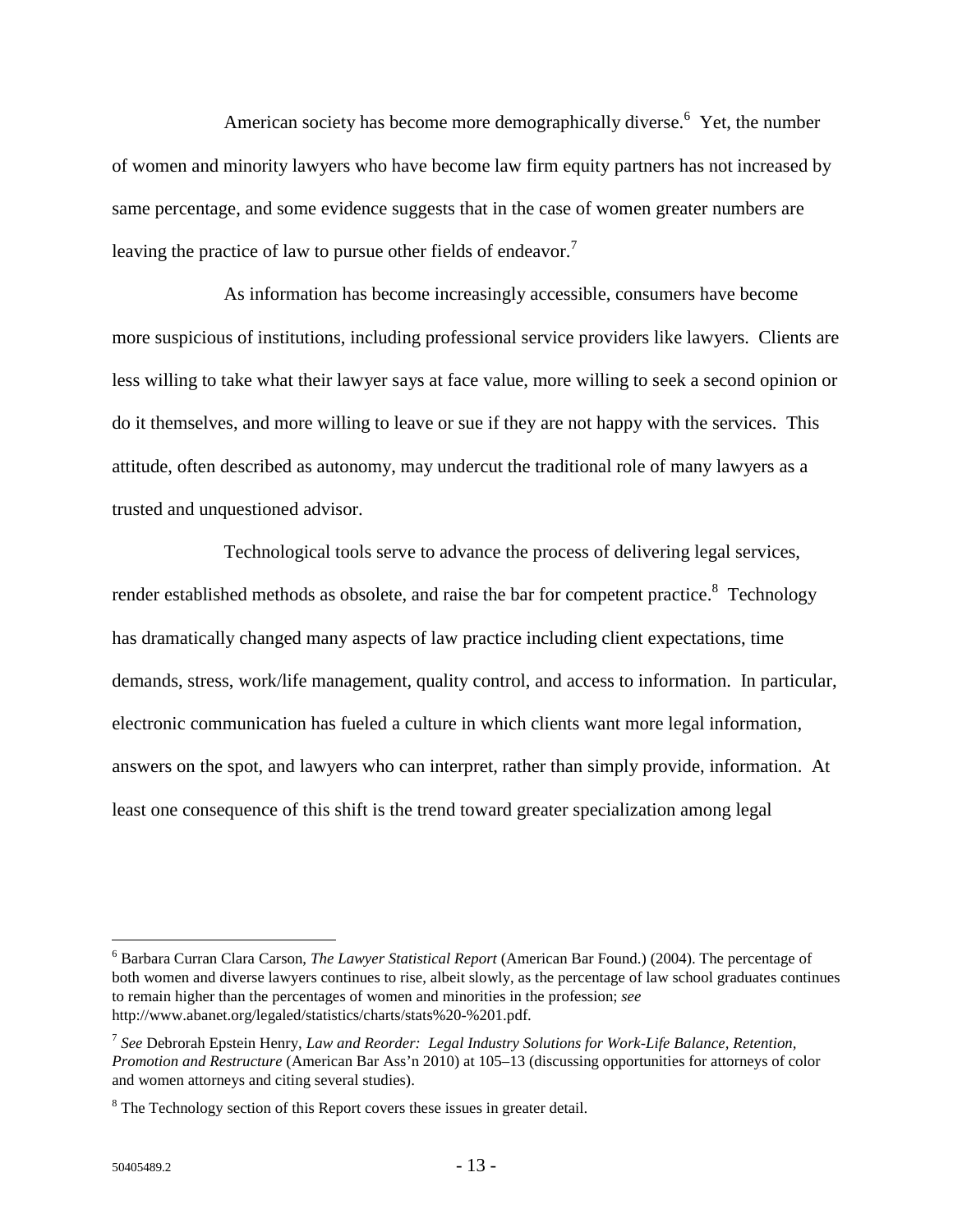practitioners, in order to deliver higher quality services at a lower cost on a compressed time schedule. $9$ 

Each of these social changes interacts with the others and has direct implication for the legal profession: Demographic diversification of lawyers interacts with a globalized legal market. Technological shifts impact our relationships with our clients and the nature of the work we are performing. Globalized services may be provided more effectively with a diverse workforce. We must seek to understand these changes and leverage them against each other.

#### **II. Economic Changes Impacting Private Practice**

The current economic model for law firms evolved over the course of the twentieth century. This model was built upon a foundation of senior lawyers practicing alone or in partnership with the support of employed junior lawyers and nonlegal support staff to deliver legal services to clients. By leveraging the work of their employees, partners could increase their profits beyond what they stood to earn as individuals.

A major trend in the legal profession over the past two decades is the emergence of large law firms, and not surprisingly employment with these firms is highly competitive.<sup>10</sup> As these same firms cut back on hiring beginning in 2008, however, not only did the number of positions for law graduates decline, but fewer new lawyers were earning top salaries.

The development of larger, more complex firms paralleled the growth of organizational clients, as small local companies grew to become state, regional, national and eventually multinational institutions. As companies grew in size and complexity, so did the size and complexity of the legal problems they encountered, and larger law firms capable of

<sup>9</sup> *See generally* Richard Susskind, THE END OF LAWYERS: RETHINKING THE NATURE OF LEGAL SERVICES, Oxford Univ. Press (2008).

<sup>&</sup>lt;sup>10</sup> See National Association for Law Placement Employment Report, 1974–2010 demonstrates that the percentage of law graduates entering the growing number of large law firms has increased consistently since the mid-1970s.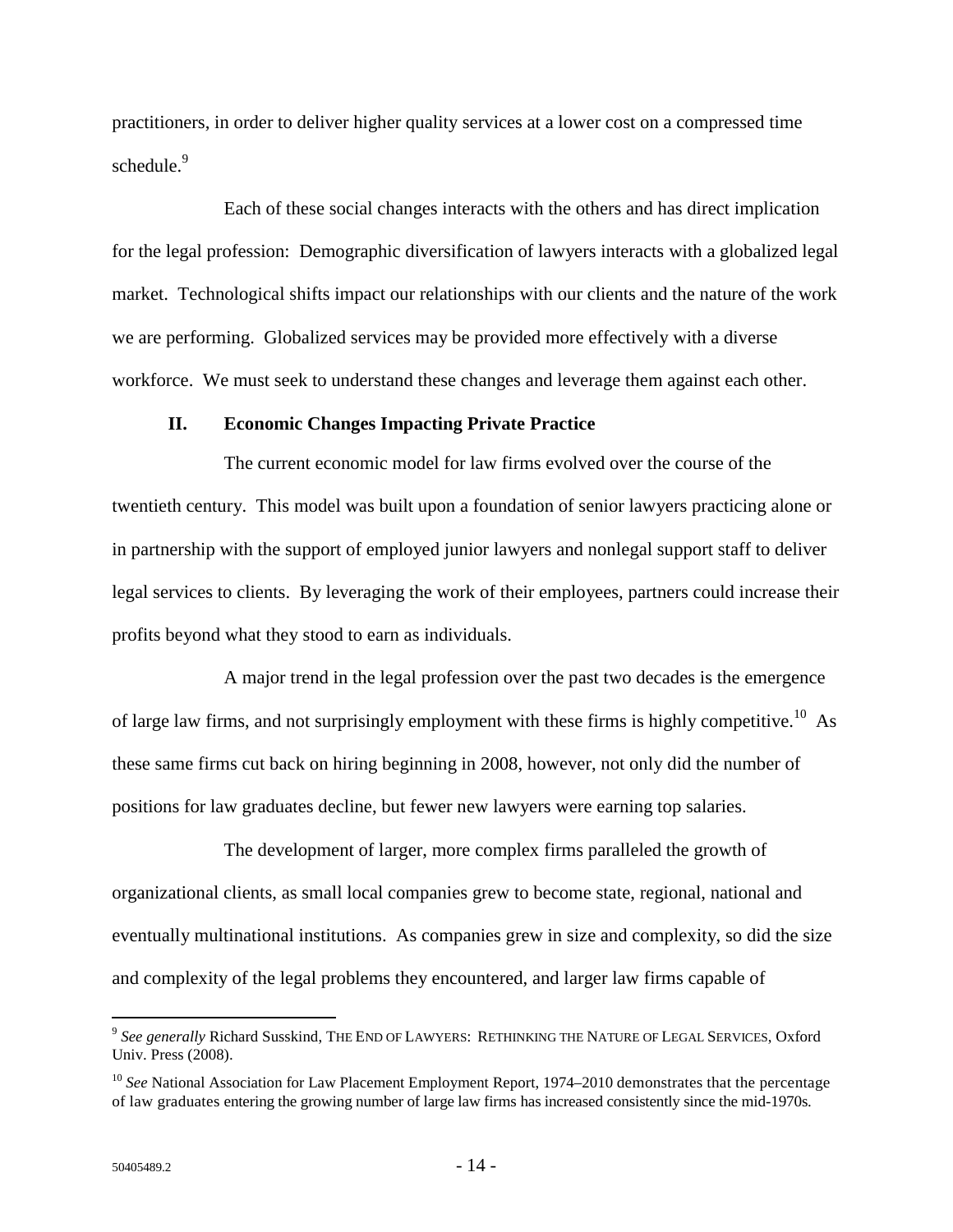delivering more efficient and valuable resources to assist these organizations experienced an economic advantage in the legal marketplace.

As the twentieth century ended, large law firms operated in a globalized economy, serving clients with interests throughout the world. Aware of it or not, virtually every lawyer now operates in this globalized environment with increased competition.<sup>11</sup> Accordingly, lawyers in the United States face competition not only from other law firms, but from nonlegal service providers within this country and from law firms and other providers from outside the United States. An increasingly deregulated market for professional services places significant pressure on all legal service providers to deliver quality services efficiently and at a competitive price.

Traditionally, employed associate lawyers learned their craft by assisting partners with increasingly complex tasks over a period of years. During this time, newer lawyers learned the skills of lawyering through supervised experience, billed to and paid for by clients. At the end of this period of development, associates were either invited to become partners, or were told that they should look for other employment. This "up or out" approach does not so much profit the firm economically as it serves the firm's need to find the few "successful" partners necessary to carry on the work and survival of the firm. Lawyers who became partners were expected to continue to produce revenue and to oversee the development of new crops of novitiate attorneys.

This economic model supported the expansion of the legal industry, as the demand for legal services experienced expansive growth for several decades. There were marked increases in virtually all metrics evaluating the robustness of law firm profitability, including the number of law firms, average size of law firms, number of associates, lateral hires,

 $^{11}$  Thomas Friedman, The World Is Flat: A Brief History of the Twenty-first Century, Farrar, Straus  $\&$ Giroux (2007).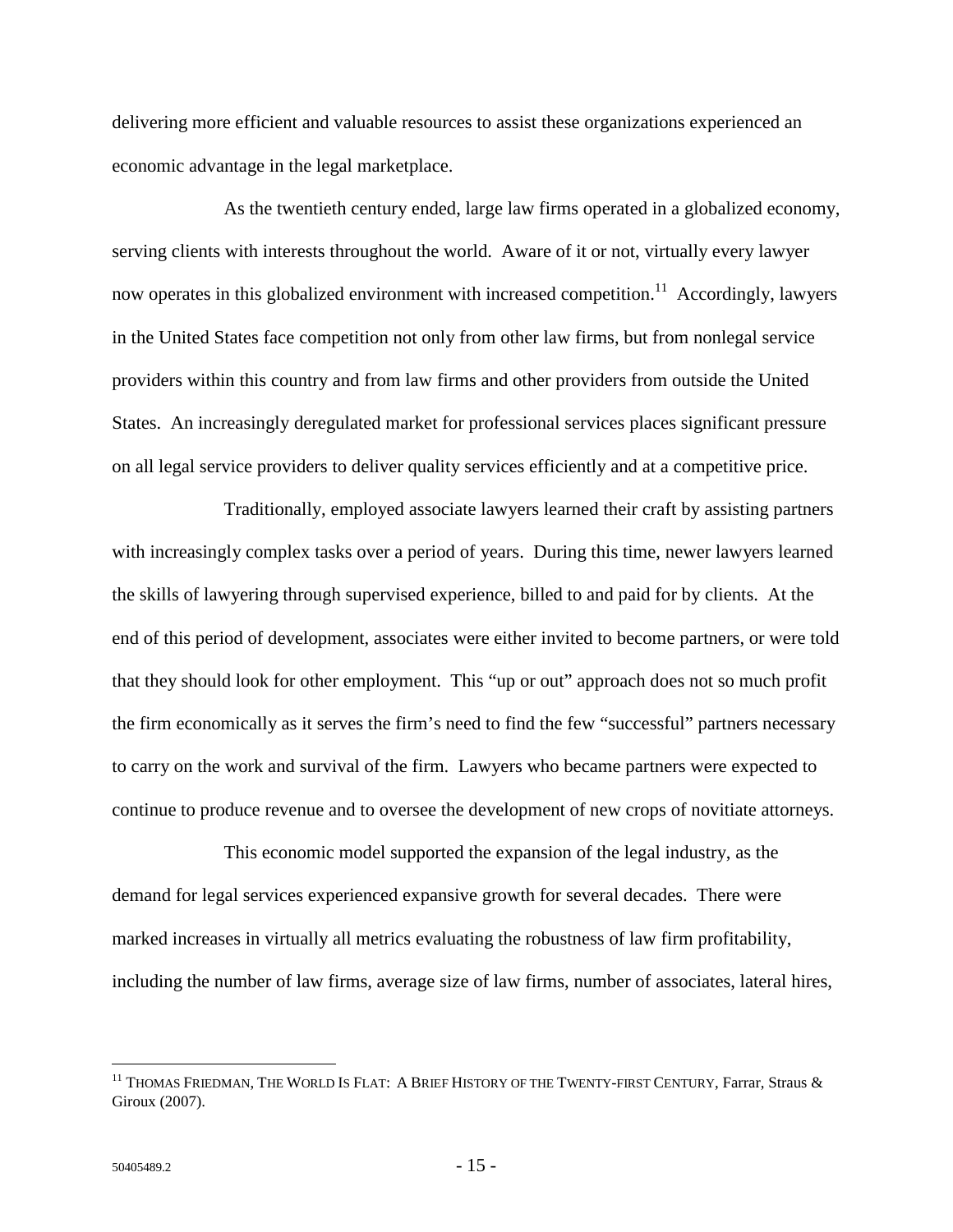billing rates, law firm expenses (*i.e.*, staff, occupancy, insurance), starting and average attorney salaries, hours worked per year, and profits per partner.

Since 2009, however, the demand for legal services has been stagnant or has decreased.<sup>12</sup> Many large law firms laid off attorneys,<sup>13</sup> the average size of associate classes has decreased, and fewer associates have been promoted to the status of equity partner. During this period, many firms reported declines in per partner revenue since 2007, although some firms continued to grow.

Despite the fact that data are lacking, anecdotal evidence suggests that smaller firms were less severely impacted during the economic downturn than their larger peers.<sup>14</sup> Perhaps as a result, many boutique firms have been created by groups of attorneys "spun-off" from parent firms, bringing the quality and depth of knowledge and experience associated with practice in a larger firm to practice with greater flexibility in fee arrangements. Still, overall economic trends in the industry have tended to affect both large and small firms, whether in a dense urban area or a rural population.

#### **A. Pressures on the Billable Hour**

For years, the average number of billable hours worked by individual attorneys increased, with median billing rates reaching  $$284$  in  $2010$ <sup>15</sup> In 2008, however, the average

<sup>&</sup>lt;sup>12</sup> See Hildebrandt/Baker Robbins Citigroup Private Bank 2010 Client Advisory Mar. 3, 30120, Chart 1.

<sup>&</sup>lt;sup>13</sup> *See* Hildebrandt/Baker Robbins Peer Monitor Index for 1Q May 5, 2010.

<sup>&</sup>lt;sup>14</sup> This raises an interesting question as to what is small and what is larger. Outside New York City, the largest law firms are often "mid-sized" by city standards, and in rural counties, a large firm might have ten or fifteen lawyers. For purposes of this discussion, we will borrow from *The Lawyer Statistical Report* by the American Bar Foundation (2004), which uses the following groups: solo,  $2-5$ ,  $6-10$ ,  $11-20$ ,  $21-50$ ,  $51-100$  and  $101+$ . For purposes of this Report, large firms include those with more than 100 lawyers, and small firms include solos, 2–5 and 6–10 lawyers, leaving mid-sized firms as those from  $11-100$ . The  $250<sup>th</sup>$  firm in the NLJ 250 had 165 lawyers in 2010.

<sup>15</sup> *See* http://research.lawyers.com/How-and-How-Much-Do-Lawyers-Charge.html. The average rate for law firms of 150 lawyers or more is \$333. *Id*. Billing rates for some firms and top practitioners may be considerably higher than the norms.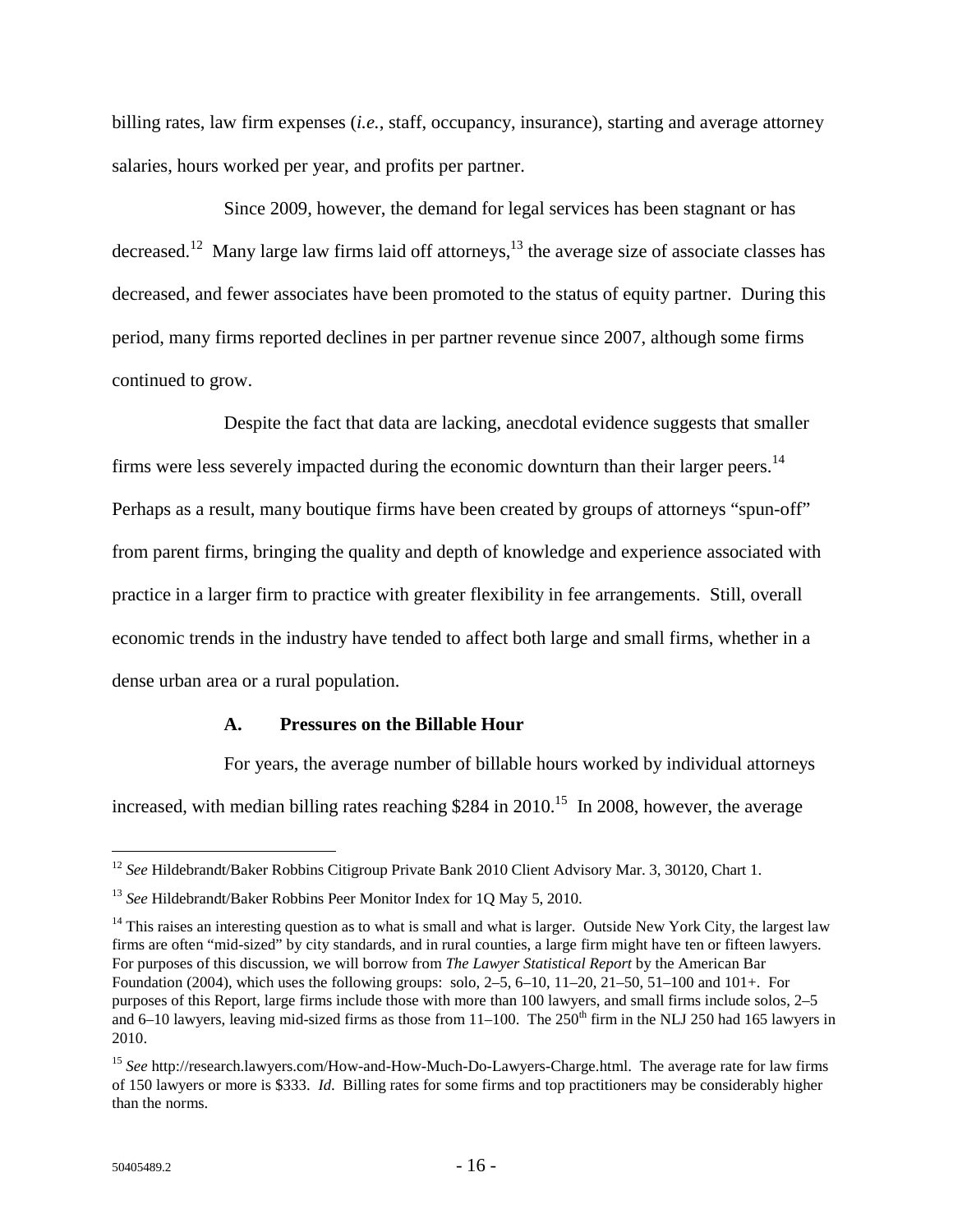number of billable hours dropped by more than 12% to 1,784, and attorneys reported increased pressure to reduce their fees.16 This trend took place all across the market—in big firms and small firms, among partners and associates. $17$ 

During the recent economic downturn, some law firms experimented with alternative fee arrangements. Although critics called for elimination of hourly billing,  $18$  many law firms have clung to the hourly fee model, with an expectation that economic recovery will resuscitate the billable hour and even support increased rates,<sup>19</sup> even though (as discussed below) clients continue to demand alternative fee arrangements.

Critics of hourly billing suggest that the model promotes inefficiency, places an emphasis on time as a measure of value rather than outcome or client satisfaction, encourages inferior lawyering and abusive billing practices, and incents unhealthy work values for timekeepers.<sup>20</sup> Critics point out that experimentation with AFAs has increased in recent years in a variety of practice areas, and they predict that these practices will continue to supplant hourly billing in the years ahead.

Conversely, proponents of hourly billing, particularly larger law firms, appear unwilling to cede the value proposition to small law firms or AFAs. Proponents expressed the view that leveraging associates on an hourly basis increases profitability, which benefits the firm. Although leverage may not work for some firms, it is a viable organizational model for others,

<sup>16</sup> *See* NALP Bulletin April 2010.

<sup>&</sup>lt;sup>17</sup> See 2007 Survey of Law Firm Economics, Altman Weil, Inc.

<sup>18</sup> *See, e.g.,* ABA Comm'n on the Billable Hour Report*,* 2001-2002 (American Bar Ass'n 2002).

<sup>&</sup>lt;sup>19</sup> See Altman Weil Flash Survey on 2010 Billing Rates found that US law firms projected an average overall increase in rates of 3.2% for 2010. Large firms  $(1,000+$  lawyers) reported a projected increase of 4.0%, while small firms with 50-99 lawyers projected a rate increase of 3.0%. Firms that planned an across-the-board increase projected a rate change of 4.1%.

<sup>20</sup> *See* ABA Comm'n on the Billable Hour, 2001-2002 (American Bar Ass'n 2002) available at http://acc.com/valuechallenge/.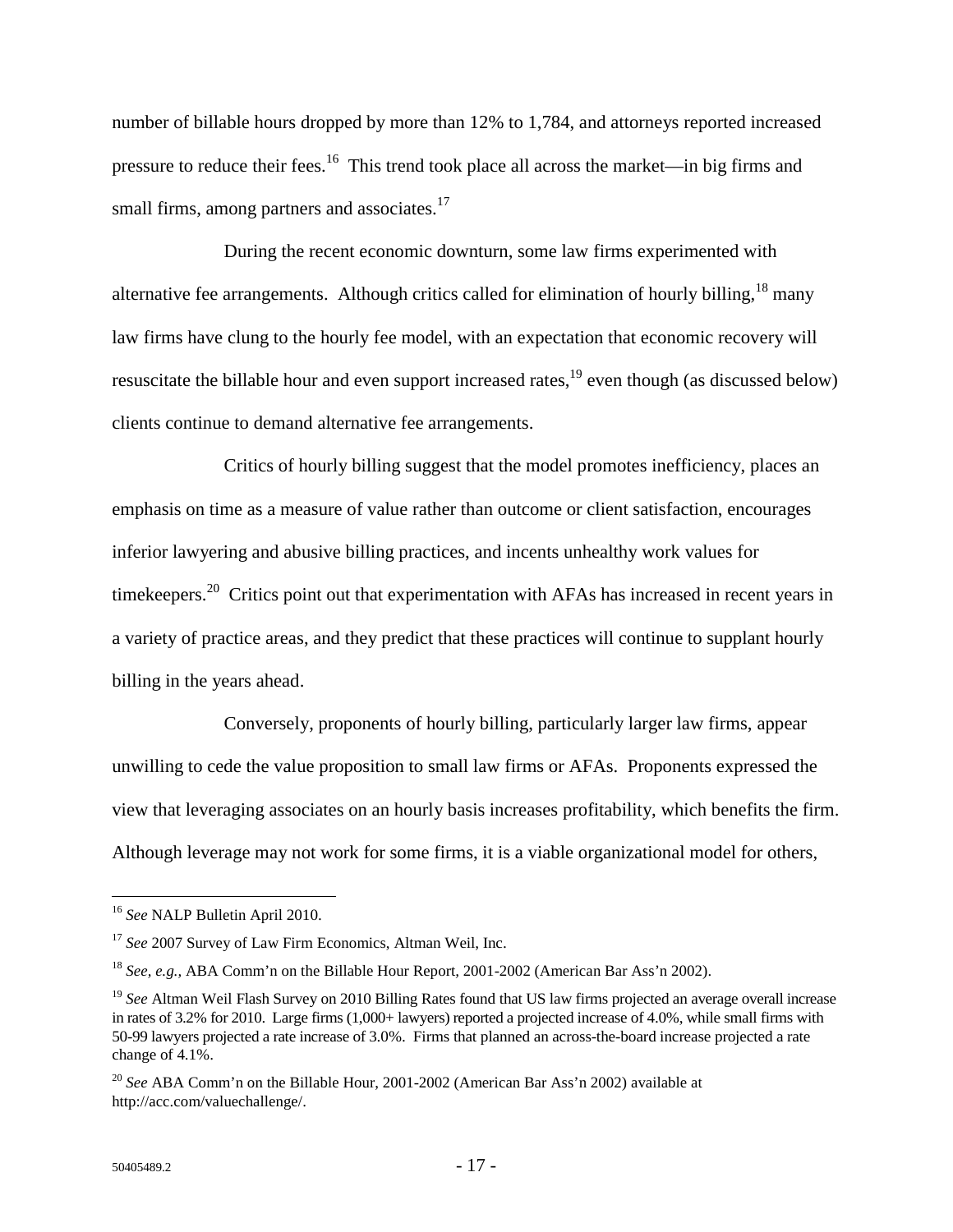and many of the most profitable law firms still use hourly billing as the primary method of charging clients for legal work. Proponents of hourly billing argue that the issue is not billing by the hour per se, but too many hours, too high rates, and using high-priced associates when cheaper resources—tech-based or human—would be more efficient. In any event, the Task Force included both proponents and opponents of hourly billing, and both groups felt strongly about their respective positions.

#### **B. Alternative Fee Arrangements**

Client demand for nonhourly billing has increased dramatically. A recent survey by the Association of Corporate Counsel showed that 77% of its members—the largest financial consumers of legal services—would like to consider alternative fee arrangements in work handled by outside counsel. General Counsel cite a desire for more predictability, efficiency, and value in the delivery of legal services.<sup>21</sup>

AFAs include both fixed fees and contingent fees. In addition, such arrangements as caps and collars, premium fees based on results, stock or investment arrangements, performance incentives, task-based pricing, increased and creative usage of retainers and contingent fees, and other creative pricing models may be considered AFAs. Flat and contingent fees have been recognized for decades, but the difference today is that the emergence of more complex hybrid alternative variations.

The demand for alternative fee arrangements is driven by market forces. For example, the increased availability of market information about rates and costs has led to greater competition for work and client ability to influence pricing. To the extent that "clients hire lawyers, not law firms," attorneys in greater demand can bill at higher rates. Demand also

<sup>21</sup> *Id.*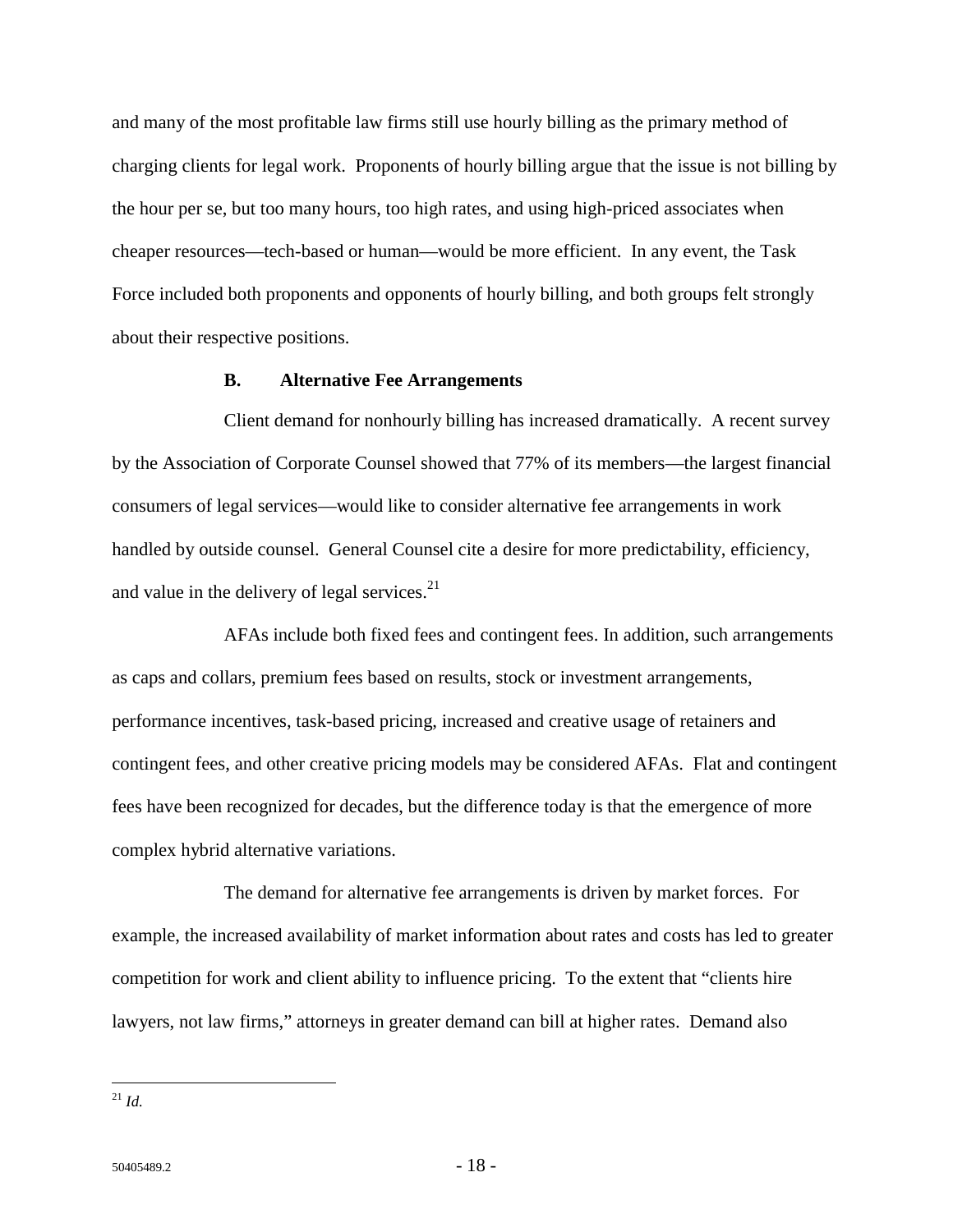translates into greater lateral mobility, with the implicit inconsistency that higher-priced lawyers must devise a method to generate the revenue that supports and justifies their compensation.

Clients paying high hourly rates may prefer an alternative means of arriving at a fair value of the legal services performed, although "fair" in the eyes of clients may be different from "fair" in the eyes of their lawyers. Some large clients have employed convergence initiatives to reduce the number of firms they use, eliminating firms that do not provide value for the fees charged.

In some practice areas traditionally dominated by small firm practitioners, lawyers have established norms of working from flat fees (*e.g.*, residential real estate, low level criminal work such as DUI, or simple wills), and contingent fees (*e.g.*, plaintiff's personal injury, worker compensation). Even larger firms may choose to charge nonhourly fees for more commoditized work or for particular clients

Although the trend toward alternative fee arrangements is growing, AFAs remain a relatively small portion of legal services agreements. Of surveyed General Counsel, 82.6% of them reported that less than 10% of their outside legal fees constitute alternative fee arrangements. Though relatively small as a percentage of engagements, the value of alternative fee arrangements is growing; one source predicted an increase of more than 50% in corporate spending on alternative fee arrangements based on a 2009 total amount \$13.1 billion versus \$8.6 billion in  $2008<sup>22</sup>$  Those arrangements are delivering value to clients; corporate legal departments that have utilized alternative fee arrangements have created cost savings for their companies of  $15\%$ <sup>23</sup>

<u>.</u>

<sup>22</sup> *See, e.g.,* BTI Premium Practices Forecast 2009, BTI Consulting Group.  $^{23}$  *Id.*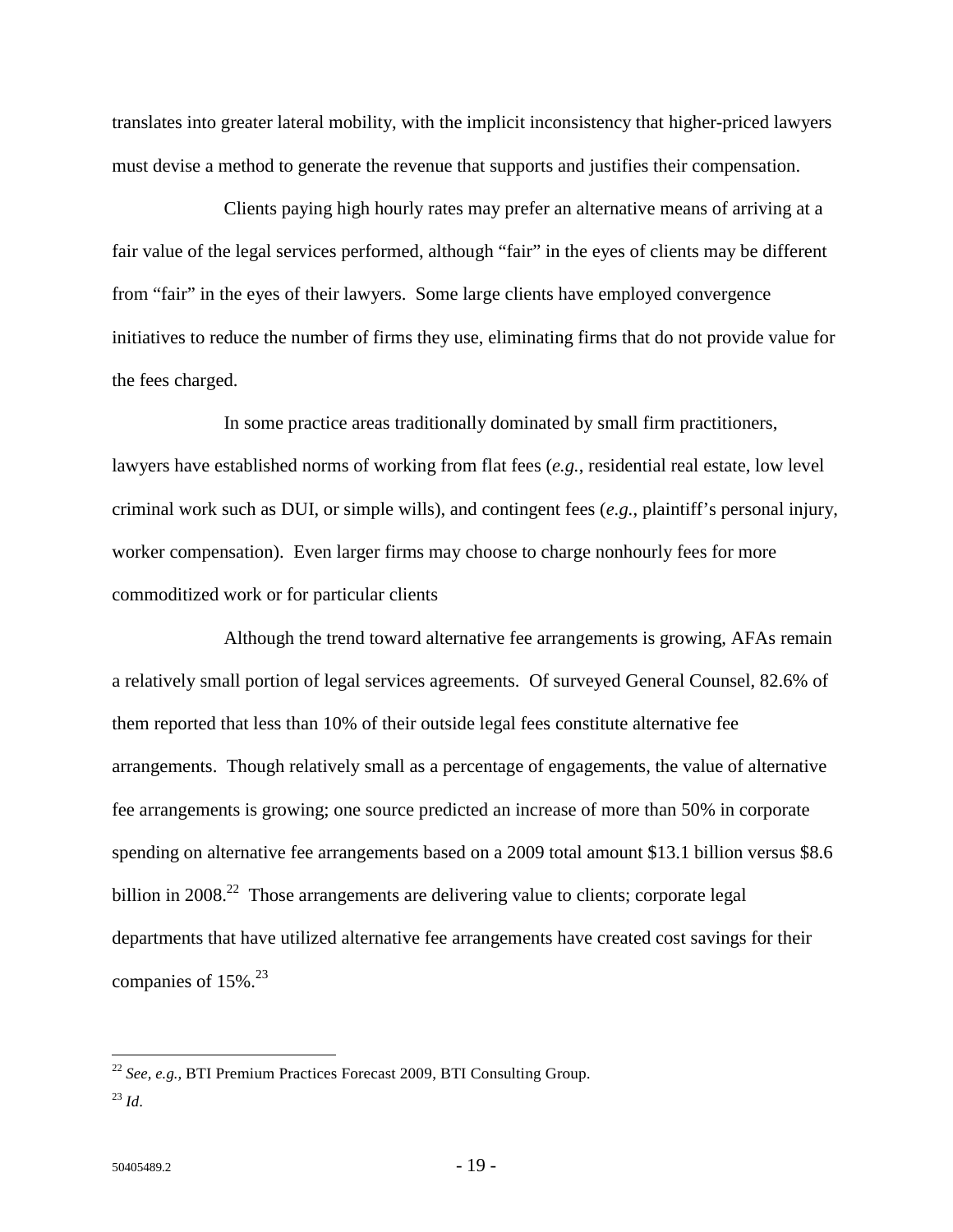#### **C. Metrics of Performance**

Many law firms are accustomed to being measured and ranked on parameters such as profits and revenue per partner or matter, and utilization and realization per attorney. At least one industry expert, Hildebrandt Baker Robbins in conjunction with Citigroup Private Bank,<sup>24</sup> has argued for adoption of a more granular range of performance metrics. These metrics, such as profit per employee or profit per partner's managed share of practice group, would provide greater and more detailed information on a firm's health, and force the operations of legal practice towards a more beneficial and sustainable structure. This approach is focused on financial performance, but not necessarily on client-focused metrics related to efficiency.

#### **III. Changes to Law Firm Organization and Structure**

The fundamental change that has already occurred in the attorney-client relationship is that the market for legal services has become a buyers' market. Until the recent recession, legal services in virtually every sector of practice were priced by the sellers of those services. Even though there were negotiations between clients and attorneys, and price-point choices that consumers of legal services could make, service providers essentially set their terms. In that market, hourly billing prevailed, and clients could not easily restrain the costs of legal services. It is the view of the Task Force that this shift in the market for legal services—at least for the foreseeable future—will be a durable one, because the trends that have produced these changes are not likely to abate in the short term.  $25$ 

<sup>24</sup> *See* Hildebrandt/Citigroup 2010 Client Advisory Report, Chart 11.

<sup>25</sup> *See generally* Henry, *supra* note 3. Henry explores the trends that contribute to changes taking place in law firm organization and structure, and their effect on the lives of individual lawyers.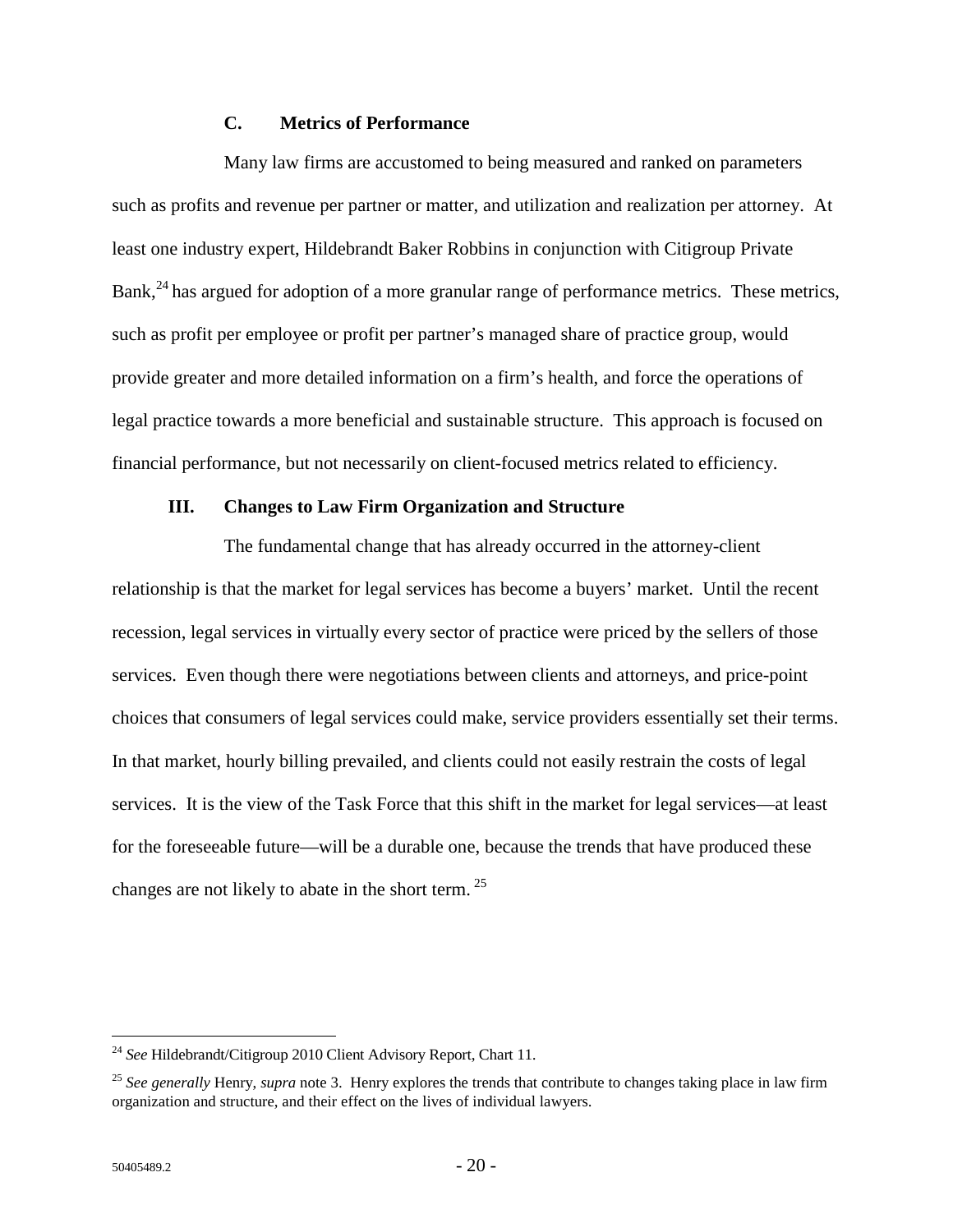Today, clients have greater power to define and demand "value," as reflected in the title and substance of the Association of Corporate Counsel (ACC) "Value Challenge."<sup>26</sup> Lawyers and law firms should receive fees based on the value of the services provided.<sup>27</sup> In particular, the providers of legal services (lawyers) and consumers of such services (clients) may define value in accordance with several factors, including outcomes delivered, the cost of comparable services, or the cost of production, including a reasonable profit.

The adoption by clients of a value-oriented approach to selecting and paying the legal services providers has substantial implications on who will deliver those services, and how they will go about doing so. For example, value-based billing encourages increased collaboration and cooperation between lawyers (and law firms) and clients. This plays out in several ways.

First, clients who embark on this approach tend to reduce significantly the number of outside firms that they use. One General Counsel for a large corporation noted that when her company began adopting alternate fee arrangements, it quickly reduced the number of outside firms from the sixty to which that it had traditionally sent work down to five.

Second, the selection criteria by which outside firms will be given business is focused on the selected firms' demonstrated efficiency. As a result, many law firms that were profitable in the past may be at a disadvantage in the new era, at least for some kinds of work. Small, boutique firms with high expertise, relatively low overhead, limited leverage needs, and the proven ability to provide services with maximum efficiency may well win out in the competition for business.

<sup>26</sup> *See* http://acc.com/valuechallenge/index.cfm.

<sup>27</sup> *Id.*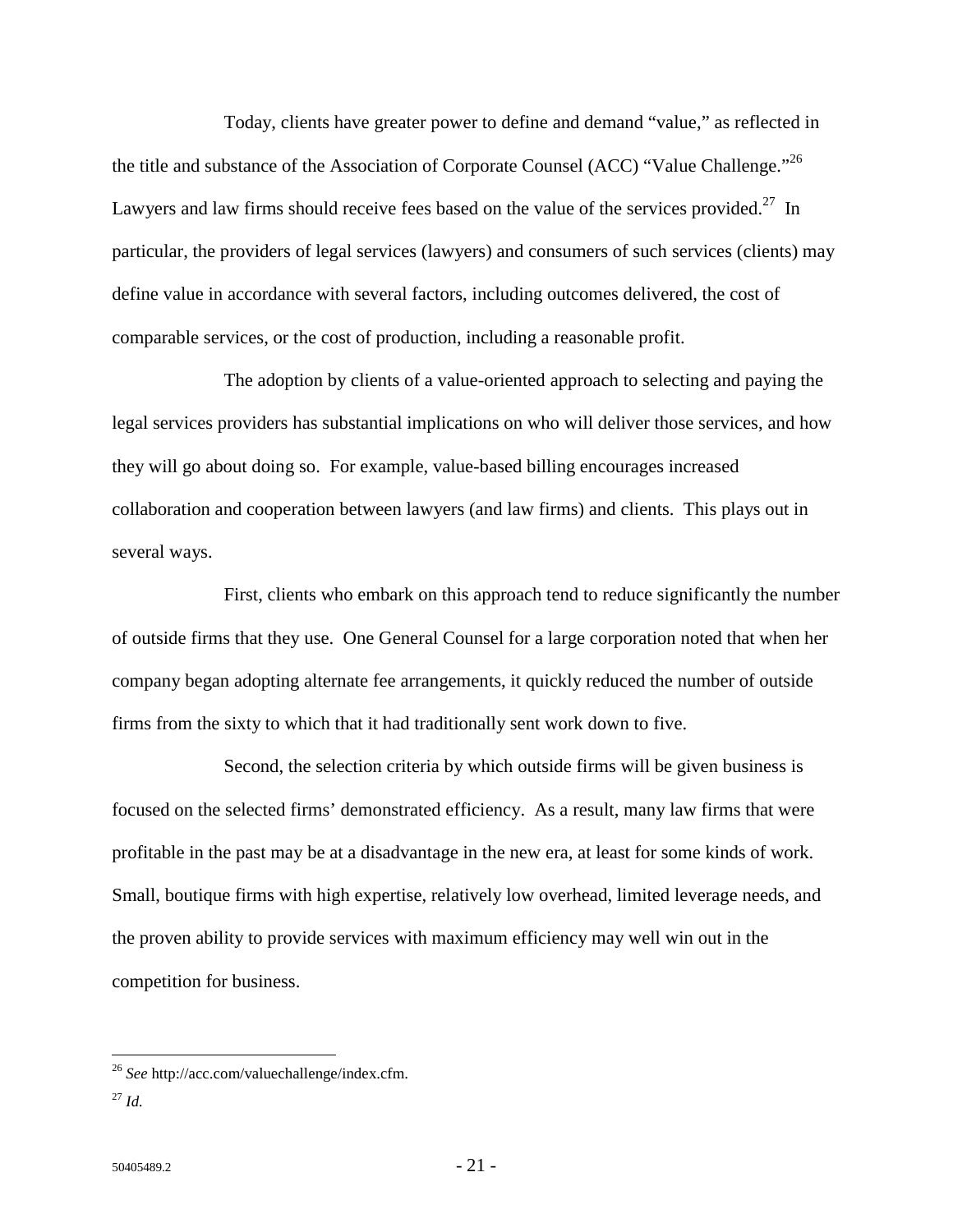Third, the internal model of firms is likely to change. While clients generally understand that experienced lawyers do not simply appear the minute they graduate from law school, they do not want to bear the direct cost of training. This explains the increasing resistance of clients, who may still be paying hourly fees, to pay for first (or even, anecdotally, second or third) year associates to work on their matters. As a result, firms may find it more effective to hire fewer associates, to treat their training as an investment cost, and to make it more attractive for those attorneys they do hire and train to remain longer at the firm.<sup>28</sup> On the other hand, projects requiring larger groups of supporting lawyers are increasingly likely to be staffed with contract lawyers, or even for the work to be contracted to entities that handle legal process outsourcing (LPO).

These developments can be expected to influence the organization and business model of many law firms. The Task Force believes that fewer firms will look like the pyramidal structure of past decades, as they adopt some of the following attributes.

#### **A. Nonequity Partners and Permanent Staff Lawyers**

Some firms have begun to question the "up-or-out" approach to legal employment, particularly as their ability to admit new partners has been impacted by the slowing growth of firm profitability. These firms have begun to create a variety of temporary and permanent positions for nonpartner lawyers, called various names such as nonequity partners, permanent associates, staff attorneys, contract lawyers, and of counsel. These lawyers are generally salaried employees who do not own an equity interest in the firm and have been told by their firms that future advancement is unlikely. The emergence of a permanent class of

 $28$  The subject of lawyer training is addressed in another section of this report, but it is worth noting that the needs and expectations of both lawyers and clients are relevant to questions about how, where and when new lawyers are trained. Law schools, legal employers and clients cannot simply pass of training to other groups, because they do not want to invest in the training process.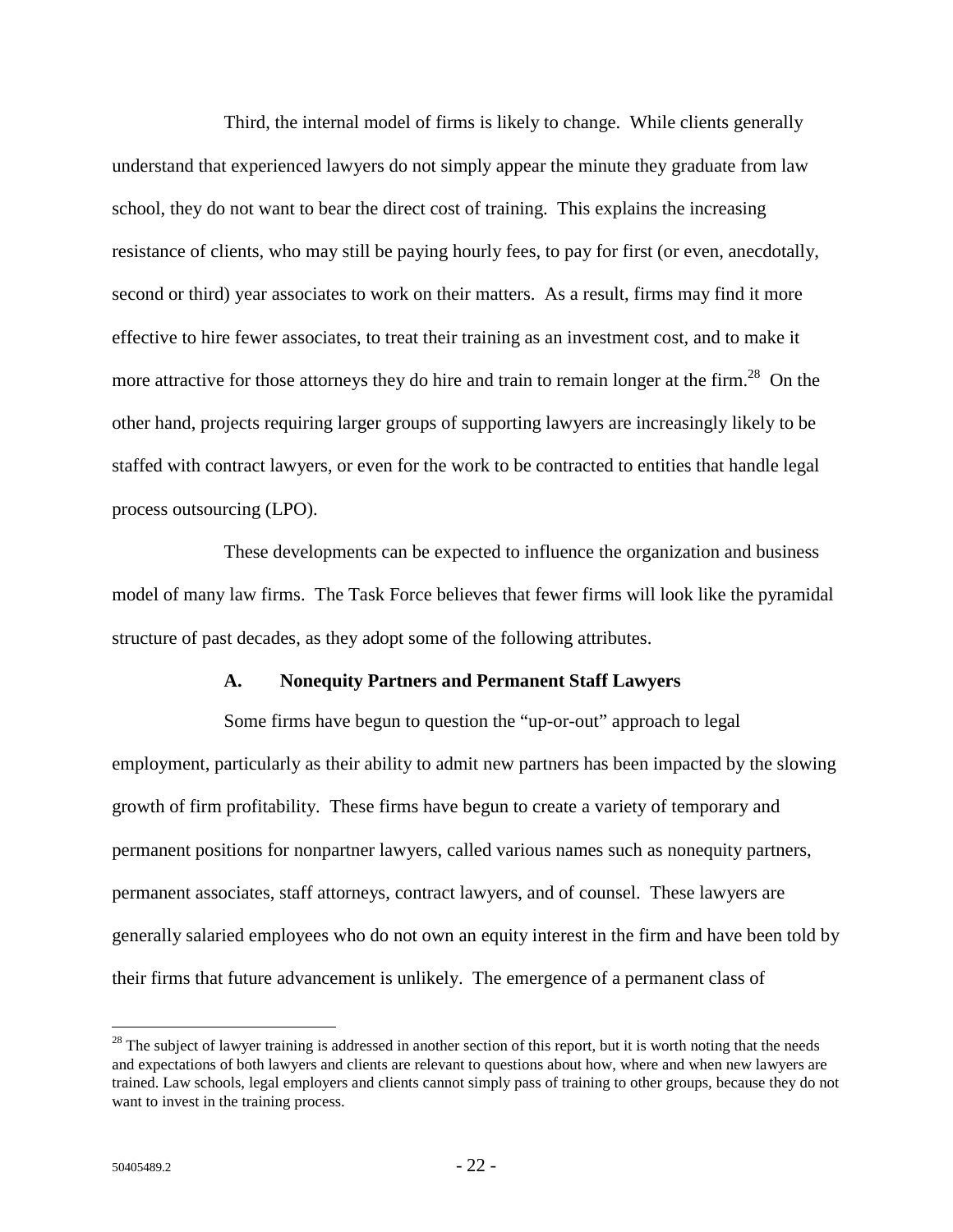employed lawyers, along with declining opportunities to become partner, has prompted some lawyers to pursue opportunities outside of law firms. Law firms that are able to develop and retain attorneys whose skills and abilities would be lost through attrition may provide firms with a more stable population of skilled attorneys, reducing the pressure for firms to ask clients to pay for the training of inexperienced associates.

#### **B. Merger, Dissolution, and Reorganization**

Simultaneous with changes in the way associates are hired, assimilated and promoted, many firms have sought to merge with other firms or practice groups to create more competitive organizations. In some cases, the departure of key partners or practice groups has led to the dissolution or reorganization of the remnants of the old firm. The result has been the development of a practice environment in flux, with firms and their constituents changing regularly. This ongoing reconstitution of firms and relationships also has contributed to the emergence of a number of multioffice, multistate, multinational law firms, whose numbers of attorneys are not in the hundreds, but the thousands.

#### **C. Disaggregation, Offshoring, and Outsourcing**

An increasing number of law firms and clients are successfully disaggregating legal work and establishing contract relationships with lower-cost providers, particularly for commoditized work such as repeat corporate transactions or litigation project management and discovery. These vendors may be overseas or in lower-cost legal communities in the United States. Forrester Research estimated that by 2010, the United States would lose 35,000 legal jobs to offshore outsourcing; this number is expected to increase to 79,000 by  $2015.<sup>29</sup>$  As clients push for more efficiency in legal services, and become savvy about how and where certain

<sup>29</sup> *See* http://forrester.com.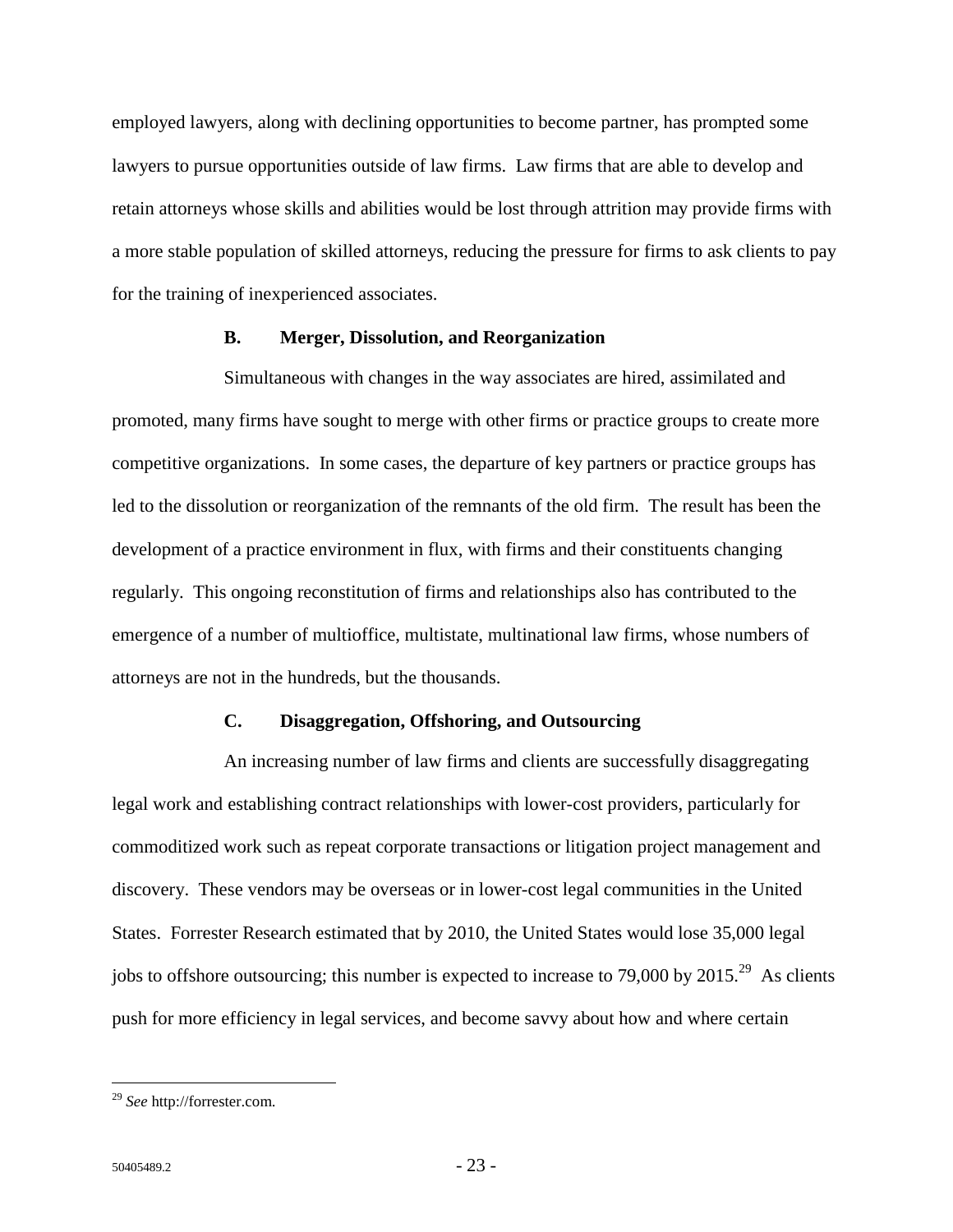portions of their legal matters can be handled, the use of outsourcing will increase. The use of contract and staff attorneys represents another trend in the legal industry to reduce the cost of legal services. Some firms prefer to purchase services on the open market as needed, giving rise to contract lawyering and support, and outsourcing functions to companies established to provide legal support for the functions outsourced.

#### **D. Lawyer Mobility**

Before 1960, it was not uncommon for a lawyer to accept a job at a law firm, and remain with that firm throughout his professional life. Since then, lawyers have become increasingly mobile, and a typical law school graduate in 2010 can expect to have five to eight jobs over the course of her career.<sup>30</sup> The 2011 graduate is more likely than not to be in a relationship with a spouse or partner whose career may take the couple in different directions. Even when a lawyer desires to stay at one firm, the career of the lawyer's significant other may lead in a different direction, impacting the employment of both.

#### **E. Professional Management**

Many firms delegate management responsibilities to administrators who are trained and experienced in management. Traditionally, law partners designated a management committee, or even a single managing partner, to run the firm. Although some lawyers prove to be effective managers, others are not suited or inclined to the growing demands of organizational management. Accordingly, administrative tasks are often delegated to professional staff. The shift from lawyer management to professional management has proceeded unabated, at all levels, including executive leadership (*e.g.*, COOs, CFOs, CIOs, CMOs), senior administrators, midlevel managers, and paraprofessional support.

<sup>30</sup> *See* Gary A. Munneke & Ellen Wayne, *The Legal Career Guide: From Law Student to Lawyer* (American Bar Ass'n 2008), at 23.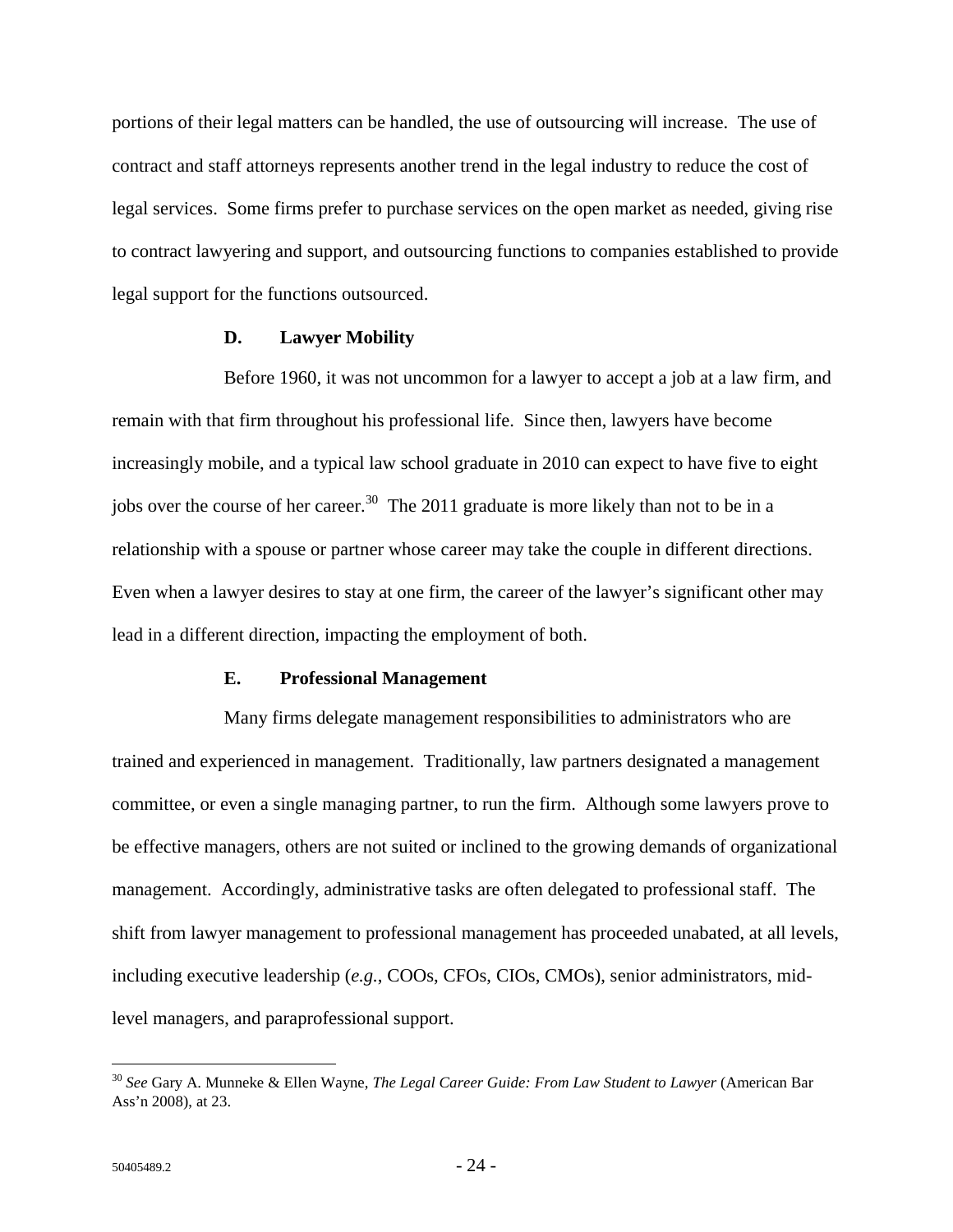#### **F. Legal Information Management**

The onset of computers and networked computing has accelerated a number of changes that are contributing to increased efficiency today. An important change in this area is the demise of the law library as an integral institution in most firms. The Internet provides not only online access to resources formerly available in print, but also to databases not otherwise easily accessible to lawyers. Technology also permits law firms to integrate their internal knowledge base with external resources in ways not possible with manual systems. Today, automated legal research is almost universal in legal practice. $31$ 

#### **G. Law Firm Capitalization**

Although investment by nonlawyers in law firms is prohibited in all American jurisdictions,<sup>32</sup> some jurisdictions outside the United States, such as the United Kingdom and Australia, permit public funding of law firms. This allows law firms to raise the capital needed to grow a global practice and invest in tools to deliver legal services more efficiently. U.S. law firms must fund growth through the reinvestment of profit or borrowing. It remains to be seen whether these limitations on American firms will make it difficult for domestic law firms to compete effectively in the international market for legal services.

#### **H. Solo and Small Firm Practice**

Solo and small firm practitioners are not immune from these changes.

Historically in the forefront of fixed-fee arrangements in many practice areas (*e.g.*, immigration; criminal law; real estate; trusts and estates), these practitioners often may be in a position to meet the value-based needs of individual and smaller entity clients. Technology is a great leveler, in

 $31$  The impact of technology on the information or knowledge management of law firms is discussed in a separate section of this report, but it is mentioned here as one of the driving forces of change in law firm structure.

<sup>32</sup> *See* New York Rules of Professional Conduct, Rule 5.4 (2010).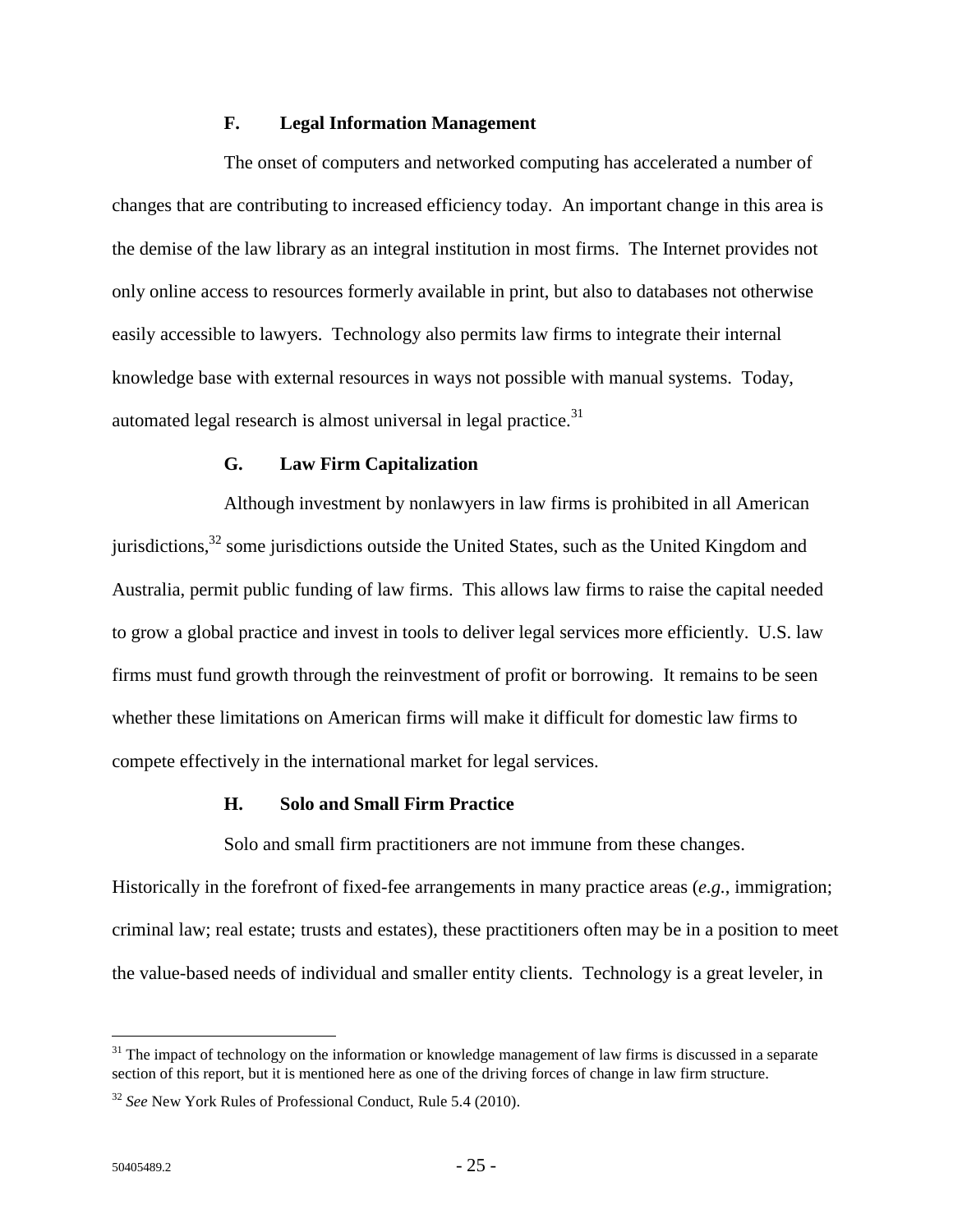particular with the contract-based services that have become available to complement a small firm's work, and may provide small firm practitioners the structure that will enable them to compete effectively for business in a value driven world that would have been entirely out of reach under the prior legal service delivery model.

Solo and small firm practitioners face some unique challenges. The bulk of their services may be characterized as consumer services, and may be less complicated than work encountered in a corporate transactional or trial practice. Yet small firms and solo boutiques also serve small to very large business clients and individuals with complex claims. Meanwhile, the competition for consumer services is fierce because many lawyers are competent to handle the work. In addition, smaller practices face increased pressures from the increased availability of information and the disaggregation of services, including online lawyers and legal service providers (many of whom are not lawyers). Self-help books and services encourage consumers to handle legal problems themselves without the assistance of a lawyer. And in many jurisdictions, the number of individuals representing themselves *pro se* in legal proceedings has increased dramatically. In a variety of settings from financial planning to real estate transactions, nonlegal service providers have encroached on work traditionally handled by lawyers. In most states, unauthorized practice laws go unenforced, leaving small firm practices to compete directly with nonlegal service providers.

For the small firm provider of consumer services, there is thus considerable pressure to maintain a client base. Like their larger counterparts, the cost of doing business has risen, and the challenge of staying ahead of competitors is constant. Looking forward, continued layoffs and restructuring amongst larger law firms may result in greater numbers of dislocated

 $50405489.2$  - 26 -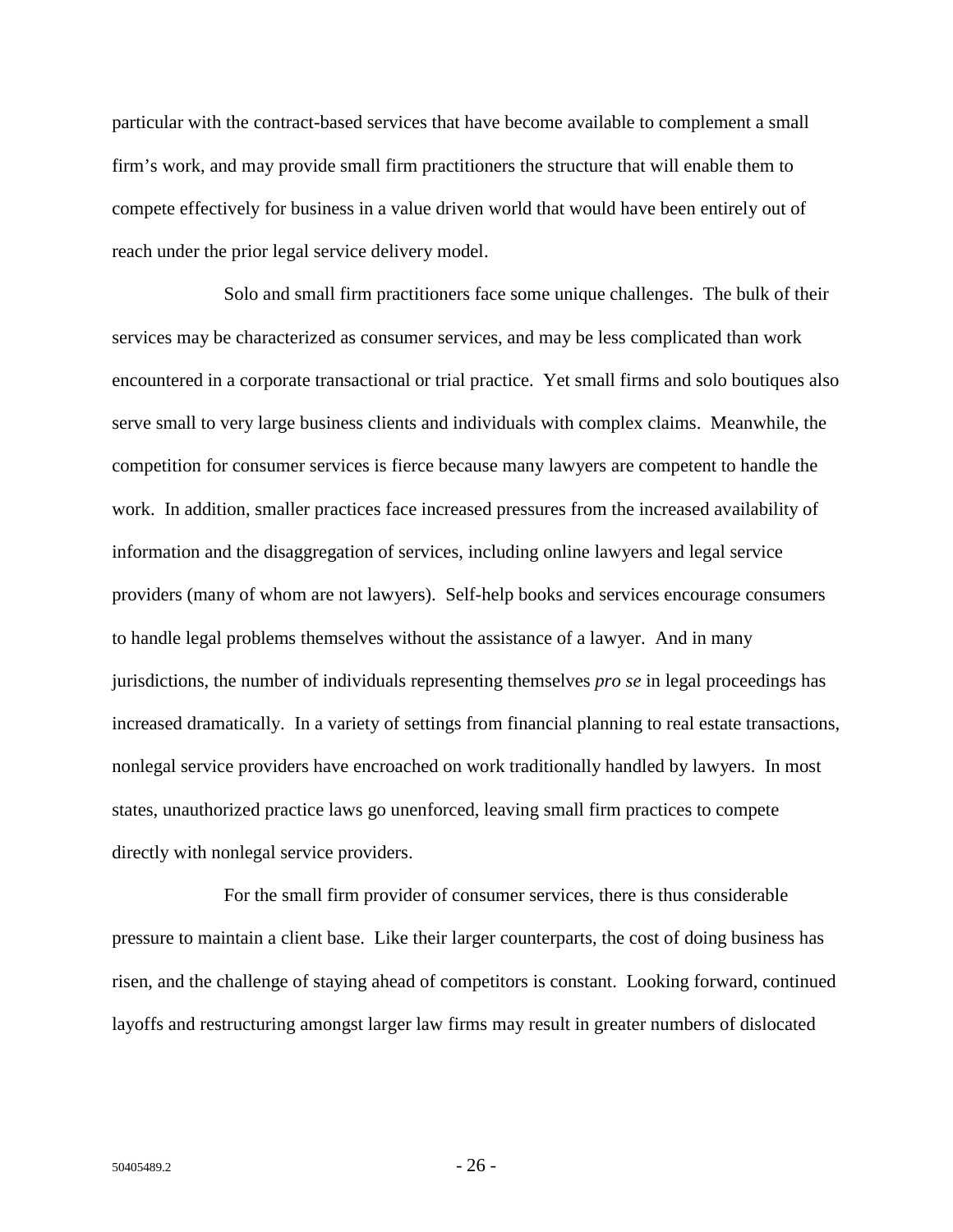lawyers competing in this sector. Solo and small firm lawyers may be more nimble than large organizations, but they all share the threat of an uncertain future if they do not prepare for it.

#### **IV. Managing the Work of Delivering Legal Services**

#### **A. Assessing Risk While Measuring Value**

Client empowerment to define and demand increased value imposes upon attorneys the practical obligation to devise systems that optimize the processes by which they deliver their services, and to communicate that value to the client. In this environment, pitching a client requires more than establishing a relationship of professional trust; attorneys may be required to demonstrate their ability to assess and manage business risk associated with legal problems, strategically streamline their services based upon those assessments,<sup>33</sup> and measure their results. Comfort with these types of assessments, more traditionally associated with inhouse counsel and business personnel, becomes more critical for private practice attorneys as they share in the process of devising value-oriented compensation schemes.

Alternative fee arrangements transfer some of the risk of the engagement onto the retained attorney. In some firms, these project management and value-assessment functions are being handled by nonlawyer professionals rather than lawyers, while others involve the investment of considerable effort and resources in training lawyers to become effective project managers. The Task Force believes that even in situations where nonlawyer professionals participate in risk management decisions, lawyers should oversee the decision-making process and retain professional responsibility for such decisions.

<u>.</u>

 $33$  There is a key professional liability issue imbedded in this text: who makes the risk assessment and decision? Certainly outside lawyers should have the skill to advise on questions implicating professional liability, although business risk traditionally has been the province of an informed client or in house counsel. This Report does not suggest that client-driven services will or should relieve lawyers of the responsibility to make reasonably prudent legal decisions. *See generally*, Anthony E. Davis & Peter R. Jervis, *Risk Management: Survival Tools for Law Firms* (American Bar Ass'n, Sept. 2007).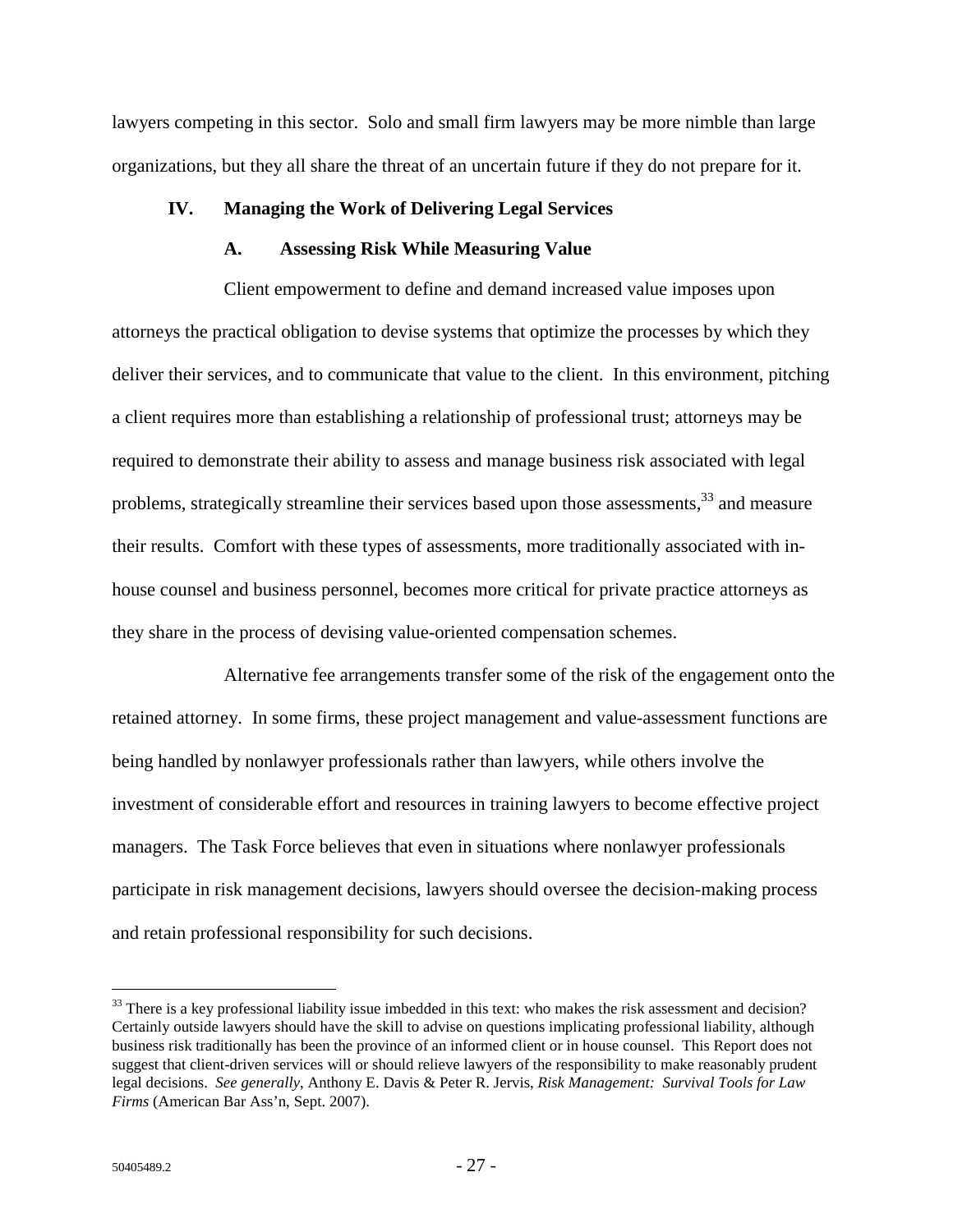#### **B. Applying Business Management Principles to Law Firms**

As firms are forced to assess their own services and the value they deliver to their customers, widely adopted methods of business management may become a kind of *lingua franca* for negotiating alternative fee arrangements.

An emerging interest by clients in legal project management and more limited efforts to apply "quality management" or "Lean Six Sigma"<sup>34</sup>-style methods may be affecting how some businesses meet their legal needs. The key inquiry is often "how can processes be simplified to eliminate steps, unnecessary work, and unnecessary costs while reducing the likelihood of errors or the need to rework some aspect of a project?" As applied in the business world, the Six Sigma approach will often look at the supplier's processes, the customer end of the supply chain, and at the interface between the two. The underlying principle is that the most cost savings and outcome improvements can be realized by taking work out of the project at any and all points along the way. Six Sigma has been applied in some in-house legal departments, particularly those in companies that have embraced the discipline across their organization, and to a much more limited extent in law firms. The Task Force believes that one of the new frontiers in building and sustaining a successful firm is to redefine the interaction between how clients' in-house counsel and outside law firms work together, to find efficiencies in the supply chain for legal services.

#### **C. Attorney Collaboration**

In the traditional model, a single lawyer or firm took on discrete matters and projects for clients, and performed all of the necessary tasks to complete that matter. Clients and

<sup>34</sup> *See* GEOFF TENNANT, SIX SIGMA: SPC AND TQM IN MANUFACTURING AND SERVICES (Gower Publishing, Ltd. 2001). The concept was originally developed by Motorola in 1986 as an outgrowth of the total quality management movement.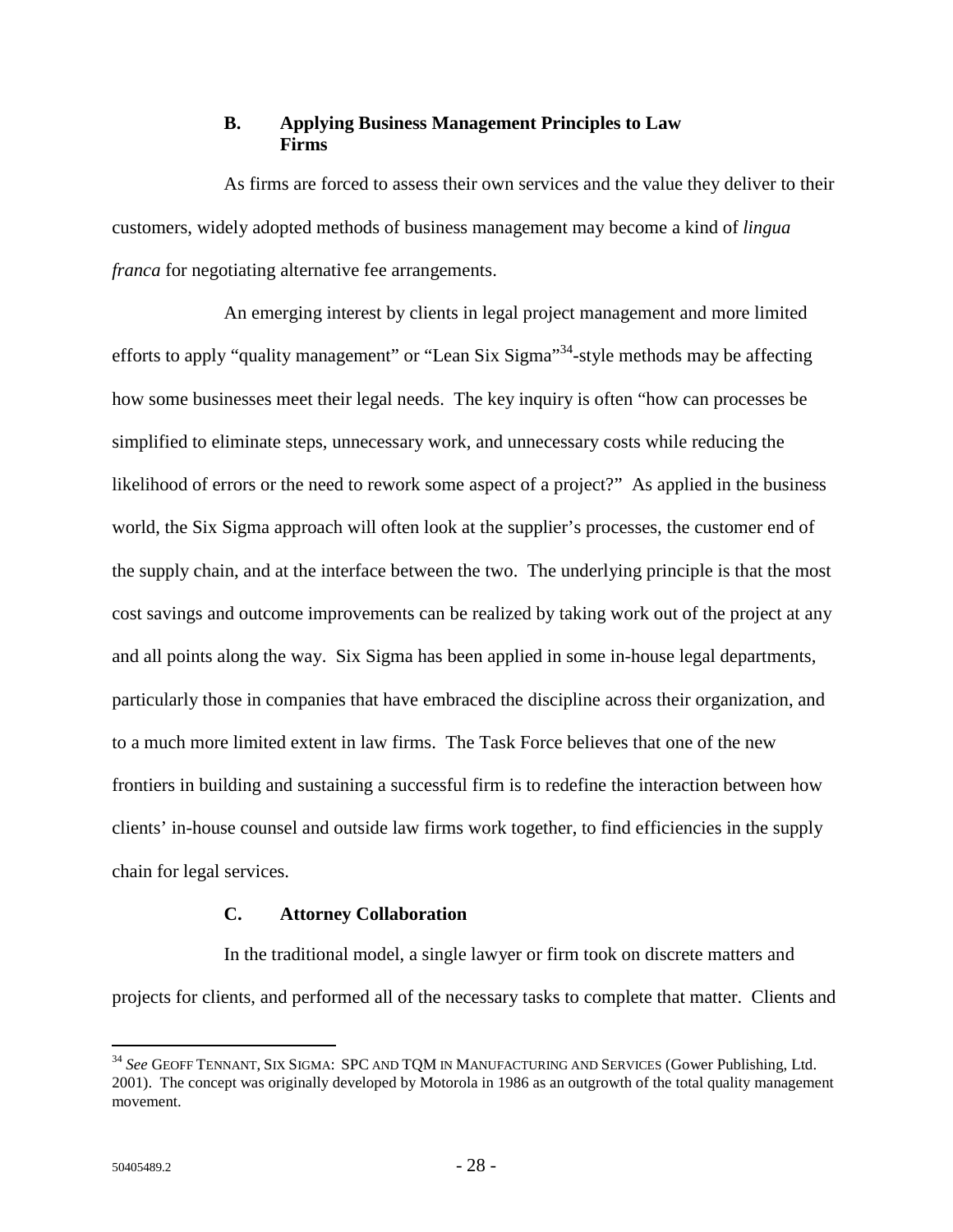lawyers, however, have begun to customize project teams from diverse sources, including contract attorneys, vendors, and even teams of attorneys from competing full-service firms. Virtual firms have been created to connect lawyers from different firms with projects on an asneeded basis. Commercial services provide contract lawyers for a variety of needs from document review to research to drafting to higher-level expertise. Business clients and firms create integrated teams of inside and outside resources to do their work. Much of this collaboration can be and is done remotely. These changes affect both large and small firm practices and even solo practices. And in many instances, innovative use of technology has enabled the formation of these decentralized teams.

#### **D. The Creation of New Products and Legal Services**

The wide availability of information, and particularly the development of network-based technologies, has given birth to a new sector of legal products and services developed by both law firms and clients. These include process-driven systems, extranets, and intelligent document assembly.<sup>35</sup> Many law firms have invested increasing resources in delivery systems. Corporate clients also have utilized technology to help them manage outside counsel.

On the consumer side, web-based knowledge sources, document generation systems, and "paralegal" supported services purport to allow consumers a significant degree of self-help in drafting wills, preparing consensual divorce documents, sales transactions, employment agreements, and a wide variety of small business services. Nonlawyer served resources for debt settlement, tax dispute advice and resolution, and other services are more widely accessible due to the Internet, creative providers, and lax enforcement of unauthorized practice rules. Some of these services have proven to be of dubious quality, but that is not true

<u>.</u>

<sup>&</sup>lt;sup>35</sup> These developments are covered in greater detail in the section of this Report on technology and are mentioned here because of their profound effect on legal process management.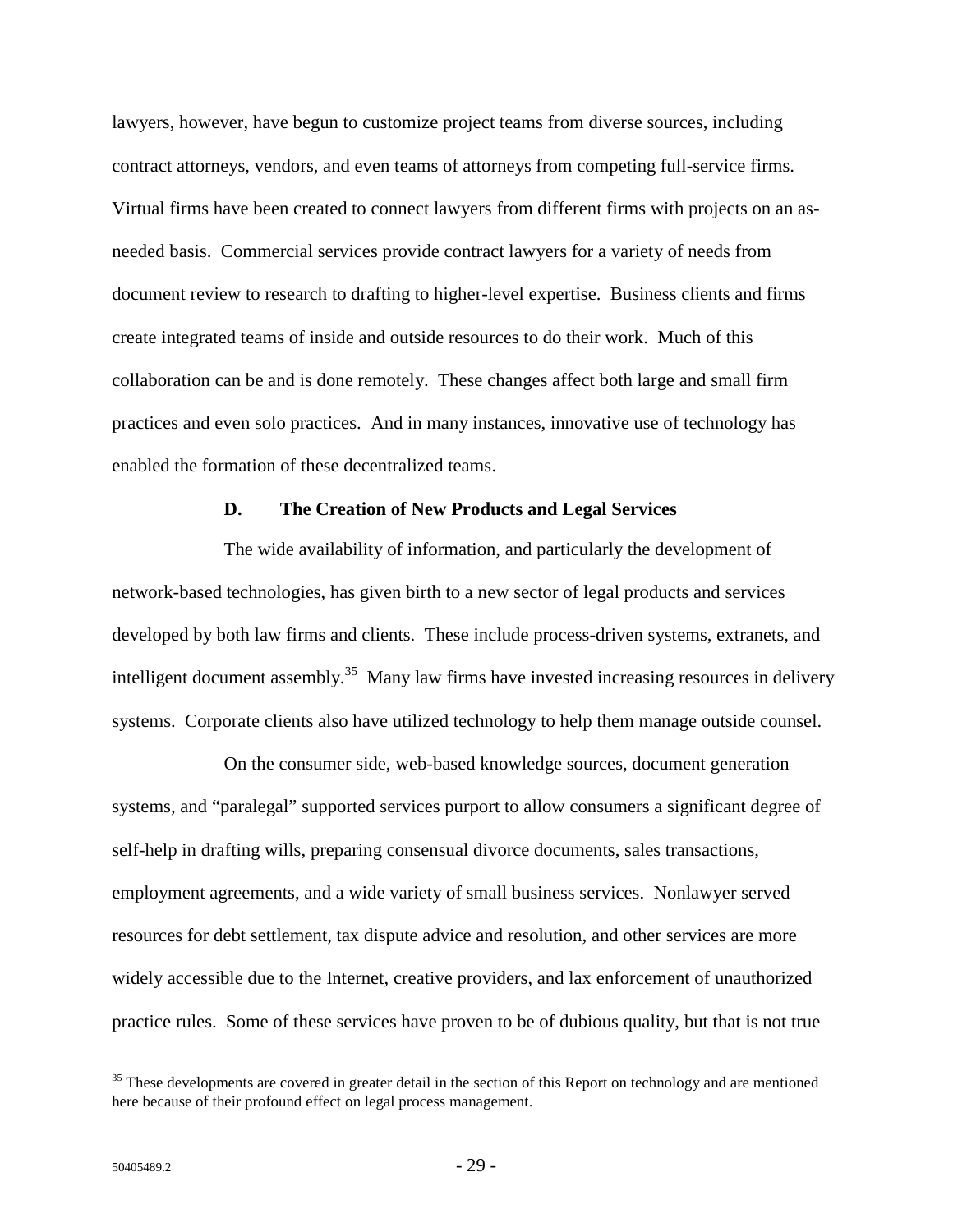of all of them. In many states, the existence of title insurance and settlement companies has taken lawyers nearly entirely out of the residential real estate practice. Similarly, communitybased dispute resolution services and some Web-based dispute resolution services are providing new options for individuals and small business entities seeking alternatives to traditional litigation.

Larger and more sophisticated business clients also have a range of alternatives to traditional law firm services, from litigation support services, to contract lawyer services, to foreign outsourcing services, to document generating and advising systems. In some instances, law firms have developed these products and offered them alongside of, or integrated with, traditional legal services. Some firms employ teams of staff attorneys to conduct routine document review, or nonlawyer staff to provide supporting analysis in complex business matters. Because these employees do not expect to be compensated as associate attorneys, firms utilizing such services can offer value on those services to their clients.

In this vein, to address some of the inefficiencies of large firm practice, there may be a push towards the "industrialization" of legal services, a concept that is anathema to many legal professionals and which, to some extent, the legal profession itself resists. But for some types of services, the Task Force believes the legal profession can learn from other business organizations and from other professions that have faced similar challenges from the market place.

"Mass customization," for example—broadly defined as the use of flexible computer-aided systems to produce custom output—can serve the objective of combining the low unit costs of mass production processes with the flexibility of individually tailored services to increase variety and customization without a corresponding increase in costs. While the

 $50405489.2$  - 30 -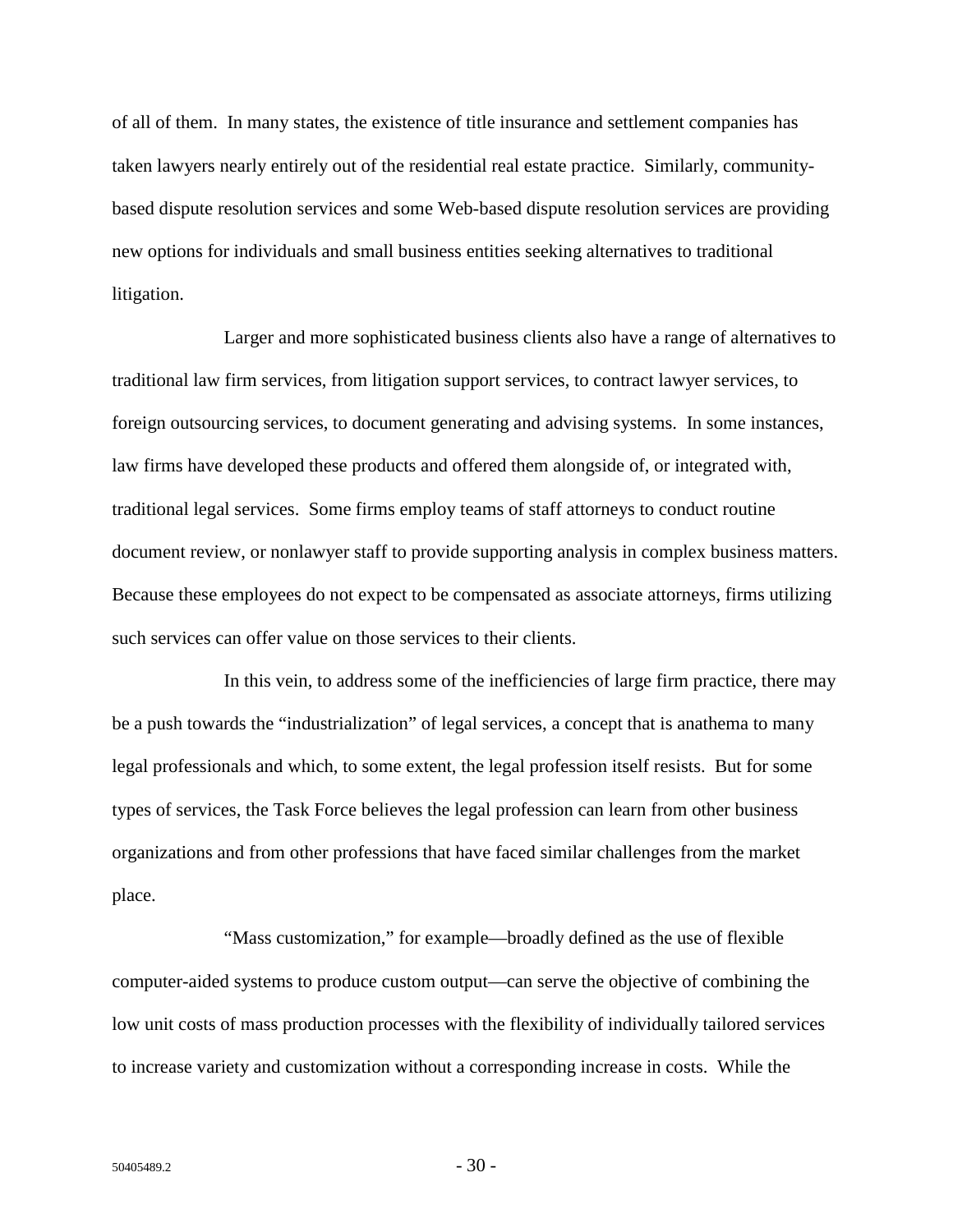technology for creating such applications—such as form agreements for repetitive transactions, or "macros" that assist in the development of first forms—has existed for some time, changing dynamics in lawyer/client relationships may make the investment in developing and maintaining such proprietary applications more attractive. Another example of the opportunity for this kind of investment in automation is the development of integrated systems for specialty and multijurisdictional legal projects.

#### **CONCLUSIONS**

The Task Force encourages lawyers to embrace the challenge of measuring and optimizing the manner in which they provide services, so as to communicate to clients the value of those high quality, efficient, professional services. The Task Force notes that a number of challenging ethical issues may be raised by some of the process changes and experimentation with new business models in the profession. An analysis of the extent to which ethical rules will impact the process of change to meet market needs should be undertaken by NYSBA's Committee on Standards of Attorney Conduct.

At the root of this experimentation is the need for both large and small firms to assess the services they provide, define the value proposition that they offer their clients, and communicate both of these to prospective and existing clients. Legal competence alone—even legal excellence—no longer guarantees professional or economic success.

Given that greater availability of information may lead to "self-help" efforts by individuals and small businesses, solo practitioners and small firms may wish to communicate a willingness to review and advise on the client's work. A Trusts and Estates client may come with a financial plan or draft will already prepared courtesy of an Internet Web site, seeking simply the last bit of lawyer expertise and advice. Parties to a divorce may come with a draft separation agreement. These Internet-drafted documents may have been created with

 $50405489.2$  - 31 -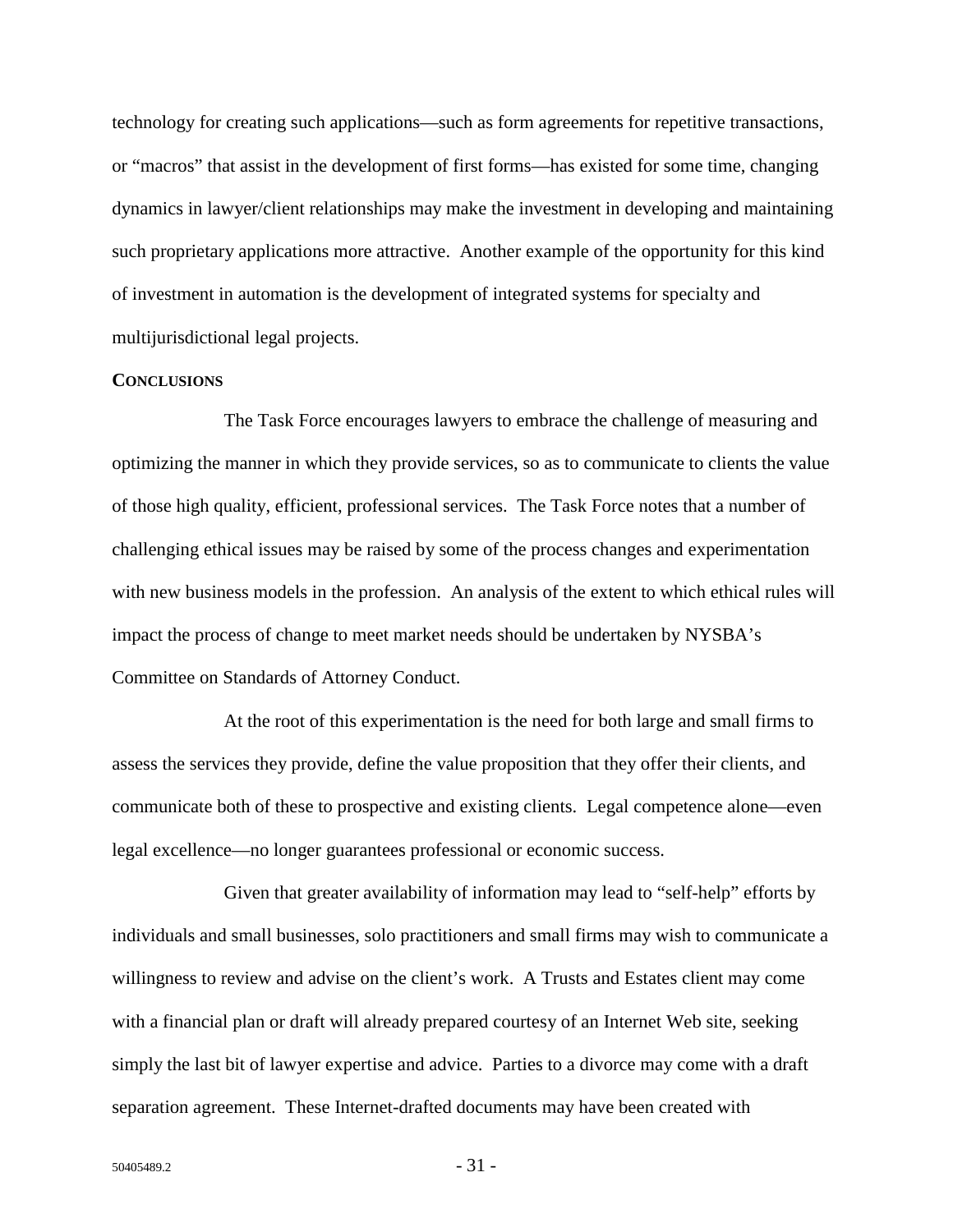sophisticated software, much like tax returns can be prepared now, and an attorney may be necessary only to review the final product and determine it has been completed appropriately.

The Task Force believes that small firms or solo practitioners with specialized skills should consider the development of business models to leverage on the work product of others and provide specialty services to a wide variety of businesses around the country or around the world, utilizing their expertise and taking advantage of their low overhead price advantage. These attorneys may have no office outside the home, may have little infrastructure investment, and may communicate with clients only at a distance. There are already specialty immigration attorneys operating electronically across the U.S., with a large contingent of paralegals, serving a high volume of immigration clients, either directly or as the "back office" for other lawyers. When they need expertise or help, they may contract with a research agency, possibly offshore, or buy drafting services from another online lawyer. Similar approaches likely will be applied in other specialized fields. Alternatively, small firms and solo practitioners may affiliate to create relatively permanent virtual teams. As is done now in some plaintiffs' personal injury practices, they may act largely as the intake end of a service process, while the bulk of the substantive client work is done, for example, by a firm specializing in claims regarding a particular product or in class actions.

The role of lawyers likely will broaden from what it is today into other areas of responsibility, opening up career opportunities for lawyers with expertise in new processes and suggesting both a broader scope of services, and narrower specialization. The Task Force urges lawyers looking for alternatives to traditional practice in law firms to consider alternative careers, including:

> assist in systematizing legal processes, working on their own or with software developers to create more automated legal solutions;

 $50405489.2$  - 32 -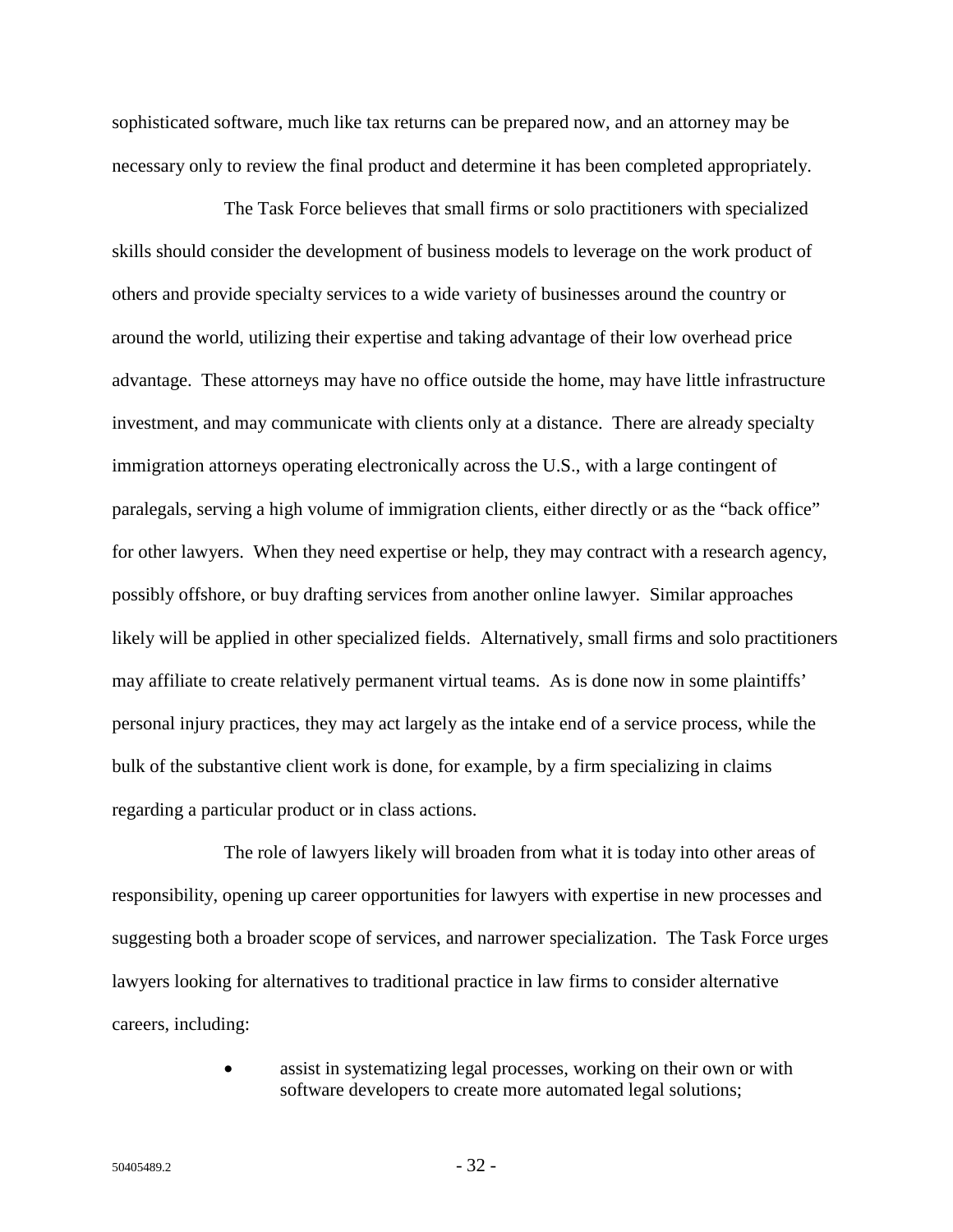- create project plans, manage, or train lawyers to handle massive legal projects requiring hundreds of staff, myriad simultaneous activities, and entailing large costs;
- specialize in finding, managing, and applying information or work product culled from the Internet or from law firm knowledge bases;
- structure virtual teams of firms that provide highly competitive services or who can create viable offshore substantive service providers;
- explore opportunities working for legal publishers or other types of substantive service companies to create packaged research, forms, and other solutions to be used by other lawyers; and
- consider contract or freelance work.

Larger, full-service firms are probably under the greatest fee pressure from

business clients, and are entering newer territory as alternative fee arrangements spread to more types of work. Alternative fee arrangements require different and more intensive management to deliver value and maintain profitability of services. The message to large law firms is that many have yet to maximize the potential of their substantial resources into the value that their clients are seeking. In some cases, the solution for larger clients may be a partial outsourcing model in which the law firm provides services to clients that are integrated with client operations to dovetail with the client's other business functions. To deliver such larger scale services to large business clients, firms may need to:

- Dedicate professional work-flow management to the process of delivering legal services. Three examples illustrate this point. Business managers for lines of practice, which are now appearing in large law firms, may be more widespread and influential. Lawyers with superior skills in managing legal projects and relationships may be developed and rewarded.
- Apply project management skills with careful budgeting. Budget compliance will become even more widespread as clients demand it.
- Resolve conflicting demands for efficiency and profitability. Such demands may be resolved in favor of efficiency. Firms may respond by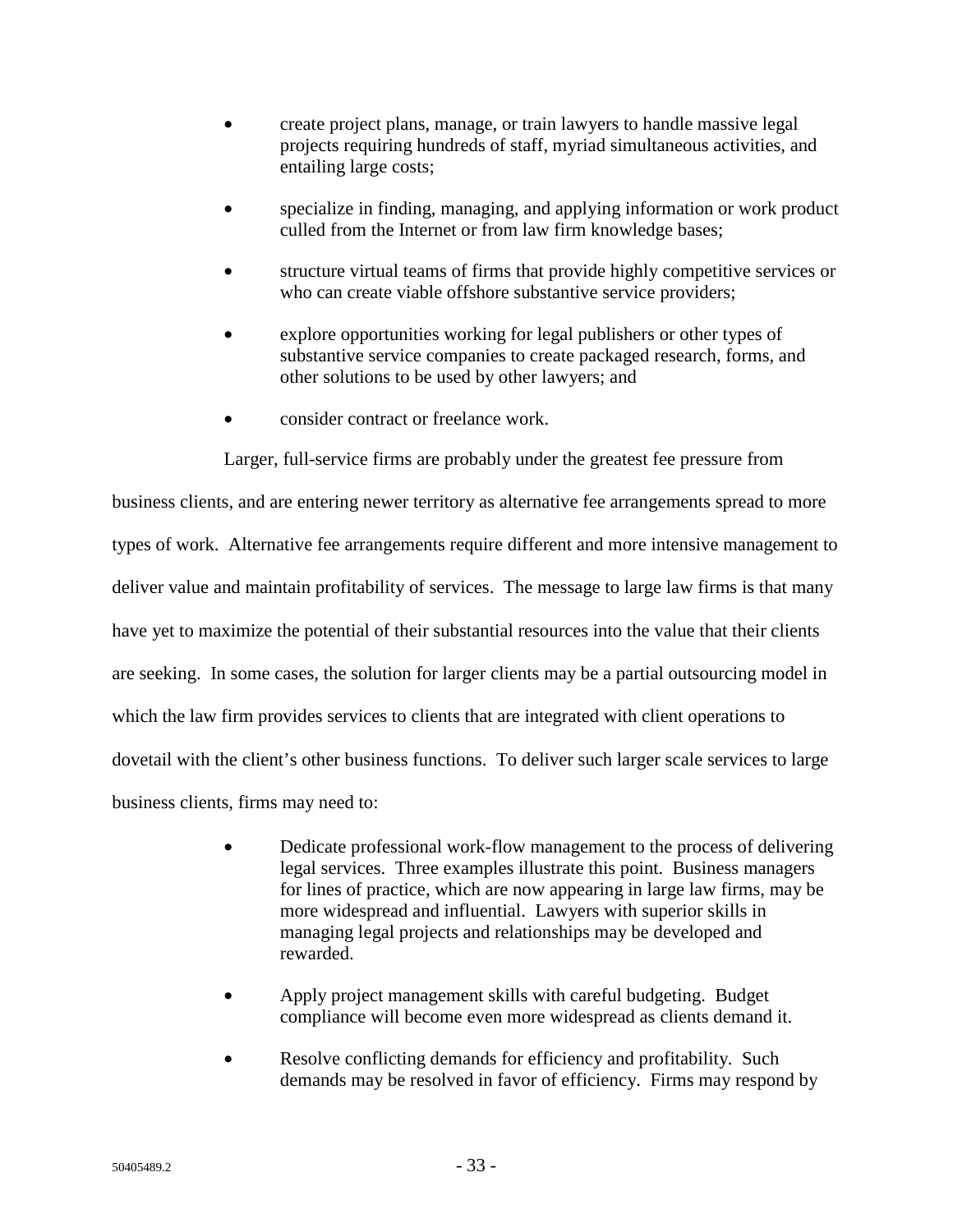changing how they do their work and utilize resources, both human and otherwise.

- Implement Lean Six Sigma and related processes to improve efficiency and quality. Systems and standardization of processes and content may become more important.
- Develop new patterns of staffing, including nonlawyers for certain paralegal functions and fewer partnership-track associates. Lawyers may leverage technology more as a substitute for labor.
- Focus on effective information and knowledge access and management to improve efficiency and reduce cost. Firms should focus on what solutions can be bought from publishers and other third-party providers or can be found "on the Web."

The extent to which the changes outlined above actually take place will depend on client behaviors. In the case of large clients and large firms, the frequent client mantra that "I hire lawyers, not law firms" is a message that cuts several ways. It undoubtedly reflects that within a firm, lawyers do not deliver a homogeneous level of service. It also reflects the intangible factors that make a lawyer/client relationship successful, including personal chemistry, working style compatibility, and that the particular needs of a client in terms of experience will not always be present in equal degrees in firms.

The Task Force believes that if firms make progress on providing uniformly high quality and efficient service, deeper and longer client relationships will result. The Task Force urges NYSBA, and its members generally, to examine these trends in light of their particular practice areas. To this end, the Task Force recommends that NYSBA make this Report available to all members on the NYSBA Web site and by an e-mail to all members.

The Task Force also urges the Law Practice Management Committee and other entities charged with improving the practice of law to continue to study and report on the matters embraced in this Report, and offer ongoing educational programs to assist lawyers and law firms to proactively manage the process of change in the profession. To this end, NYSBA should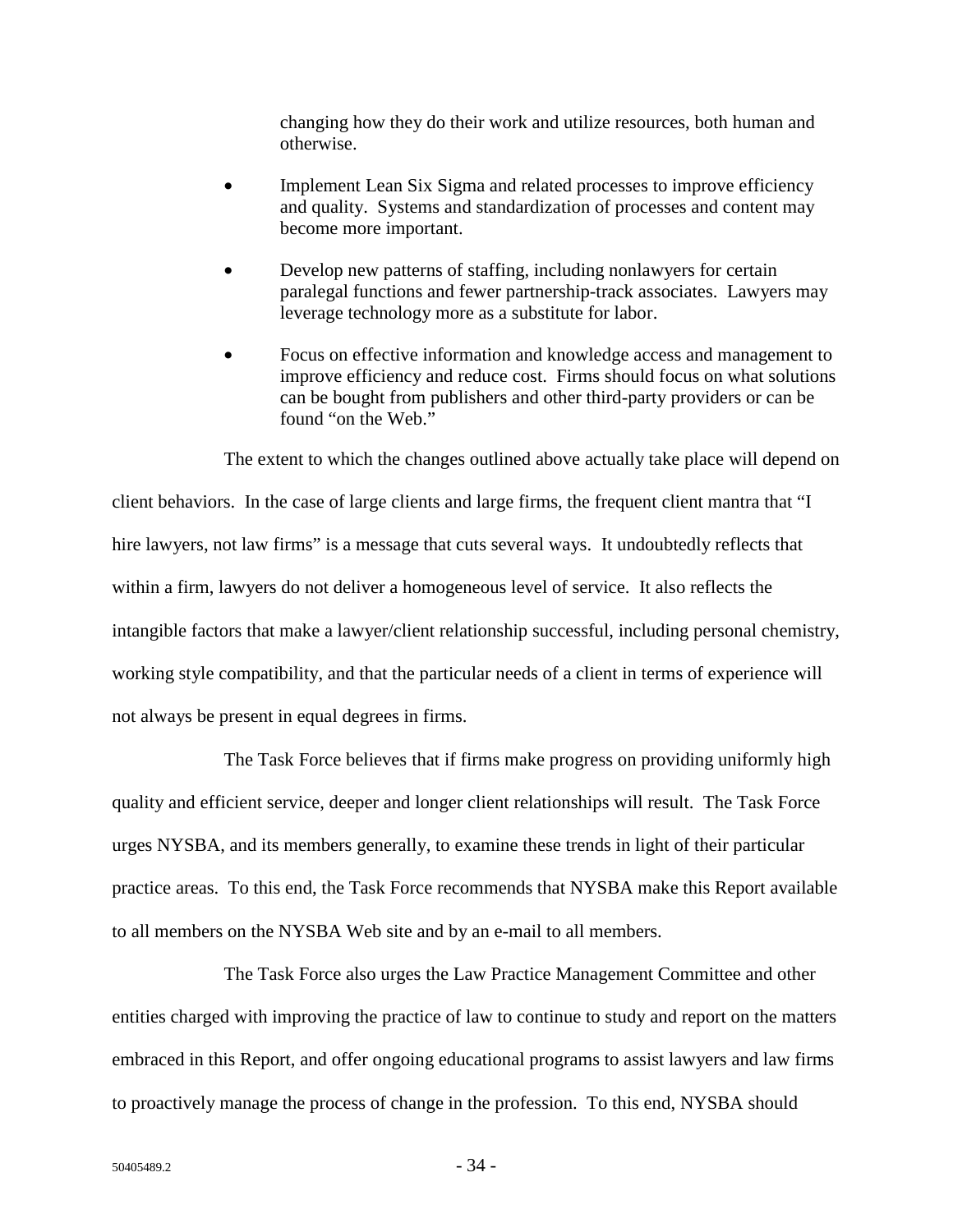commission demographic and economic studies of law practice in New York that will permit lawyers and their clients to make informed decisions about practice delivery and billing options.

As the marketplace for legal services evolves, lawyers and law firms need to develop new models of providing legal services, which will look and feel different from the practices of the recent past. The largest firms will grow even larger than they are today, reflecting a decades-long trend which continues the move toward consolidation. Clients will expect and demand changes in the way that legal services are delivered to them and the way they pay for services.

A new value proposition by which clients pay for legal services based on performance objectives rather than billed time will continue to emerge to govern the delivery of legal services. Over time, the value of legal work will be measured increasingly by the value as perceived by the client. Law firms will reengineer the delivery of legal services in a variety of ways, leading to new methods of charging for services and billing. Hourly billing will not disappear, but it will become increasingly marginalized as a standard billing model.

#### **RECOMMENDATIONS**

1. The Task Force recommends that NYSBA offer CLE, print and electronic publications, and Web-based services to teach members how to achieve the objectives of providing quality legal services in ways that maximize value to the consumers of legal services. The Task Force observes that responding to clients' needs may require new and different ways to deliver services.

2. The Task Force recommends that NYSBA's Committee on Standards of Attorney Conduct explore changing models of law firm structure and compensation, make recommendations to the House of Delegates as needed to address professional responsibility

 $50405489.2$  - 35 -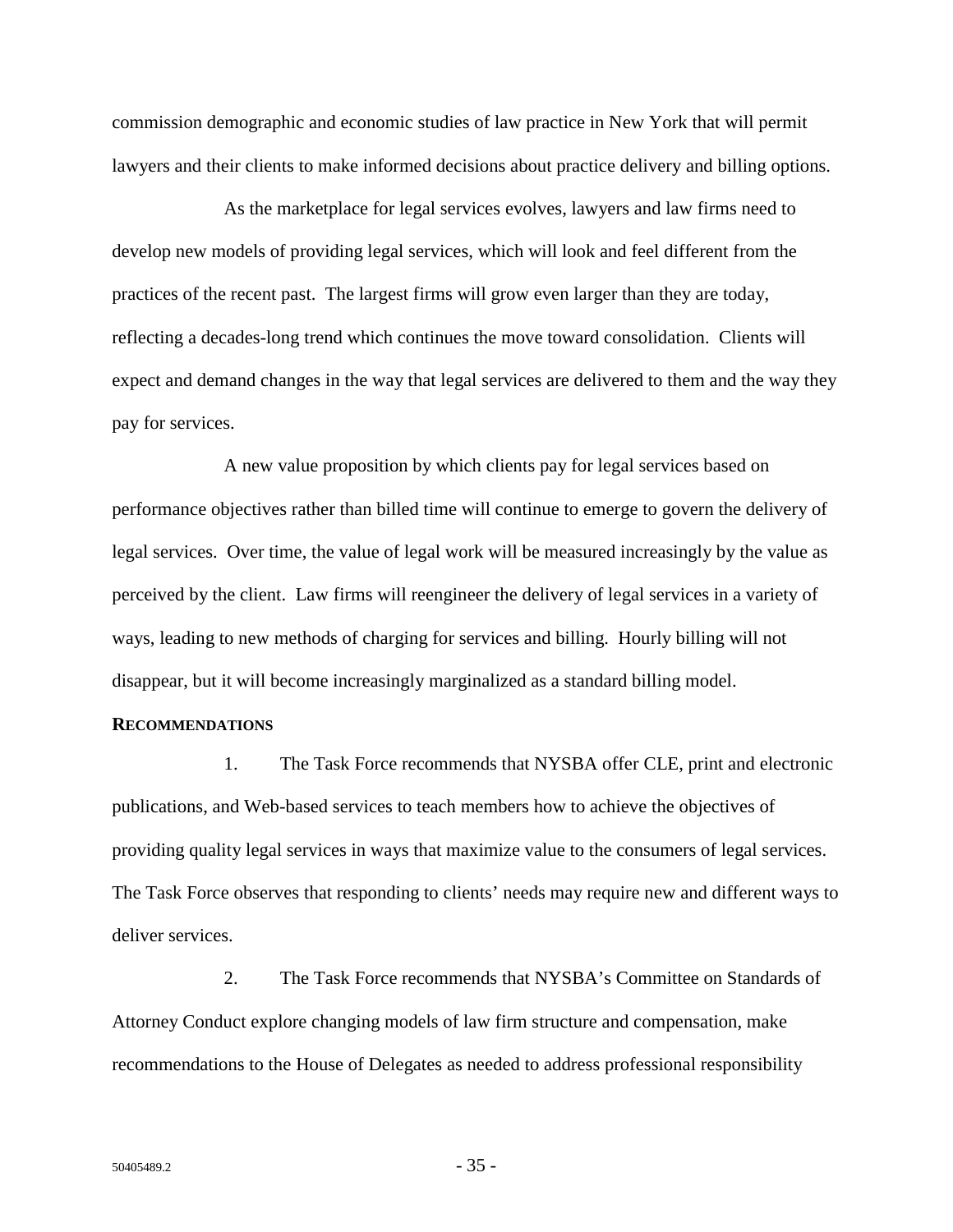issues that may emerge, and propose appropriate amendments, if needed, to the New York Rules of Professional Conduct and other regulatory standards.

3. The Task Force recommends creating a best practices manual and related CLE seminars concerning the economics of alternative fee arrangements and value billing to assist NYSBA members.

4. The Task Force recommends that NYSBA's Unauthorized Practice of Law Committee and its Law Practice Management Committee reaffirm the 2009 Report of the Special Committee on Solo and Small Firm Practice, particularly as it supports the allocation of greater resources to assist small firms and solo practitioners, who need to take advantage of low overhead and adaptability to leverage their skills for effective competition in the legal markets they serve.

5. The Task Force recommends that NYSBA investigate issues presented by the increased availability of print and online legal information to nonlawyers, and assist lawyers to make a strong business case for the continuing need to retain lawyers to solve legal problems.

6. The Task Force recommends that NYSBA conduct economic and other research to continue to keep lawyers informed about the ongoing changes identified by the Task Force and the changing landscape of the legal profession.

# **EDUCATING AND TRAINING NEW LAWYERS**

#### **INTRODUCTION**

Just as the practice of law is undergoing a "sea change" created by the confluence of factors such as client needs and attitudes, the technological transformation of daily life, the increasing globalization of what used to be national, regional or local concerns, and recent challenging economic conditions, so too has the business of educating and forming new lawyers.

 $50405489.2$  - 36 -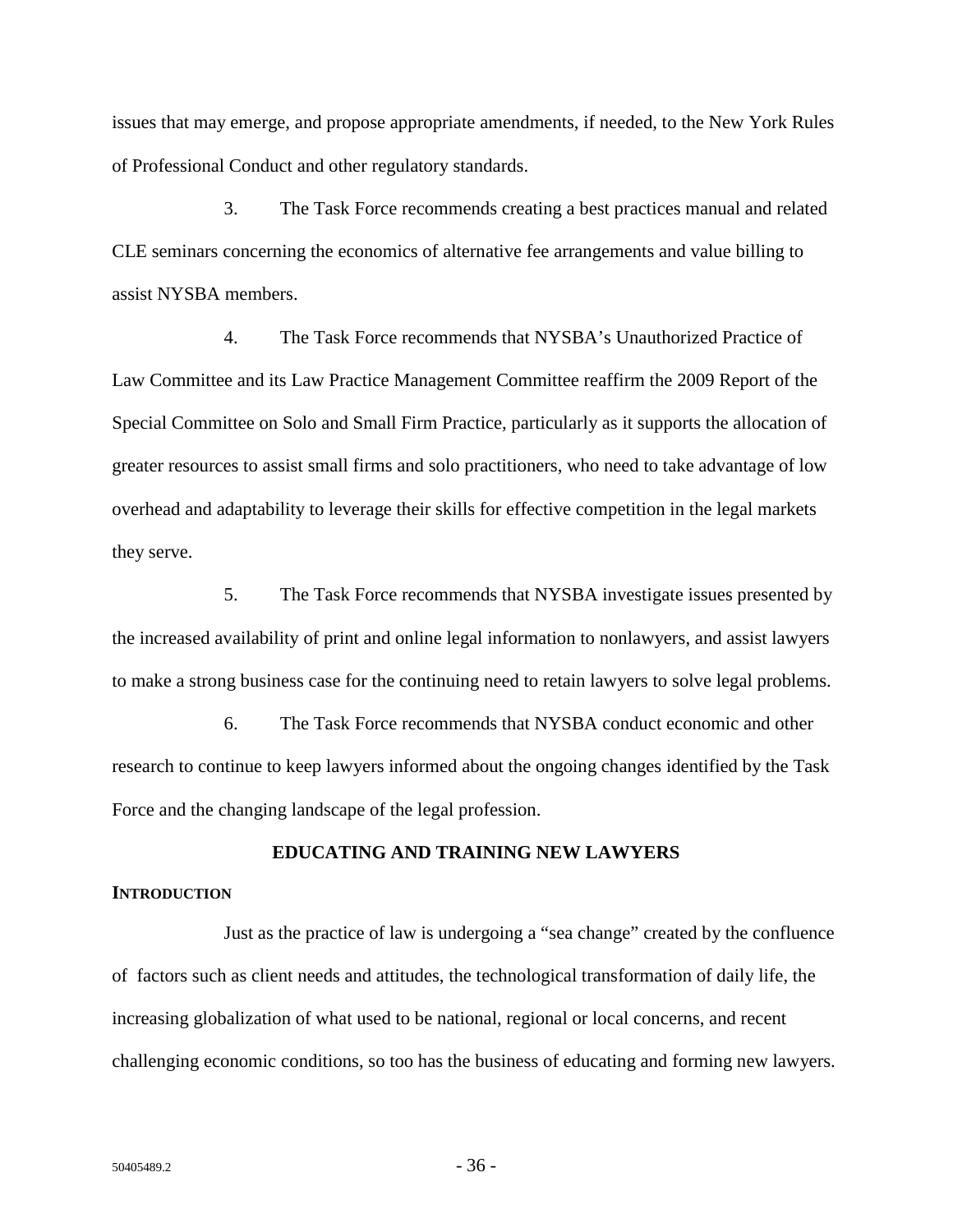The current educational and structural model for preparing law students and forming new legal professionals is under fire on many fronts. Educational experts criticize law school teaching for its reliance on passive learning in the classroom, its focus on appellate cases and its failure to prepare law students for the real-life experience of representing clients and practicing law. Critics also point to legal education's failure to focus on "learning outcomes" (evaluating what students can *do* as a result of instruction) and "lawyer competencies" (knowledge, skills, values, habits and traits that make for successful lawyers), as well as the absence of appropriate assessment and evaluative tools to measure such outcomes and competencies. In addition to pedagogical critiques, consumer advocates complain that entering law students do not have a realistic understanding of what a career in the law truly entails, including a realistic perspective on work-life demands and the financial burdens and benefits which come with a legal education and career.

Meanwhile, structural critics of law schools forecast the end of the current business model of law schools.<sup>36</sup> That forecast is based on a combination of economic factors that include the pervasiveness of *U.S. News & World Report* rankings and the need to create scholarly output valued by *U.S. News* reviewers, the tension between directing curriculum at state bar licensing requirements and fully preparing students to represent real clients, and the inconsistency between legal employer hiring criteria and the demand for "practice-ready" lawyers.

<u>.</u>

 $^{36}$  WILLIAM M. SULLIVAN, ET AL., EDUCATING LAWYERS: PREPARATION FOR THE PROFESSION OF LAW 129 (2007). Rachel J. Littman, *Training Lawyers for the Real World: Part 1*, 82 N.Y. ST. B. ASS'N J. 7, 20–24 (Sept. 2010); Richard A. Matasar, *Does the Current Economic Model of Legal Education Work for Law Schools, Law Firms (Or Anyone Else)?*, 82 N.Y. ST. B. ASS'N J. 9, 20–26 (Nov. 2010), *available at* http://www.nysba.org/AM/Template.cfm?Section=Bar\_i\_Journal\_i\_&TEMPLATE=/CM/ContentDisplay

<sup>.</sup>cfm&CONTENTID=43636.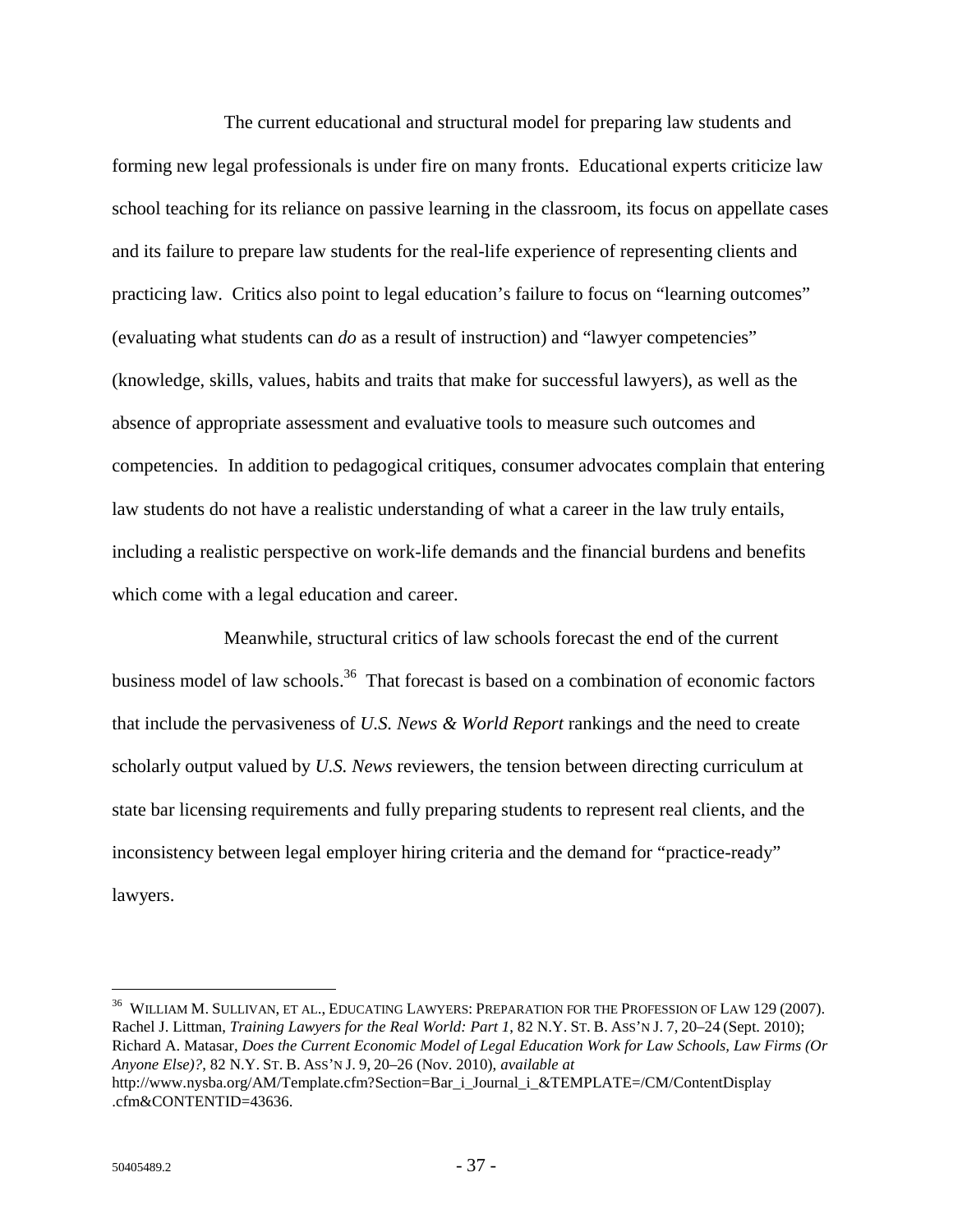Post-law school professional development also is often deficient. Employercreated training programs remain rare and extremely costly, while state CLE transitional programs are often inadequate to bridge the gap between law school and practice. Although mentorship is often cited as a mechanism for providing corrective formation, modeling and support, it remains unclear whether voluntary or mandatory programs are more effective, how to certify such programs, and how to integrate them with previously existing CLE requirements.

Although there is no simple solution to these complex and interwoven issues, the Task Force has identified eight areas where NYSBA can help shape and improve the professional formation of young lawyers. Instead of the clichéd approach of finger-pointing between and among law schools, employers and the bar, the Task Force recommends an approach in which the various sectors and stakeholders work together to undertake the professional formation of young lawyers.

#### **INNOVATIONS IN TRAINING AND DEVELOPMENT**

### **I. Identifying, Assessing and Shaping Good Professional Development: Making Better Lawyers Faster**

We used to think that being a good lawyer simply meant knowing the law. Today, we are more likely to think that good lawyers know how to *do* useful things with the law to help solve client problems. Society has shifted from a static understanding of professional competence as memorized knowledge to a dynamic conception of lawyers adding value through judgment and their ability to manage and solve complex problems. This dynamic conception of lawyering is both promising and demanding. More is expected of lawyers today, and these heightened expectations are particularly stressful for young lawyers. Too many law students and recent graduates are not as well prepared for the profession as they might be. Law schools, bar examiners, the judiciary and the bar owe more to our young colleagues in these difficult times.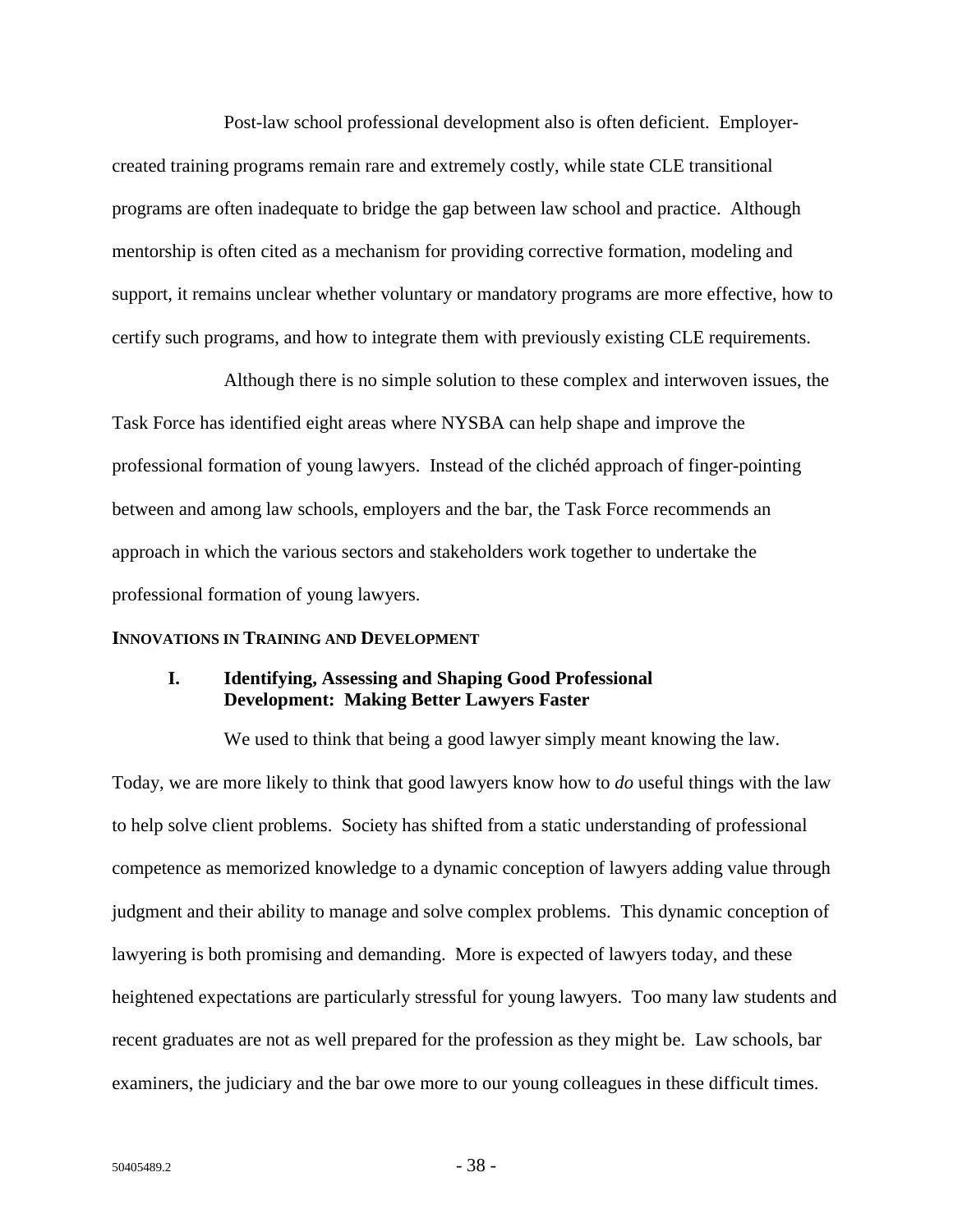We have not, of course, ignored these problems. Legal education and postgraduate training have changed significantly in the past thirty years. Most law school faculty now include significant numbers of clinical teachers and faculty who combine law degrees with other academic credentials. Mandatory CLE is now common, and many large firms and institutional practice settings have devoted significant resources to training and management of their lawyers' capital. Courses in transactional law, mediation, and arbitration are now mainstays of the law school curriculum. We have become much more intentional and strategic in our efforts to prepare lawyers for practice and to help them continue to develop throughout their careers.

Yet there is much more we can do. Interesting and useful suggestions have been made recently in the related areas of understanding, assessing and certifying lawyers' readiness to meet the demands of contemporary practice. The basic impulse is two-fold: to sharpen both our understanding of the competencies, skills, knowledge, practices and values of a good lawyer and our ability to measure progress toward those goals. If we can align systemic incentives of the bar exam with the practices best aimed at achieving our goals, then we will improve our system for launching the careers of young lawyers. Several different organizations recently have begun or proposed significant initiatives in each of these areas. The Task Force encourages NYSBA to participate in and dialogue with these projects.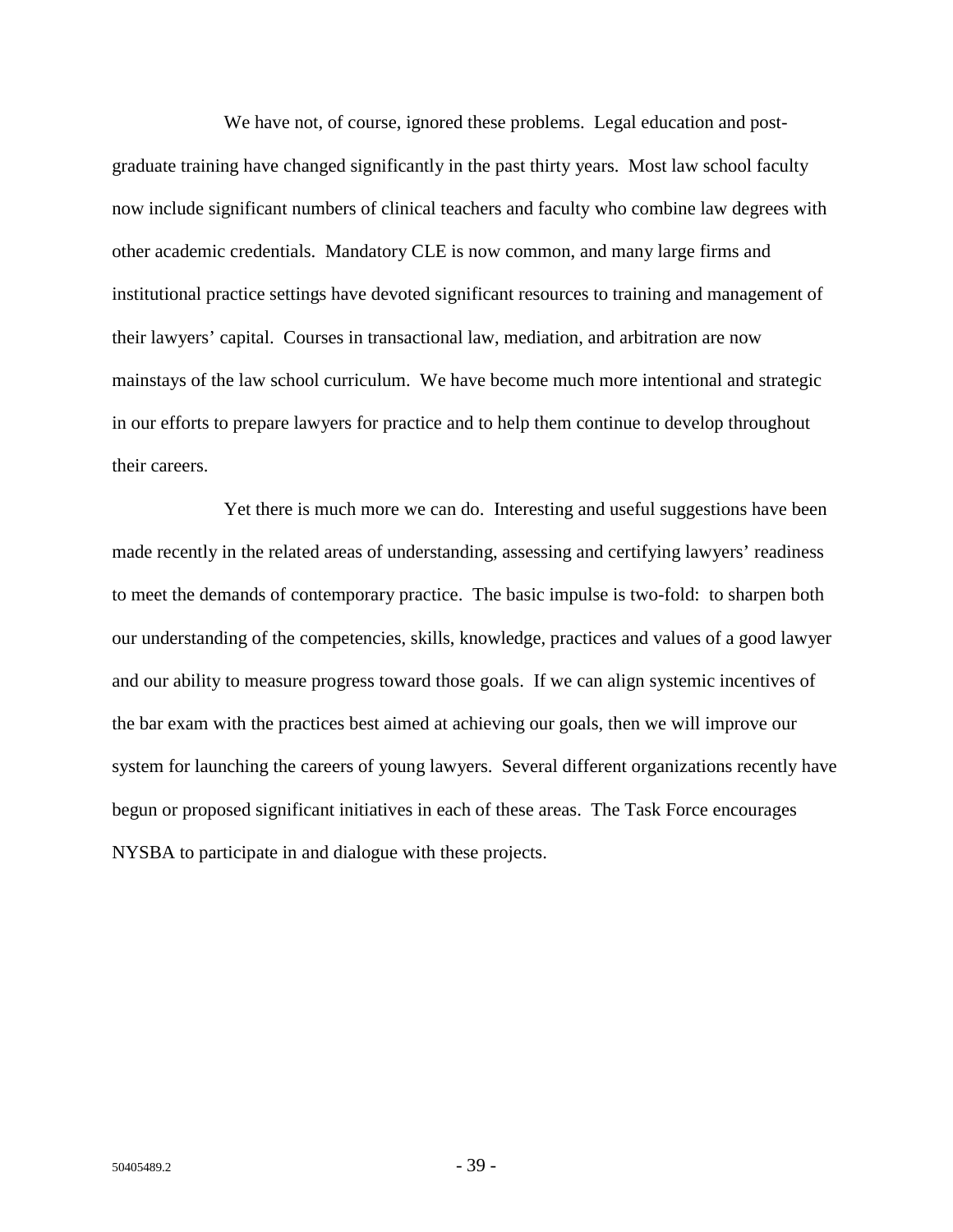## **II. Understanding the Robust Knowledge, Skillful Expertise and Fundamental Values of a Lawyer: The Model Competencies Project**

The Task Force recommends that NYSBA participate in the Model Competencies Project recommended by the recent ALI-ABA ACLEA Critical Issues Summit.<sup>37</sup> This project is an opportunity to continue important work which was pioneered by the MacCrate Commission and which continues today. As contemporary practice grows more complex and demanding, law schools, law firms, law examiners, CLE providers and others concerned with the continued professional development of lawyers have ever greater needs for a deeper and more useful understanding of the knowledge, skills, values, habits and traits that make up the successful modern lawyer. It is not enough to say a lawyer must know the law and seek justice. Those in the business of developing professionals need more precise assessment tools that reflect our best current understanding of the skills, aptitudes, values and habits a contemporary lawyer should optimally possess.

The model of the lawyer as an expert problem solver began to emerge in the legal academic literature in the 1980s.<sup>38</sup> Academics and others began to conceptualize professional development as a complex process involving an ongoing cycle of abstract learning and engagement with professional practice. That cycle permits each professional to develop individualized cognitive structures which enable the rapid problem solving that characterizes

<sup>37</sup> ALI-ABA, *Equipping Our Lawyers: Law School Education, Continuing Legal Education, and Legal Practice in the 21st Century—Final Report* (Charles C. Bingaman, ed. 2009), http://www.equippingourlawyers .org/documents /final\_report.pdf.

<sup>38</sup> *See* DAVID BINDER, ET AL., LAWYERS AS COUNSELORS: A CLIENT-CENTERED APPROACH (1991) (noting that lawyers solve clients' problems in the world using the law); Anthony G. Amsterdam, *Clinical Legal Education: A 21st Century Perspective*, 34 J. LEGAL EDUC. 612 (1984) (invoking the language and models of Newell & Simon).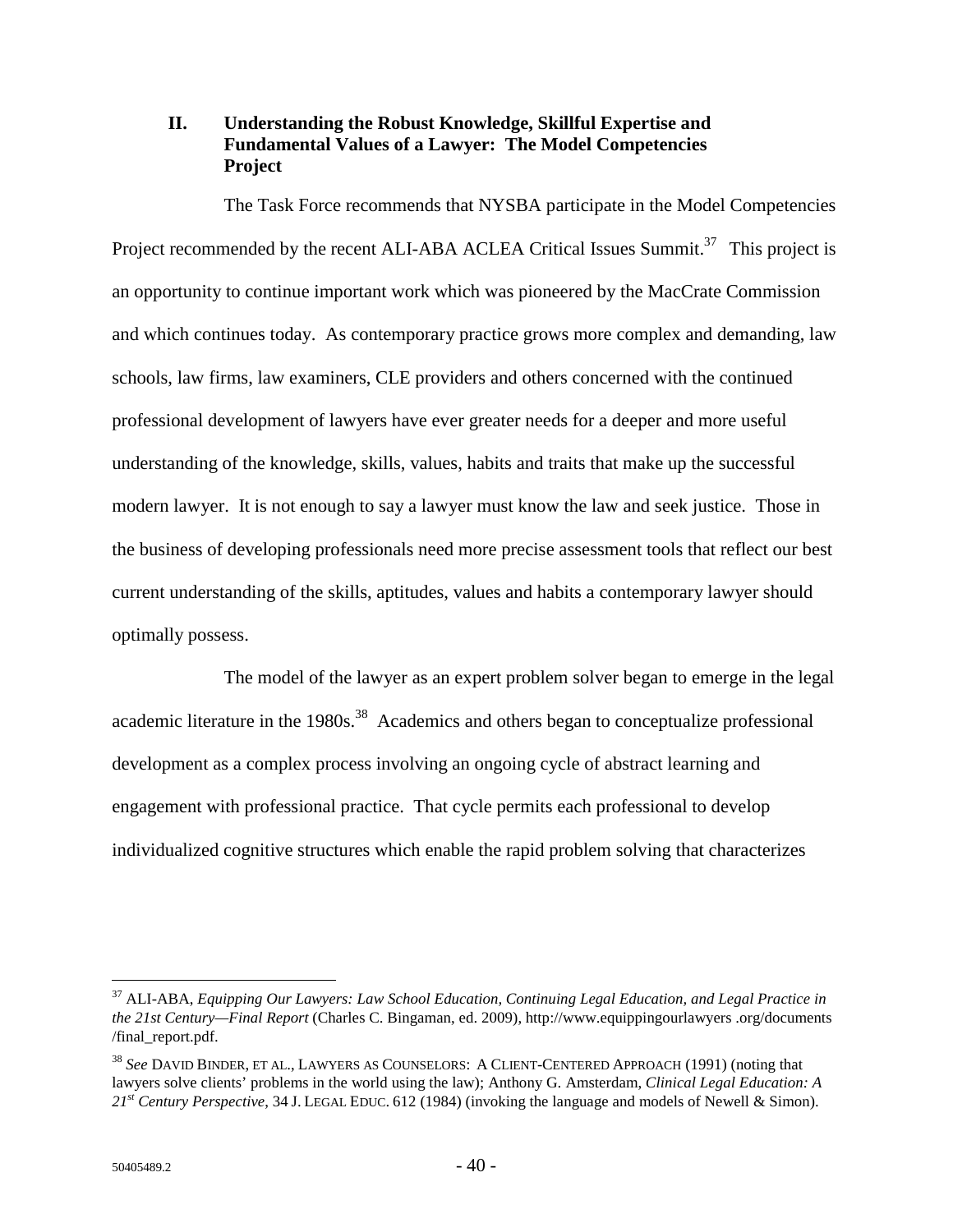expertise. Experts do not just know more than novices—they are able to *do more* with the knowledge they possess.<sup>39</sup>

As this conceptual framework began to emerge, lawyers both inside and outside the academy began to ask about the particular nature of lawyers' expertise. Although it has long been clear that the lawyers who are admired by most members of the profession know something much more than just the law as a body of doctrine,  $40$  the emergence of the professional expertise model, along with the profession's renewed commitment to ethics in the aftermath of the Watergate scandal, fueled the drive to understand better what it is that lawyers know and the distinctive things they can or should be able to do with that knowledge.

Developing useful assessment tools in connection with this new paradigm is a similarly complex matter. Understanding the process of developing and exercising judgment has challenged thinkers since Aristotle.<sup>41</sup> We have learned that aspiring lawyers develop expert judgment by acquiring knowledge and skills as they join a community of practice that is distinguished by its shared commitments to a set of values, traditions and practices. Those shared commitments are often contested at the margins and may sometimes be quite diffuse, but they have a well recognized core. While learning the law is indispensable, the process of becoming an American lawyer requires something more complex than just learning to recite

<sup>&</sup>lt;sup>39</sup> One of the best and earliest applications of the general model to lawyering is Gary Blasi, *What Lawyers Know*: *Lawyering Expertise, Cognitive Science, and the Functions of Theory*, 45 J. LEGAL EDUC. 313, 318 (1995). For a more theoretical application, see Ian Weinstein, *Lawyering in the State of Nature: Instinct and Automaticity in Legal Problem Solving*, 23 VT. L. REV. 1 (1998). For other work on lawyering as judgment, *see* Alex Scherr, *Lawyers and Decisions: A Model of Practical Judgment*, 47 VILL. L. REV. 161 (2002).

 $40$  A number of works can be understood as efforts to capture how lawyers add value and solve problems by doing something more than just applying legal doctrine and resolving legal disputes. *See, e.g.*, L. BRANDEIS, *Business— A Profession, in* BUSINESS—A PROFESSION (1914); L. BRANDEIS, *The Opportunity in the Law, in* BUSINESS—A PROFESSION (1914); KARL LLEWELYN, THE BRAMBLE BUSH: ON LAW AND ITS STUDY (1960); ANTHONY T. KRONMAN, THE LOST LAWYER: FAILING IDEALS OF THE LEGAL PROFESSION (1993).

<sup>&</sup>lt;sup>41</sup> Mark Neal Aaronson, *We Ask You to Consider: Learning about Practical Judgment in Lawyering*, 4 CLINICAL L. REV. 247, 258–61 (1998).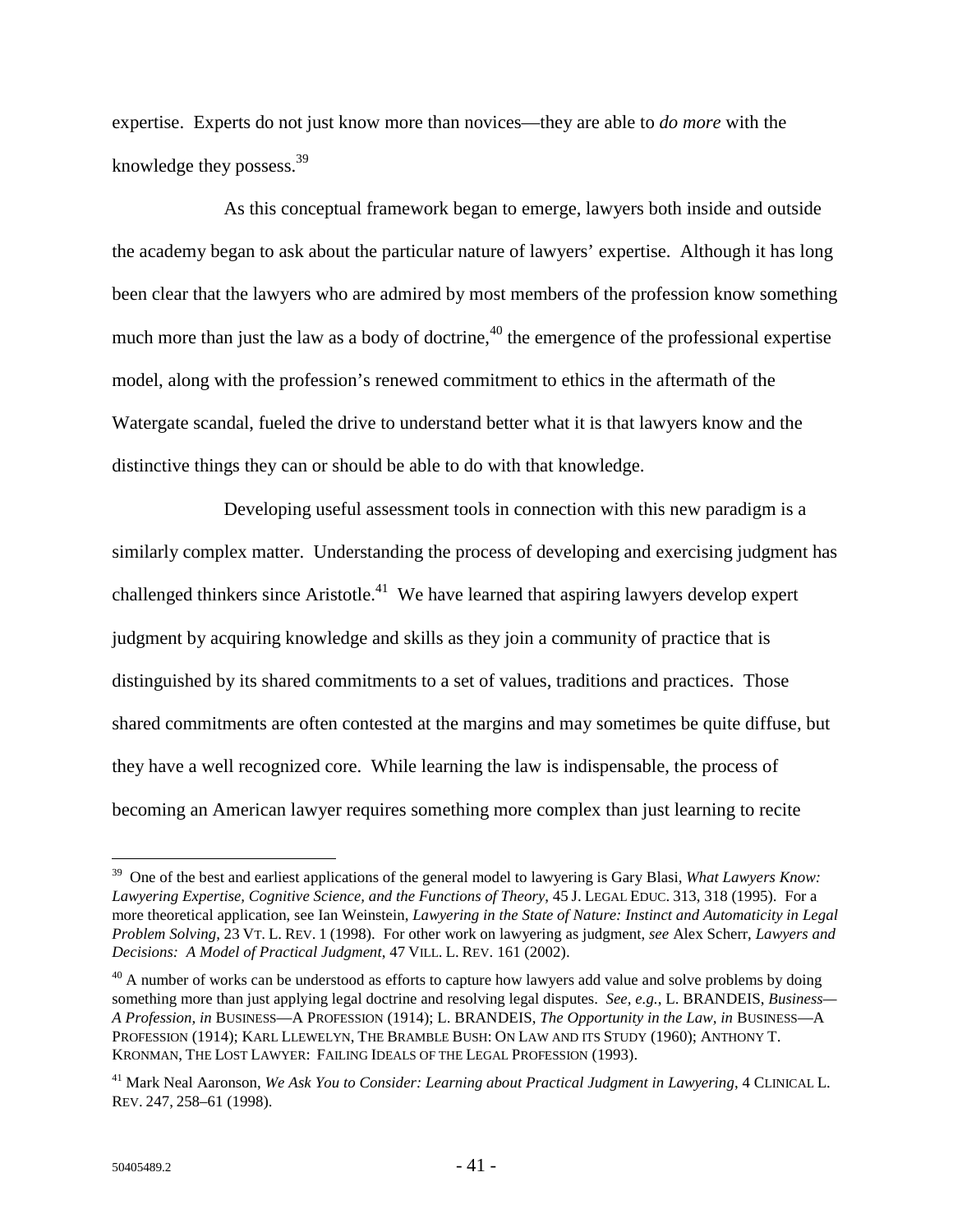rules. The process of developing judgment is individualized, difficult and time consuming. Contemporary research suggests that, although the development of expertise has a steep initial learning curve, lawyers and other professionals continue to develop as experts for as many as ten years. 42

The key contemporary effort to describe what a lawyer should know and be able to do was the ABA's groundbreaking Statement of Skills and Values by the MacCrate Commission in 1992.<sup>43</sup> The MacCrate Report was important in many ways and focused all of us—the profession, the academy, the bench and all lawyers—on the ways lawyering requires the integration of multiple dimensions of knowledge and skills, a process that begins in law school and continues throughout one's professional life. Lawyers need substantive knowledge. They must be able to use that substantive knowledge, and they must be able to communicate, persuade, advise, draft and collaborate, all the while keeping track of their ethical obligations to clients, others and society.44 It is a complex process. But it is one that American lawyers have accomplished, with more or less success, since they laid the foundations for our extraordinary nation.

The MacCrate Report's Statement of Skills and Values had real and important

impact on law schools, lawyers and our understanding of the process of professional

 $42$  The modern conception of the professional as expert grows from the groundbreaking work of Allen Newell and Nobel Prize-winning economist Herbert A. Simon. ALLEN NEWELL & HERBERT A. SIMON, HUMAN PROBLEM SOLVING (1972). Another important voice is DONALD A. SCHON, THE REFLECTIVE PRACTITIONER: HOW PROFESSIONALS THINK IN ACTION (1983). For work in the process and length of time to develop expertise, *see* THE CAMBRIDGE HANDBOOK OF EXPERTISE AND EXPERT PERFORMANCE (K. Anders Ercisson, et al., eds., 2006). Perhaps the best-known contemporary popular treatment of these issues is MALCOLM GLADWELL, BLINK: THE POWER OF THINKING WITHOUT THINKING (2007).

<sup>43</sup> ABA SEC. OF LEGAL EDUC. & ADMISSIONS TO THE BAR, *Legal Educ. and Profession Dev.—An Educational Cotinuum Report of the Task Force on Law Schools and the Profession: Narrowing the Gap* (Jul. 1992) [hereinafter "MacCrate Report"].

<sup>&</sup>lt;sup>44</sup> For an intriguing recent discussion of the range of lawyering competencies, see Marjorie M. Shultz and Sheldon Zedeck, *Final Report—Identification, Development and Validation of Predictors for Successful Lawyering*, Shultz & Zadek, September 2008, available at http://ssrn.com/abstract=1353554 (last visited Feb. 11, 2011).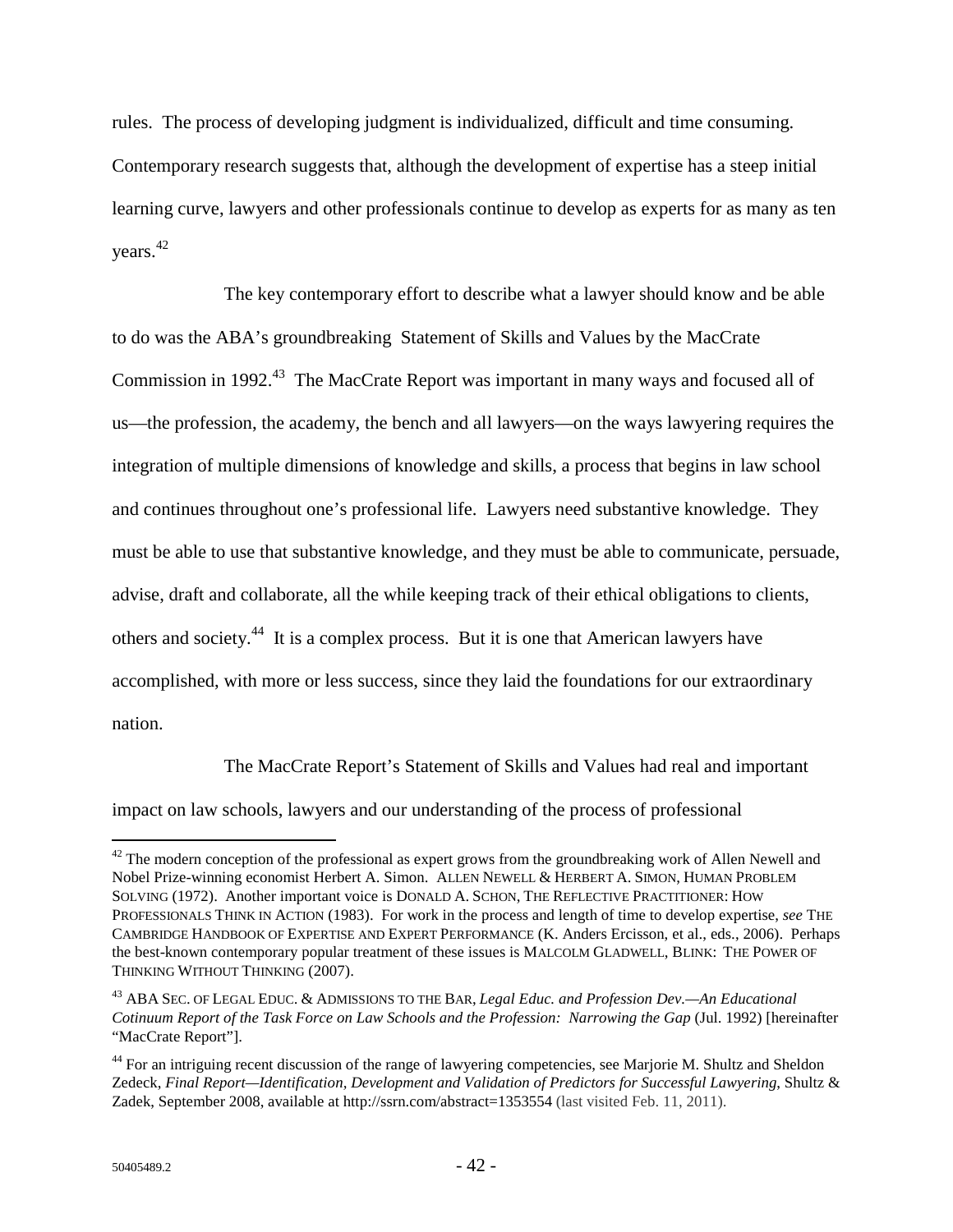development. While many other thinkers contributed, it is safe to say that the MacCrate Report played a key role in moving law schools<sup>45</sup> to act on the new conception of what lawyers need to know, taking us from a more static view of lawyers as repositories of legal knowledge to a contemporary dynamic view of lawyers as skillful agents who exercise judgment in several related realms to get things done. Indeed, in contemporary society, many have easy access to information that used to be expensive and almost impossible to gain by nonprofessionals. So lawyers must do something more than state what the law is if they are to add value for clients and society.

The effort to understand what lawyers should know and be able to do did not end with the MacCrate Report. Within the academy, others continued to refine the picture.<sup>46</sup> Two recent documents—the "Carnegie Report" and "Best Practices"—have transformed the current conversation within law schools. Meanwhile, many law firms have developed their own inventories of competencies, seeking to understand better how they can maximize value for clients and best develop their human capital.47 Some of the most significant current efforts to

<sup>&</sup>lt;sup>45</sup> The MacCrate Report contemplates a continuum of life-long learning and urged continued focus on professional growth through enhanced CLE and other measures. The Report seems to have had more impact among law schools than among others involved in professional development.

<sup>46</sup> *See, e.g.*, ROY STUCKEY, ET AL., BEST PRACTICES FOR LEGAL EDUCATION: A VISION AND A ROADMAP 176–78 (2007). To combat these critiques, some law schools have redesigned their curricula. Posting of Justin Myers, *Golden Gate University's New 1L Curriculum* to BEST PRACTICES FOR LEGAL EDUC. L. BLOG (Dec. 18, 2009), http://bestpracticeslegaled.albanylawblogs.org/2009/12/18/golden-gate-universitys-new-1l-curriculum/; posting of Justin Myers, *Washington & Lee's New 3rd Year Curriculum*, BEST PRACTICES FOR LEGAL EDUC. L. BLOG (Dec. 21, 2009), http://bestpracticeslegaled .albanylawblogs.org/2009/12/21/washington-lees-new-3rd-year-curriculum; Scherr, *supra* note 16; Aaronson, *supra* note 13.

<sup>&</sup>lt;sup>47</sup> ROY STUCKEY, ET AL., BEST PRACTICES FOR LEGAL EDUCATION: A VISION AND A ROADMAP 176–78 (2007); WILLIAM M. SULLIVAN, ET AL., EDUCATING LAWYERS: PREPARATION FOR THE PROFESSION OF LAW (2007) [hereinafter THE CARNEGIE REPORT].

<sup>&</sup>lt;sup>47</sup> HEATHER BOCK & ROBERT RUYACK, CONSTRUCTING CORE COMPETENCIES: USING COMPETENCY MODELS TO MANAGE FIRM TALENT (ABA-CLE Career Resource Center 2007).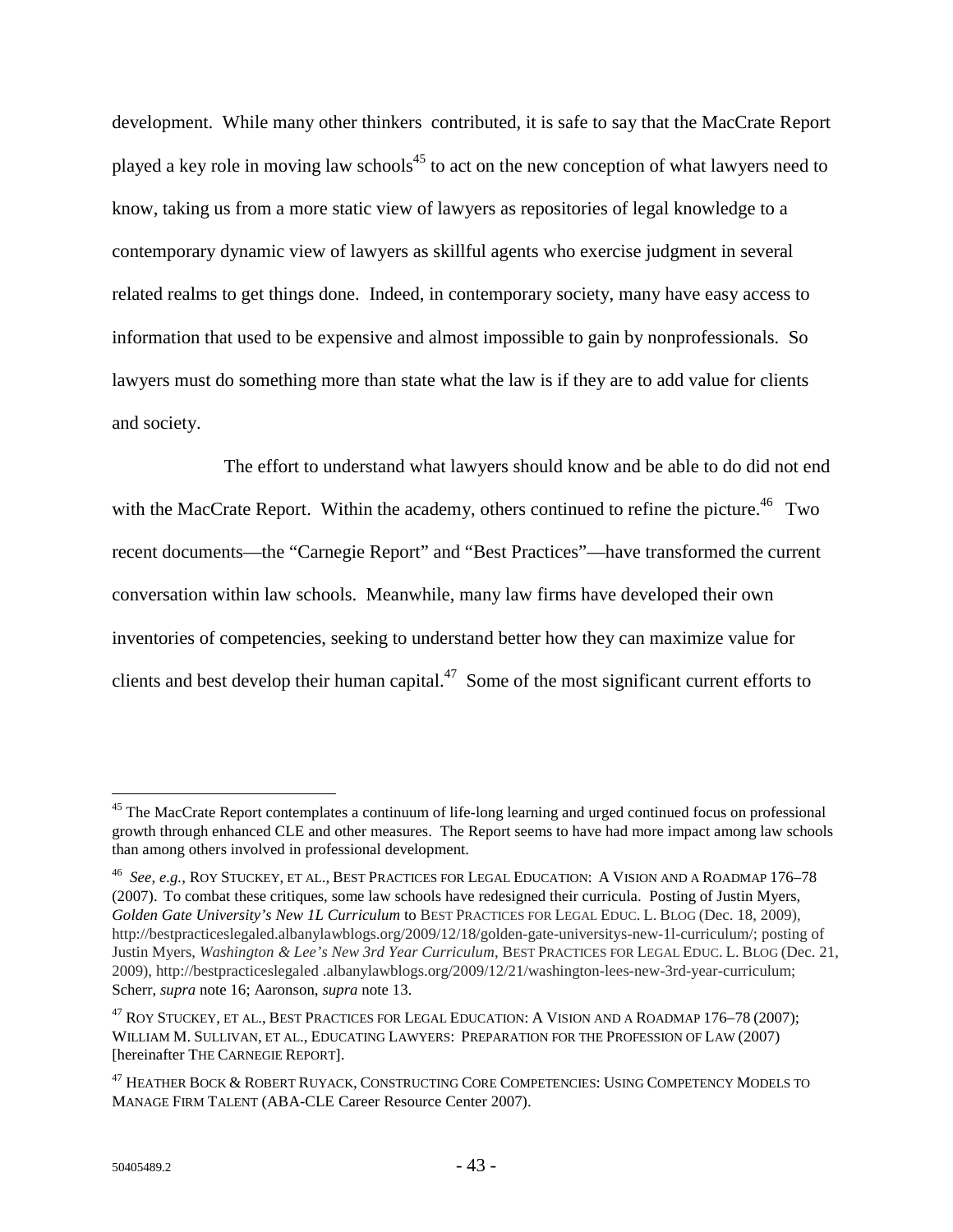refine our understanding of what lawyers know and do are occurring as part of the ongoing review of the ABA Accreditation Standards for Law Schools.<sup>48</sup>

As important as each of these ongoing efforts is, each part of the larger system remains isolated. Law schools use one set of words. The ABA pursues a related but distinct agenda for defining lawyer competencies. Law firms pursue their proprietary visions, and many others responsible for lawyer training and development remain outside these entirely discrete projects.

The recent ALI-ABA Critical Issues Summit issued a call for a collaborative effort among representatives from law schools, the practicing bar, legal employers, bar associations, bar admissions boards, MCLE regulators, CLE providers and in-house professional development specialists to design a model approach to lawyer competencies. This important initiative, in many ways, continues the valuable work of the MacCrate Commission, building upon that foundation to refine further our understanding of what lawyers need to know and be able to do. Developing a more broadly shared understanding of competencies would be a key step toward strengthening the continuum of legal education and professional development. That stronger system, in turn, would help law students and lawyers better meet the evolving challenges of our profession and our society.

How we understand the relationships among different realms is a complex question. Are skills and values separate or must skills always be understood within the context of values? Are the affective and social components of lawyering to be treated independently or

<sup>&</sup>lt;sup>48</sup> The Special Report on Outcome Measures and the ongoing work of the Outcome Measures Subcommittee of the Standards Review Committee of the ABA Section on Legal Education are two important efforts in this area. Catherine L. Carpenter, et al., *Report of the Outcome Measures Committee*, ABA SEC. OF LEGAL EDUC. & ADMISSIONS TO THE BAR (2008), *available at* http://www.abanet.org /legaled/committees/subcomm /Outcome%20Measures%20Final%20Report.pdf; ABA, *Standards Review Committee*, http://www.abanet.org /legaled /committees/comstandards.html (last visited Nov. 17, 2010).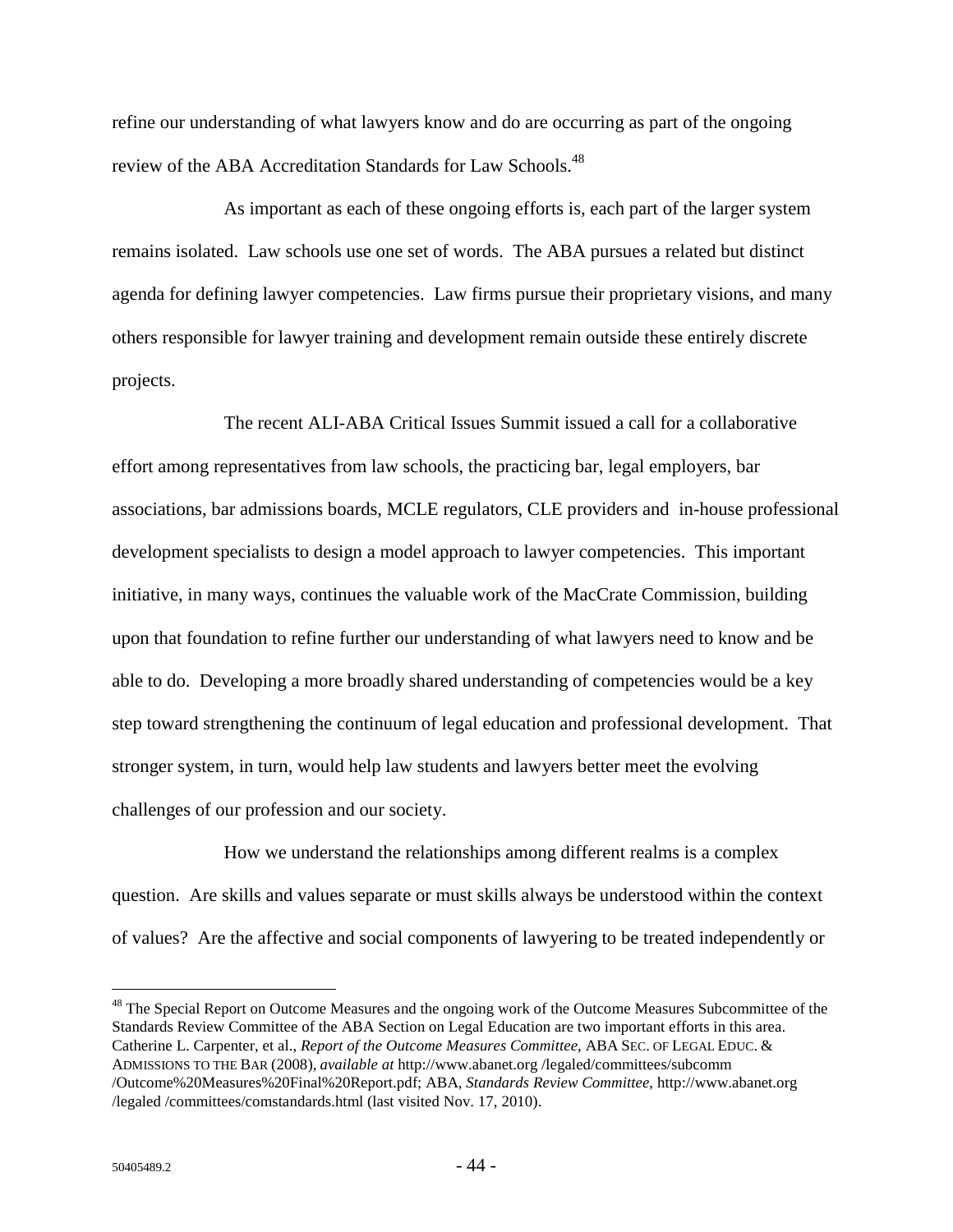as subparts of skills such as communication and collaboration? Is abstract knowledge more important or just another of many co-equal ingredients? Level of specificity, organization and what to leave out are always difficult questions in a mission like this. Yet it is clear that prior efforts to answer these questions have yielded real and important gains. If we do not know what we are trying to accomplish, we cannot plan intelligently. Nor can we measure our successes and failures.

These complex questions also pose more practical ones about both the approach and the process of moving forward. What is "practice-ready" in a profession where there is a myriad of practice types in the law firm setting and an apparent preference in the legal marketplace for specialist practitioners? What will be needed to bring together academicians and the practitioners who are in the business of teaching, training and employing lawyers and encourage agreement on the values, skills and knowledge that make a lawyer "practice-ready? What is the role of law schools, employers, and CLE providers in preparing attorneys for practice in the era of change described in the preceding section? What are the sources that will provide exposure to project management skills; training in evolving information technologies discussed in the Technology section of this Report; and training in efficient work processes? What will be needed to develop an integrated plan to educate, train and develop lawyers who can practice effectively and with a measurable standard of excellence that is based on a model competencies approach? What will be needed to reach agreement on how the education and training responsibilities should be allocated among the schools, firms, CLE providers, and bar associations?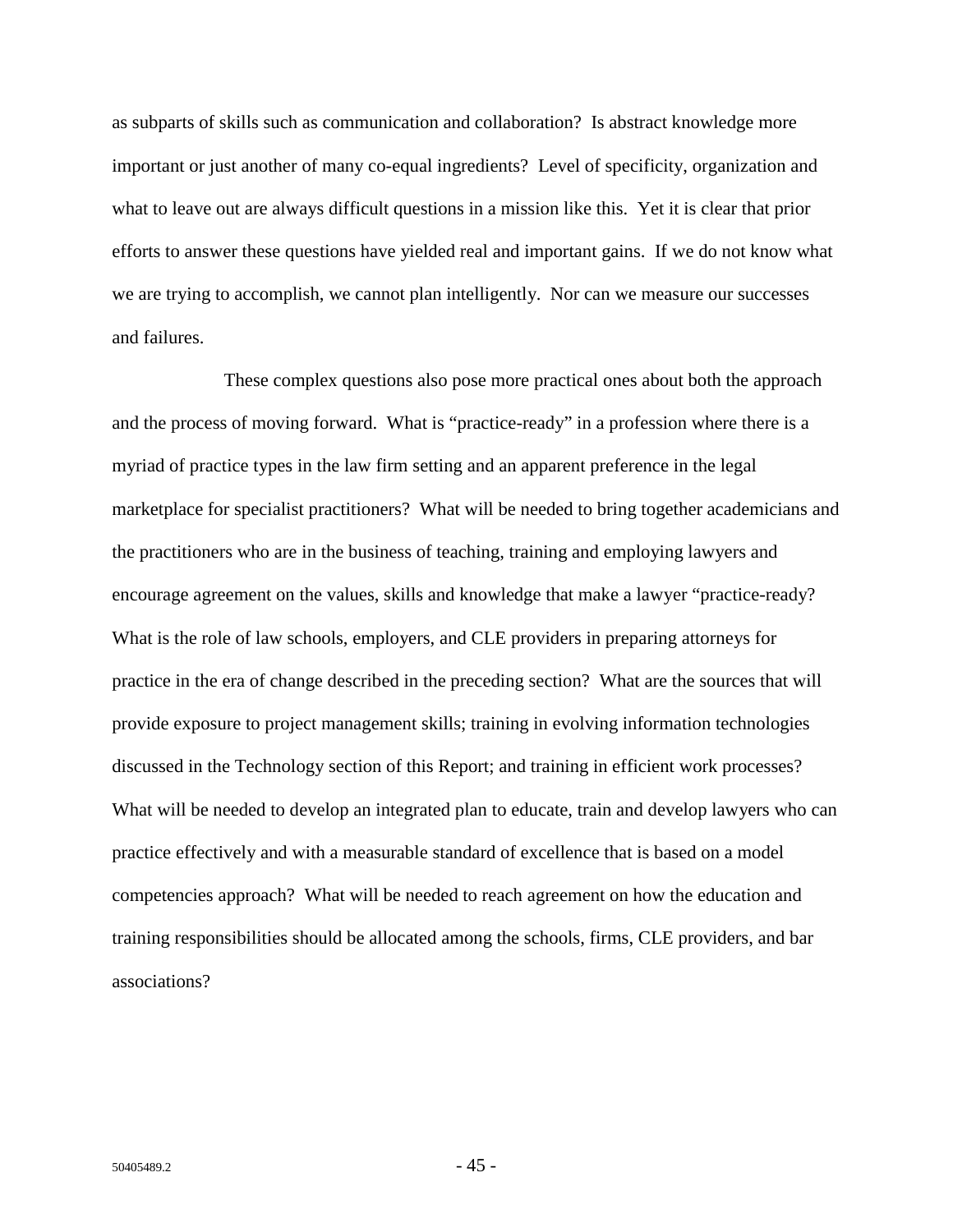## **III. Measuring Progress: The Problem of Assessing Professional Development**

NYSBA should also foster development of useful and valid assessment tools for lawyers and law students. Assessment, when done well, is a very powerful teaching and learning tool. For some years, medicine and social work have pioneered the idea of data driven practice.<sup>49</sup> In more recent years, the related idea of outcome assessment has become very important in American education. From primary through secondary schools and the universities, regulators are asking for evidence that students are meeting the goals we have set for them.

Compared with other professions, the law has a relatively weak tradition of assessment. Our law schools rely heavily upon final exams. Outside of clinical courses, they tend not to offer timely feedback from quizzes, tests, papers or other tools while the course is ongoing and there is still time to adjust one's approach.<sup>50</sup> Particularly in the first year, our schools remain dominated by a single form of summative or grading assessment, the canonical three essay exam, perhaps leavened with some multiple-choice or short-answer questions.

Once students graduate from law school, the picture does not improve. The bar exam does not claim to assess readiness for practice, and CLE providers are quite ill positioned to provide meaningful, useful feedback. There is much that should be done to improve assessment so that law students and young lawyers better prepare themselves to be lifelong learners and ever improving professionals.

 $^{49}$  ABA SEC. OF LEGAL EDUC.  $\&$  ADMISSIONS TO THE BAR REPORT OF THE OUTCOME MEASURES COMMITTEE, July 2008, *available at* http://apps.americanbar.org/legaled/committees/subcomm /Outcome%20Measures%20Final%20Report.pdf (last visited Feb. 11, 2011).

 $50$  Educational theorists distinguish between formative assessment, which occurs during learning and is designed to help students improve their performance, and summative assessment, which occurs at the end of a course and measures how much the student has learned. STUCKEY, ET AL.*, supra* note 21, at 191.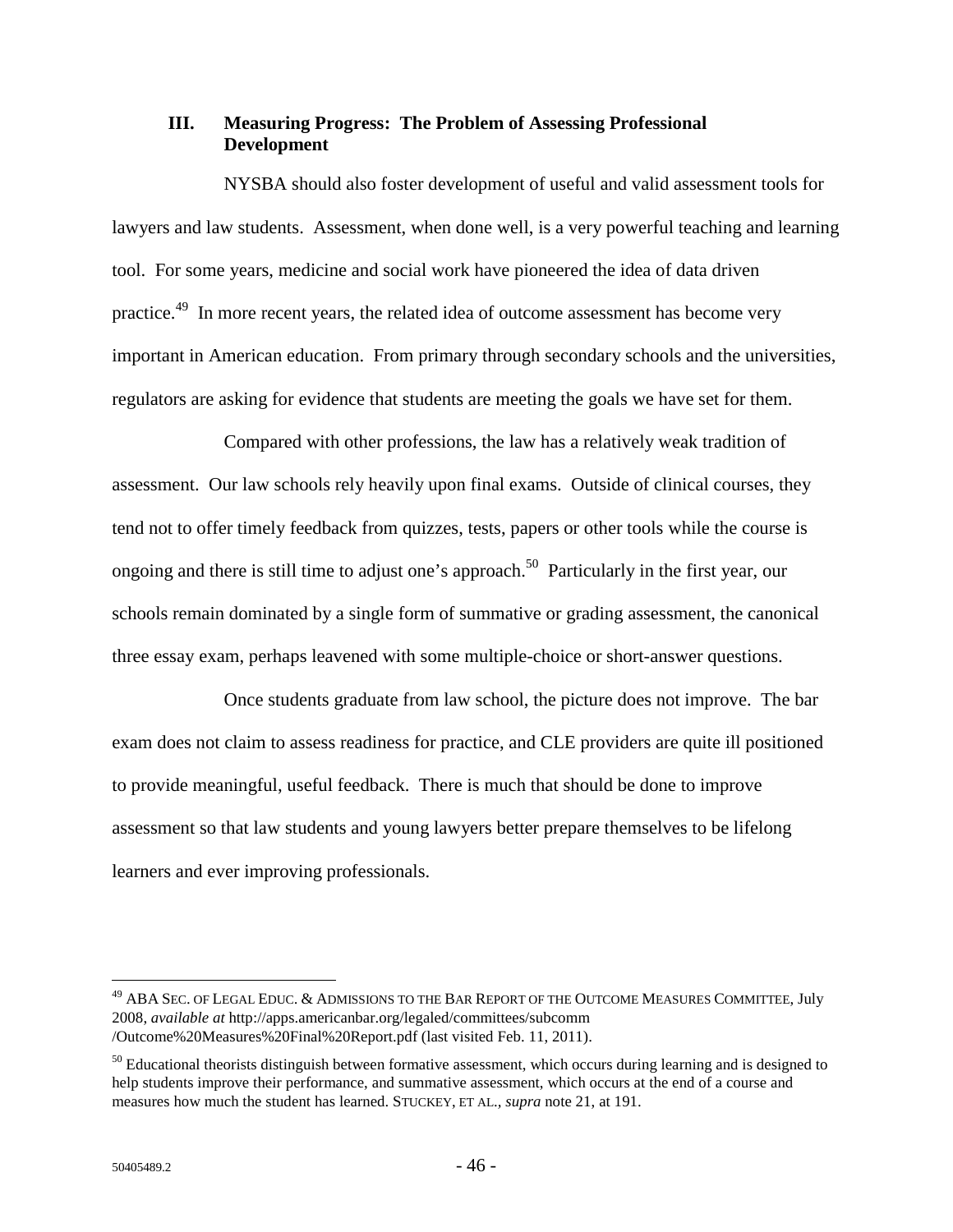Of course assessment, even when done well cannot address all the challenges of professional development.<sup>51</sup> And we must be careful to find efficient, valid modes of assessment. Not everything that is important can be measured, and not everything that can be measured is important. But law schools, bar examiners, CLE providers and others concerned with professional development have already begun to experiment with new modes of assessment.<sup>52</sup> NYSBA should encourage these efforts and help our profession develop a stronger culture of assessment and critical reflection, a direction also urged by the ALI-ABA Critical Issues Summit.53

Accordingly, we recommend that NYSBA study the issue and consider commenting in the ABA process and working with CLE providers and others to develop and share assessment ideas.

### **INFLUENCING PREPARATION FOR PRACTICE**

## **I. Strengthening Court of Appeals Rules Governing Clinical and Practical Coursework and Encouraging Capstone Curricula**

At a time when the bench and bar have been decrying the lack of training and preparedness of law graduates for the competent and ethical practice of law, it is surprising that the state with the largest bar in the country still imposes significant legal restrictions on clinical and practical skills training for law graduates seeking admission to its bar. New York Bar Rule (N.Y. Ct. App.) 520.3(c)(1)(i) limits to 20-credit hours the number of credits in "courses related to legal training or clinical courses" that can be counted toward the 80 minimum credit hours

 $51$  For a spirited discussion of the national debate on the role of assessment in education see, DIANE RAVITCH, THE DEATH AND LIFE OF THE GREAT AMERICAN SCHOOL SYSTEM: HOW TESTING AND CHOICE ARE UNDERMINING EDUCATION (2010).

<sup>52</sup> *See, e.g.*, Clark D. Cunningham, *Legal Education After Law School: Lessons from Scotland and England*, 33 FORDHAM URB. L.J. 193, 196–99 (describing Scottish advances in assessing readiness for practice).

<sup>53</sup> *ALI-ABA Final Report*, *supra* note 36, at recommendations 1–2.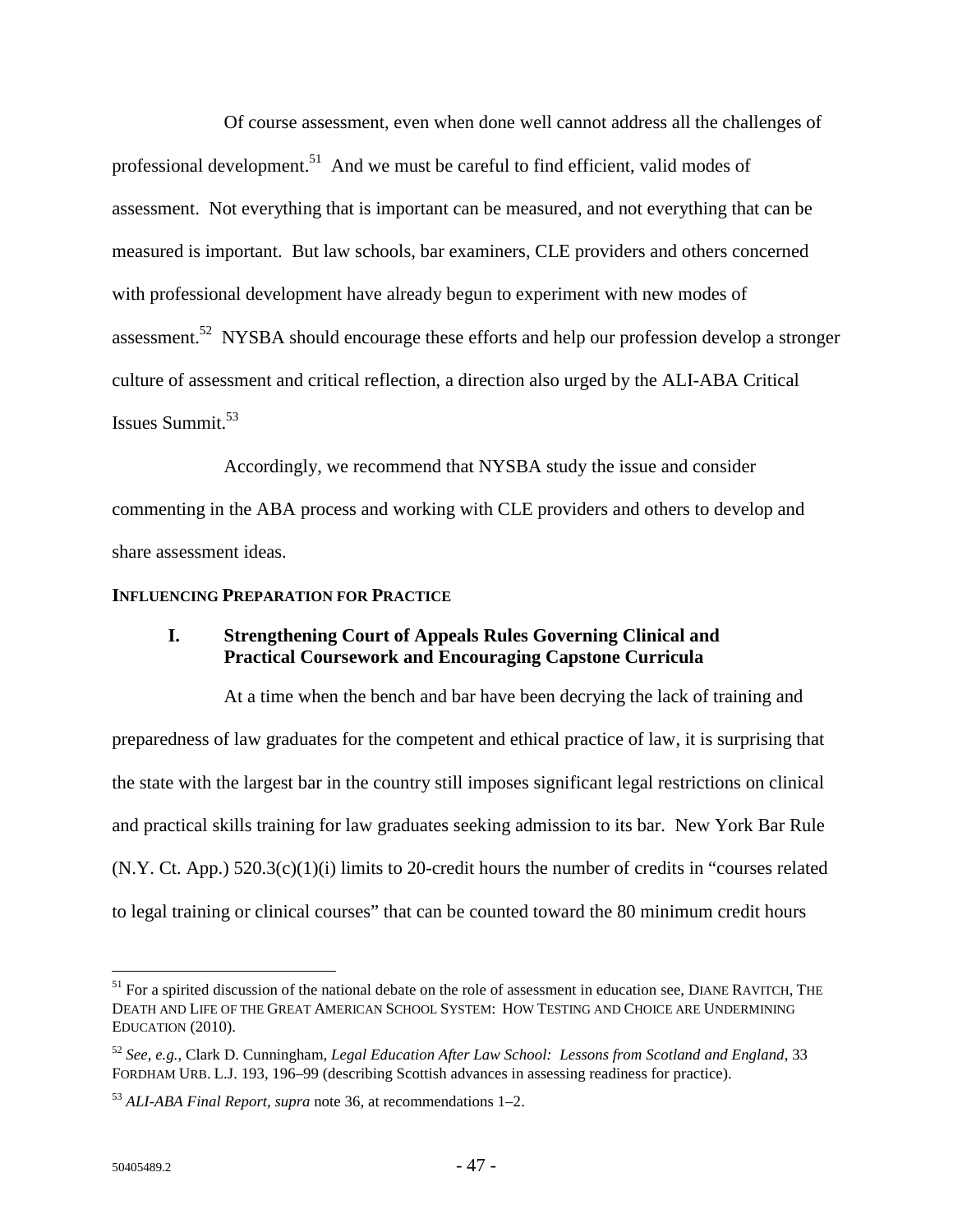required for admission to the New York State Bar. We are not aware of any other state bar that so drastically limits the number of students deemed to have received too much clinical or practical skills training in the required hours of study to sit for the bar.

In contrast, the American Bar Association Accreditation Standard 304 requires at least 45,000 minutes of instruction in "regularly scheduled class sessions." Interpretation 304-3 states that this includes minutes "in a law school clinical course . . . so long as (i) the clinical course includes a classroom instructional component, (ii) the clinical work is done under the direct supervision of a member of the law school faculty or instructional staff whose primary professional employment is with the law school, and (iii) the time and effort required and anticipated educational benefit are commensurate with the credit awarded."

Unlike the Court of Appeals' "classroom" approach, the ABA has recognized the value of law school work that does not necessarily occur in an actual classroom. Under ABA rules, the "classroom" includes places where students are directly or indirectly supervised on lawyering activities, such as meeting with clients inside and outside the clinic, meeting with clients in court, and interacting with clients in settings outside of the law school. The interpretation that these minutes count as "regularly scheduled class sessions"—so long as the students' clinical work is under the direct supervision of law school faculty or instructional staff whose full-time employment is with the law school—is consistent with the value of clinical legal education, as recognized by the Carnegie Report and *Best Practices*. 54 It is time for New York State to recognize the value of clinical hours and to change its approach.

The Court of Appeals should amend its accreditation rules to emphasize how to apply theory and doctrine to actual practice, as well as encourage the process of developing

<u>.</u>

<sup>54</sup> The Carnegie Report, *supra* n. 46; Stuckey, *supra* n. 45.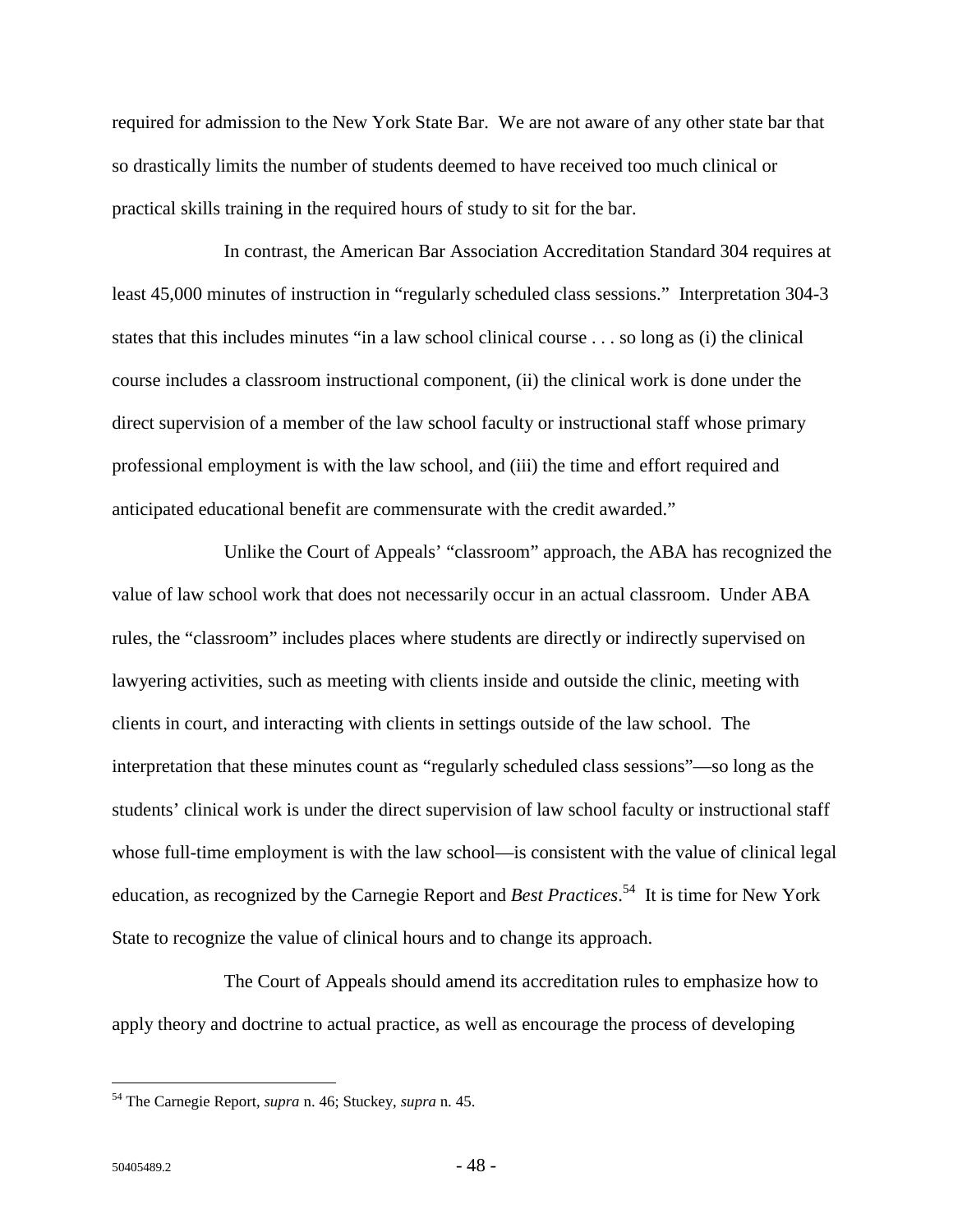professional judgment. These are critical skills that all newly admitted lawyers should have as they embark on their legal careers. The first step in accomplishing this would be to amend Rule  $520.3(c)(1)(i)$  to eliminate the 20-hour maximum limit. As the rule stands, students are discouraged from taking clinical courses, and law schools are forced to separate clinical courses from the rest of the law school curriculum.

We do not suggest abandonment of the traditional classroom or a return to the apprenticeship model but rather a more sophisticated model. For example, as a matter of policy, law schools should avoid providing academic credit to students used as unpaid labor by for-profit entities with no serious feedback, assessment and/or training on lawyering skills. The amended rule should be carefully crafted to provide for expanded clinical programs and rigorous certification processes for supervisors in clinic or field-placement programs, analogous to what is done in social work programs. The over-arching goal is to encourage students to participate in clinical and other courses that will provide them with the necessary skills to apply their knowledge in practical settings.

In addition to clinical experiences, capstone courses should be encouraged. Capstone courses are designed to reflect real-world scenarios that integrate doctrine, skills, and theory into legal education. They "build on previous learning, require students to be responsible for their learning, and encourage reflection on legal ethics, professionalism, and what they learned."<sup>55</sup> Capstone curricula "require students to produce manifestations of their learning, including written briefs, contracts, papers, or a videotaped trial or negotiation<sup> $56$ </sup> and allow

<u>.</u>

<sup>55</sup> John O. Sonsteng, *A Legal Education Renaissance: A Practical Approach for the Twenty-First Century*, 34 WILLIAM MITCHELL L. REV. 1, 104 (2007).

<sup>56</sup> *Id.*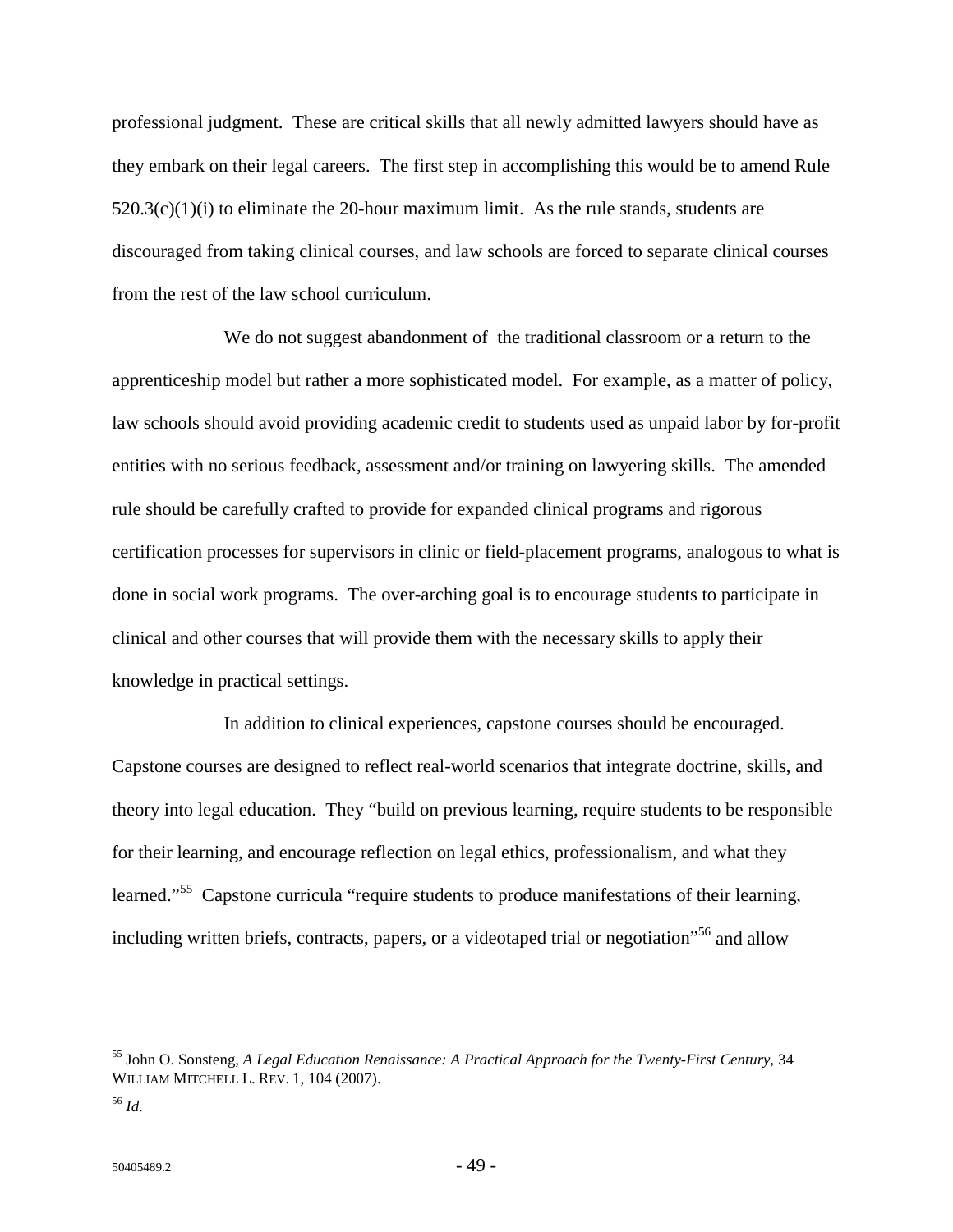students many opportunities to receive individual assessment and feedback. They also require students to manage more complex tasks than those presented in the classroom.

In capstone classes, "[s]tudents will develop an expertise as a result of a systematic and progressively sophisticated study of a discrete area of practice . . . . Substance and method can be taught and learned in a thoroughly harmonious and complimentary fashion. Capstone courses with significant writing, clinics and other practical exercise will ease the student's transition to practice."<sup>57</sup> These courses are used in the third year of law school as a culmination of legal education and to provide a new attorney with the skills to "self-direct" his or her learning in the future.<sup>58</sup> Required capstones in the third year will ensure maximization of learning as law students transition into novice professionals.

## **II. Strengthening the New York State Bar Exam's Assessment and Licensing Requirements**

The New York State Bar Exam ("Bar Exam") is our State's primary assessment and credentialing tool for new lawyers. It is a good test of substantive knowledge, abstract analysis and exam writing skills. These are not inconsiderable aspects of competent lawyering. But many urge that the test could be more efficient in those areas and could expand its scope to include other skills that lawyers need. The Bar Exam also plays an important role in diversifying our profession, and significant attention must be paid to those concerns. And, of course, the Bar Exam has a powerful effect on law school curriculum, teaching methods and student selection at many law schools. For these and other reasons, many look to improving the Bar Exam as a key step in meeting the challenges faced by our profession. Strong as it is, the Bar Exam could better

<sup>57</sup> Jeffrey E. Lewis, *"Advanced" Legal Education in the Twenty-First Century*, *A Prediction of Change*, 31 U. TOL. L. REV. 655, 658–59 (2000).

<sup>58</sup> Sonsteng, *supra* n. 55 at pg. 103.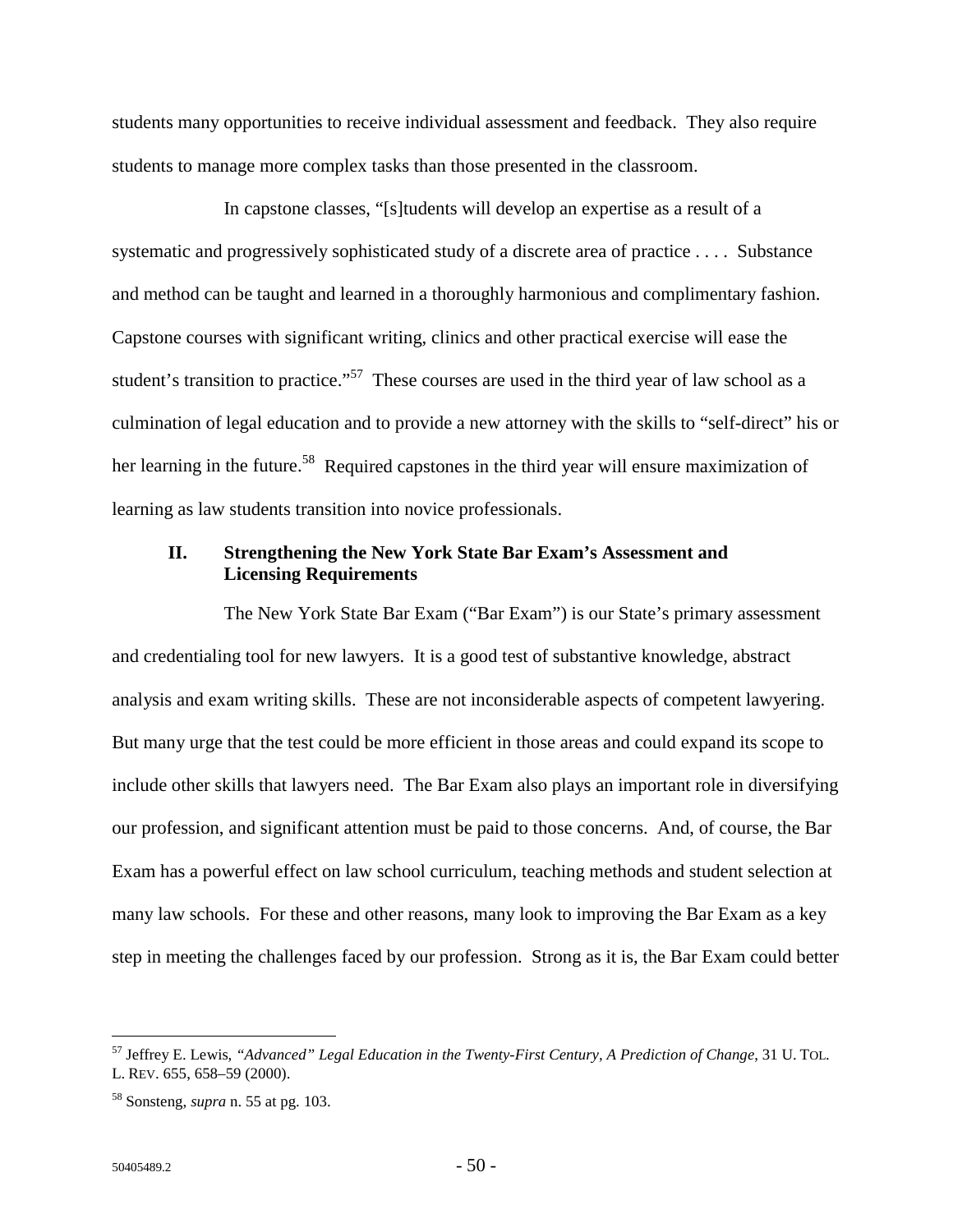align with the best current thinking on measuring and incentivizing best practices in legal education.

A useful and thoughtful discussion of these issues is in the recent report of the NYSBA Special Committee to Study the Bar Examination and Other Means of Measuring Lawyer Competency<sup>59</sup> (the "Kenney Report"). This carefully documented report examined a number of studies in this area, including among others the MacCrate Report,  $60$  the Davis Committee Report, <sup>61</sup> the Millman Report<sup>62</sup> and the Klein study.<sup>63</sup>

Based on this prior work and its own analysis, the Kenney Report notes that the current exam "remains much too heavily focused on test takers' ability to memorize an enormous volume of legal rules and principles rather than to deploy other important skills."<sup>64</sup> The Kenney Report made the following recommendations: (1) streamline the current bar exam to more efficiently test for the core of legal rules lawyers need to have at their command when beginning practice and (2) experiment with assessing some of the range of skills not currently addressed.<sup>65</sup> With regard to the second prong, the Kenney Report urged focusing on (1) identifying and admitting those students who will be competent lawyers but are unable to pass the Bar Exam without great difficulty under the existing regime; (2) identifying additional requirements that

<sup>59</sup> New York State Bar Association, *Report of the Special Committee to Study the Bar Examination and Other Means of Measuring Lawyer Competency* (2010) (forthcoming 2011) [hereinafter Kenney Report].

<sup>60</sup> MACCRATE REPORT, *supra* note 42.

<sup>61</sup> Committee on Legal Education and Admission to the Bar, *Report on Admission to the Bar in New York in the Twenty-First Century*—*A Blueprint for Reform*, 47 RECORD ASS'N B. CITY N.Y. 464 (1992) [hereinafter Davis Committee Report].

<sup>62</sup> Jason Millman, et al., *An Evaluation of the New York State Bar Examination* (1993) [hereinafter Millman Report].

<sup>63</sup> Stephen P. Klein, *Reader and Panelist Judgments Regarding the Passing Score on the New York Bar Exam* (1992), *available at* http://www.nysba.org/ (click on Sections/Committees in left column; click "view committees;" scroll down and select "Special Committee to Study the Bar," click "Klein Report Feb. 2002.").

<sup>64</sup> Kenney Report, *supra* note 57, pg. 4.

<sup>65</sup> *Id.*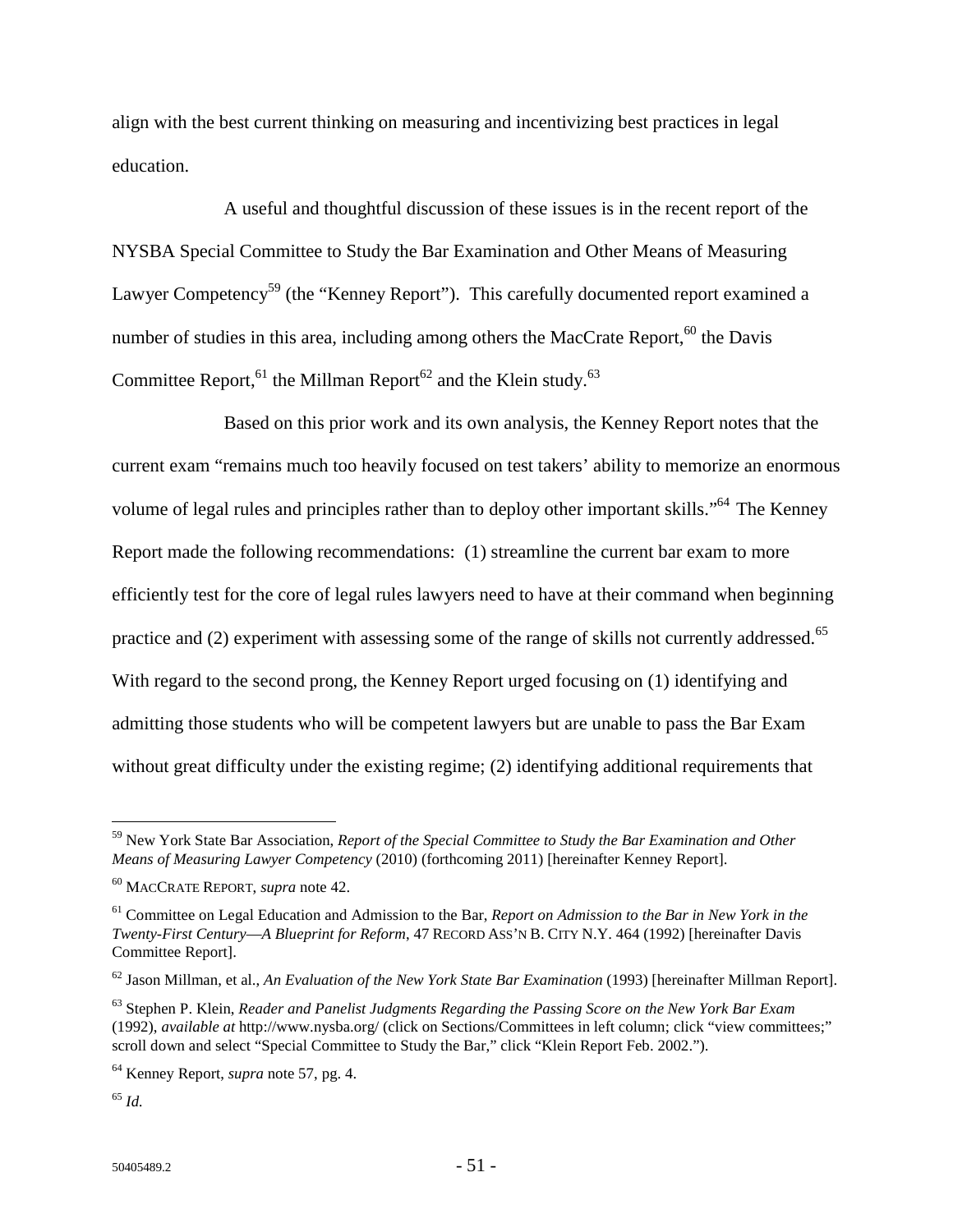can be tested using time and effort saved by modifying the existing exam; and (3) identifying requirements that law schools can satisfy.<sup>66</sup>

In addition to these recommendations, the Kenney Report addressed a range of other important issues. We note the crucial issue of diversity.<sup>67</sup> Our profession must continue its commitments to openness, pluralism and diversity. Many other voices have expressed concern about the significantly lower first-time pass rate for test takers of color. Useful discussion of these issues is found in both the Davis Report and the Millman Report.<sup>68</sup> Since the Millman Report, the passing score on the Bar Exam has been raised and there are renewed concerns about diversity.69

Accordingly, we recommend that the Legal Election and Admission to the Bar

Committee of NYSBA give very serious consideration to the analysis and recommendations of the Kenney Report. In particular, we urge attention to the very difficult issue of disparate results for test takers of color and note recent work suggesting that purely situational factors may play a larger role than previously thought in the underperformance of certain groups.<sup>70</sup> We also urge experimentation to build capacity to expand the scope of competencies assessed. Valid testing is

 $\overline{a}$ <sup>66</sup> *Id.*

<sup>67</sup> *See id.* at 4-5.

<sup>68</sup> *Id.* at 16-20.

 $69$  The Kenney Report presented updated statistics, as cited in other studies conducted since the increase of passing score, that demonstrated that in July 2005 the five-point increase in the passing score did indeed result in a 3.9% decline in pass rates for African-American candidates. Kenney Report, *supra* note 57 at 28 (quoting Letter from Mark H. Alcott, President of the New York State Bar Association, to Honorable Judith S. Kaye (Nov. 29, 2006)). However, the Kenney Report also noted that this impact of the increase in the pass score diminished over time, with the passage rate of African-Americans who initially failed the bar exam increasing to 72.3% in February 2006 and 75.1% in July 2006. *Id.* at 28–29. Nonetheless, it was clear that although the pass rate of African-Americans and other ethnic minorities increased over time, the pass rate of African-Americans was still much lower than that of Caucasian/Whites "(72.3% vs. 92.1% in February 2006)." *Id.* at 29.

<sup>70</sup> *See generally* Rachel Godsil, *Stereotype Threat and the LSAT: Understanding and Overcoming Social Psychological Barriers to Successful Law School Performance by African American Students* (Sept. 23, 2010) (work in progress on file and cited with permission of author) (arguing that stereotype threat and other barriers cause significant under-prediction of the likelihood of successful law practice by African Americans and describing ongoing research at Ohio State University to measure and counter the effect).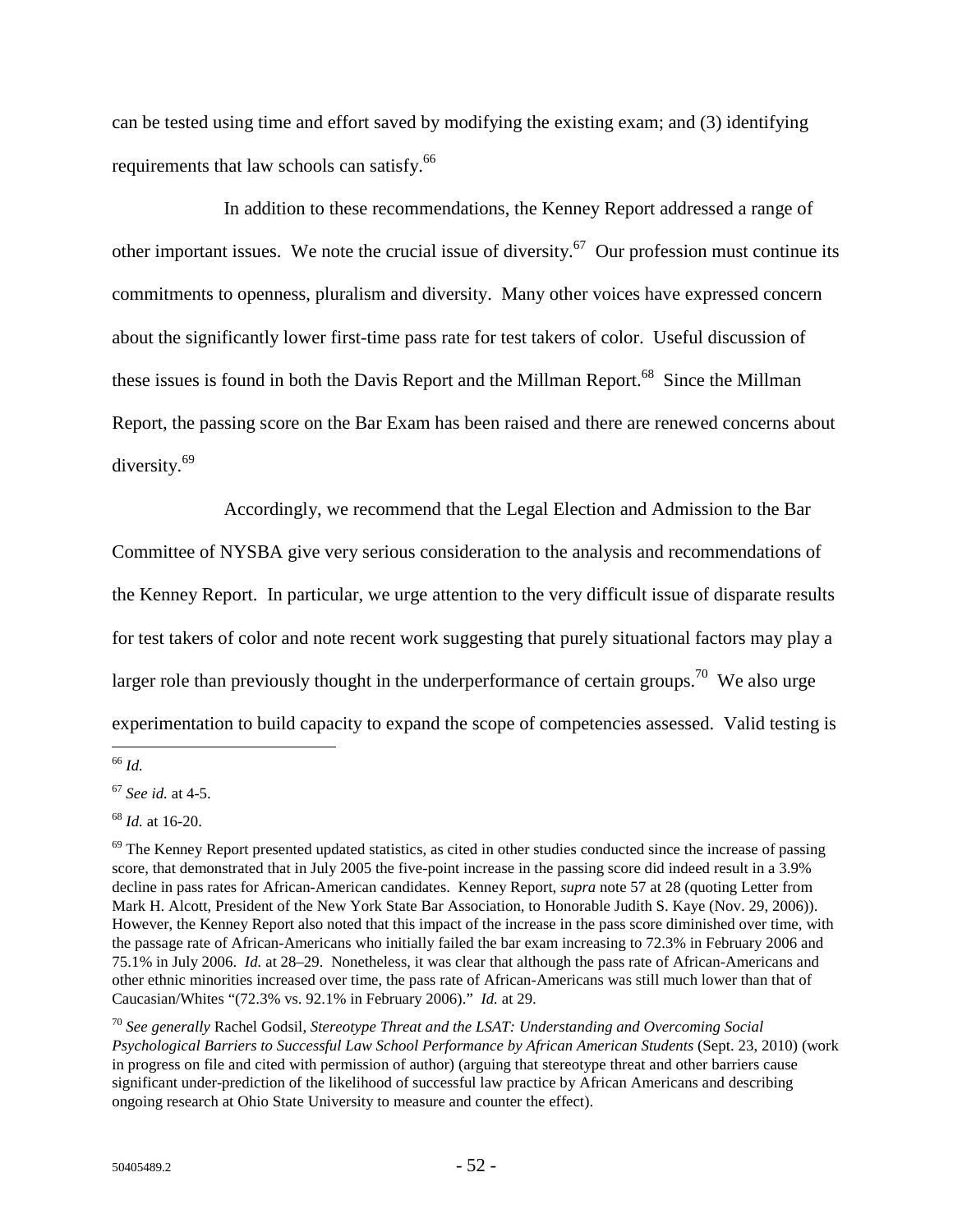complex and demanding. The urge to leave well enough alone in so technical an area is strong and rapid change is probably unwise. But we must seriously examine our assumptions about the Bar Exam if we are to make progress in meeting the challenges we face.

As in the other two areas, the challenge is to build on the strength of the Bar Exam to address concerns about whether all bar passers are ready for the responsibilities of a law license. The Bar Exam is not responsible for the shortcomings in our system of professional formation, but it could be a powerful tool for addressing them.

#### **HELPING NEW LAWYERS FORM A PROFESSIONAL IDENTITY**

The training and development of a new lawyer should reflect both an understanding of the professional skills and attributes necessary to be an effective lawyer and a commitment by the legal community to support that training and development. Some elements of the framework for educating a new lawyer are well recognized. Law schools have traditionally emphasized legal analysis in which a student learns general principles and doctrines that are applied to infinitely variable fact patterns. More recently, legal education has embraced a second element—an introduction to the practical skills that enable a lawyer to work with, and on behalf of, clients in addressing legal problems. The third element of the framework is professional identity, which encompasses ethics, or professional responsibility, and broader issues of morality and character.

Against these elements of educating new lawyers is the question of who bears responsibility for creating the learning opportunities necessary to acquire the professional skills and attributes of an effective lawyer. Today, we are confronted with increasingly complex laws and regulations and intense economic pressures ranging from disproportionately high student debt loads to client demands for quality legal services at predictable and substantially reduced costs. Further, society's standards of conduct for discourse and interaction among diverse

 $50405489.2$  - 53 -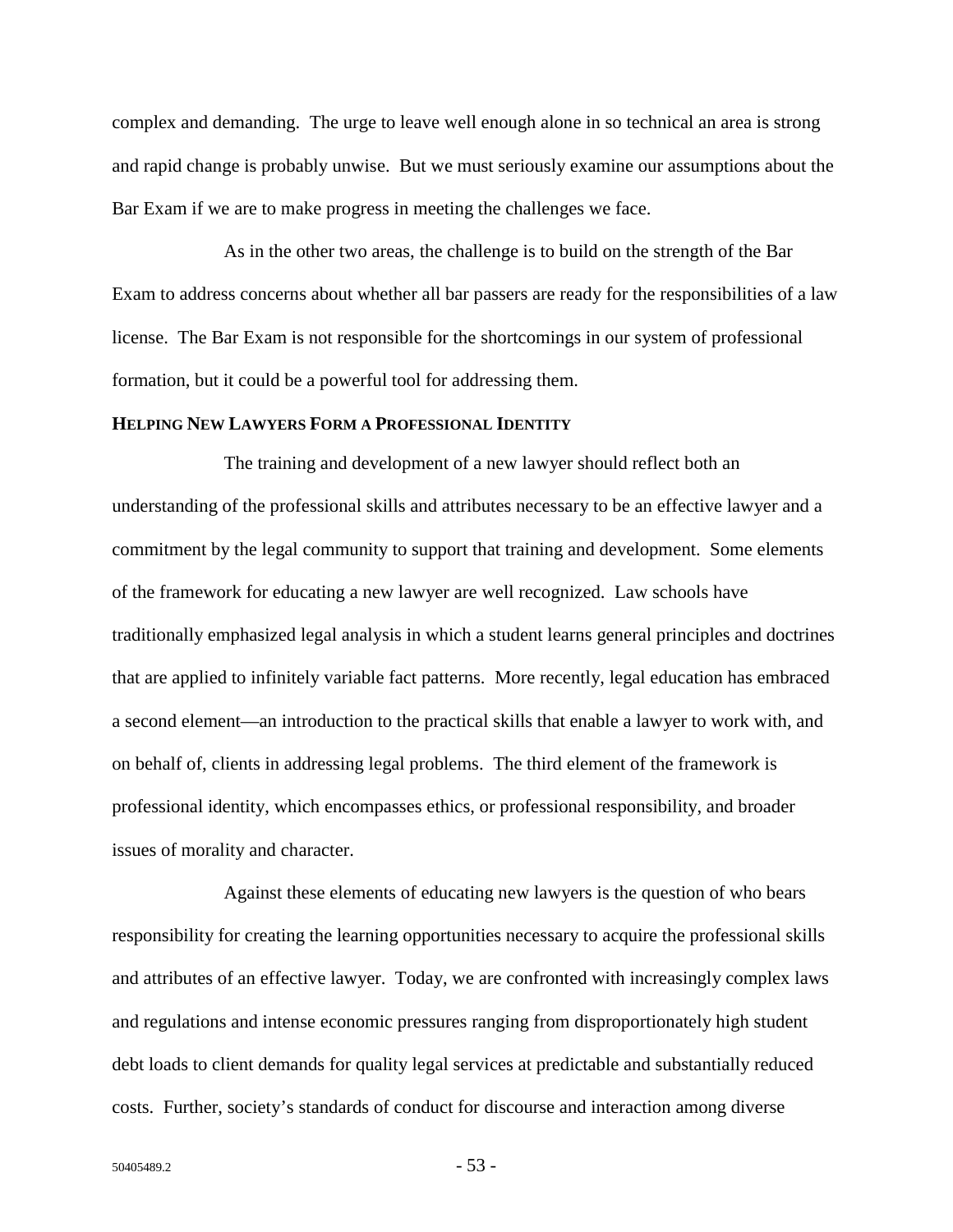groups of people are continually evolving, and a person's conduct is often subject to almost immediate scrutiny—whether in the mass media or through more personal, albeit often anonymous, forms of communication, such as chat rooms, hotlines, Facebook and Twitter. A central figure in this environment—whether as a mediating influence, a source of aggressive legal positioning, or the subject of scrutiny—is the lawyer. Society benefits greatly if a lawyer exhibits a high degree of professionalism<sup>71</sup> in a variety of roles. This professionalism should be developed over a continuum with shared responsibility among law schools; their accreditation organizations; and bar examiners, the gatekeepers to the license necessary to practice; and the practicing legal profession itself. All must respond to the need for effective training and development of new lawyers.

This section of the Report elaborates on what is perhaps the least developed element of effective legal education—professional identity. It also explores mandatory mentoring as an approach to training which reflects the practicing bars' shared responsibility for the quality of new lawyers' work product.

Professional identity embodies two interrelated spheres of lawyer conduct. One is professional ethics, or rules of conduct for lawyers, embodied in a code of professional responsibility. It is a course of study mandated by the American Bar Association and a substantive field tested on bar exams. Rules for ethical conduct typically focus on a lawyer's relations with clients, opposing counsel, and the courts. Examples include conflicts of interest, confidentiality of client communications, and the avoidance of even the appearance of professional impropriety.

<u>.</u>

<sup>71</sup> The Task Force did not consider *de novo* the definition of "professionalism," which was beyond the scope of the Task Force's assignment. The Task Force refers readers to a definition of "attorney professionalism" that is provided by NYSBA's Committee on Attorney Professionalism. *See* NYSBA Committee on Attorney Professionalism, *Attorney Professionalism*, *available at* http://www.nysba.org/AttorneyProfessionalism (last visited Mar. 24, 2011).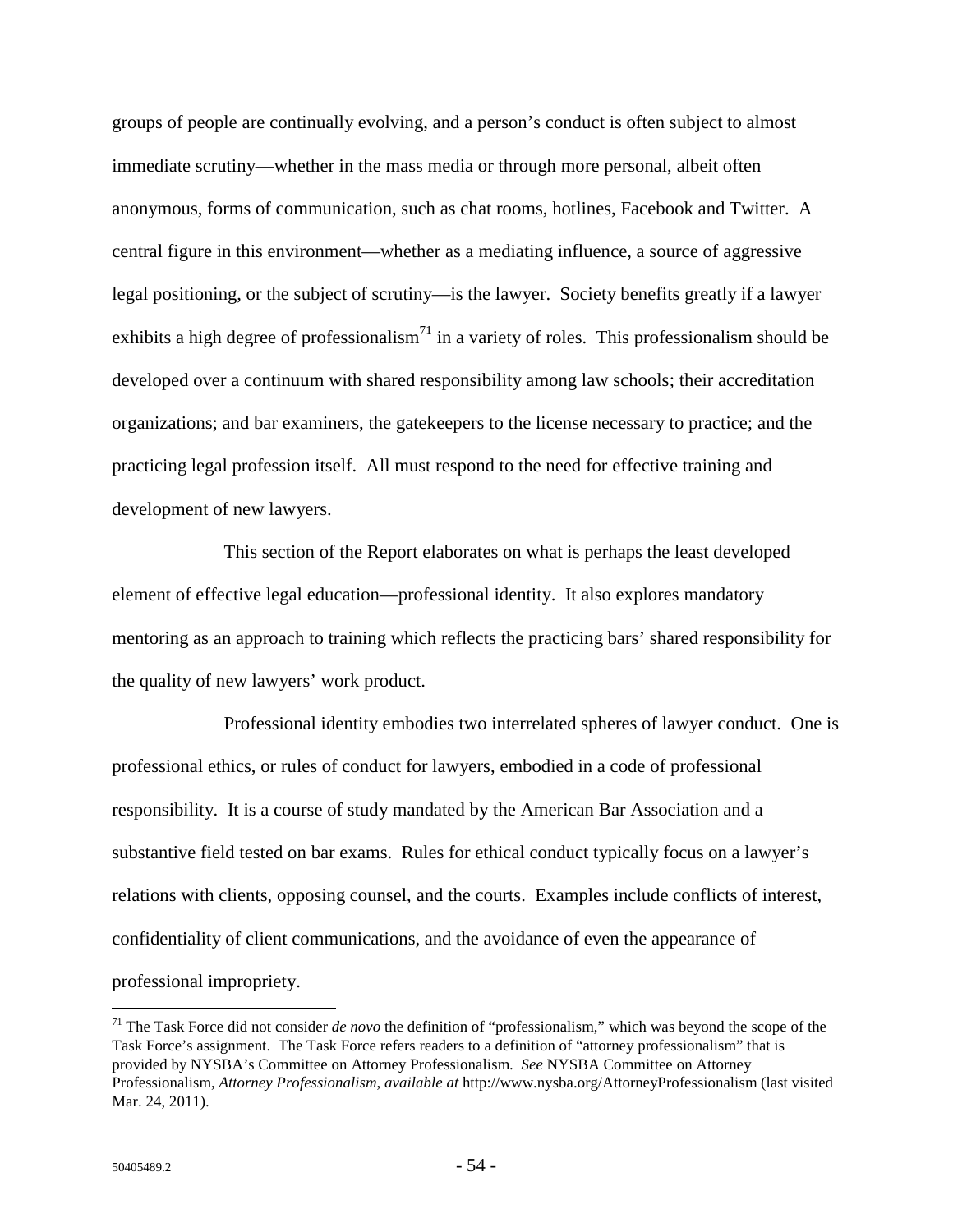A second, broader element of professional identity involves issues of morality and public responsibility. Defining morality, of course, is a subject that quickly leads to complex philosophical debate, but that does not mean the development of a new lawyer should not include consideration of the subject. As the Carnegie Report<sup>72</sup> makes clear, professional identity includes both character and the rules of conduct, and broad matters of responsibility for clients. It includes basic honesty and trustworthiness, accurate representation of expertise, integrity, professional civility, respect for clients, compassion, commitment, working in collaboration, listening carefully, and other human qualities. Professional identity reflects a sense of responsibility toward the profession, an appreciation for the personal meaning of the practice of law, an understanding of the complexities of lawyers' roles, a context for the meaning of legal work, and an ability to demonstrate the social capacities lawyers need to work effectively. Professional identity is not confined to rules of conduct, but rather it embraces both ethics and individual and social justice. While these are values not easily taught and not typically tested on bar exams, this fact does not diminish their importance to the profession.

The Carnegie Report also considers whether lawyers have a responsibility to pursue substantive justice in individual cases and to consider the broader impact of whether their actions as legal advisors conflict with their responsibility to advocate on behalf of their clients. Further, it raises the complicated relationship between advocacy and a lawyer's role as counselor and the obligation not just to explain what is within the law, but to advise the client of the ramifications and implications of particular courses of legal action.<sup>73</sup> As most lawyers well understand, development of professional identity and an ability to resolve complex tensions like those mentioned above are not easily attained. On the other hand, it seems clear that all new

<sup>72</sup> THE CARNEGIE REPORT *supra* note 46, at 129.

<sup>73</sup> *Id.* at 131–32.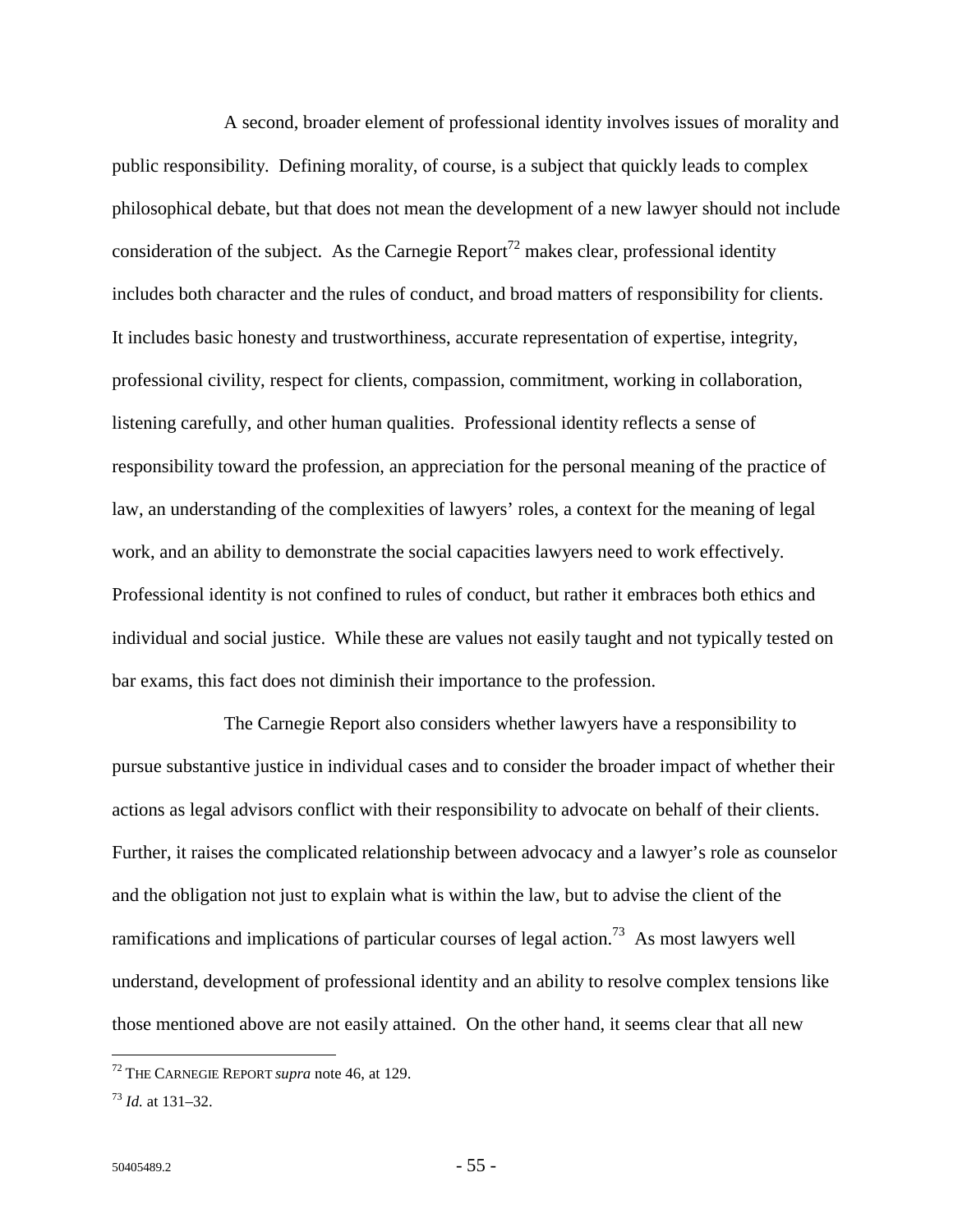lawyers must have exposure to the issues and be afforded experiential opportunities to learn how to evaluate and balance competing interests and, further, to assess how the role of the lawyer may affect that balance in different situations. There can be, for example, real differences between the role of a lawyer representing a criminal defendant and a lawyer advising a corporation in contract negotiations. But the judgment to discern an appropriate approach for each such situation develops only from experience.

Another objection to infusing new lawyers with a full sense of professional identity is often expressed by the faculty of many law schools. The Carnegie Report summarizes this hurdle as a view that ethical and social values are subjective and may directly conflict with the academic rigor of a law school education. Conversely, the Carnegie Report states that when faculty discuss ethical-social issues in courses and clinics, they create a student awareness of examples of approaches to the issues and allow students to reflect on their own emerging professional identity. Ultimately, the authors conclude that:

For better or worse, the law school years constitute a powerful moral apprenticeship, whether or not this is intentional. Law schools play an important role in shaping their students' values, habits of mind, perceptions, and interpretations of the legal world, as well as their understanding of their roles and responsibilities as lawyers and the criteria by which they define and evaluate professional success . . . . Even though the three years of law school represent a relatively brief period in the lifelong development of a lawyer, the law school experience, especially in its early phases, is pivotal for professional development.74

Law schools, then, can and should enhance development of professional identity over a continuum of learning opportunities, including curriculum, legal clinics, extracurricular activities, summer jobs, and internships.

<u>.</u>

<sup>74</sup> *Id.* at 139.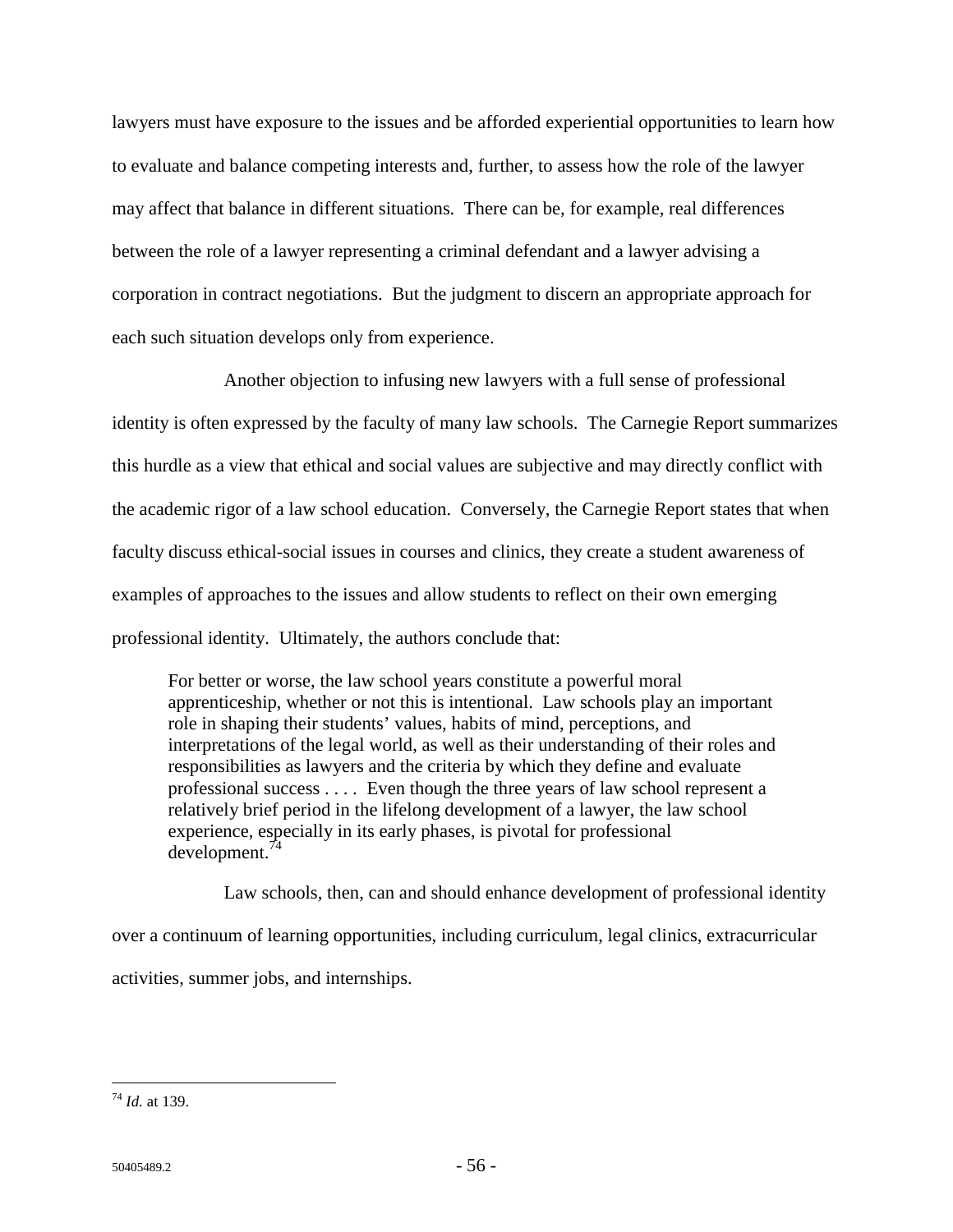Learning opportunities, however, should not be limited to the three years of law school. Roy Stuckey in his book, *Best Practices for Legal Education*, states unequivocally that "[m]ost law graduates are not sufficiently competent to provide legal services to clients or even to perform the work expected of them in large firms."<sup>75</sup> Lawyers, of course, should be learning throughout their careers from experience, collaboration, self-study, reflection, and continuing legal education. The linkage of continued development for all new lawyers with continued learning through experiential opportunities after admission to the bar should be axiomatic for experienced members of today's legal community. Learning beyond law school and the bar admission process enhances analytical and practical skills but, importantly, also emphasizes cultivation of a level of judgment to effectively address the issues surrounding professional identity. The practice of law is highly competitive, whether viewed from the perspective of fee generation or the obligation to advocate aggressively on behalf of a client. Against these pressures are other forces, such as ethics rules, issues of social justice, and a lawyer's own beliefs and values. Experience in forming judgments to balance these interests is a complex and challenging process even after many years of lawyering, much less in the first few years of practice.

State bar licensing authorities and bar associations give varying degrees of recognition to the need for continued training and development of new lawyers after initial admission to the bar. Examples include additional mandatory CLE in the first year(s) of practice, voluntary mentoring, bridge-the-gap programs and mandatory mentoring. Required mentoring seems to be the most comprehensive and effective way to enable a new lawyer to gain

<sup>75</sup> STUCKEY, ET AL., *supra* note 45.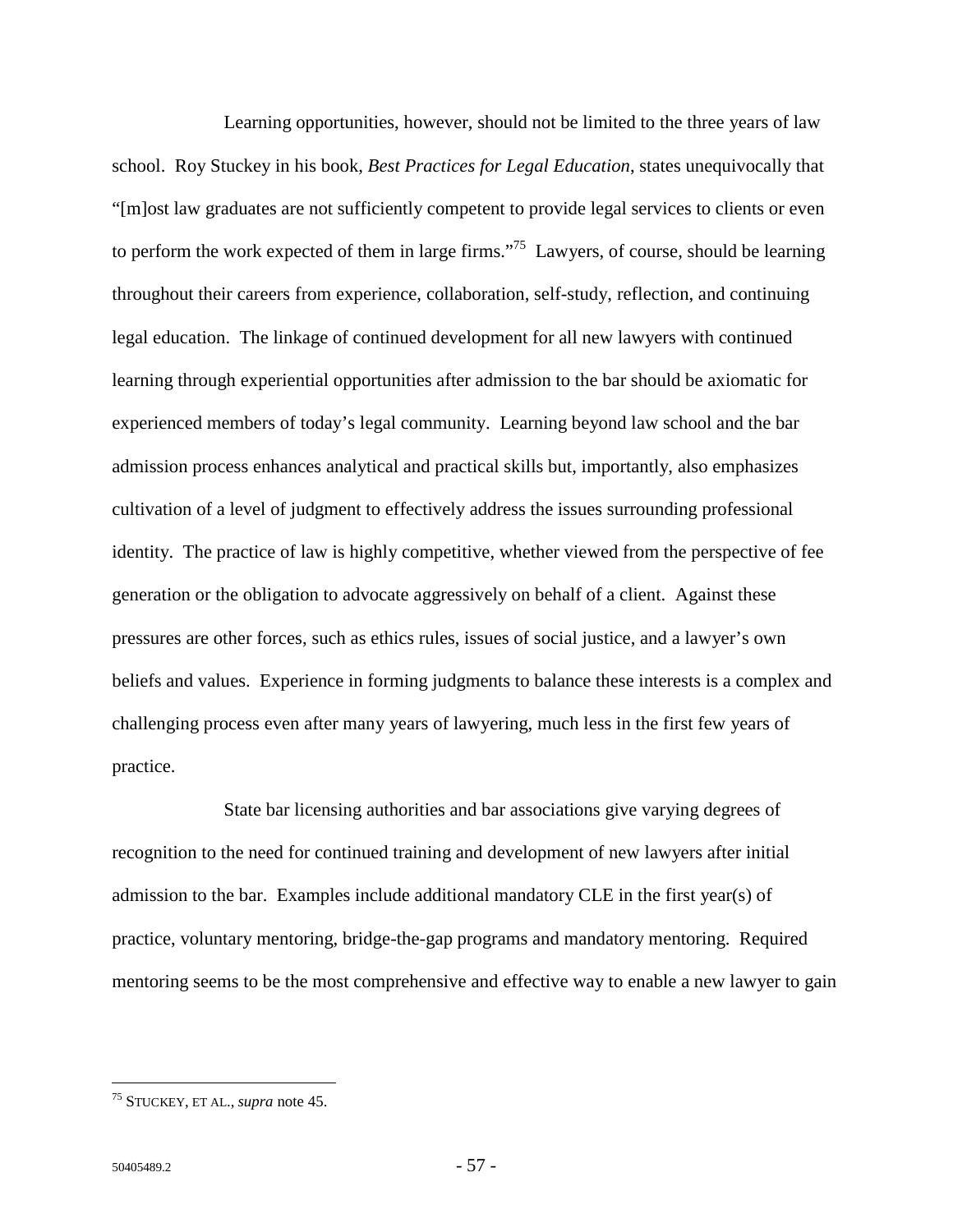proficiency in practical skills and, particularly, to further develop a well grounded sense of professional identity.

## **I. Exploring Mandatory Mentoring**

## **A. Three approaches: Georgia, Utah, and South Carolina**

Several states have implemented mandatory mentoring programs for newly admitted lawyers in their first year of practice. Georgia was the first state to enact such a program. Its mandatory Transition Into Law Practice Program took effect on January 1, 2006<sup>76</sup> and combines a mentoring and a CLE component.<sup>77</sup> Most beginning lawyers will attend an Enhanced Bridge-the-Gap Program that combines a day of introduction to law practice with a second day of instruction." The second-day session "focuses on the roles of attorneys in working with and counseling clients, dealing with others as representatives of clients, and negotiating for clients." The purpose of the mentoring component of the Program is to give new lawyers "meaningful access to an experienced lawyer equipped to teach the practical skills, seasoned judgment, and sensitivity to ethical and professionalism values necessary to practice law in a highly competent manner." The mentoring program involves no additional cost to new lawyers; the Georgia bar funds it. New lawyers simply pay the "regular CLE fee for the 12-hour CLE component" for the entire program.

Utah's mentoring program, known as the New Lawyer Training Program ("NLTP"), is designed with the following goals in mind: (1) to match new lawyers with more experienced lawyers for training in professionalism, ethics, and civility during their first year of practice; (2) to assist new lawyers in acquiring the practical skills and judgment necessary to

<u>.</u>

<sup>76</sup> *Id.*

<sup>77</sup> State Bar of Georgia, *Transition Into Law Practice Program*, *available at* http://www.gabar.org/programs /transition into law practice program/ (last visited Oct. 30, 2010).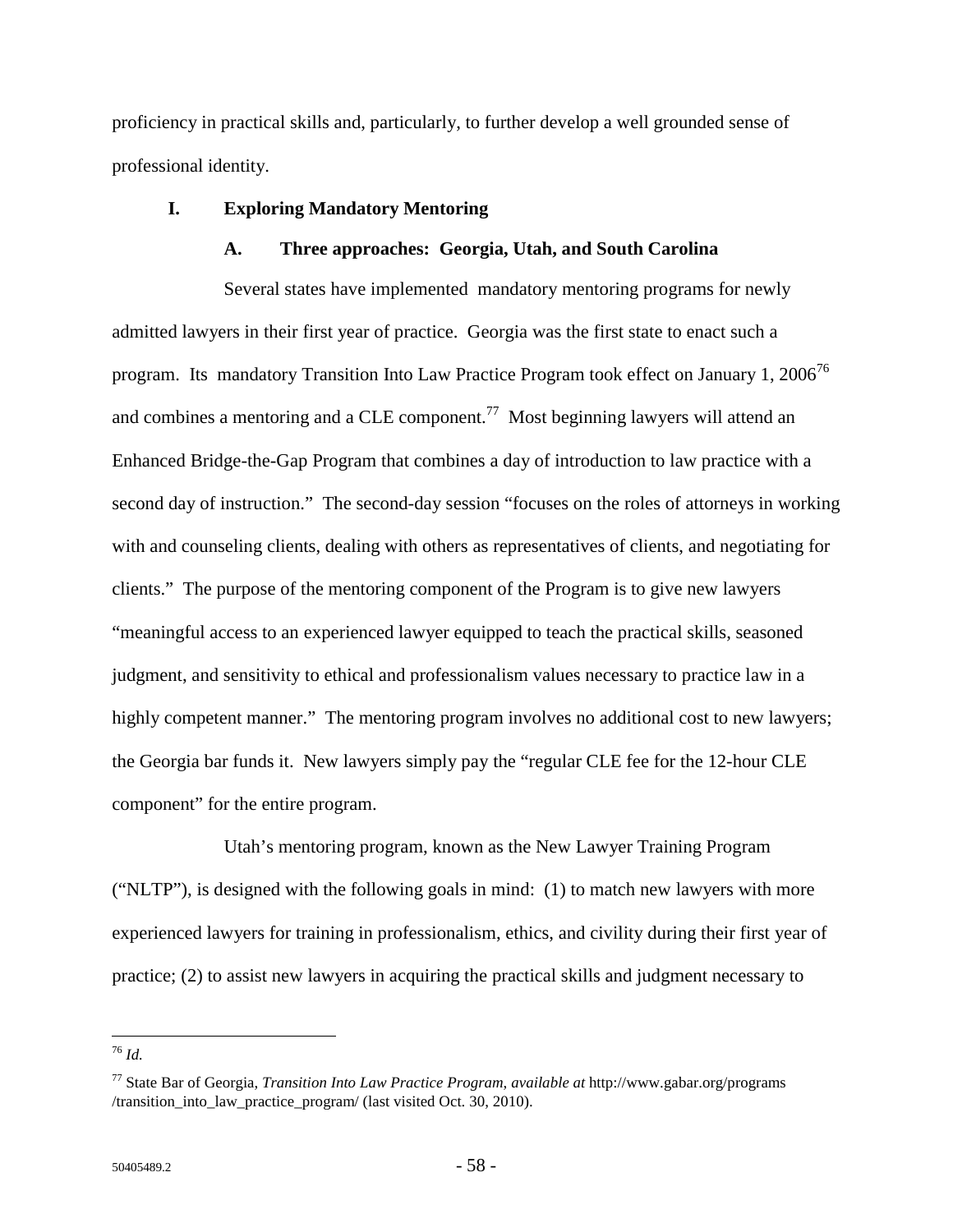practice in a highly competent manner; and (3) to provide a means for all Utah attorneys to learn the importance of organizational mentoring, including the building of developmental networks and long-term, multiple mentoring relationships.<sup>78</sup>

NLTP is a year-long program and replaces the first year of Utah's New Lawyer Continuing Legal Education program ("NLCLE").<sup>79</sup> After the lawyer completes the NLTP, he or she receives twelve hours of NLCLE credit.<sup>80</sup> The cost of the entire NLCLE program, including the mentoring component, is \$300. Half is paid upon enrollment and the other half is paid upon completion.<sup>81</sup>

After the new lawyer has participated in the NLTP for one year and has completed all of the mentoring plan's requirements, the mentor will certify to the Bar and the Utah Supreme Court, in writing, that the new attorney has completed the program.<sup>82</sup> If the mentor does not so certify, the new lawyer must contact the NLTP administrator to develop a plan to complete the NLTP and to ascertain whether his or her license renewal is in jeopardy.<sup>83</sup>

Finally, in 2008 the South Carolina Supreme Court created the Lawyer Mentoring Second Pilot Program.<sup>84</sup> Pursuant to the Supreme Court's order, all lawyers admitted to the South Carolina Bar between March 1, 2009, and January 1, 2011, are required to participate in the mentoring program during their first year of practice.

 $\overline{a}$ 

<sup>80</sup> *Id.*

<sup>82</sup> *Id.*

<sup>78</sup> Utah State Bar, *New Mandatory Mentoring Program*, *available at* http://www.utahbar.org/nltp/ (last visited Oct. 30, 2010).

<sup>79</sup> *Id.*

<sup>81</sup> Utah State Bar, *New Lawyer Training Program Manual* 15 (2008)*, available at* http://www.utahstatebar.org /nltp/assets/manual.pdf.

<sup>83</sup> *Id.*

<sup>84</sup> Supreme Court of South Carolina: Chief Justice's Commission on the Profession, *Lawyer Mentoring Second Pilot Program*, *available at* http://www.commcle.org/MentoringProgram.html (last visited Oct. 30, 2010).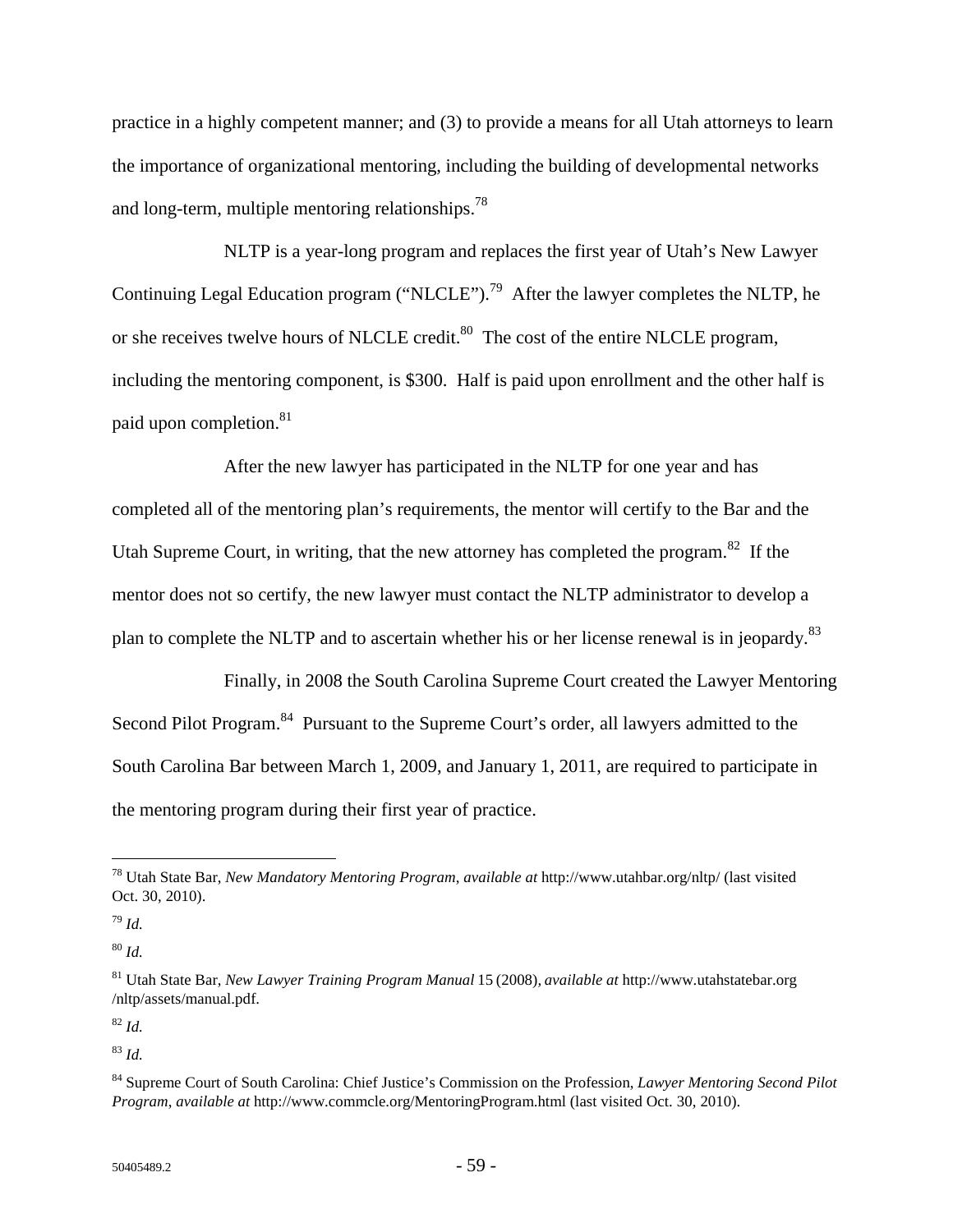New lawyers are free to choose their mentors from within their firm or agency, or they may choose outside lawyers. Mentors must:

- Be active members of the South Carolina Bar or inactive/retired members who have taken that status within the preceding two years.
- Have five years of practice experience (litigation experience is not required).
- Have a good reputation for professional behavior.
- Must not have been publicly reprimanded in any jurisdiction within the past ten years or suspended or disbarred from the practice of law at any time.

Unlike in Utah and Georgia, mentors are not required to carry malpractice insurance. Mentors must apply and be approved by the Commission on Continuing Legal Education and Specialization, and may serve as mentors for up to five years.<sup>85</sup> The mentoring program is one year long and upon completion, the new lawyer must file a certificate of completion, signed by the mentor, with the Commission. If the program is not completed within the allotted time frame, the new lawyer must tell the Commission why he or she failed to complete it and ask for an extension.<sup>86</sup>

South Carolina's program is designed differently than Utah's and Georgia's.

Rather than mandatory and elective subjects or tasks, South Carolina has nine objectives that the new lawyer must meet, including "establish[ing] a clear understanding as to the expectations of both the mentor and the new lawyer."<sup>87</sup> The Uniform Mentoring Plan lists suggested means for

 $\overline{a}$ <sup>85</sup> *Id.*

<sup>86</sup> *Id.*

<sup>87</sup> Supreme Court of South Carolina: Chief Justice's Commission on the Profession, *Uniform Mentoring Plan* 2, *available at* http://www.commcle.org/MentorPDF/UniformMentoringPlan.pdf.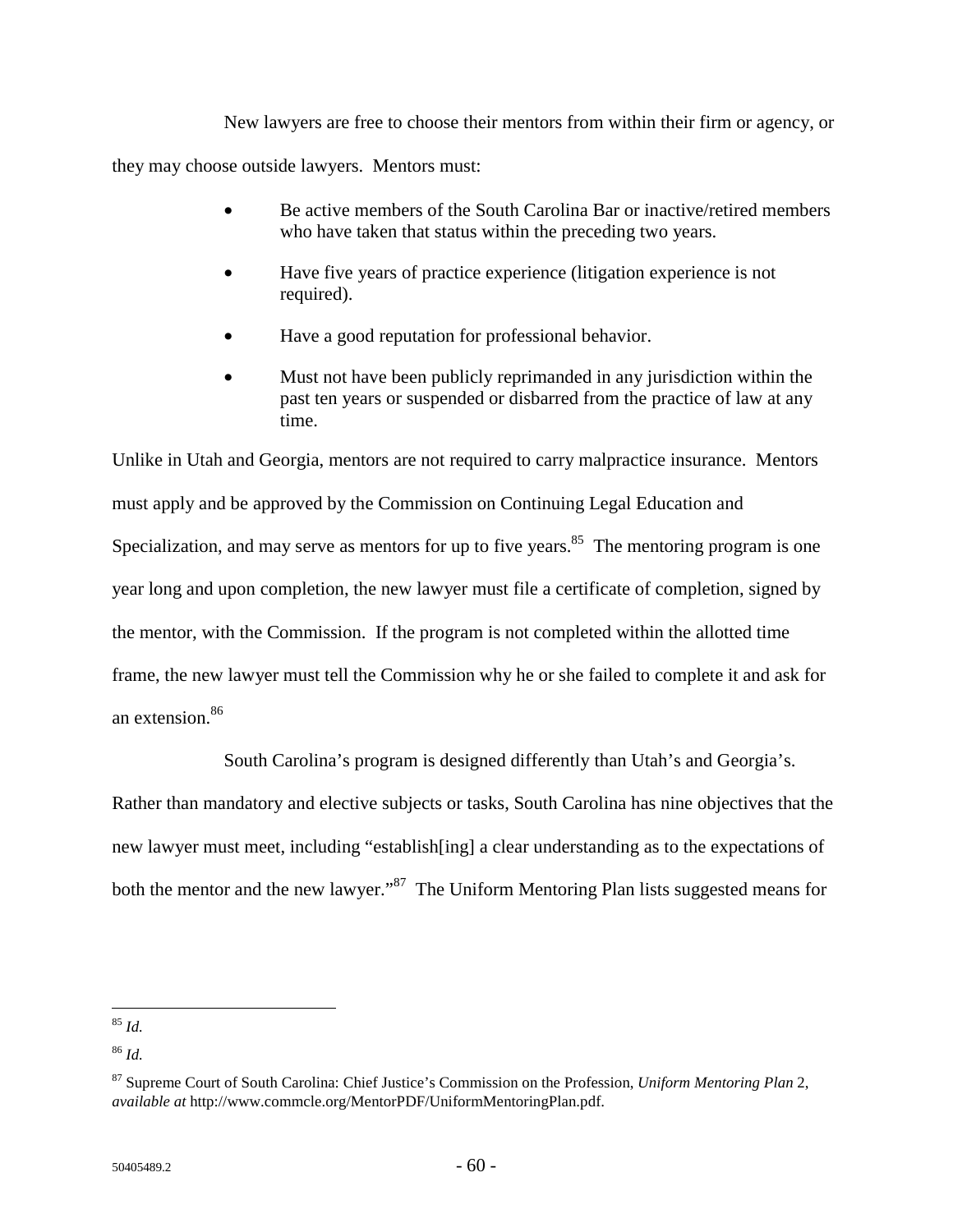achieving these objectives and acts as a guide for mentors and mentees to structure individual mentoring programs.<sup>88</sup>

### **B. Effectiveness of mandatory mentoring**

While few studies have been conducted in states with mandatory mentoring programs to measure their effectiveness, the Shapiro Research Group conducted a telephone survey at one-year intervals during Georgia's two-year Pilot Project. The survey revealed that "approximately 85% of both the mentors and beginning lawyers rated the Pilot Project as satisfactory in varying degrees."<sup>89</sup> The Committee on the Standards of the Profession noted that on professionalism measures, such as dealing with clients, new lawyers' self-perceptions of their skills matched the perceptions of their mentors. Additionally, "the beginning lawyers' rating of their ability to handle the ethical aspects of law practice increased consistently from the baseline over the course of the Pilot Project. This was also true for dealing with other lawyers, judges and court personnel."<sup>90</sup>

The Shapiro Survey also revealed that new lawyers' self-perceptions were positive and that career satisfaction increased over the course of the Pilot Project. At the end of the second year, "60% of the group rated themselves 'very satisfied' with their legal careers."<sup>91</sup> The Committee's report argued that having a mentor "can be an important factor in raising this level of satisfaction" and may have a positive impact on a new lawyer's professional life.<sup>92</sup> While the survey did not measure how lawyers participating in the Pilot Project compared to

<sup>88</sup> *See generally id.*

<sup>89</sup> State Bar of Georgia Committee on the Standards of the Profession, *Transition Into Law Practice Program Pilot Project*, Jan. 1, 2000–Dec. 31, 2001 (15), *available at* http://gabar.org/public/pdf /tilpp/7-C.pdf.

<sup>90</sup> *Id.* at 15–16.

 $^{91}$  *Id.* at 16.

<sup>92</sup> *Id.*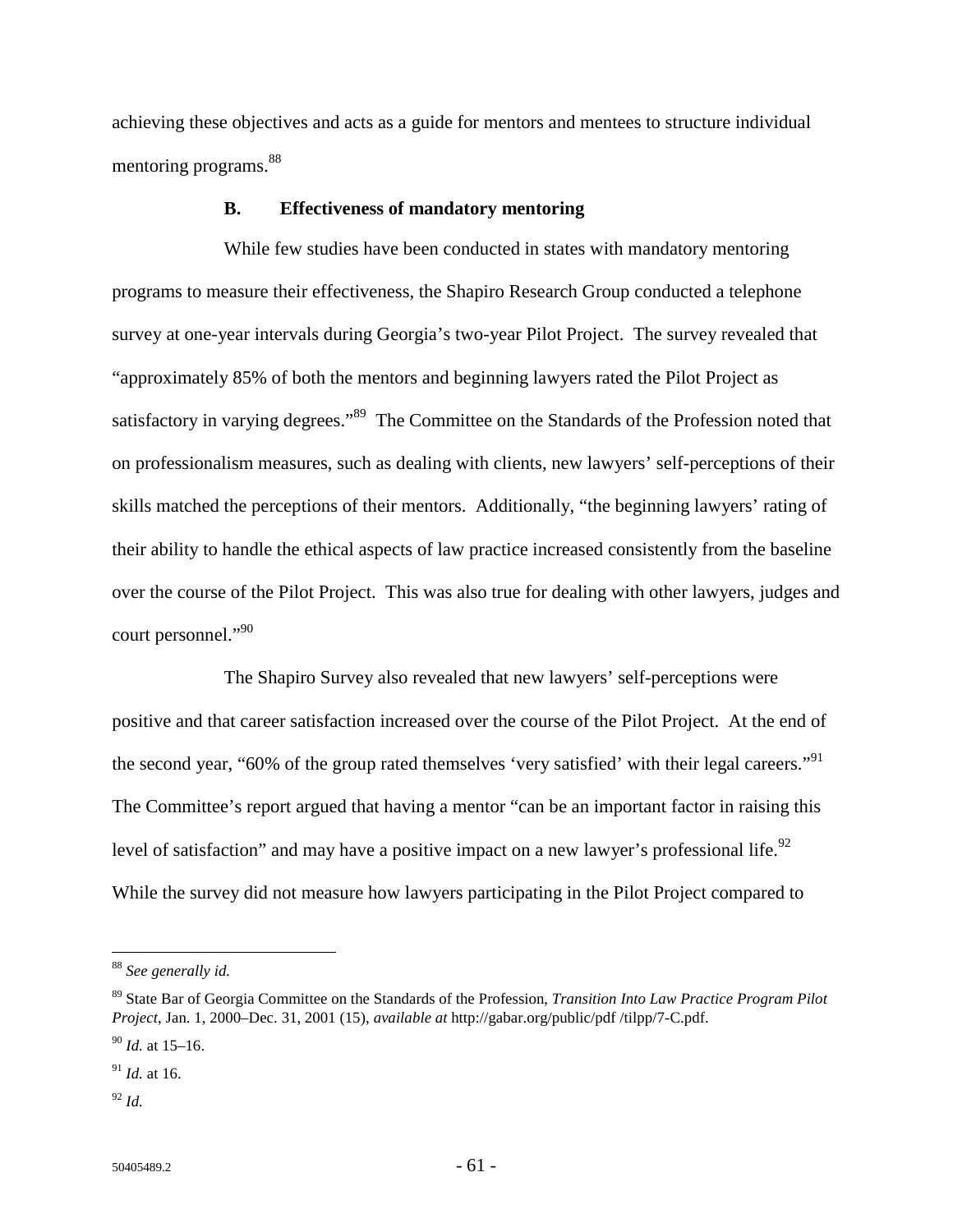nonparticipating lawyers in their "competence, career, satisfaction, and sensitivity to professional and ethical norms . . . the results [did] show convincingly that on the areas targeted for emphasis, the beginning lawyers and the mentors reported steady improvement."<sup>93</sup>

# **C. Mandatory Mentoring in New York**

The Task Force believes that mandatory mentoring has the potential to be the most effective system to assist newly admitted lawyers in their development of professional skills and professional identity. Given the importance of appropriate training and development of all newly admitted lawyers, we recommend that NYSBA conduct a thorough study of mandatory mentoring. This study should include consideration of the following questions:

- When would new lawyers be required to register for the program, and for how long? Would participation be mandatory for both employed and unemployed lawyers? Would there be exemptions from the program?
- What are possible incentives for practicing attorneys to engage in mentoring? How would mentors be selected? Would mentoring dilute other volunteer activities of attorneys (VLSP and bar association community projects)?
- What types of mentoring would be available to new lawyers, and for how much time? Would there be a specific curriculum or specific goals for mentors and mentees? Would any objective or activity be required? Would there be a sample mentoring plan? What would that sample plan include? What would be the consequences of noncompletion or untimely completion?
- What outcomes would the program expect to achieve and how will these be measured? Would mentees have to complete objectives to finish the program? How would the program be evaluated to determine if it is achieving its intended outcomes?
- Who would oversee the mentoring program or enforce the program's requirements? How would the program be funded? Would mentees have to pay for it?
- What is the students' voice on mentoring? Namely, how could such a program be shaped to address student concerns?

<sup>&</sup>lt;u>.</u> <sup>93</sup> *Id.*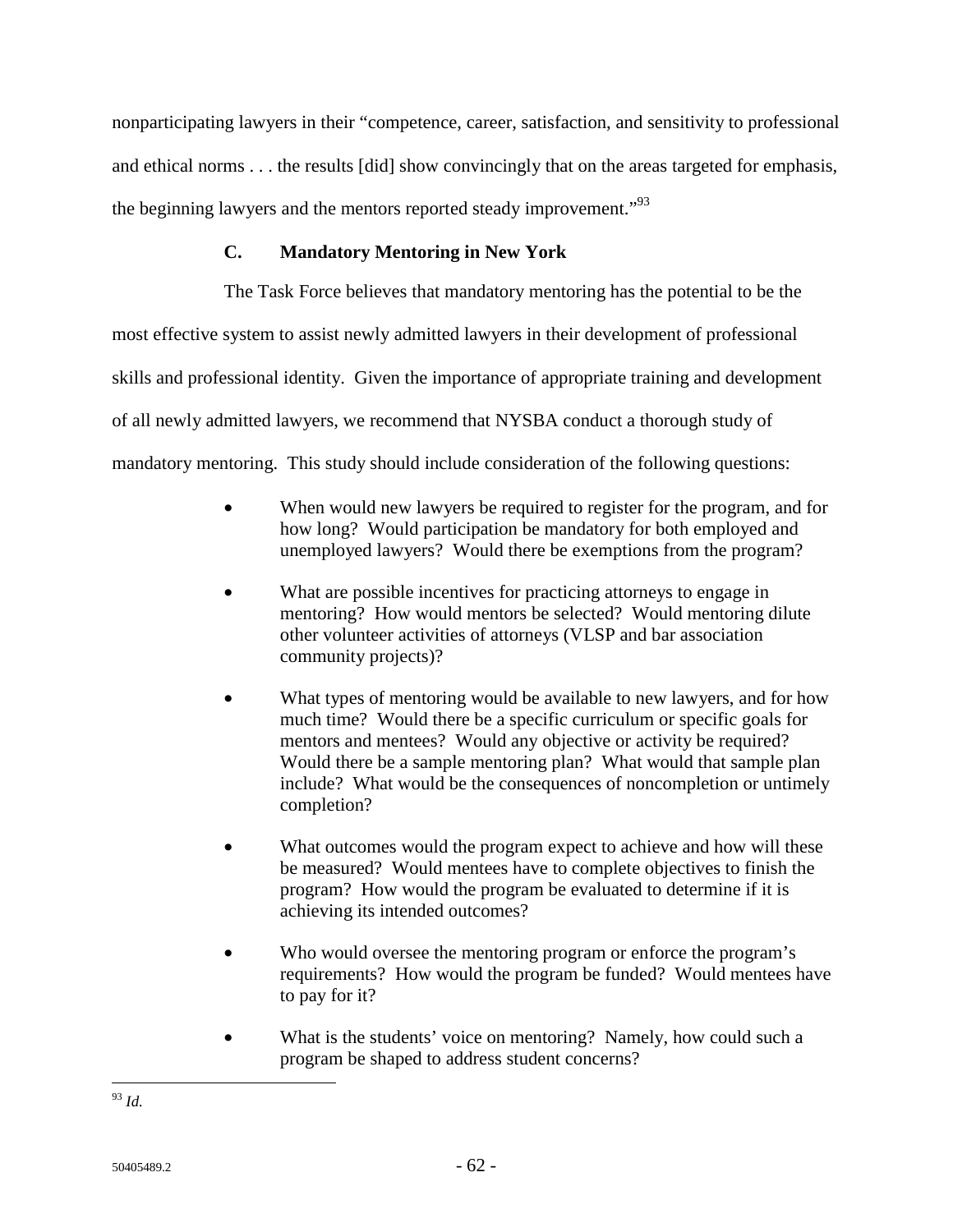### **II. Assessing Continuing Legal Education Requirements**

New York's mandatory continuing legal education program ("CLE") is governed by 22 NYCRR § 1500 and regulated by the CLE Board's Regulations and Guidelines (the "Guidelines"). CLE courses or programs must be provided by an "Accredited Provider," a person or entity whose entire CLE program has been certified by the CLE Board. Alternatively, each CLE course or program that is not offered by an Accredited Provider must meet the accreditation process and be approved by the CLE Board 60 days prior to the occurrence of the course or program. Attorneys must obtain CLE credits in the following areas: (1) Ethics and Professionalism; (2) Skills; (3) Law Practice Management; and (4) Areas of Professional Practice. 22 NYCRR §§ 1500.2 and 1500.4.

Newly admitted attorneys are required to take accredited transitional CLE courses or programs presented in traditional live classroom settings. Alternatively, they can attend fully interactive videoconferences with CLE Board-approved videoconference technology. Each newly admitted attorney must complete a minimum of thirty-two credit hours of accredited transitional education within the first two years of admission to the Bar. Sixteen accredited hours must be completed in each of the first two years of admission to the Bar, broken down as follows: (1) three hours of ethics and professionalism; (2) six hours of skills; and (3) seven hours of law practice management and areas of professional practice.

Currently, a number of Accredited Providers offer two-day bridge-the-gap programs aimed at providing newly admitted attorneys with "transitional" skills between law school and "real-world" practice of law. The two-day program fully satisfies the newly admitted attorneys' mandatory CLE requirement of thirty-two credits with sixteen credits derived each day. The bridge-the-gap programs cover topics in various areas of law, including practical skills such as legal writing and civil procedure, as well as ethics and professionalism. Many large

 $50405489.2$  - 63 -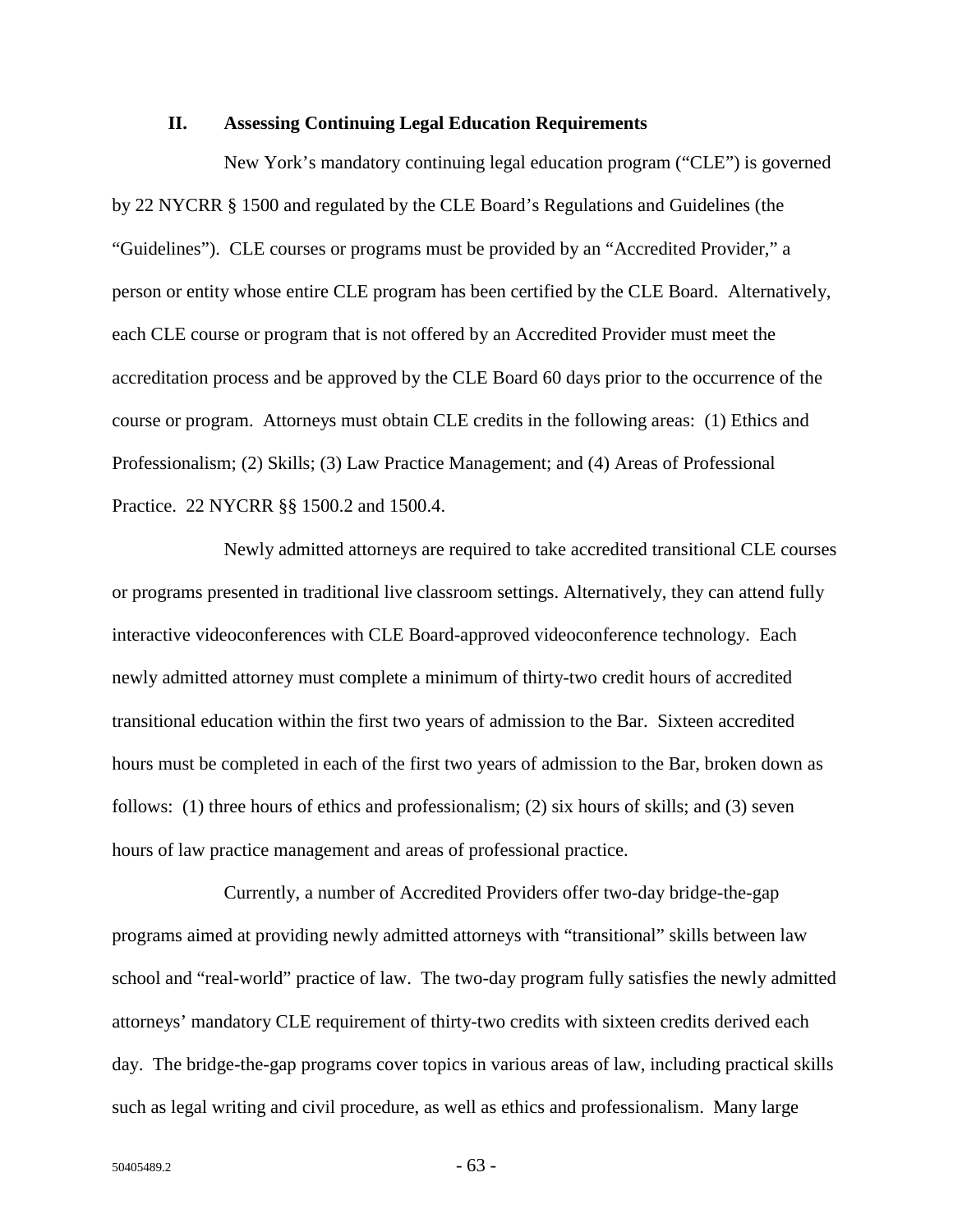firms offer in-house programs that qualify for transitional credit and thereby avoid the need to send new lawyers to the bridge-the-gap programs offered by CLE providers.

One of the major concerns regarding CLE programs or courses, including the bridge-the-gap program, is that there is no mechanism in place to assess whether the programs and courses are effective. Because bridge-the-gap programs are offered by CLE providers, there is no regulation or oversight to ensure consistent content and quality of instruction. CLE credit is given simply based on the attorneys' attendance at the program. Because there are many ways to meet the transitional credit requirement for new lawyers, it can be difficult to measure outcomes. Also, there is no consistency in the substantive content because the focus is on obtaining the credits versus the substance needed to meet the credits. If the goal is to have a program of learning to help new lawyers transition to practice, then this approach falls short.

There is also no accountability in assessing whether attorneys are actually participating or actively engaged in learning the materials presented. With regard to the bridgethe-gap programs, some of the topics covered may not relate necessarily to the attorney's area of practice or interest. Moreover, programs that focus on skills, such as business development and networking, which many seasoned attorneys consider invaluable to the development of a newly admitted attorney, are currently not eligible for CLE credit. In addition, programs related to job search, resume building, and interviewing are not eligible for CLE credit.

Finally, the costs of CLE programs and courses must be reduced. Many programs and courses cost hundreds of dollars for just a few hours of CLE credit. Although most large firms cover these fees for their attorneys, many young attorneys who are working in government or small law firms must pay for the courses themselves.

 $50405489.2$  - 64 -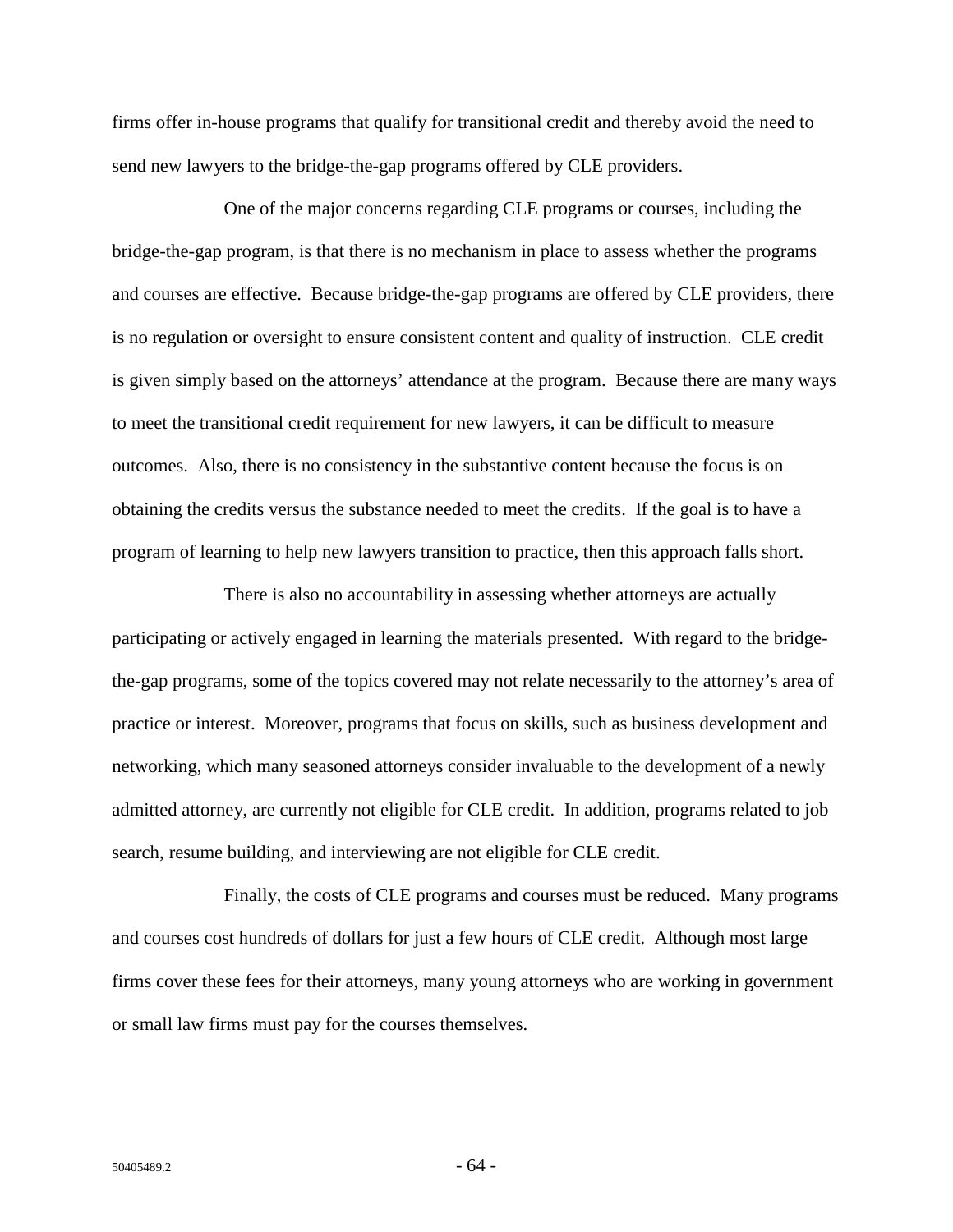In order for newly admitted attorneys to gain the most from the CLE programs and their time and money spent, both the CLE requirements and accreditation of these programs must be reviewed and modified. Further consideration and study by NYSBA's CLE Committee is merited on the following topics:

- Integrating a mentorship program with CLE transitional requirements. For example, one might consider reducing the 32-credit requirement to 24 and pairing it with one year of mandatory mentoring.
- Expanding CLE program content to include career navigation issues such as business development, job search, interviewing, and networking.
- Reducing the cost of CLE programs and the ability to offer more free CLE courses.
- Assessing newly admitted attorneys learning after attendance at each transitional attorney's CLE.

### **III. Learning From Law Firm Training Programs**

The issue of training by larger firms raises a number of questions that warrant

close analysis by NYSBA.

Many law firms are moving forward in the creation of competency models that serve as a basis for moving away from lock-step compensation formulas. But as individual firms move to create these competency models, there are likely to be significant impacts on law schools. For example, what does it mean if, arguably, each firm in the AmLaw 200/NLJ 250 develops its own competency model that is used to decide if a lawyer in a particular firm is a "competent" third-, fourth-, or fifth-year associate? What impact does this have on law schools, CLE providers, or even on ALI-ABA's effort to develop national model competencies? Law firms are likely to be moving faster in developing these competency models, where the Summit recommendations will unfold over a longer period of time. We encourage greater collaboration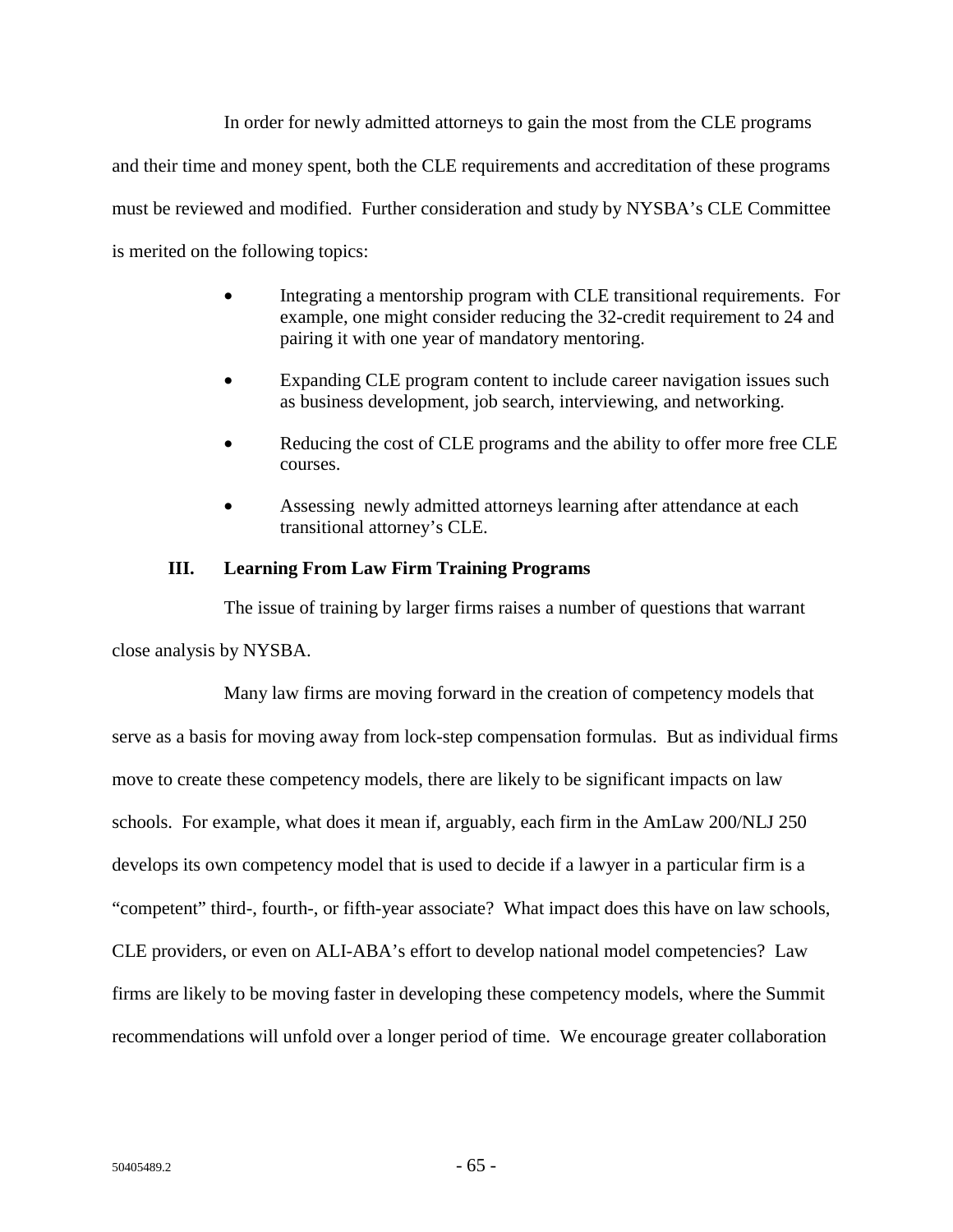between academia and practitioners in identifying and thinking through the implications of competency models.

Will law firms share these competency and training models, or will they consider them protected property? How can we create collaboration so that all lawyers in the profession become more competent and "all boats rise" on the same tide?

#### **IV. Attending to the National Debate Regarding Law School Debt**

Recent commentators within and outside legal education argue that the current structural and business model of law schools is no longer sustainable.<sup>94</sup> These commentators call attention to the burden our current economic model places on unsuspecting law students while law school administrators point out the stranglehold that *U.S. News & World Report*'s criteria and rankings have on law school finances. Escalating law school tuition, drastically increased student debt, and the high probability that most debt-burdened law graduates will not quickly obtain high paying employment has not only created an *economic* nightmare but a real *moral* and ethical challenge for law schools and the profession. Law schools must continue to examine the real cost in human terms that flows from new graduates carrying such large debt loads and ensure more realistic financial expectations for those entering law school by providing more transparency in employment data. However, a balance needs to be struck. Law schools cannot afford to be saddled with additional, costly regulatory requirements, nor should applicants from disadvantaged economic or diverse social backgrounds be discouraged from entering the profession in the attempt to create "realistic expectations." At the same time, law firms that decry the lack of practice-ready law graduates need to examine whether their own hiring criteria are based on elitism or fundamental lawyering ability and skills. For example, do large-firm

<u>.</u>

<sup>94</sup> *See*, *e.g.*, Segal, David, "Is Law School a Losing Game," N.Y. TIMES, Jan. 8, 2011, at BU1.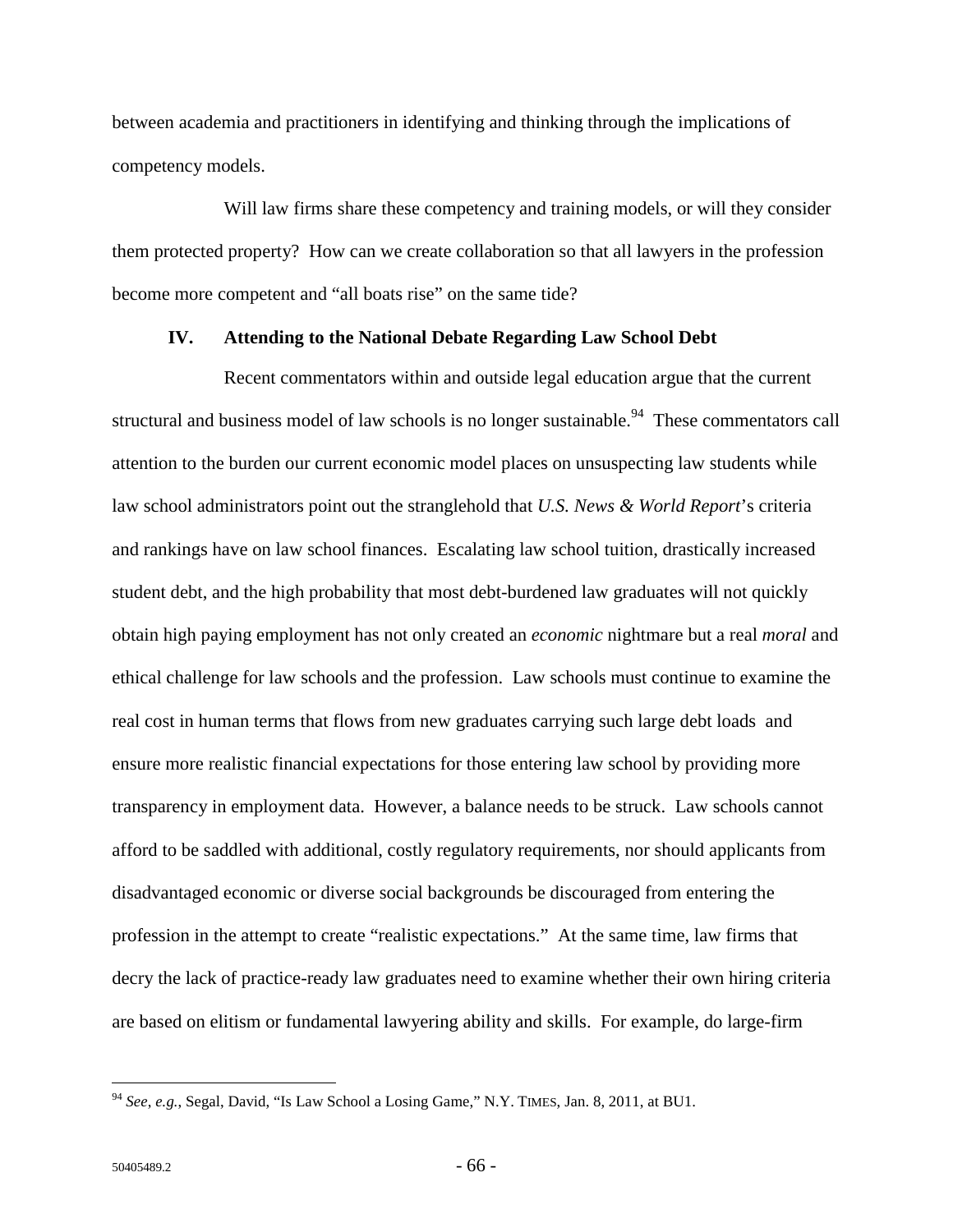employers request interviews with those law students who have excelled in clinical experiences, or do they simply emphasize more heavily those who have the best GPAs from the most prestigious institutions or who have law review credentials?

#### **RECOMMENDATIONS**

### **I. Participate in the National Development of Model Competencies for Lawyers**

1. NYSBA should endorse the ALI-ABA Summit Recommendations pertaining to the development of model competencies that are needed to practice law effectively and provide active support for that project, including active engagement by NYSBA in a national model competencies project. NYSBA should offer assistance to this project, including helping to encourage coordinating broad participation from law schools, the practicing bar, legal employers, bar associations, bar examiners, MCLE regulators, CLE providers, and in-house professional development staff.

2. NYSBA should request New York State law schools to report to NSYBA's Standing Committee on Legal Education and Admissions to the Bar on whatever current steps they are taking to develop learning competency-based models at their schools.

3. While acknowledging the freedom of legal educators to develop appropriate curriculum for their own institutions, NYSBA should work with law schools to support the development of curricular initiatives that integrate the knowledge, skills, and values specified in the model competencies, as well as those designed to encourage the development of practice-ready graduates. As model competencies are adopted at the national level or within New York State, NYSBA should convene a meeting that includes New York State law school deans to review model competencies and evaluate curriculum improvements.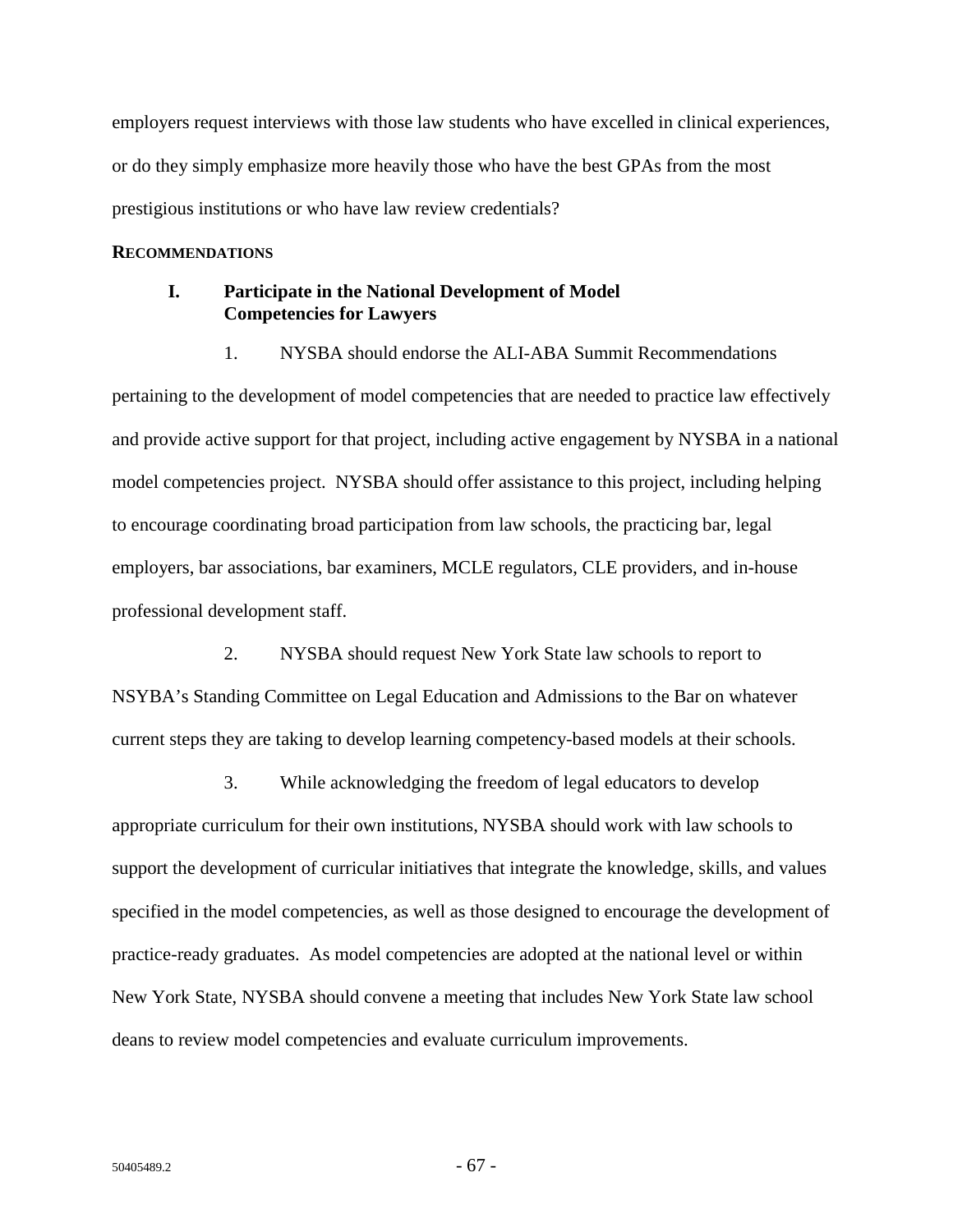4. NYSBA should identify law firms that are developing or have developed competency frameworks in New York State and encourage these firms to participate in the ALI-ABA project to develop national model competencies. This will ensure that the competencies deemed most relevant to a vibrant profession in New York will be brought forward to the national project.

# **II. Monitor Proposed Revisions to Accreditation and Admissions Standards**

5. NYSBA should closely monitor the currently proposed changes to ABA accreditation standards in light of the need of clients and consumers of legal services to have law graduates ready who are to begin the competent and ethical practice of law.

6. NYSBA should recommend that the New York Court of Appeals reevaluate its rules for the admission of attorneys and counselors of law to (1) emphasize how to apply theory and doctrine to actual practice; and (2) encourage the process of acquiring and applying professional judgment through simulated and clinical activity under appropriate faculty supervision.

7. NYSBA should recommend that the New York Court of Appeals eliminate the hourly restriction governing hours spent by law students "outside the classroom," which may in certain circumstances discourage students from taking critical clinical experiences and which forces law schools to separate clinical credits from the rest of the academic program.

# **III. Propose Assessment of New Skills-Based, Practice-Based Licensure Requirements**

8. NYSBA should recommend that the New York State Board of Bar Examiners begin assessing professional skills. The Task Force notes that law schools have already done much of the groundwork for developing this assessment tool, and a useful evaluative and developmental project could begin within eighteen months.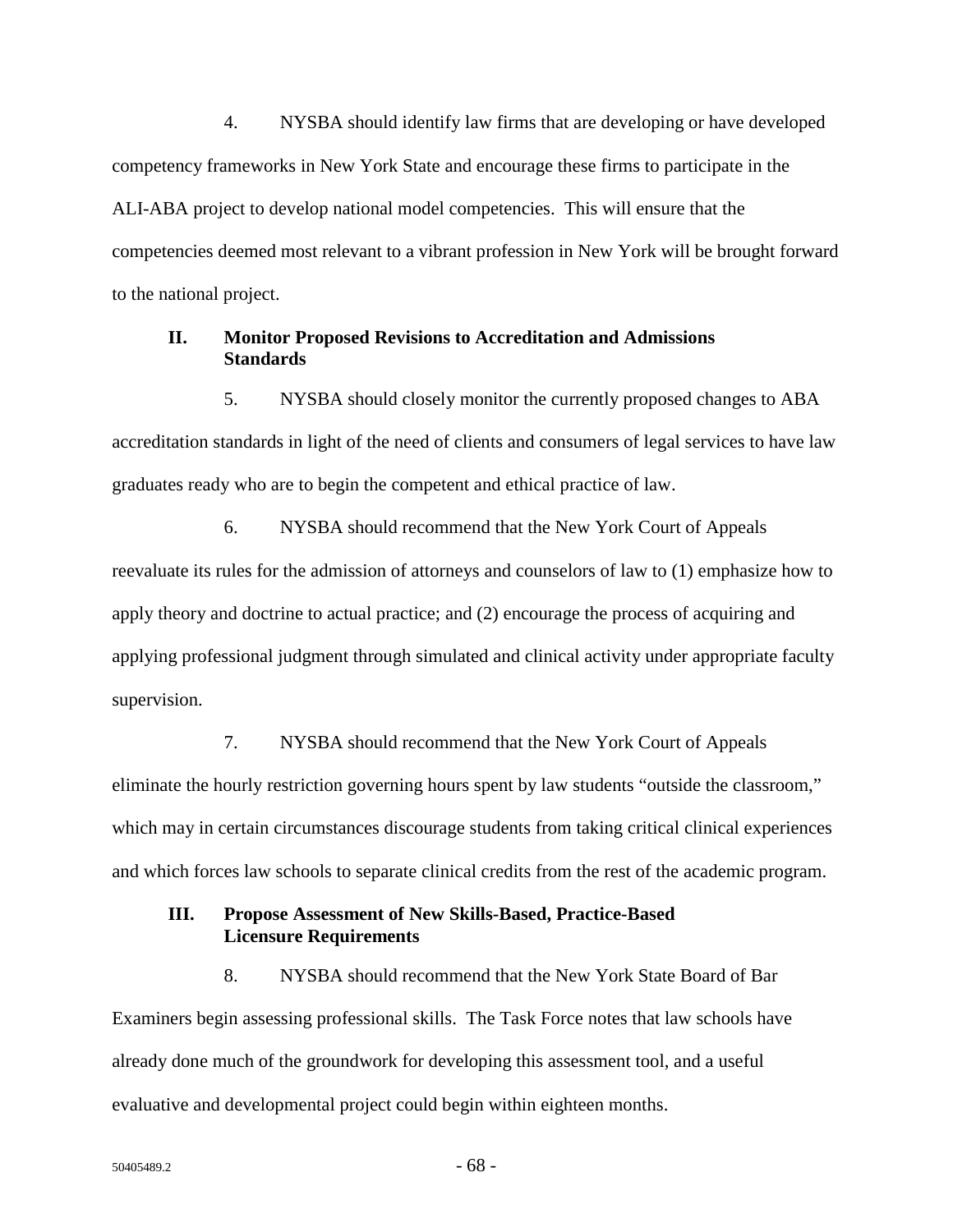9. Through the Standing Committee on Legal Education and Admission to

the Bar, NYSBA should participate in serious study of important potential licensing reforms, including:

- adoption of the Uniform Bar Exam—a format that would promote efficiency and reciprocity;
- sequential licensing, which would permit limited practice for new professionals pending further training and examination;
- adjusting an applicant's score on the bar exam to reflect the successful completion of skills courses; and
- permitting licensure after a period of closely supervised public service work.
- 10. NYSBA should encourage and participate through its Committee on Legal

Education and Admission to the Bar in further study of how licensure shapes diversity. The Task Force notes that diversity is a complex and important problem that has been resistant to change. The Task Force recommends both continued commitment to the central values for our profession of diversity and inclusion, as well as serious attention to promising new ideas including:

- psychometric research to improve our ability to identify promising candidates who are currently under-predicted because of the imprecision of our current testing instruments; and
- research assessing the impact of stereotype threat and other remediable situational factors that may cause systemic under-prediction of the potential of some people of color to succeed as lawyers.

# **IV. Study and Integrate Mentorship, CLE and New Lawyer Training Programs**

11. NYSBA's Law Practice Management Committee and the Young Lawyers

Section should further study and make recommendations regarding how new lawyers transition to practice from law school. An existing NYSBA committee or section should explore each of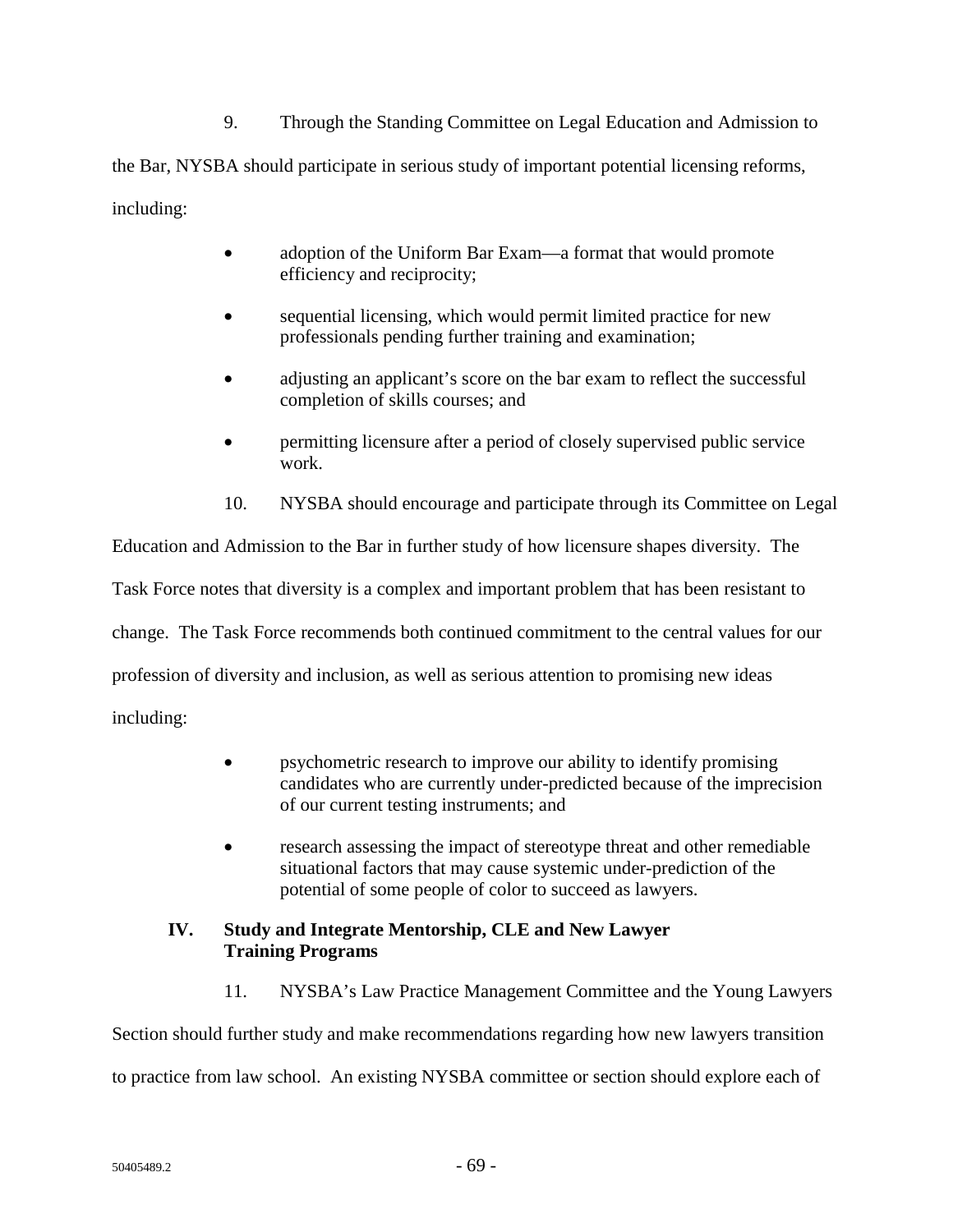the following three programs, as well as how all three should be integrated to fully support a new lawyer's transition to practice:

### **A. Mentorship Programs**

12. NYSBA should further study mandatory mentorship programs designed to help lawyers transition from law school to practice. In considering whether to recommend a mandatory mentoring program in the future, NYSBA should review other states' experiences with mandatory mentoring programs and analyze issues specific to NYSBA that could impact the success of such a program in New York.

#### **B. Continuing Legal Education**

13. NYSBA should further study the current CLE regulations regarding transitional credit and bridge-the-gap programming aimed at helping new lawyers transition from law school to practice, including consideration of a combined mentoring and CLE requirement. The Task Force has been able to identify several gaps, inconsistencies, and concerns with the current program.

### **C. Develop Model New-Lawyer Training Programs**

14. NYSBA should request that law firms, law schools, CLE regulators, and CLE providers work in collaboration to develop model new-lawyer training programs and to aid new lawyers in transitioning to practice from law school. New-lawyer training should utilize model competencies (see recommendation I above) to determine program substance and ensure that new lawyers have the knowledge and skills to be effective professionals. It should also comply with standards for effective teaching of knowledge and skills and the application of adult learning theory and practice.

 $50405489.2$  -  $70$  -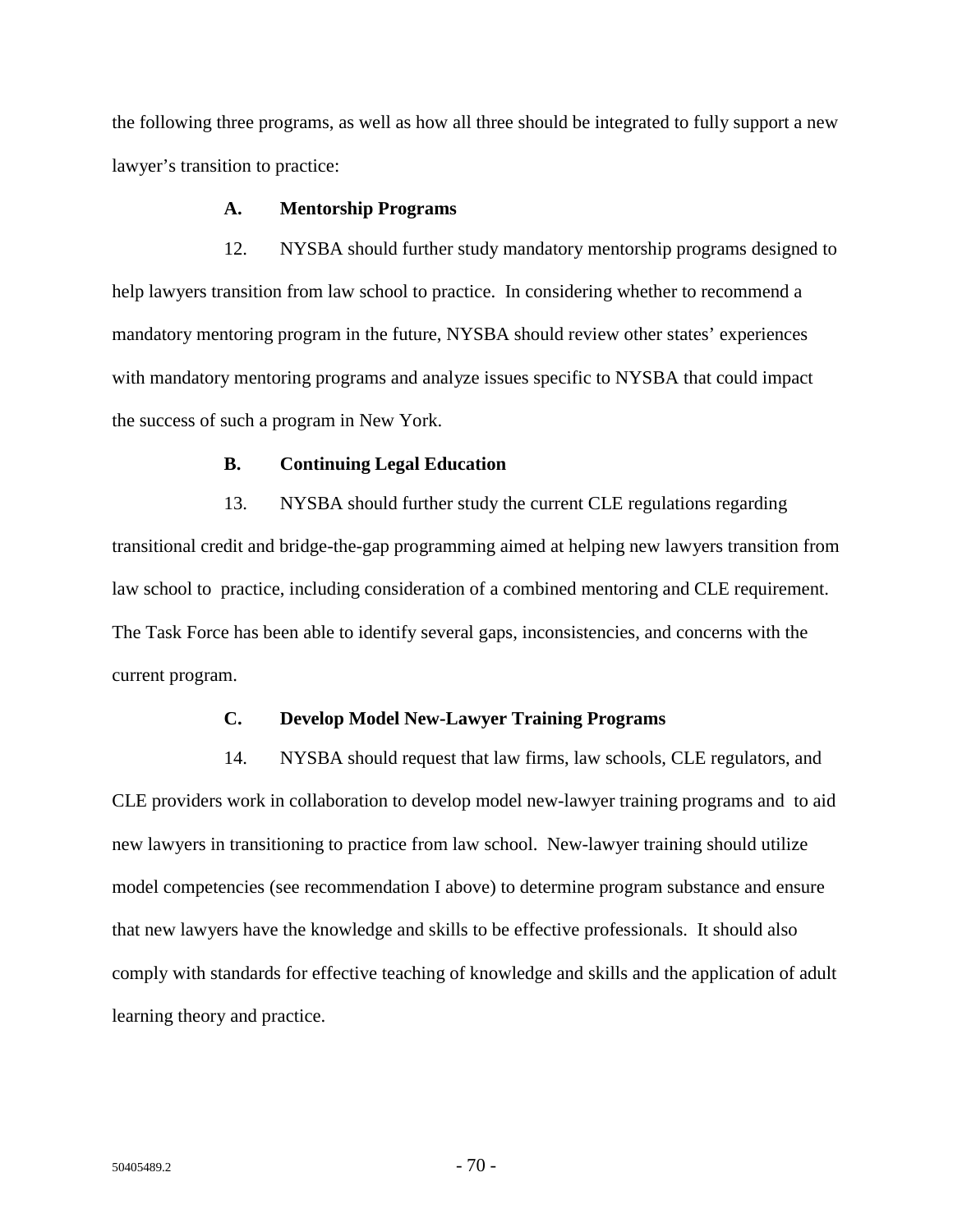#### **V. Support Appropriate and Realistic Entry Into the Profession**

15. The Task Force recommends that NYSBA closely monitor the issue of law student debt. The issue of debt, combined with the decreased hiring due to the economic downturn, has a tremendous impact on the future of the legal profession. NYSBA should play an active role in all aspects of the national debate regarding law school debt and full disclosure of tuition costs and job prospects, including working cooperatively with other entities to develop ways to reduce the impact of student debt on the future of the legal profession and to promote greater transparency regarding the cost of legal education and prospects of employment.

16. The Task Force recommends that law firms consider using hiring criteria that more accurately reflect their needs for practice-ready lawyers in addition to the criteria historically used by private-practice law firms.

17. The Task Force recommends that NYSBA be actively engaged with the ABA in its consideration of requiring standardized reporting of placement data from law schools. The Task Force recommends that, in considering standardized reporting, the ABA should (1) analyze the statistical accuracy and soundness of placement data currently reported to NALP, (2) the length of time it takes most law graduates to secure a permanent, full-time legal job (up to a year and a half in the current economy), (3) the uniqueness of each law school, (4) the pools from which they draw their students, and (5) most importantly, the communities into which they place their graduates. The Task Force also recommends that if the ABA decides to require reporting of such placement data in a new standardized format, the ABA should also release a statement that prospective law students should consider this information to be but a few of the many factors to consider in choosing whether and where to go to law school.

18. All law schools should provide accurate and meaningful information to entering and current students regarding the job market, career options, and their placement of

 $50405489.2$  -  $71$  -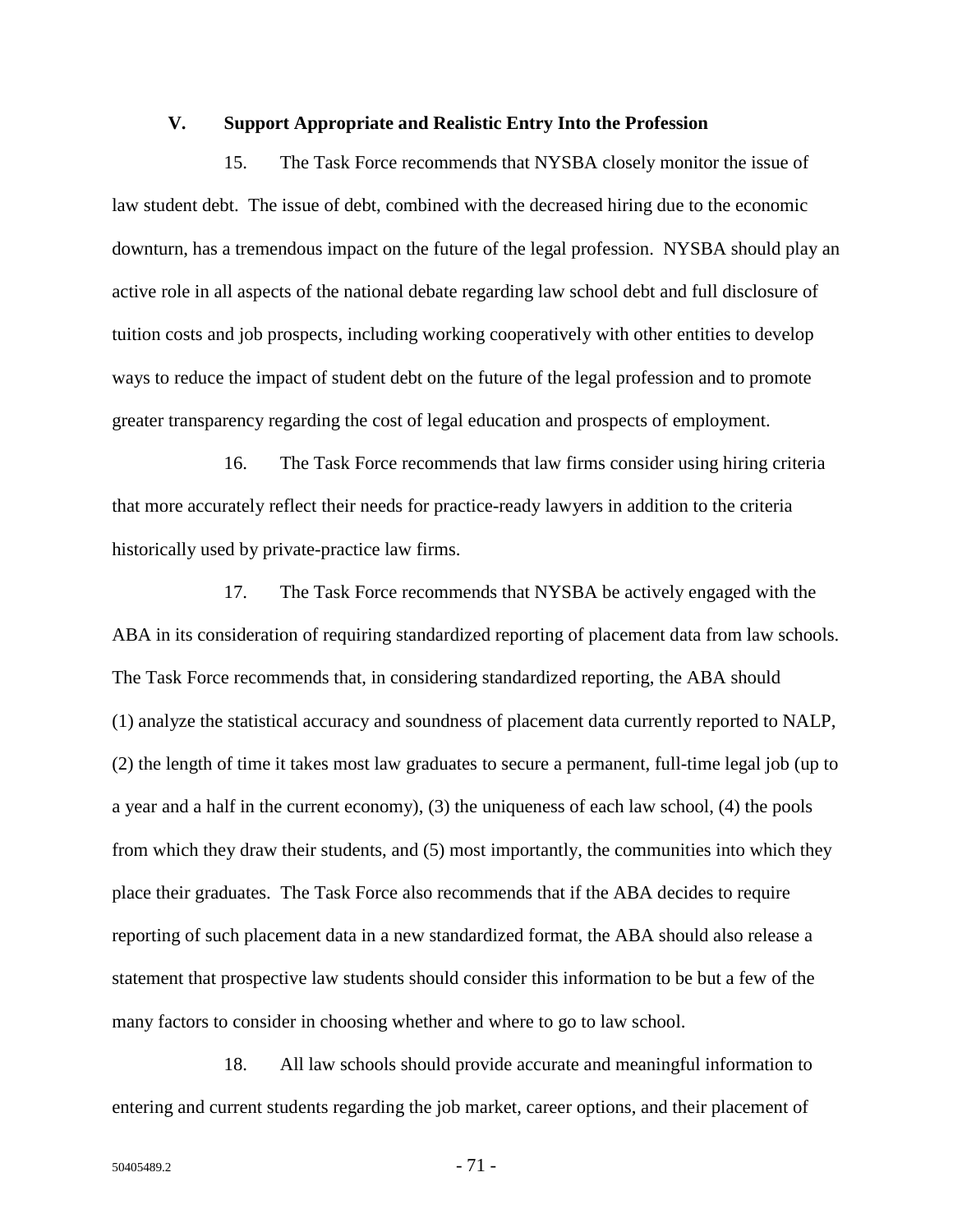recent graduates both at the J.D. and at the LL.M level. Self-reported information should be audited and include data concerning recent graduates hired by private sector employers, including size of firm, starting salary, type of position (*e.g.*, partnership track, staff attorney, temporary, other), geographic location of employer, substantive area(s) of practice, and diversity, particularly at the leadership and equity-partner levels.

## **VI. Integrate Assessment of Legal Education and Professional Development With Model Competencies**

18. NYSBA should recommend that law schools, bar examiners, CLE

providers, and others concerned with professional development build capacity to perform useful, valid assessments of the range of lawyer competencies.

19. NYSBA should explore structures for facilitating the development of useful, valid assessment tools for CLE providers and others who focus on professional development for lawyers in private practice. NYSBA is particularly well positioned to offer support in this area to an important group that tends to enjoy less institutional support than others involved in legal education and lawyer credentialing.

20. NYSBA should recommend that legal employers and CLE providers continue to improve the effectiveness of their training programs by (1) using input from clients to identify important practice skills that will help lawyers serve their clients more effectively; (2) applying adult learning theory and approach when designing programs; and (3) partnering with law schools to share resources and to identify and apply the best content and teaching approaches.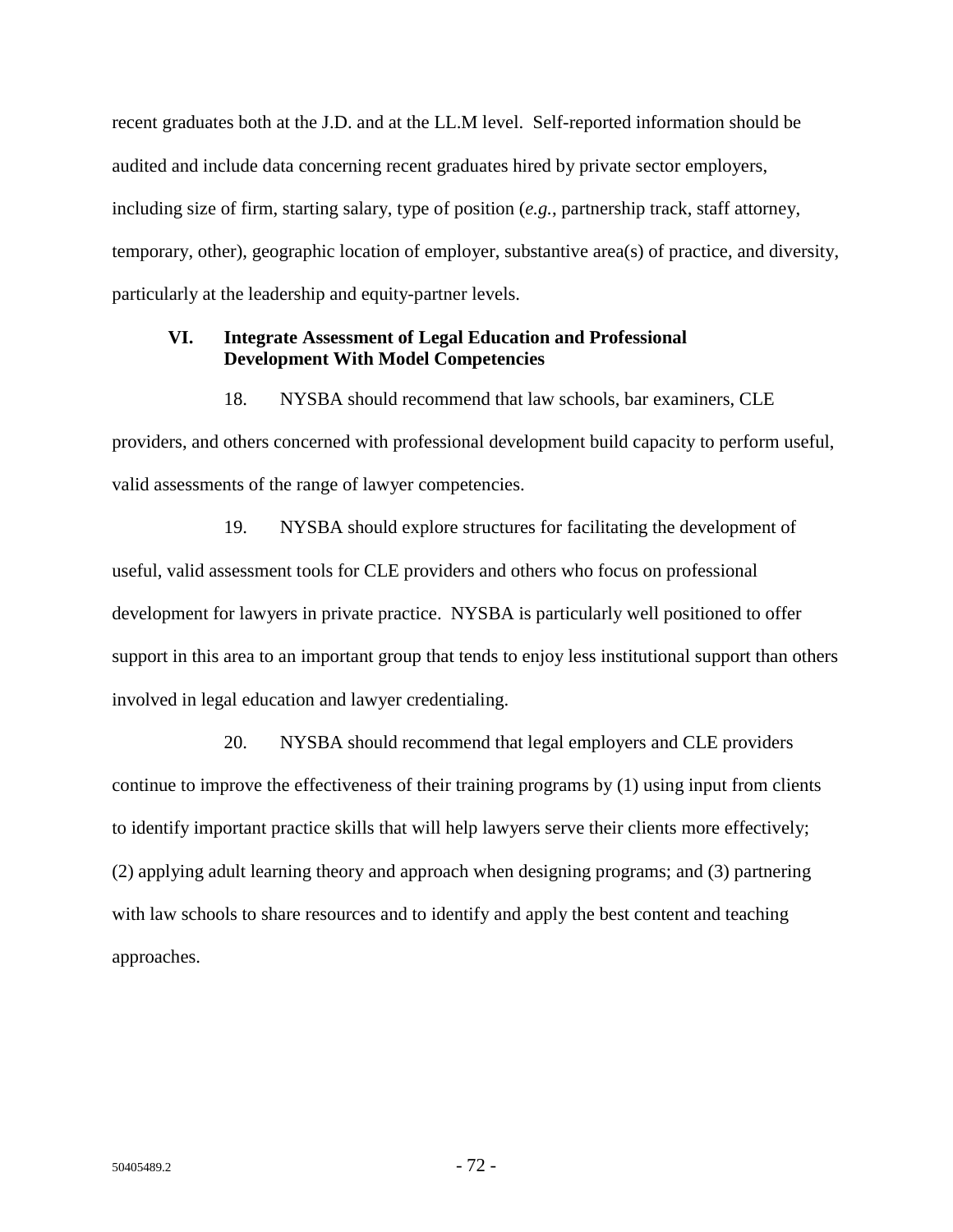#### **VII. Work With U.S. News & World Report**

21. The Task Force recommends that NYSBA meet with representatives of *U.S. News & World Report* to discuss current methodologies and to propose changes to the U.S. News methodology that are aligned with improvement to the profession outlined in this Report.

# **WORK-LIFE INTEGRATION AND THE PRACTICE OF LAW**

#### **INTRODUCTION**

Over the past decade, numerous studies have concluded that organizations that implement policies and programs to support integrating an employee's professional and personal life have directly improved their profitability. There should no longer be a question that a commitment to work-life integration, or work-life balance (which terms are used interchangeably in this Report), is the right thing to do and one that makes economic sense.

The number of lawyers seeking better integration of their work and personal lives has increased in recent years. This is due, in part, to the "sandwich generation" phenomenon as people live longer, many Generation X (those born between 1965 and 1976) and Baby Boomer lawyers (those born between 1944 and 1964) have responsibility to care for aging parents as well as for their own children.<sup>95</sup> Moreover, although work-life balance began as a women's issue, the increasing number of dual-earner families has made it an issue that impacts both men and women alike. Men are increasingly taking responsibility for the care of their children and elderly parents as well as for other family-related tasks and, in so doing, report dramatically increased work/life conflict.<sup>96</sup> In addition, technology is giving clients and other

<sup>95</sup> More than 25% of American families are involved in some way with elder/parent care. Carol Abaya, *The Sandwich Generation*, http://www.thesandwichgeneration.com (last accessed February 14, 2011).

<sup>96</sup> Joan Williams, *Reshaping the Work-Family Debate: Why Men and Class Matter. (*Harvard University Press Oct. 1, 2010), *see also* Galinsky, et al., *Times Are Changing: Gender and Generation at Work and at Home*, 2008 National Study of the Changing Workforce, Family and Work Institute, 2009.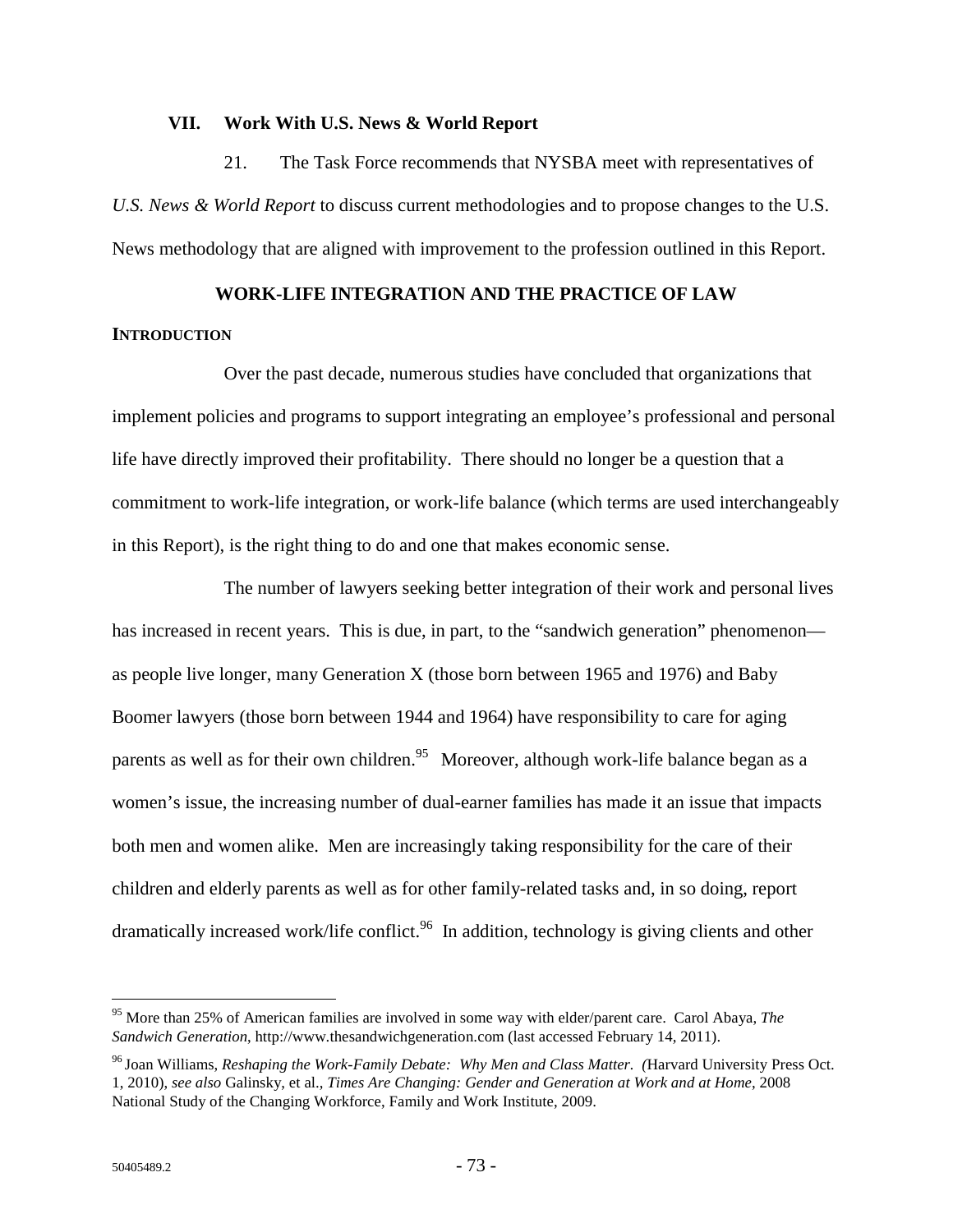lawyers increasing access to attorneys during offhours decreasing truly personal time and making it more difficult to leave the office behind.

It is important to understand that attorneys who seek work-life balance are not necessarily less committed to the practice of law or their clients. Although some attorneys do want to work fewer hours, many are often simply trying to attain more flexibility or predictability in their work responsibilities.

This section of the Report provides the rationale for focusing on improved worklife balance. We begin with the benefits from three perspectives: expense reduction, revenue enhancement, and risk minimization. We then discuss the negative impact of ignoring the problem, citing empirical studies that describe the impact on health and wellness, initiatives that have been designed in response, as well as areas of interest requiring further research. Finally, we offer a list of "best practices" and recommendations for employers, including the development of flexible work policies, using technology to support work-life integration, guidelines for preserving vacation time, sabbaticals and other innovative "quality of life" programs that merit consideration.

# **THE BUSINESS CASE FOR WORK-LIFE BALANCE: GOOD FOR LAWYERS, GOOD FOR THE BOTTOM LINE**

# **I. Benefits to Employers**

# **A. Expense Reduction**

Clients are demanding more transparency and accountability with regard to the cost of legal services. One report put it plainly, "[c]lients will be increasingly focused on considerations of efficiency and cost effectiveness in the delivery of legal services."97 Associate

<u>.</u>

<sup>97 2010</sup> Client Advisory, *supra* note 11.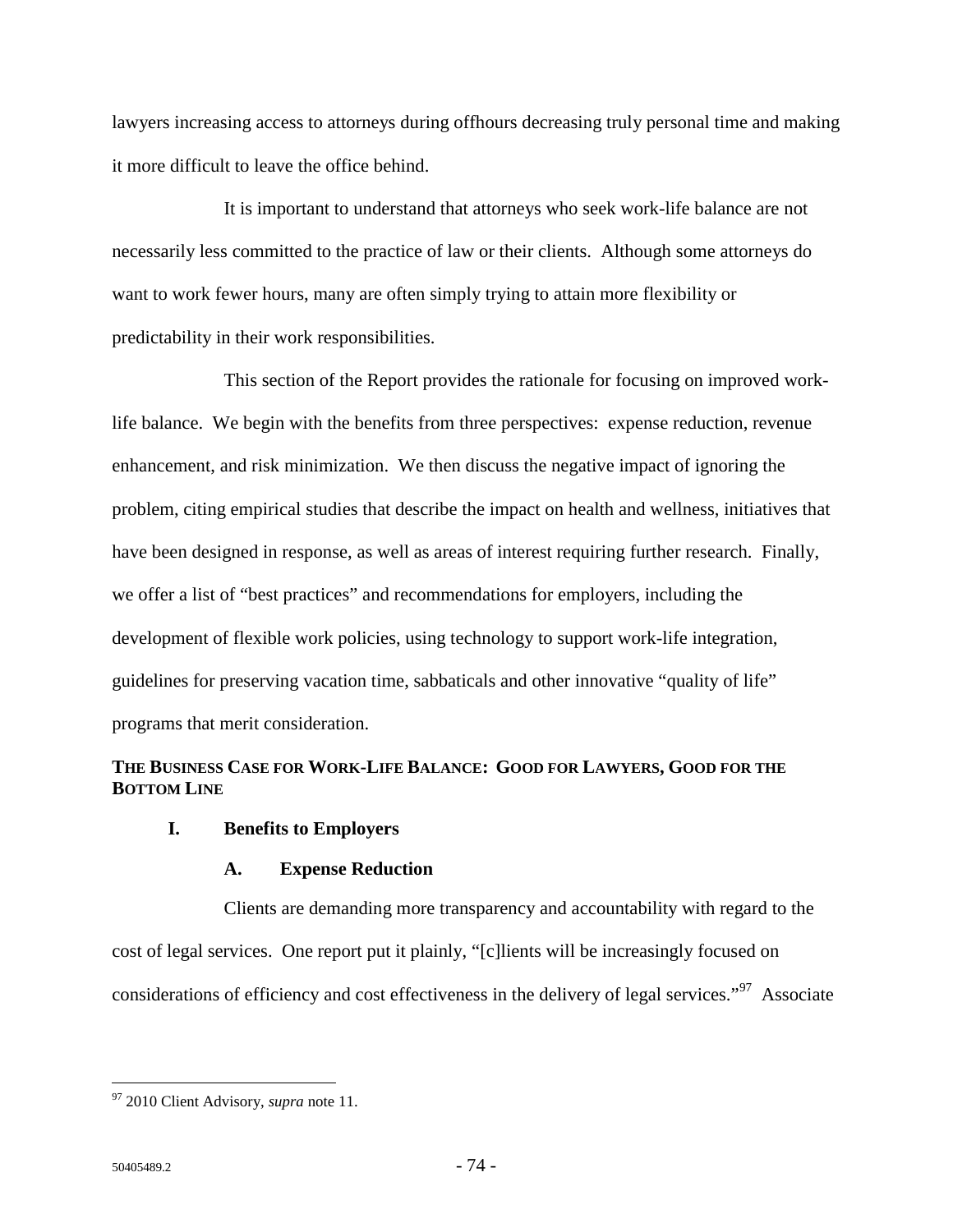attrition, some of which is related to the challenge of work/life balance,<sup>98</sup> undermines the clients' interest in controlling costs while maintaining the quality of legal services. As one Assistant General Counsel told the Task Force, "[o]ften when we purchase professional services in other contexts we use a turnover metric which impacts the fees paid for services. Stability in the staffing of certain matters is important enough that we should consider making it part of the agreements we negotiate for legal services."

Retention of lawyers has been of less concern in recent years because lawyers' professional mobility was reduced by poor economic conditions. However, as the legal profession emerges from the economic downturn, retention will once again take prominence as a key issue that law firms must address. Clients are increasingly sensitive to paying for the learning curve of new attorneys assigned to work on their matters. If clients resist paying for newly assigned lawyers to "get up to speed," realization rates<sup>99</sup> will decrease, negatively impacting a firm's profitability. In addition, attorney turnover is expensive.<sup>100</sup> One analysis concludes that firms do not recoup their initial investment in an associate until close to three years from the date of hire.<sup>101</sup> Another estimates that the costs to identify, recruit, pay, and support an associate for the first three years ranges from \$500,000 to \$700,000.<sup>102</sup> Firms that

<u>.</u>

<sup>&</sup>lt;sup>98</sup> Stark, Kristin, and Prescott, Blane, "Why Associates Leave: A Special Report," LEGAL TIMES, May 7, 2007.

<sup>&</sup>lt;sup>99</sup> Billing Realization is the percentage of billable hours logged that are actually billed to the client. THE LAWYER'S GUIDE TO GOVERNING YOUR FIRM (American Bar Association Section of Law Practice Management 2009).

<sup>&</sup>lt;sup>100</sup> In 2006, 78% of new associates leave their firms by the end of their fifth year (up from 60% in 2000). 2006 NALP Foundation study.

<sup>&</sup>lt;sup>101</sup> Peter Giuliani, "Parting May Be Sweet Sorrow, But It's Getting More Expensive," N.Y. ST. B.A.J. May 2006, p. 32.

<sup>&</sup>lt;sup>102</sup> BEST PRACTICES FOR THE HIRING, TRAINING, RETENTION AND ADVANCEMENT OF WOMEN ATTORNEYS, Committee on Women in the Profession, New York City Bar, February, 2006. *See also Changing Approaches to Lawyer Training: The Latest Battleground in the Growing War for Talent*, James W. Jones, Hildebrandt Institute, March 2006.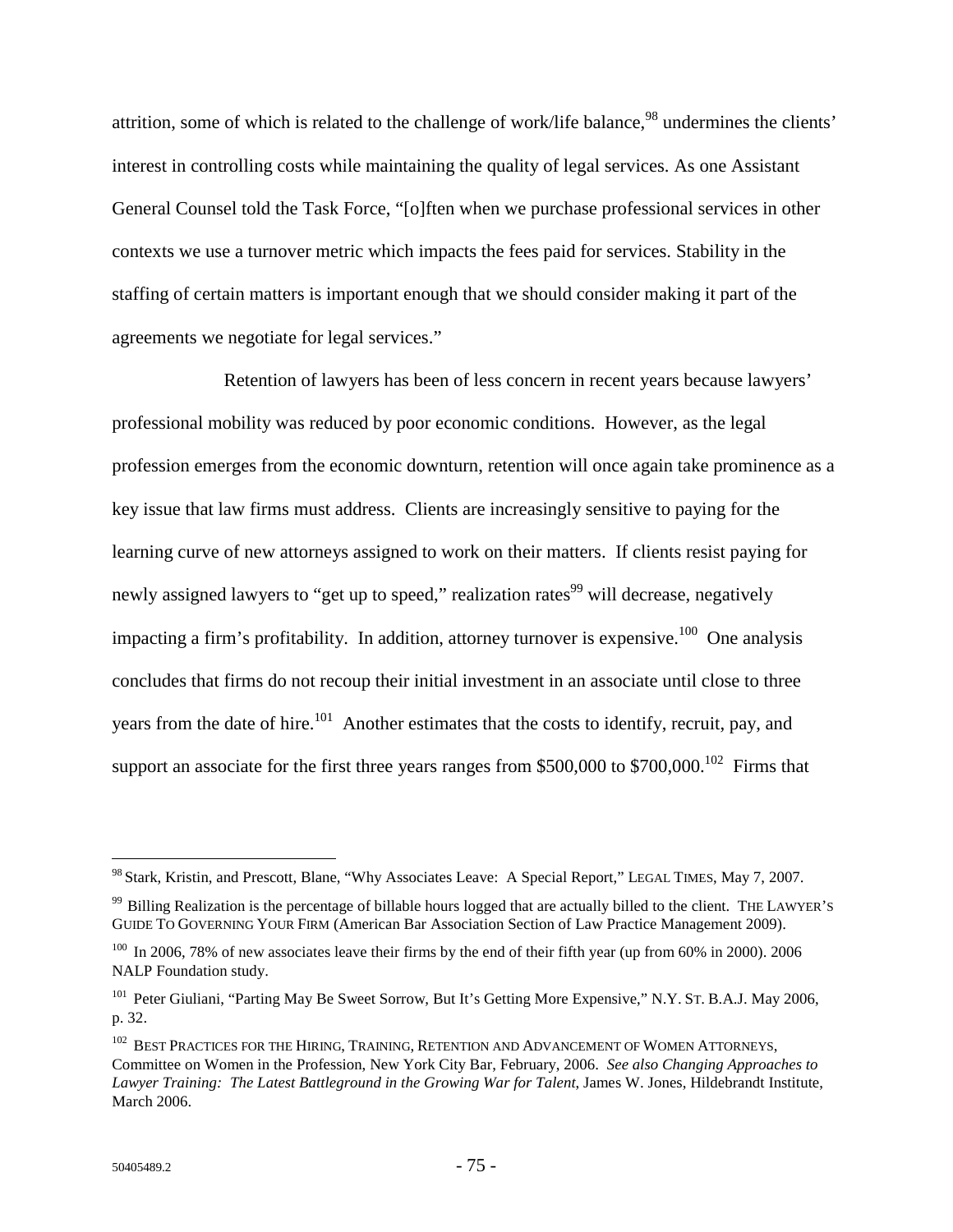manage to reduce attorney attrition will be in the best position to maintain or even increase profit margins as conditions improve.

# **B. Revenue Enhancement**

Not only does the failure to address work-life integration affect the expense side of the ledger, there is an opportunity cost on the revenue side as well.

Better work-life integration impacts job satisfaction, $103$  and increased satisfaction leads to stronger performance and decreased attrition. Associate attrition frustrates clients. For example, Linda Madrid, former General Counsel at CarrAmerica, considers the quality of life at a firm as a consideration before she engages a firm:

It is frustrating when outside counsel don't provide consistent lawyers . . . [N]othing [is] worse than investing in and relying on someone, and then having that person pulled out. Or, even worse, the firm isn't treating them well enough to keep them. We have tried to look at how our outside counsel treat their young lawyers . . . including demands in terms of billing. These are all issues that we think ultimately have an impact on the services we receive.104

The same report also highlighted the resentment clients feel when they are forced to expend additional time to educate newly assigned lawyers to replace those who have left the firm. John J. Flood, then Vice President and Associate General Counsel, NASD, stated, "[s]ome firms try to hide attrition. In one case, the chief partner, a trial lawyer, and two associates disappeared in an 18-month period and we were only told about one. I won't use that firm again. It's wasting my time to have to retell the story, what my corporation is about, what our history  $is.$ <sup>''105</sup>

<sup>103</sup> Galinsky, et al., *Overwork in America: When the Way We Work Becomes Too Much* (Family and Work Institute 2005).

<sup>104</sup>*Better On Balance? The Corporate Counsel Work|Life Report*, The Project For Attorney Retention Corporate Counsel Project Final Report, Dec. 2003.

<sup>105</sup> *Id.*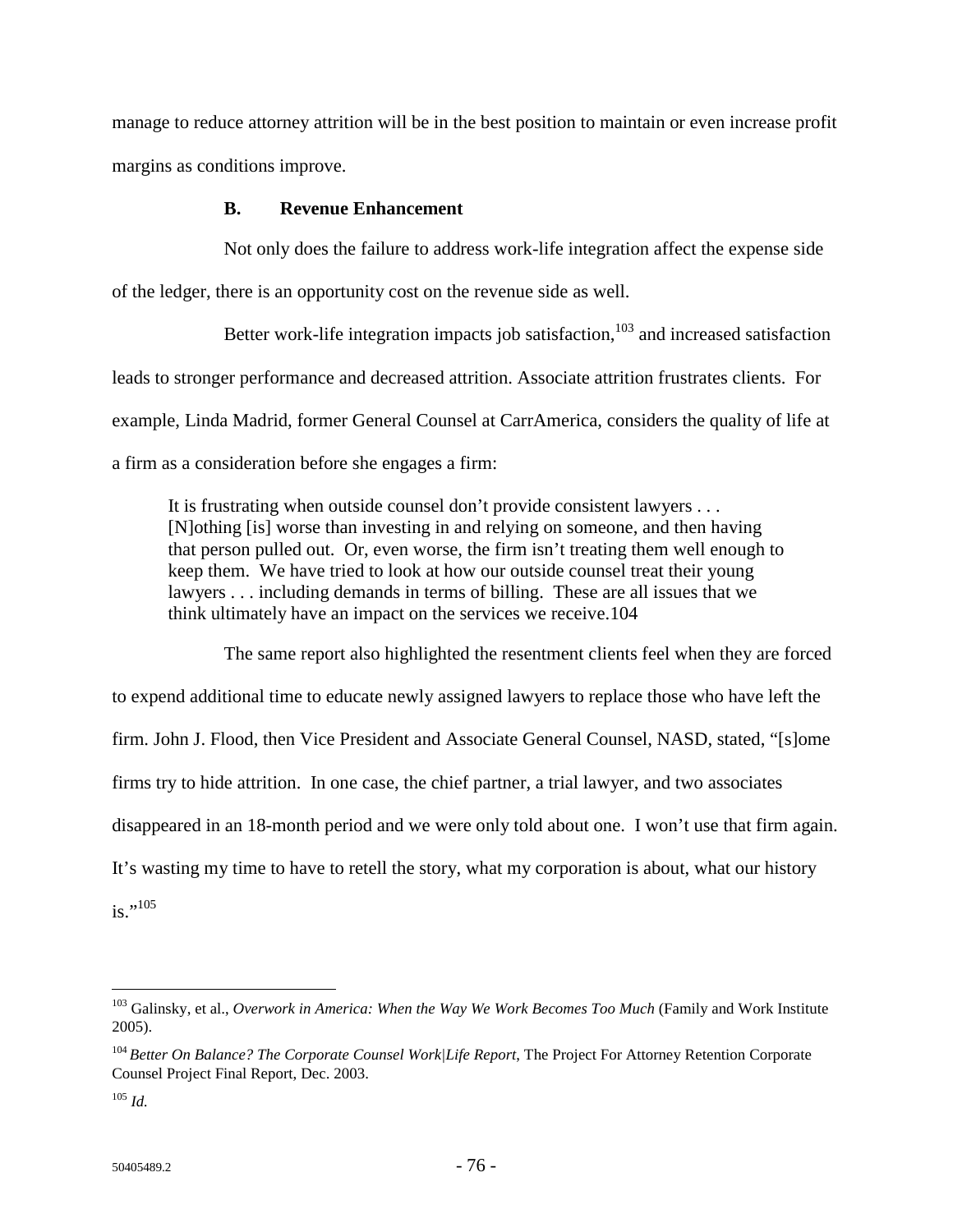Firms that offer consistency with regard to legal talent will be able to differentiate themselves from those that do not, and well may benefit from increased revenue and profitability as a result. And, they may be able to encourage clients to assign additional work to associates with whom they develop longer term relationships.

Savvy business organizations are recognizing the upside potential of parlaying innovative solutions to the work-life integration conundrum into a corporate capability. Mike Cook, the CEO of Deloitte LLP, recognized in 1992 that the demographics of its future talent pool warranted an aggressive response to the recruitment, retention and advancement of women.<sup>106</sup> One of the findings was that work-life integration was important not only to women but to men, too.<sup>107</sup> Cook assembled a task force and implemented a strong program that continues to this day. Deloitte created an entirely new model<sup>108</sup> known as Mass Career Customization<sup>TM</sup> that provides alternative ways for all employees to manage their careers.<sup>109</sup> Law firms are well advised to consider similar initiatives.

#### **C. Risk Minimization**

Successful law firms recognize that "brand management" strategy is important to long-term profitability. One important element of brand management for professional services firms is the ability to recruit top talent and, increasingly, work-life integration is a barometer that matters to law students as they decide where they want to work. For example, in 2006 students

<u>.</u>

<sup>106</sup> Douglas M. McCracken, *Winning the Talent War for Women: Sometimes It Takes a Revolution*, HARVARD BUSI. REV., Nov.-Dec.2000, 78(6), 159-165.

<sup>107</sup> This is still the case. *See* Galinsky, et al., T*imes Are Changing: Gender and Generation at Work and at Home* (Family and Work Institute, 2008).

<sup>108</sup> *See* http://www.masscareercustomization.com/.

<sup>109</sup> Cathy Benko & Anne C. Weisberg, *Mass Career Customization: Aligning the Workplace with Today's Nontraditional Workforce*, HARVARD BUSI. PRESS, 2007.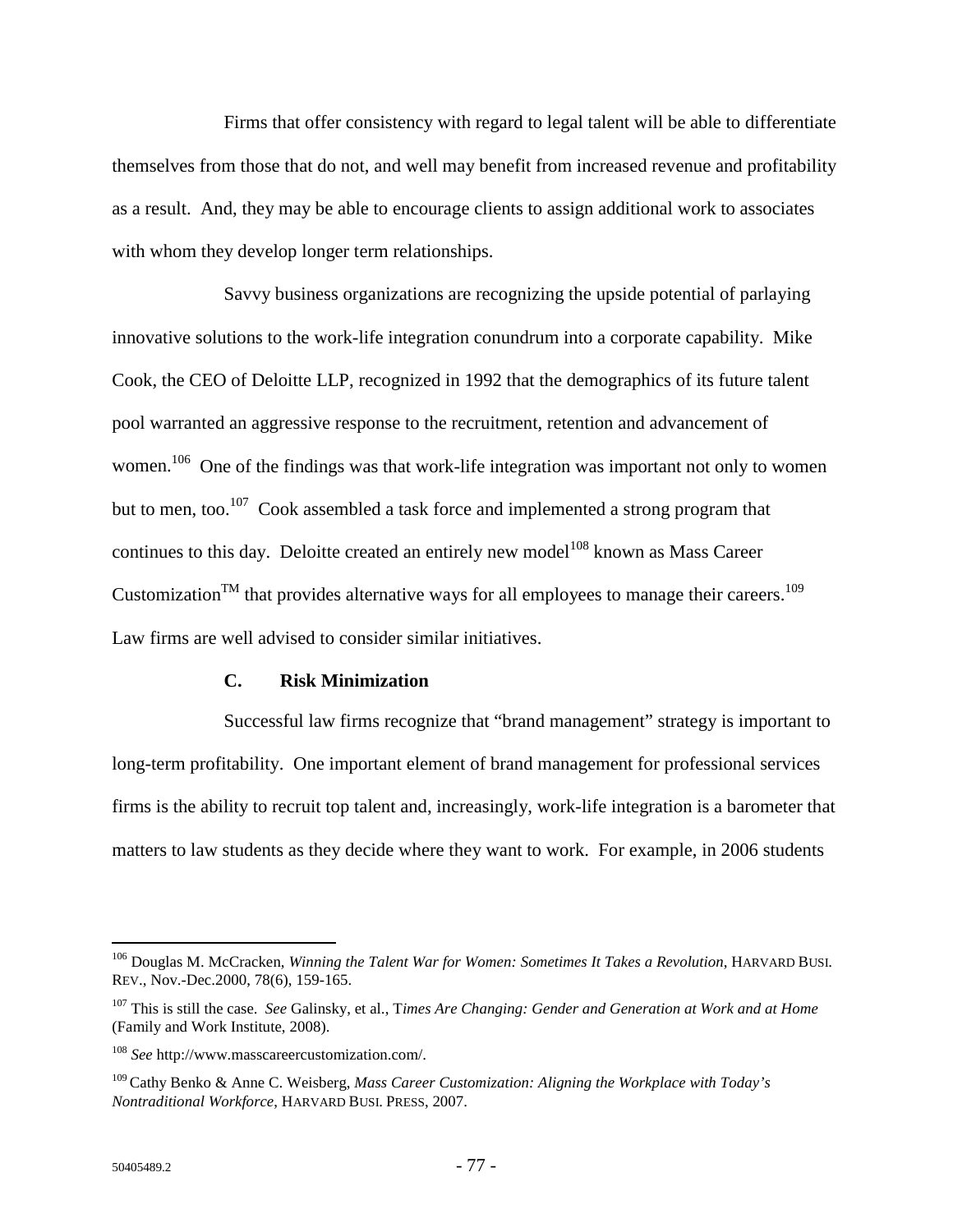at Stanford Law School created Building A Better Legal Profession,<sup>110</sup> a grassroots organization that ranks law firms according to their minimum associate billable-hour expectations and other characteristics. By 2008, BBLP had chapters at the top twenty law schools.<sup>111</sup> Firms risk damaging their ability to attract "the best and the brightest" if they ignore the issue of work-life integration.

Not only does attention to work-life balance/integration enhance a firm's profile and reduce attrition, a recent study showed that requiring "predictable" (scheduled) time off actually increased communication among a team of professionals. The result of this collaboration was new processes that enhanced efficiency and effectiveness with no negative impact on client service standards.<sup>112</sup> This example demonstrates that law firms too can approach work-life balance issues from a risk management perspective.

#### **II. The Negative Impact of Not Addressing Work-Life Issues**

The lack of a sustainable work-life balance has a negative impact on the attorneys themselves. In recent decades, a plethora of literature has emerged, documenting the emotional toll visited upon significant numbers of practitioners as a result of the current training methods and the present culture of legal work environments. Organizations and employers that fail to adopt and adapt policies to ameliorate these effects, or that do not have written policies in place to do so, may bear the consequences of individuals' declining work product and potential health problems, as well as the associated business costs of attrition. At least thirty years ago, anecdotal evidence began to appear in scholarly articles and bar journals describing the toxic effects of the

<sup>110</sup> *See* http://www.betterlegalprofession.org/index.php.

<sup>111</sup> Nina Schuyler, *Building A Better Legal Profession*, SAN FRANCISCO ATTORNEY, The Bar Ass'n of San Francisco, Winter 2008.

<sup>112</sup> Leslie A Perlow & Jessica L. Porter, *Making Time Off Predictable—and Required*. HARVARD BUSI. REV., Oct. 2009.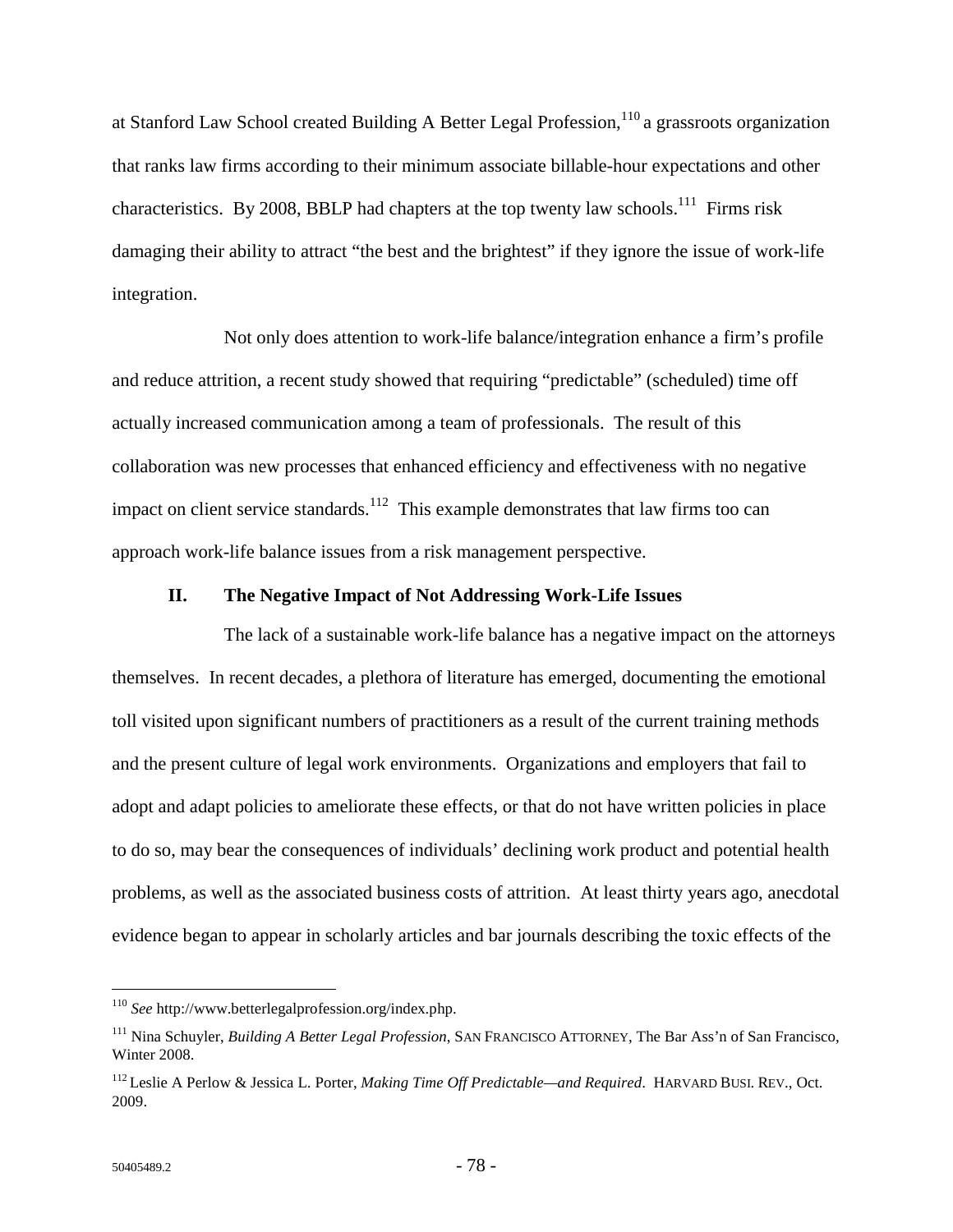present physically and emotionally demanding method of educating young lawyers and its carryover into the practice of law.

# **III. Empirical Studies**

Two seminal studies address this issue. The first, conducted in 1986, tracked University of Arizona Law School students in the first two years of legal practice.<sup>113</sup> That study was replicated and expanded among Washington lawyers in 1990. Interestingly, there was a high correlation between the Arizona study and the Washington study. Both studies' findings were disturbing.

The 1986 Arizona study found:

As the results indicate, before law school, subjects develop symptom responses similar to the normal population. This comparison suggests that prospective law students have not acquired unique or excessive symptoms that set them apart from people in general. During law school, however, symptom levels are elevated significantly when compared with the normal population. These symptoms include obsessive-compulsive behavior, interpersonal sensitivity, depression, anxiety, hostility, phobic anxiety, paranoid ideation, and psychoticism (social alienation and isolation). Elevations of symptom levels significantly increase for law students during the first to third years of law school. Depending on the symptom, 20–40% of any given class reports significant symptom elevations. Finally, further longitudinal analysis showed that symptom elevations do not significantly decrease between the spring of the third year and the next two years of law practice as alumni. . . . Specifically, on the basis of epidemiological data, only 3–9% of individuals in industrial nations suffer from depression; pre-law subject group means did not differ from normative expectations. Yet, 17–40% of law students and alumni in our studies suffered from depression, while 20–40% of the same subjects suffered from other elevated symptoms.<sup>114</sup>

These findings were repeated in the Washington study:

Compared with the 3–9% of individuals in westernized, industrialized countries who suffer from depression, 19% of Washington lawyers suffered from statistically significant elevated levels of depression. Of these individuals, most were experiencing suicidal ideation . . . .

<sup>113</sup> G. Andrew Benjamin, Alfred Kaszniak, Bruce Sales, & Andrew H. Benjamin, et al. *The Role of Legal Education in Producing Psychological Distress Amongst Law Students and Lawyers.* AM. B. FOUND. RES. J. 1986.

<sup>114</sup> *Id*., 246-247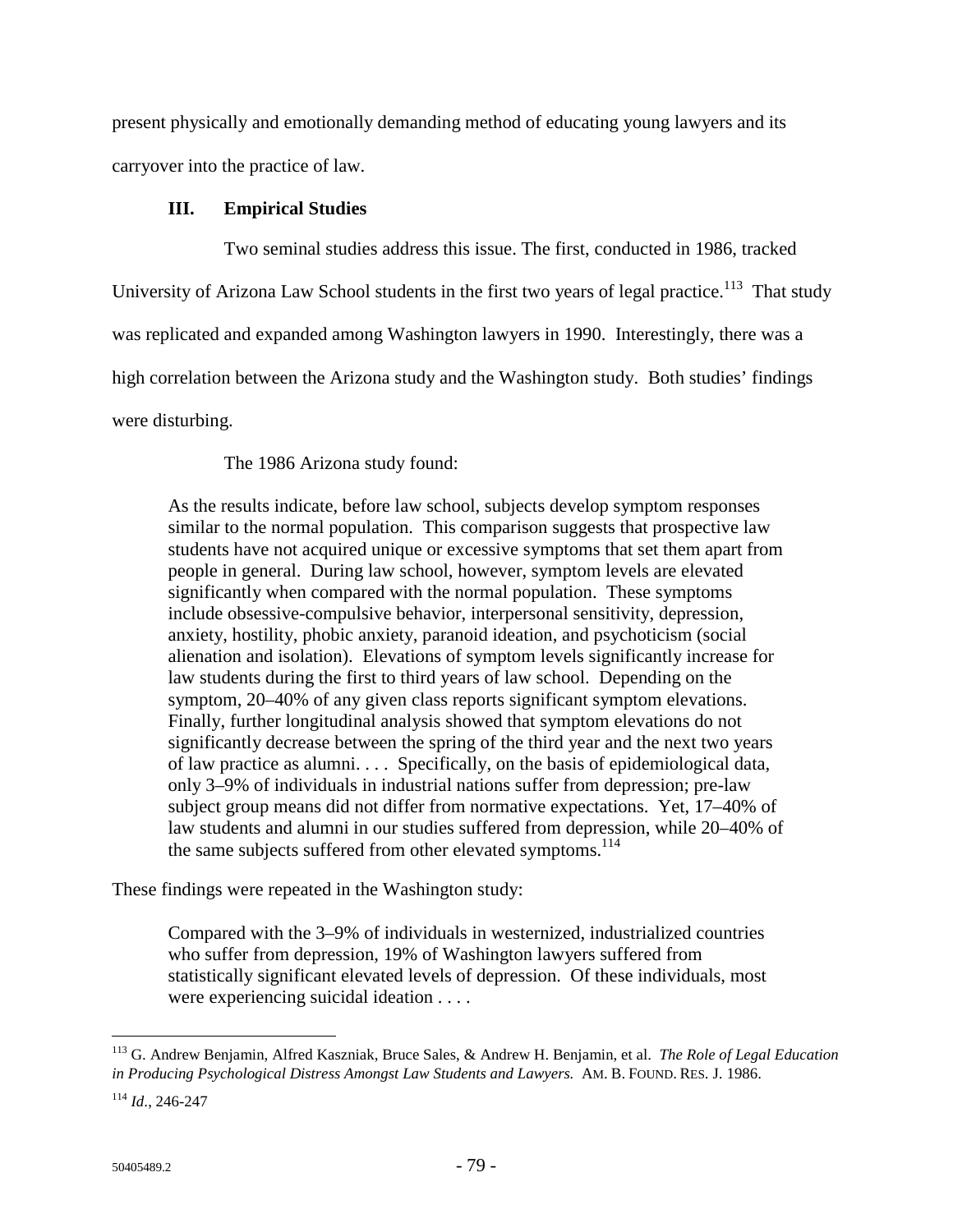Eighteen percent of the lawyers were problem drinkers. This percentage is almost twice the approximately 10% alcohol abuse and/or dependency prevalence rates estimated for adults in the United States . . . .

While approximately 18% of the lawyers who practiced 2 to 20 years had developed problem drinking, 25% of those lawyers who practiced 20 years or more were problem drinkers. . . . Alcohol abuse and dependency is a chronic and progressive disease.<sup>115</sup>

Finally, the authors noted that, "it appears from comparing the new Arizona alumni with the similar group of Washington lawyers that the presence of depression, problem drinking, and cocaine abuse is likely to affect lawyers at similar rates, regardless of jurisdiction within the United States."<sup>116</sup>

# **IV. Responses to the Empirical Evidence**

During the last thirty years, programs to ameliorate depression and alcohol and drug abuse within the legal profession have increased exponentially. Virtually every state in the nation maintains a Lawyer Assistance Program with different organizational structures and levels of support. NYSBA initiated the State's first professionally staffed Lawyer Assistance Program, and the Lawyer Assistance Committee provides guidance for the Program; other local bar associations have followed suit.

Although significant progress has been made in the numbers of attorneys who have benefited from these educational programs and the provision of services through the Lawyer Assistance Program, legal employers have done little to educate attorneys and staff within their organizations as to the prevalence of these diseases. Nor have they structured work environments in such a way as to foster early recognition and treatment of these diseases.

<sup>115</sup> G. Andrew H. Benjamin, et al., *The Prevalence of Depression, Alcohol Abuse, and Cocaine Abuse Among United States Lawyers*, 13 INT'L J.L. & PSYCHIATRY 233, 240-241 (1990).

<sup>116</sup> *Id*. at 242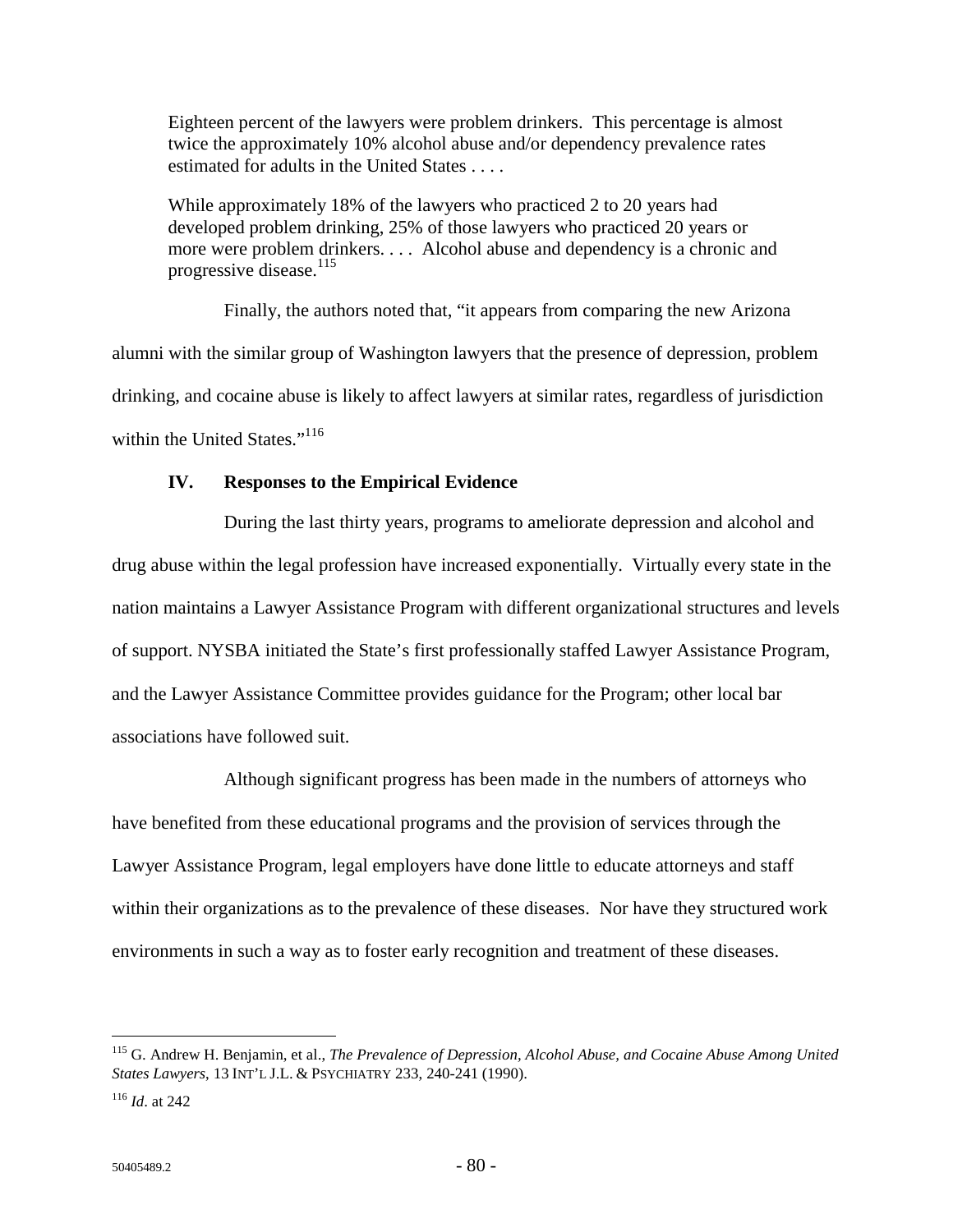A 2009 NYSBA survey discovered that 80% of the responding law firms had no specific written policies concerning impairment due to depression or alcohol and drug addiction and 20% of the law firms surveyed would not allow leave time for treatment of these diseases.<sup>117</sup> As a result of this survey, the Lawyer Assistance Committee drafted a Model Policy on Impairment intended to be adapted and adopted by law firms or other legal employers<sup>118</sup>, which was approved by NYSBA's House of Delegates.<sup>119</sup>

What do these studies mean for the future of the legal profession? Work settings that do not address stressors of the modern practice of law will continue to produce a significant number of lawyers who are depressed, dissatisfied with the quality of their lives, spend too little time with their families and communities, continue to be isolated and show increased levels of depression and addictive behaviors.

### **BEST PRACTICES FOR LAW FIRMS AND SOME THINGS TO CONSIDER**

As discussed above, attracting and retaining the best and the brightest will require a flexible work environment, as more practitioners are to maintain the delicate balance between their personal and professional lives. We address below (1) how organizations can create and implement Flexible Work Arrangements that meet both the organizations' and the employees' needs; (2) vacation policies and practices; (3) sabbaticals; and (4) other quality of life initiatives.

# **I. Flexible Work Arrangements**

Law firms should implement flexible work arrangements and policies that are mutually beneficial to the law firm and to the attorney. For purpose of this Report, "flex-time"

<sup>117</sup> *See* "Survey Results & Analysis for 2009 HOD Lawyer Assistance Program Law Firm Policy Survey," New York State Bar Association, at 2, 3, Oct. 14, 2009.

<sup>118</sup> *See* "New York State Bar Association Lawyer Assistance Committee Model Policy," New York State Bar Association, Apr. 9, 2010.

<sup>119</sup> *See* "New York State Bar Association Resolution Adopted by House of Delegates," New York State Bar Association, Apr. 10, 2010.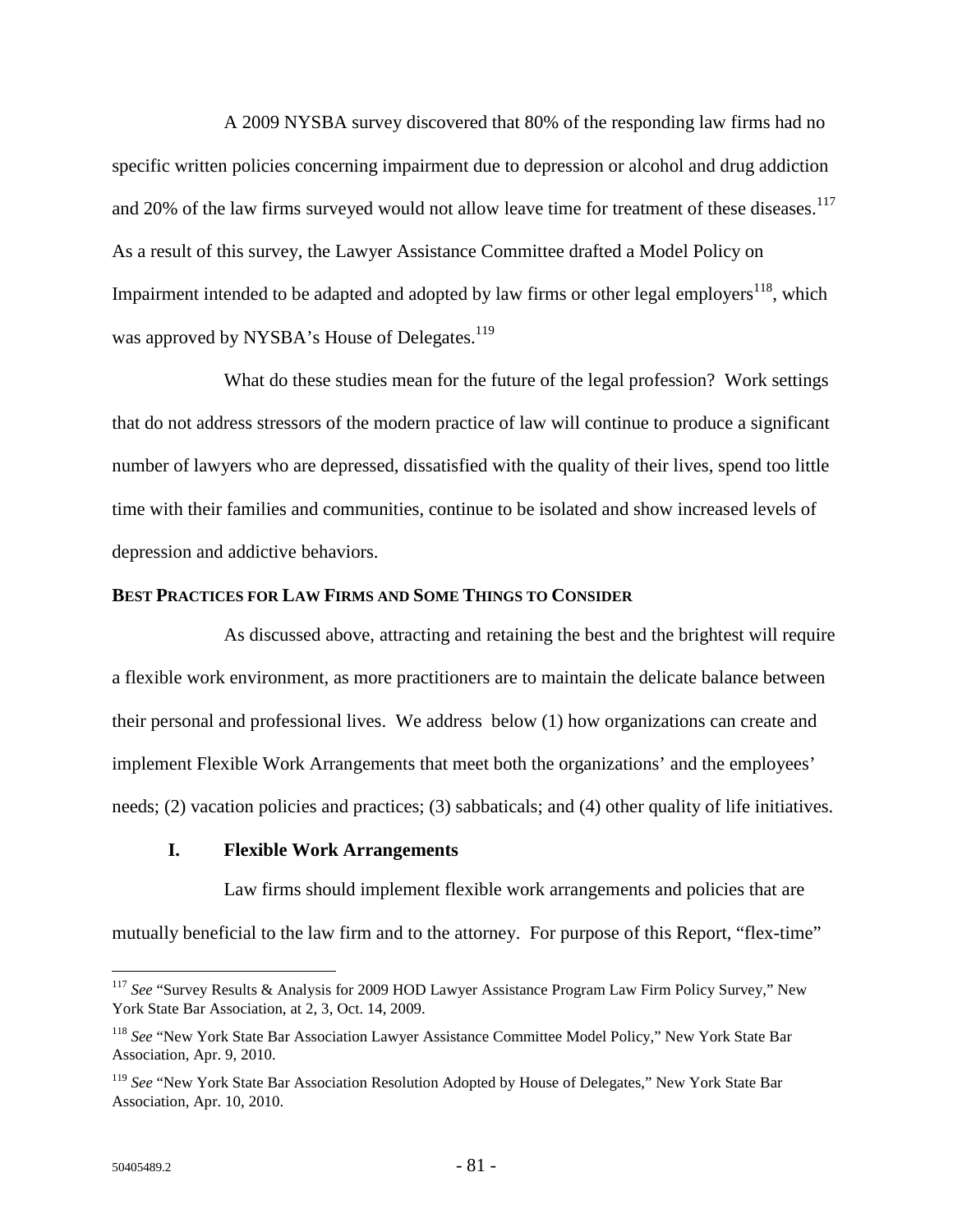refers to attorneys working full-time hours with regular flexibility built into their schedule (*e.g.*, regularly working one day a week from home). "Reduced hours" is used to refer to attorneys who work fewer hours than traditional full-time attorneys. The Task Force notes that the term "part-time" is a misnomer for such arrangements because most attorneys, even those on reduced hour schedules, work more than traditional part-time employees. The term "flexible work policies" is used to encompass both "flex-time" and "reduced hours." This subsection of the Report addresses assisting law firms in crafting flexible work policies.

For years, flexible work policies have been identified with attorney/mothers who wanted to have reduced or flex-time hours. Although more women than men work less than full time,<sup>120</sup> an individual attorney of either gender may desire flex-time or reduced hours for a variety of reasons, including, but not limited to, parenting. For instance, an attorney may have other interests he or she wishes to pursue such as writing, teaching, or volunteering. An attorney may be struggling with a personal illness or injury, or that of family members. An attorney may desire flex-time or reduced hours to transition into retirement.

An attorney also may find he or she is consistently working at a reduced pace, and a firm may wish to offer reduced hours to match the reality of the attorney's work. Law firms need to recognize that although an attorney may be strongly committed to the profession, there are many valid reasons why he or she may seek a more flexible or reduced work schedule. The law firm should strive to be creative and responsive to attorneys' needs while ensuring the firm's business needs are being met. The Task Force recognizes that this is a challenge, which we address in the remainder of this section of the Report with some practical tips.

<sup>120</sup> *See* http://www.catalyst.org/publication/246/women-in-the-law-in-the-us.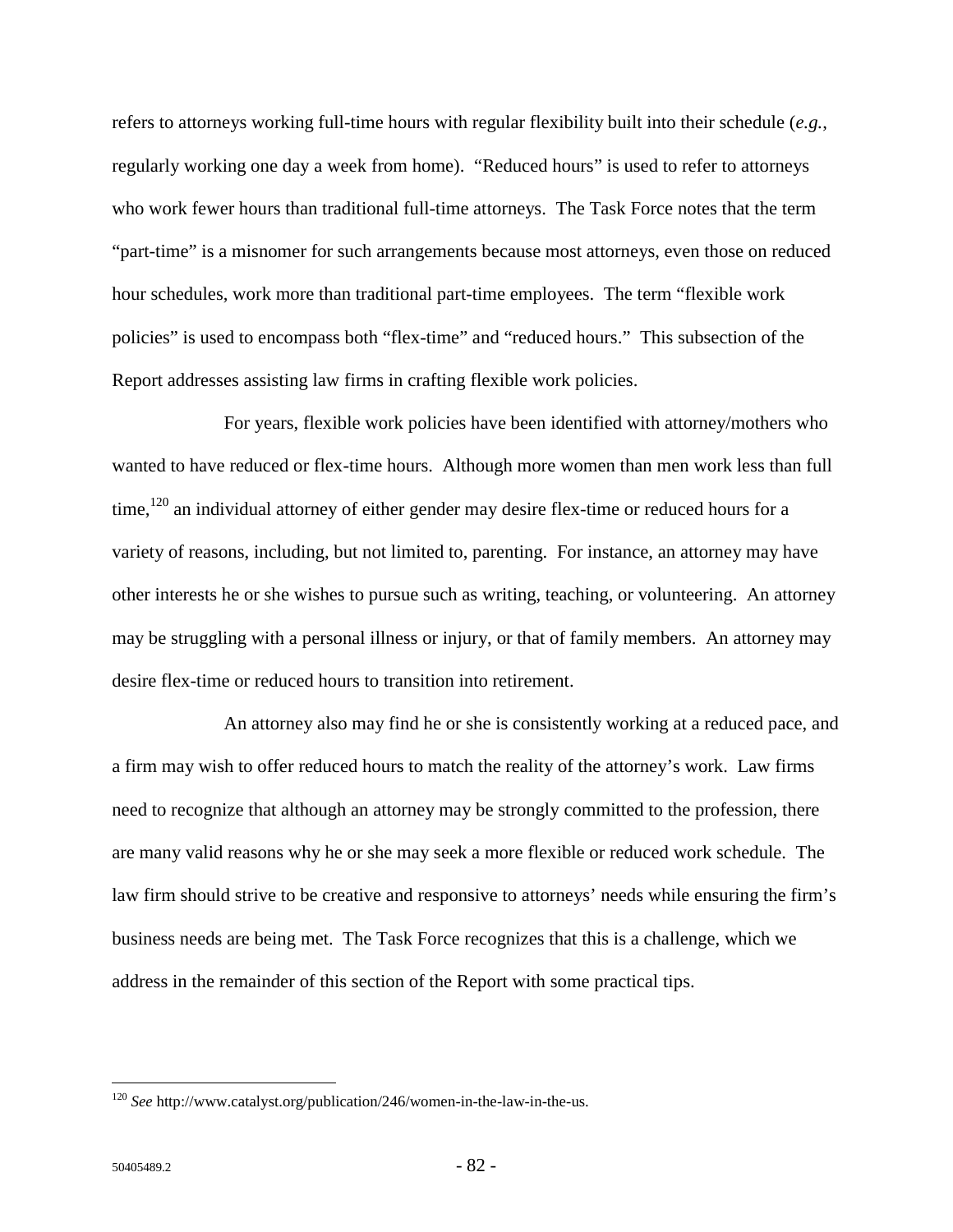### **A. Establish Guidelines and Formalize a Program**

Firms that have succeeded in offering alternative work schedules have adopted written policies to provide guidance to their attorneys about their expectations of hours and schedules.<sup>121</sup> To date, the legal marketplace has two established practices to structure these policies: uniform reduced hours policies and "custom" arrangements for individual attorneys. For either of these options, flexibility on the part of the lawyer and the firm as well as technology-resources are key to making alternative work schedules successful. The Task Force notes that no alternative work schedule policy will be effective without buy-in from firm management.

Of critical importance overall is the commitment to proportionality—the recognition that those working reduced-hours or other flexible arrangements should be provided the same opportunities as their standard-schedule colleagues with respect to quality of work, advancement, benefits, training, business development opportunities, etc. The following are some additional factors to be considered in establishing a program for flexible hours.

# **B. Define Reduced Hours**

Most firms that offer attorneys an option of working a reduced work week have established guidelines that address eligibility, scheduling and approval. Of the firms we contacted, most require:

- A target range of billable hours of at least 65% of that of attorneys on traditional schedules.
- An agreement from the attorney that he/she remains flexible as needed to accommodate client needs and emergencies, etc.

<u>.</u>

<sup>&</sup>lt;sup>121</sup> In her book *Law & Reorder*, Deborah Epstein Henry highlights what she refers to as the "Ten Principles for Successful Flexible and Reduced Hour Policies." It is important for the profession to recognize that work-life balance is no longer simply an option. *See* Law and Reorder, *supra* note 3.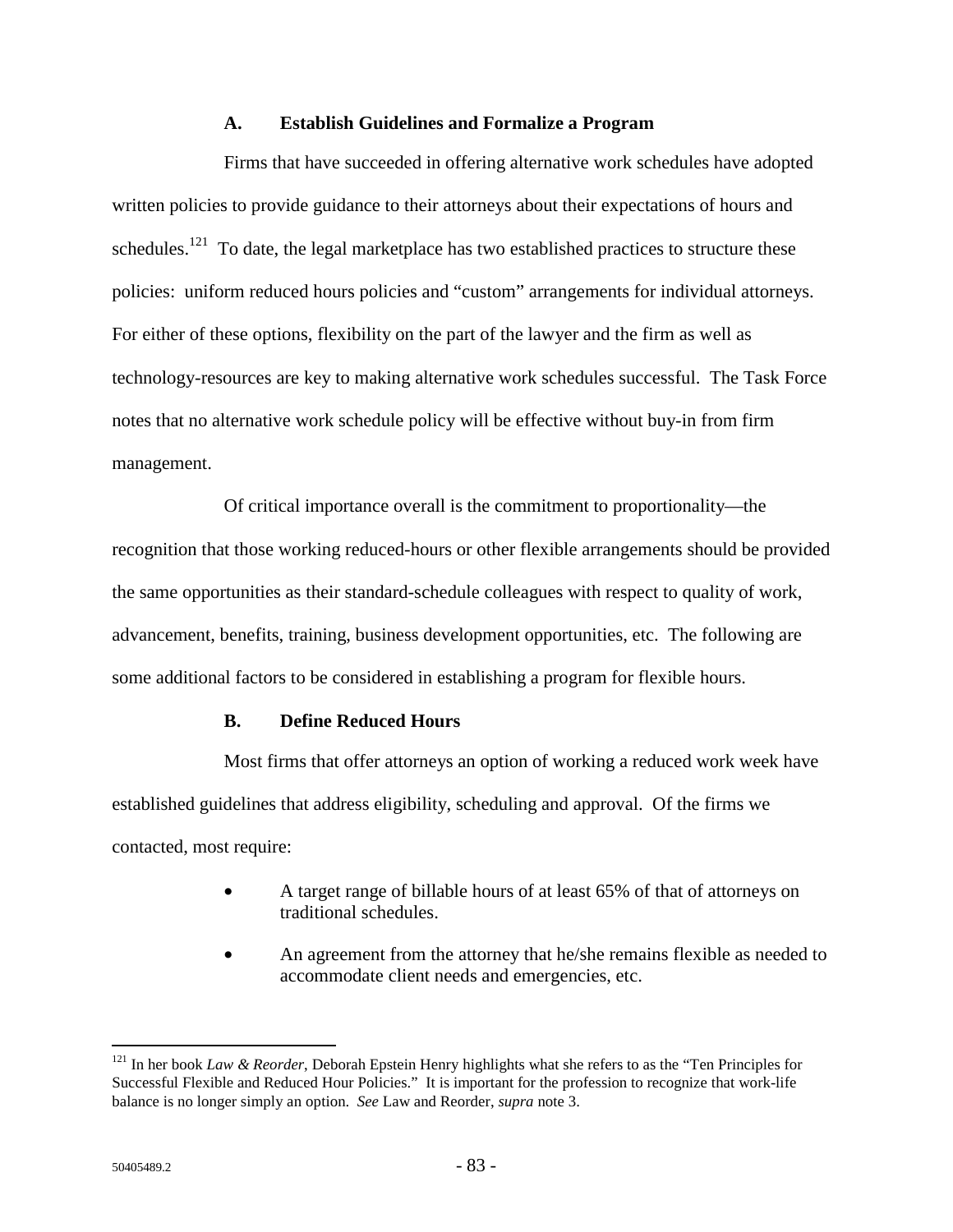• Approval from the practice group leader who will consider both the needs of the lawyer making the request and the overall needs of the firm and its clients.

#### **C. Establish Eligibility Criteria**

At some firms, eligibility to work a flexible work schedule depends on the attorney's employment at the firm for a period of time; others require no "tenure" period. Those with a "tenure" period also require the attorney to have been through at least one review cycle and be deemed in good standing.

#### **D. Manage the Process**

Most firms recommend appointing a partner or manager to oversee all flexible work arrangements. This is the person to whom requests for flexible work arrangements are submitted, and the person who makes recommendations regarding approval or modification of flex-time or reduced hour proposals. She/he is the go-to person for issues that arise for the flexible work arrangement lawyer, and is sometimes the person monitoring usage/hours and possibly work assignments and professional development opportunities. She/he may also be the person who ensures that honest conversations occur regarding the success or lack thereof of any given flexible work arrangements for the lawyer and for the firm. Firms should understand the impact of flexible work arrangements on career progression, compensation and professional development, and should discuss this impact with lawyers who seek such arrangements.

#### **E. Encourage Usage of Flexible Work Policies**

Many organizations that have well-written and well-intentioned flexible work policies experience poor utilization of their policies. The Task Force observes that a common obstacle to utilization of flexible work arrangements is stigma. The Task Force further observes that firms may reduce stigma associated with flexible work arrangements by encouraging greater transparency among users, so that flexible work arrangements become an accepted practice.

 $50405489.2$  - 84 -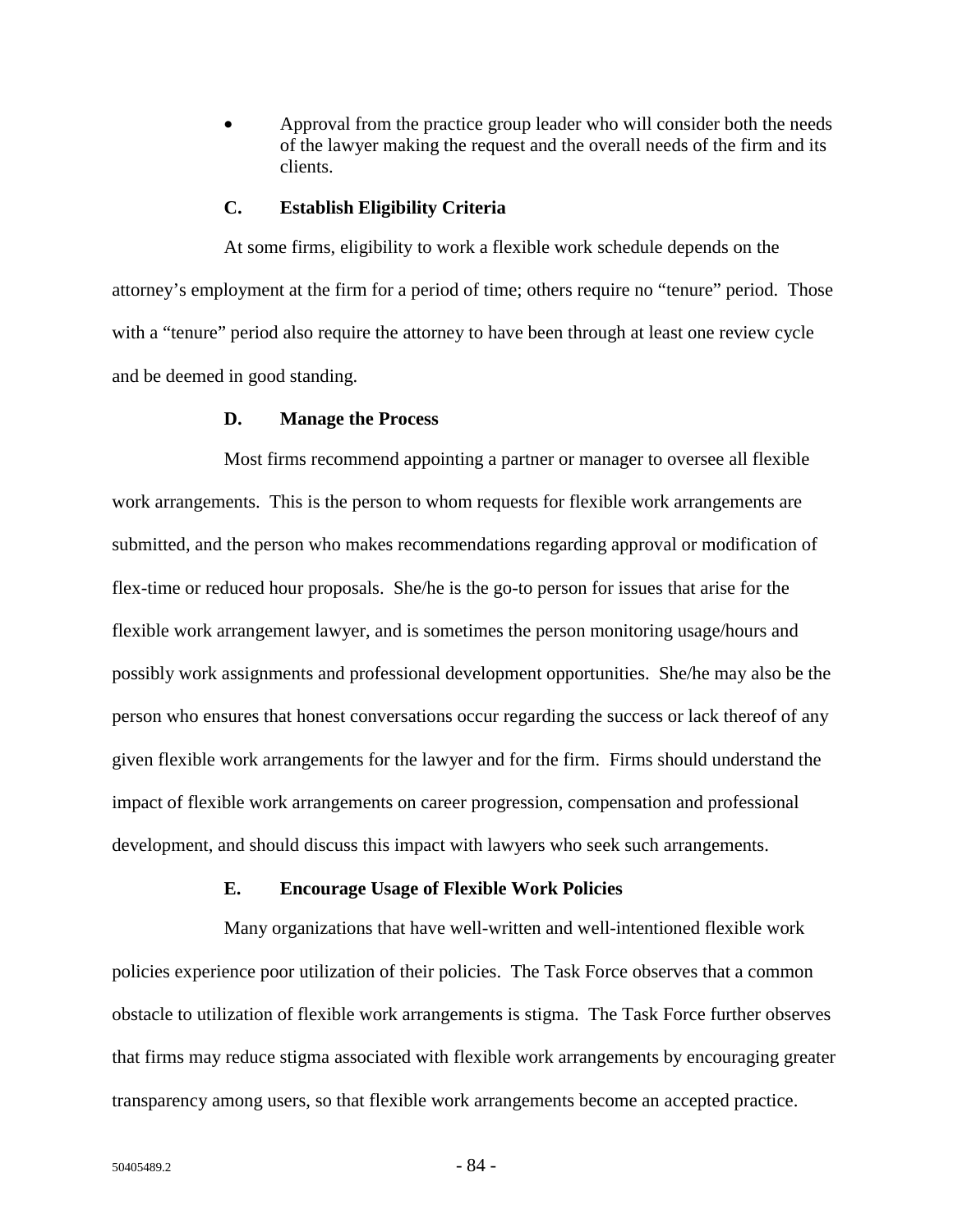Partners and other leaders in the firm who openly support or even use these policies can make a significant difference in minimizing any stigma associated with flexible work arrangements. Consider, for example, the effect on a team of a partner who will let team members know that he or she will arrive at 11 o'clock on Thursday mornings to take his or her child to physical therapy.

### **F. Customized Arrangements**

Flexible work arrangements should offer the opportunity for attorneys to make individualized arrangements. These arrangements generally involve lowering base salary in exchange for limiting hours or days of work. Similar to the reduced hours schedules, the Task Force observes that it is a best practice for a partner to oversee such arrangements and that the lawyer seeking the arrangement have a good track record at the firm. It is important that such arrangements be open to all attorneys so as to meet the needs of their personal and professional circumstances.

# **G. Technology as a Resource**

To make it easier for participants to work from home, some firms provide the necessary technology to make the participants' home office as functional as their law firm office. Many attorneys provide this for themselves. Desktop computers, laptops, high speed Internet connection, printers/scanners and fax machines are examples of what technology is required for attorneys who work remotely.

Additionally, technological advances (addressed in the Technology section of the Report) such as "smartphones" and Blackberrys, have made it easier for attorneys to work from almost anywhere. Of course, the ability to work anywhere, anytime also creates the challenge of increased expectations that lawyers will give immediate attention even to matters that do not require it. The result is to deprive lawyers of uninterrupted personal time. These advances have also raised the expectations of clients, who anticipate speedy responses even at off hours. As is

 $50405489.2$  -  $85$  -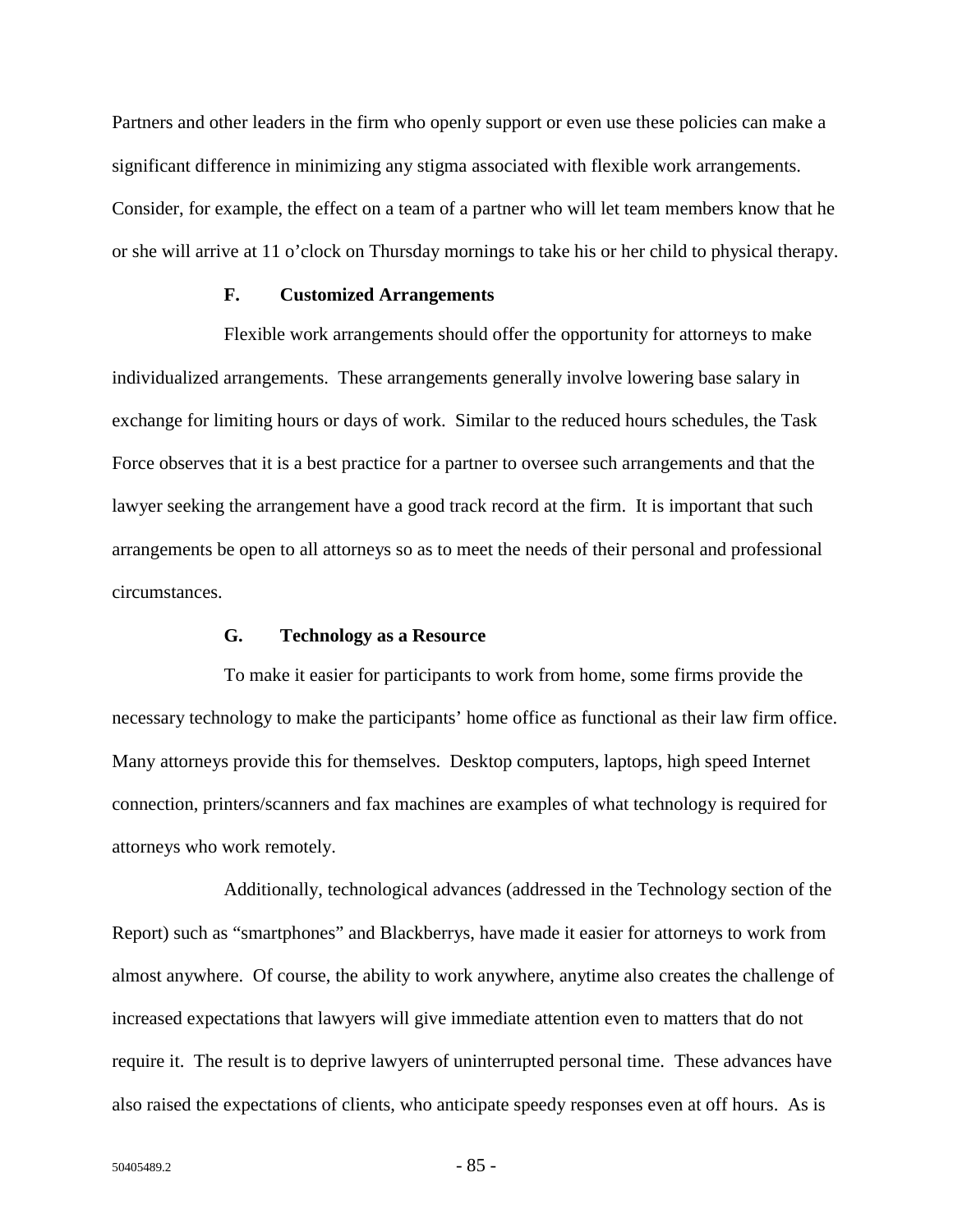discussed in the Technology section of this Report, the Task Force recommends that firms should support their attorneys' use of these devices to maximize responsiveness, while setting clear guidelines and expectations regarding response time, respect for personal time, privacy concerns, acceptable uses of the technology, effective billing practices, and client confidentiality.

# **II. Preserving Attorney Vacation Time**

It is common for attorneys to feel the need to be accessible on vacation via electronic means (*e.g.*, cellular phone, remote access and Blackberry/"smartphones"). Further, such accessibility is often expected by firms and clients. Additionally, small firms and solo practitioners often feel compelled to be equally responsive so as not to risk jeopardizing their client base.

As noted above, research has recognized that the failure to detach from office demands can lead to stress-related medical issues, burn-out and decreased productivity. Therefore, attorneys must prepare for and preserve their time away from the office. The benefits are likely to include enhanced performance and a more satisfying personal life. Law firms should institute a written policy recognizing the importance of vacations and make other attorneys within the firm available to handle client matters while an attorney is on vacation.

Small or solo firms should set vacation time well in advance, providing clients the vacation schedule in advance, and most importantly, have a plan for who will handle issues during that time. If expectations are defined early, there is less likelihood of unreached expectations. The retainer agreement or engagement letter also should provide clients with information about the plan to have another attorney assist, in the event of an emergency.<sup>122</sup>

<u>.</u>

<sup>122</sup> *See* Blackford, Sheila, *How to Take a Vacation From Your Law Practice*, LAW PRACTICE MANAGEMENT TODAY. Law Practice Mgmt. Section (A.B.A. Aug. 2009).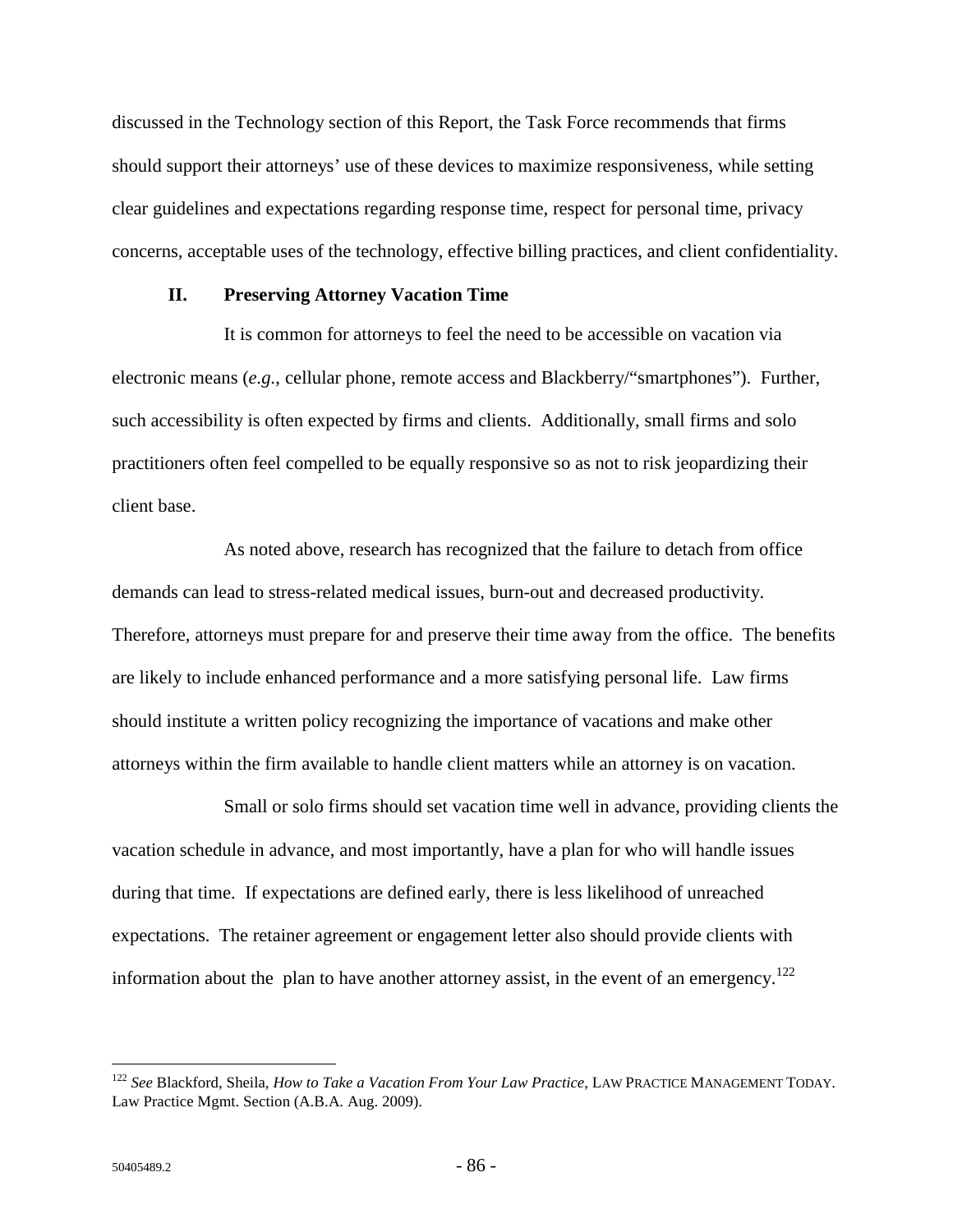### **III. Sabbaticals**

A somewhat more dramatic approach toward ensuring work-life balance for lawyers is the time-honored academic tradition of a sabbatical; *i.e.*, an extended break from professional practice for professional and/or personal development, reflection and rest. Although less common than other leaves for family or personal reasons, sabbatical policies are in place in an increasing number of law firms. Generally, they allow lawyers, typically partners, with a substantial investment of time and effort in the firm to leave for a specified duration, with full, partial or no pay, and with very little restriction on their sabbatical activity.

#### **A. The Reasons for Sabbaticals**

What is the rationale? Letting income-generating lawyers address significant personal or family obligations is one thing; allowing them to step out of productive practice for a period of time for no reason other than their need to refresh or recharge themselves is quite another. It may seem unrealistic or irrational.

Firms with sabbatical policies take a long-term view of their investment in their partners, allowing productive lawyers to refresh and reenergize so that they continue to perform at the highest levels of effectiveness and efficiency. As the standard model for law firm practice evolves, the sabbatical may become an important tool to recruit and retain the best professional talent. Similarly, sabbaticals can help lure a highly sought-after lateral.

There is a balancing factor to the justifiable worry about clients' reactions to a key attorney's sabbatical; it may force a level of collaboration and teamwork that significantly benefits the client, overcoming many attorneys' reluctance to share responsibility.

For smaller firms, accommodating a sabbatical may be more problematic. Yet, the fact remains that any number of life's uncertainties could befall that key player—an accident, a health care crisis, a family emergency or an irresistible offer from a competing law firm. Some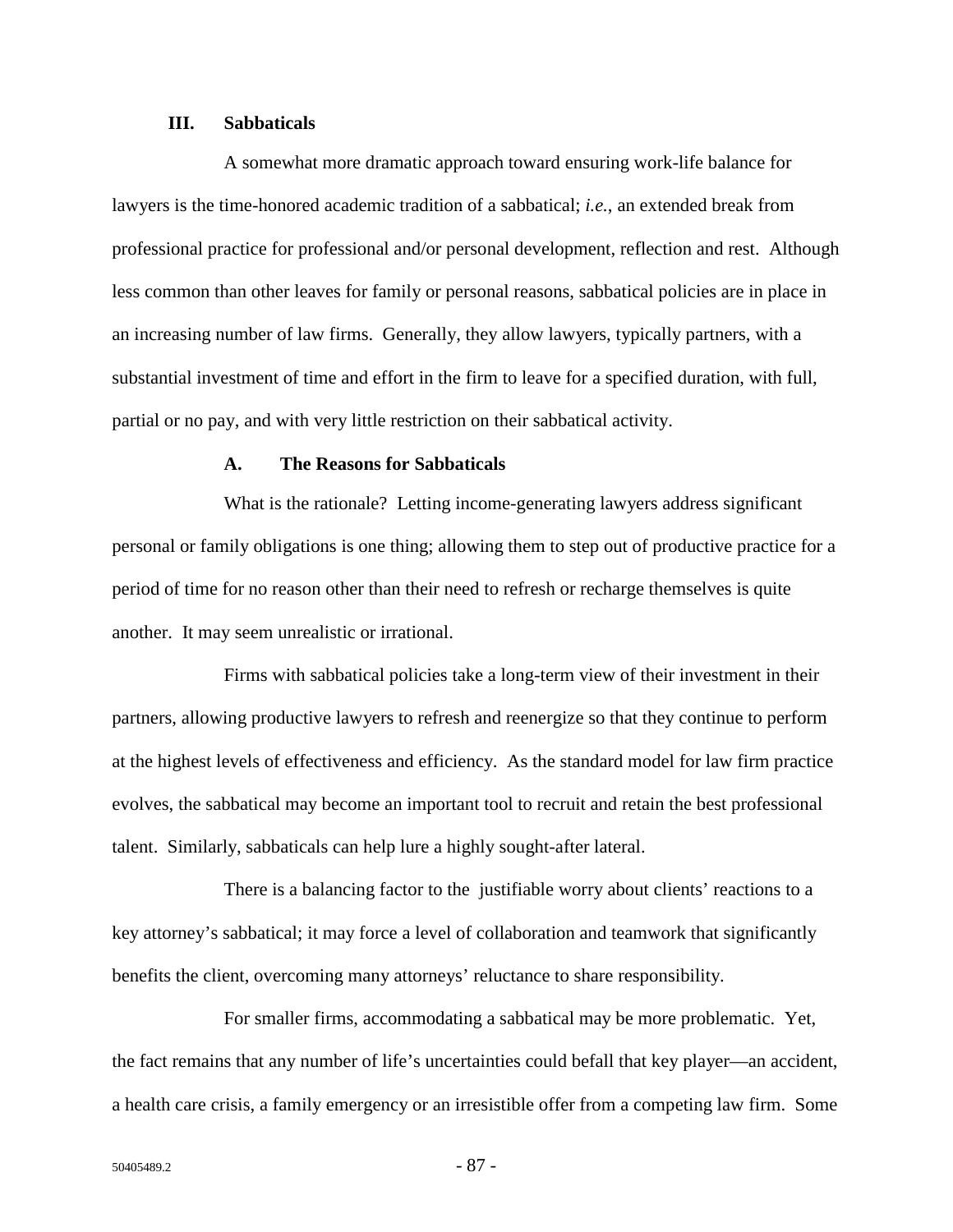form of "succession planning" is necessary, irrespective of whether a sabbatical program is in place.

# **B. Key Elements of Sabbatical Policies**

Issues to be addressed in a sabbatical policy include the following:

1. *Duration*. Attorney sabbaticals commonly extend only three to six months or even shorter in some cases so as not to permanently disrupt client relationships and the business objectives of the firm.

2. *Eligibility*. Most firms limit sabbaticals to partners who have been in the partnership ranks for some period of time, ranging from as little as two to as many as ten years. For most firms, it is a one-time experience.

3. *Notice, preparation, and approval*. A substantial amount of notice is typically required, and attorneys are required to take whatever steps are necessary to prepare and effectively "hand-off" responsibility for their matters.

4. *Compensation*. Policies run the gamut, from full-pay to partial-pay to nopay. A reduced pay approach may be the ideal way to protect the firm's economic interests without entirely discouraging lawyers from taking the sabbatical. At a minimum, firms should maintain key employee benefits in place during the sabbatical.

5. *Sabbatical activity*. The sabbatical activity is normally not circumscribed by the firm, with one exception: lawyers are typically precluded from practicing law during the sabbatical, for both liability and competitive reasons.

The key to the policies' success, like most law firm initiatives, is the level of acceptance and support at the firm's highest levels, including its utilization by the key members of the firm's hierarchy.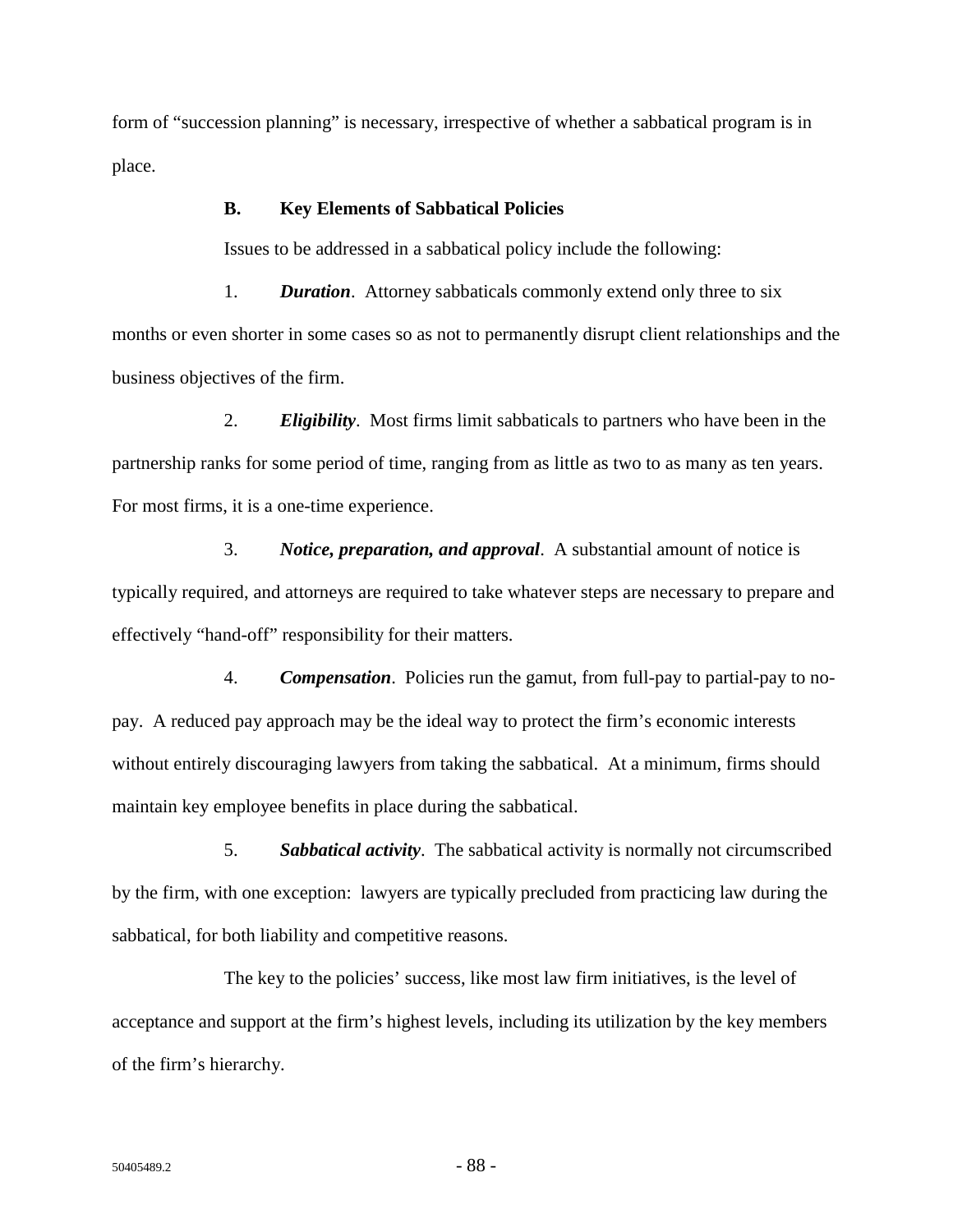# **IV. Quality of Life Initiatives**

Law firms can employ many programs other than flexible work arrangements and sabbaticals to have a positive impact on the quality of life of their attorneys. The Task Force conducted a survey of twenty-five law firms of varying sizes in New York State regarding their quality of life initiatives. In general, the initiatives can be broken down into four sub-categories: (1) assistance with day-to-day personal matters that affect many or all lawyers in the firm; (2) social morale-building initiatives; (3) professional development and morale-boosting initiatives; and (4) programs and policies (other than alternative work schedules) designed to assist subgroups of lawyers in work-life integration in order to achieve professional success. Examples used by firms are:

## **A. Assistance With Day-to-Day Personal Matters**

- health club memberships/discounts/on-site gyms
- high-quality coffee, fresh fruit, and healthy snacks provided free of charge in break rooms
- dinner served in conference room at 8 p.m. each evening for those lawyers who have to work late
- private banking
- personal computers for home use
- laundry and/or dry cleaning services
- carry-over vacation policies for associates whose workloads do not permit them to take all of their vacation in a given year

# **B. Social Initiatives**

- business casual dress codes
- on-site yoga classes
- foreign language classes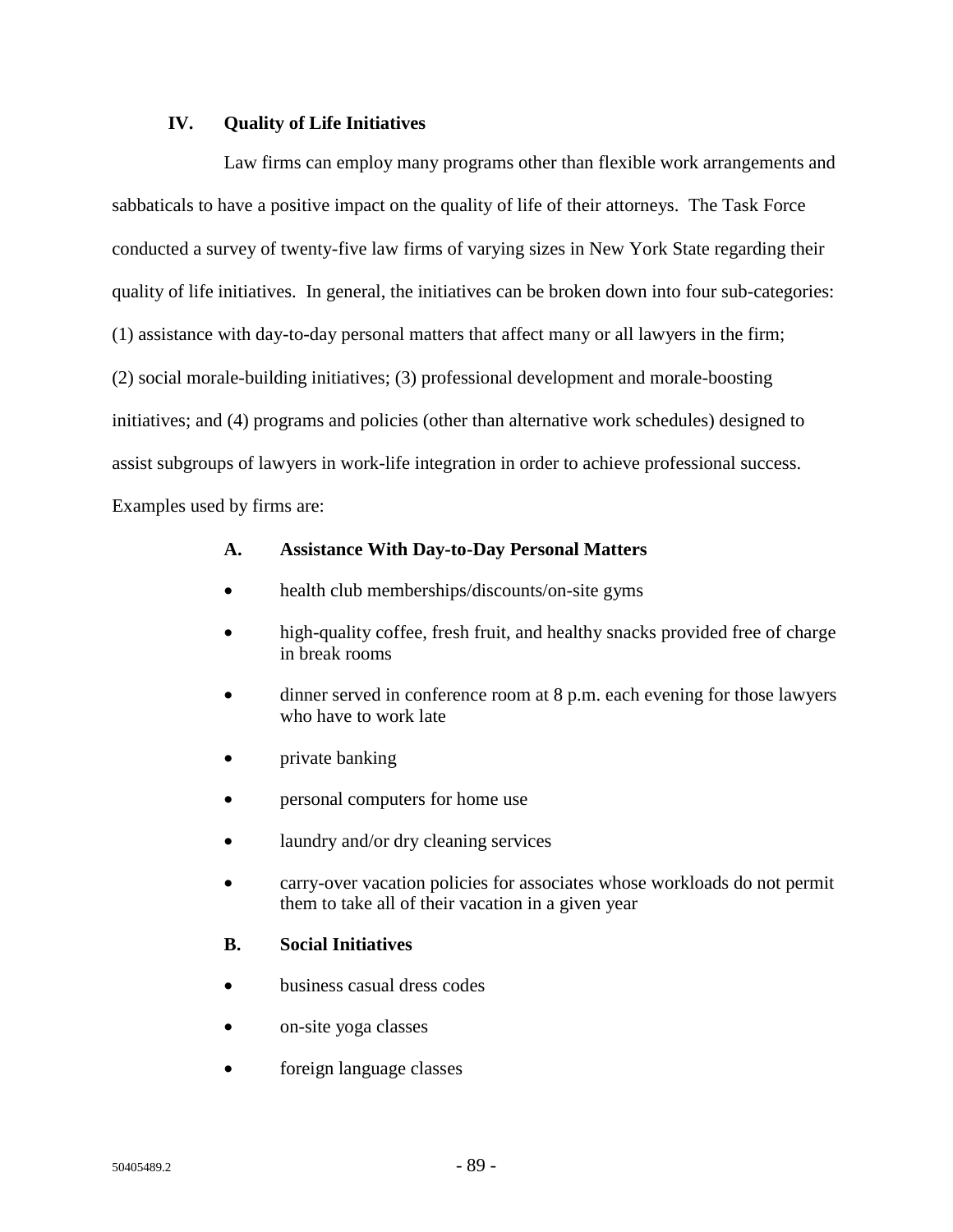- movie nights
- trivia nights at a local bar
- Weight Watchers on-site meetings
- March Madness/World Cup parties in a conference room
- Wii tournaments
- ping pong/bowling tournaments
- sports teams
- karaoke nights at local bars
- gift certificates for dinner/movie as a reward for excessive hours worked
- themed lunches or cocktail parties

# **C. Professional Initiatives**

- career counselor—either on staff at the firm as some firms already have or a local for-hire professional career counselor to assist associates with career-related issues
- professional outplacement assistance—most large (*e.g.*, NALP) firms provide some professional outplacement assistance to lawyers who are leaving their firms involuntarily
- career counseling program—a growing number of New York firms have arrangements with outside career consultants to provide career coaching
- client development budgets—available to all lawyers at a specified degree of seniority (often beginning at about the third year) to spend on meals and/or sporting or other social events to strengthen client relationships
- percentage of fees paid to nonpartners who originate business—while this is more common at small firms, a growing number of larger New York firms are adopting this as well
- "secondment programs" to strengthen relationships between associates and clients, and to facilitate the eventual transition of attorneys to in-house positions
- "Side Bar" or other public interest/public sector externship programs in lieu of economic-based layoffs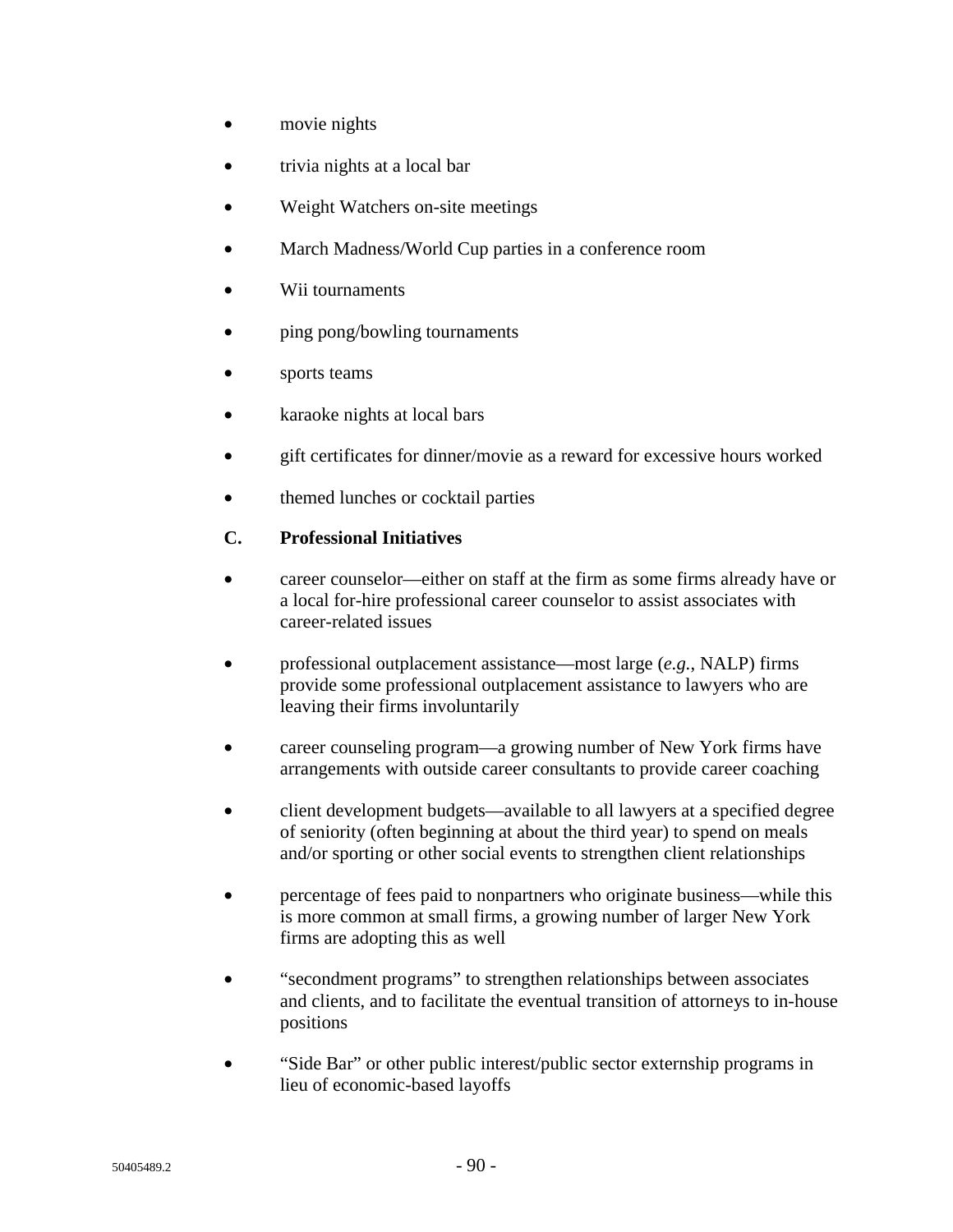- annual teaching award—given by the associates to one partner in each practice group for his or her outstanding mentoring/teaching
- upward performance reviews—a growing number of firms solicit performance evaluations of partners, counsel and more senior associates by associates, as well as of associates by more senior lawyers

# **D. Assisting Subgroups of Lawyers With Work-Life Integration to Achieve Professional Success**

- reentry coaching—providing services of an outside professional coach to assist attorneys returning from family leave or disability-related absence from the firm in reintegrating with the firm and practice group
- associates committee—with elected members to voice associate concerns regarding quality of life and professional development initiatives
- other affinity group initiatives—providing opportunities for subgroups, such as ethnic minorities, LGBT attorneys, parents, and attorneys with disabilities to hear strategies for success from more senior lawyers, and to discuss their own concerns in a safe environment
- mentoring across subgroup lines—providing opportunities for a minority group associate to receive one on one coaching from a majority group partner, often combined with professional "shadowing" programs

# **RECOMMENDATIONS**

1. The Task Force recommends that NYSBA and the legal profession

recognize work-life balance as an issue that impacts both men and women, and treat the issue in a gender-neutral way.

2. The Task Force recommends that NYSBA adopt a policy encouraging law

firms to commit to the value of encouraging a healthier work-life balance for their lawyers. The

business case for such efforts includes (1) better relationships with clients; (2) reducing the cost

associated with turnover and training; and (3) maintaining a reputation that will attract additional

talent.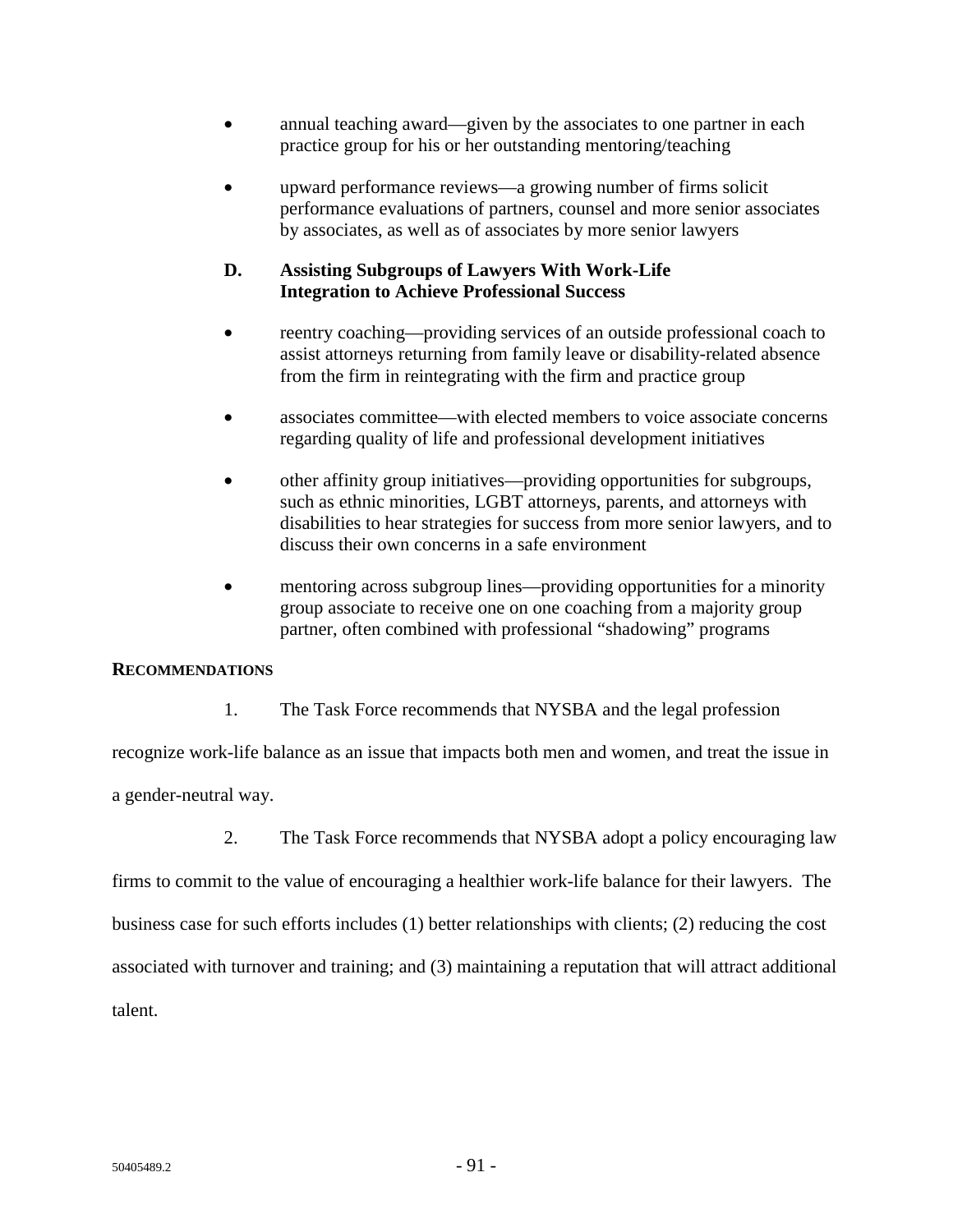# **I. Flexible Work Policies**

3. Law firms should implement flexible work arrangements and policies. To do so, law firms should (1) establish guidelines and formalize a program; (2) define reduced hours; (3) establish eligibility criteria; (4) appoint a partner or manager to manage the process; (5) encourage usage of flexible work policies; (6) allow for customized arrangements; and (7) provide technology/support/advice as a resource for participants.

### **II. Quality of Life Initiatives**

4. Law firms should consider adopting quality of life initiatives (itemized in detail in subsection IV above) in the following areas: (1) assistance with day-to-day personal matters that affect many or all lawyers in the firm; (2) social morale-building initiatives; (3) professional development and morale-boosting initiatives; (4) programs and policies designed to assist subgroups of lawyers in work-life integration to achieve professional success; and (5) policies designed to allow attorneys to leave the office behind them while on personal time.

#### **III. Addressing Expectations**

5. NYSBA should encourage law firms to provide accurate disclosure regarding expectations of hours worked and work environment when recruiting associates.

#### **IV. Support for Work-Life Policy Implementation**

6. NYSBA through the Law Price Management Committee should encourage and offer support to legal employers striving to implement nonstigmatized/ gender-neutral worklife policies and practices, including the following: (1) creating and adopting model policies through the Law Practice Management Committee from which employers can formulate flexible work arrangement programs and quality-of-life initiatives; and (2) encouraging greater transparency from law firms about partnership, flexible work arrangements, and quality-of-life initiatives.

 $50405489.2$  - 92 -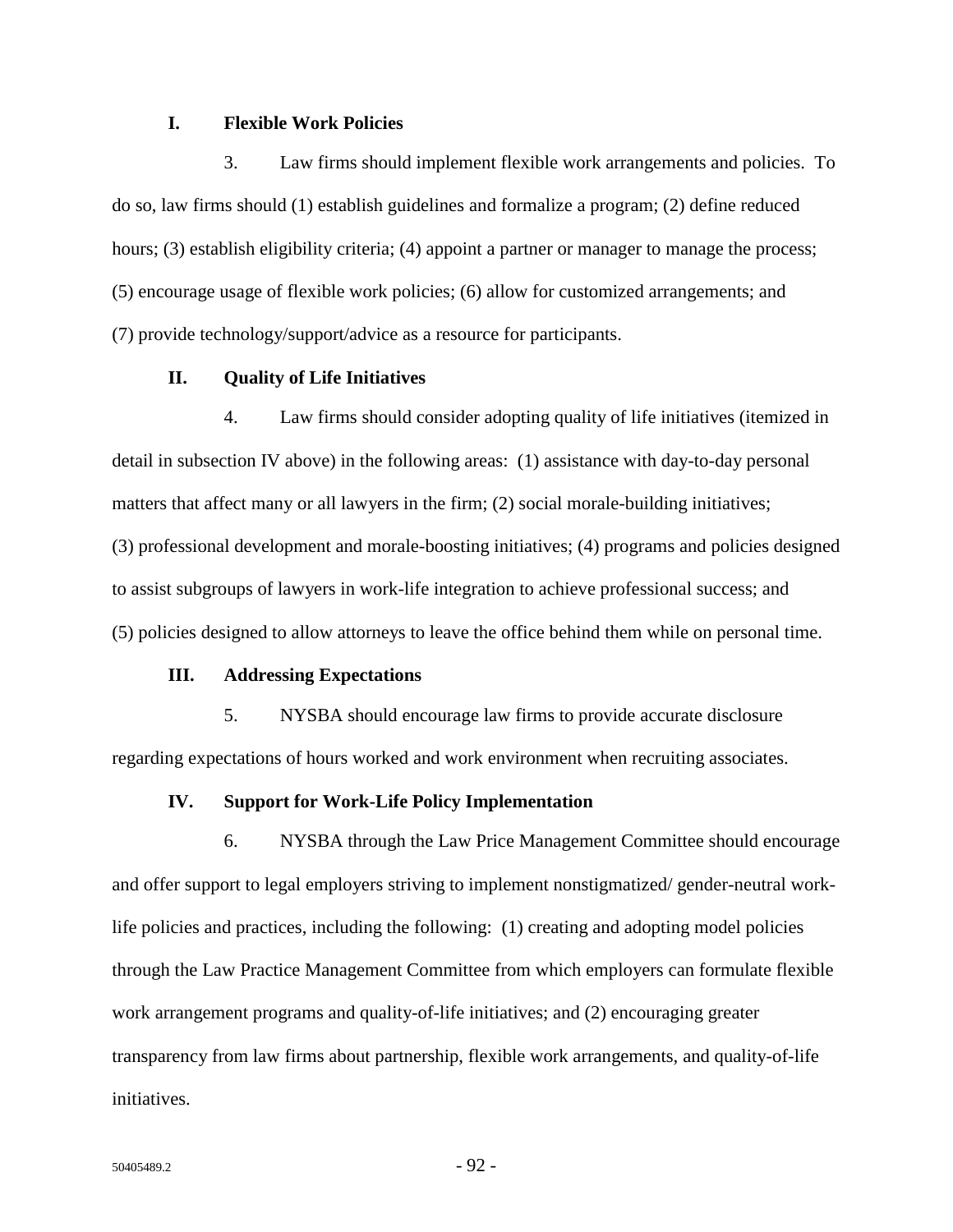7. NYSBA should publicize success stories of law firms/legal employers who have successfully implemented policies/practices supporting work-life balance and encourage mentoring by attorneys who are successfully working a flexible schedule.

#### **V. Vacations/Sabbaticals**

8. Lawyers and law firms should strive to preserve vacation time by defining expectations within firms and with clients. Larger firms may consider adopting a practice of awarding sabbaticals to productive attorneys. Law firms should have written policies for vacations and, if offered, sabbaticals.

9. NYSBA should facilitate and encourage collaboration between clients and law firms to implement such arrangements, in part by offering or highlighting CLE programs that train lawyers on how to negotiate issues related to successful work-life integration.

# **VI. Research into Stress-Related Health Issues**

10. NYSBA should support continued research on attorney impairment (*i.e.*, mental and physical illness, as well as alcoholism and drug addiction) and continue to encourage firms to adopt NYSBA-suggested Model Policy on Impairment in an effort to educate the profession about these issues.

# **TECHNOLOGY AND THE PRACTICE OF LAW**

### **INTRODUCTION**

The practice of law has been through a period of rapid technological innovation during the last twenty-five years. Although the basic nature of legal services generally remains the same, the way we practice has changed dramatically. One of the clearest examples of this change is in the realm of technology and knowledge management. Lawyers practicing twentyfive years ago worked largely without personal computing resources: no desktop computer, e-mail, Internet, online research resources, or mobile computing. While some may look back to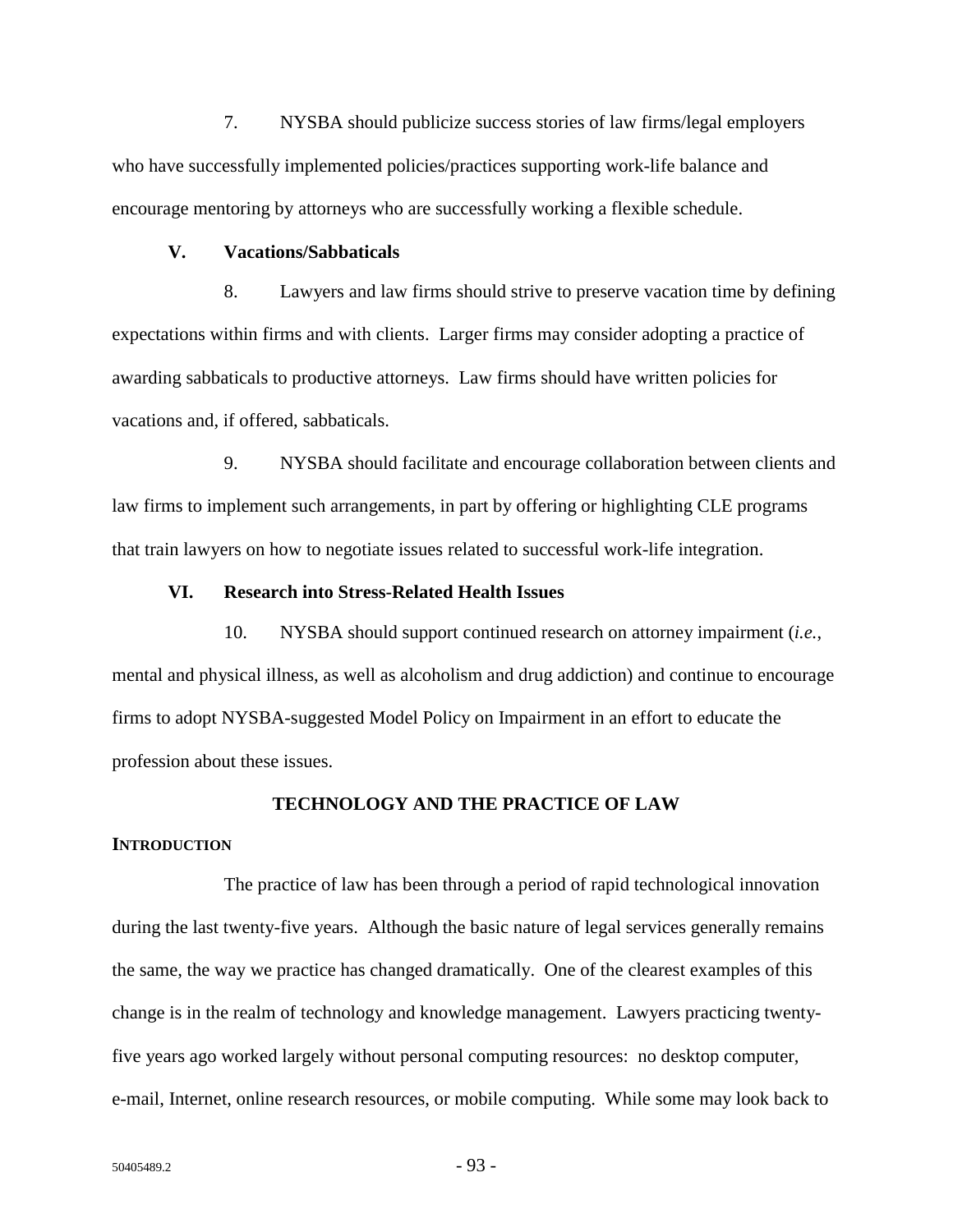those days with nostalgia, most lawyers today would be unable to function without a computer or a mobile phone.

Given the many, varied, and increasing technological changes in recent years, it is difficult to predict what will come in the next three to five years. Bill Gates famously observed that "we always overestimate the change that will occur in the next two years and underestimate the change that will occur in the next ten." This section of the Report will offer guidance to lawyers regarding the best ways to handle the technological changes that are coming to or that are already occurring in their practices, while recognizing that most lawyers have a "herd" mentality when it comes to such technology—they neither want to lead nor be left behind.

We take this approach in light of what we see as the failure of many law firms to evaluate periodically and redesign their work flow to assure that their entire system operates efficiently and effectively. Instead, many firms focus only on portions of the system, adopting particular technologies to address specific problems, thereby potentially winning incremental improvements in one area while complicating other areas and burdening the overall system. What begins with good intentions often results in diminished efficiency. The Task Force believes the primary challenge of technology in the coming years is to redesign the way we work so that technology is fully integrated into our work flow in an efficient and effective manner.

Finally, this section of the Report is addressed to lawyers rather than technology specialists because it is important that lawyers be involved in the selection and implementation of the technology and knowledge management methodologies used in their practice. Practicing lawyers need a basic understanding of these tools and methodologies so that they can guide their technology advisers to select tools that support, rather than distort, their practice.

 $50405489.2$  - 94 -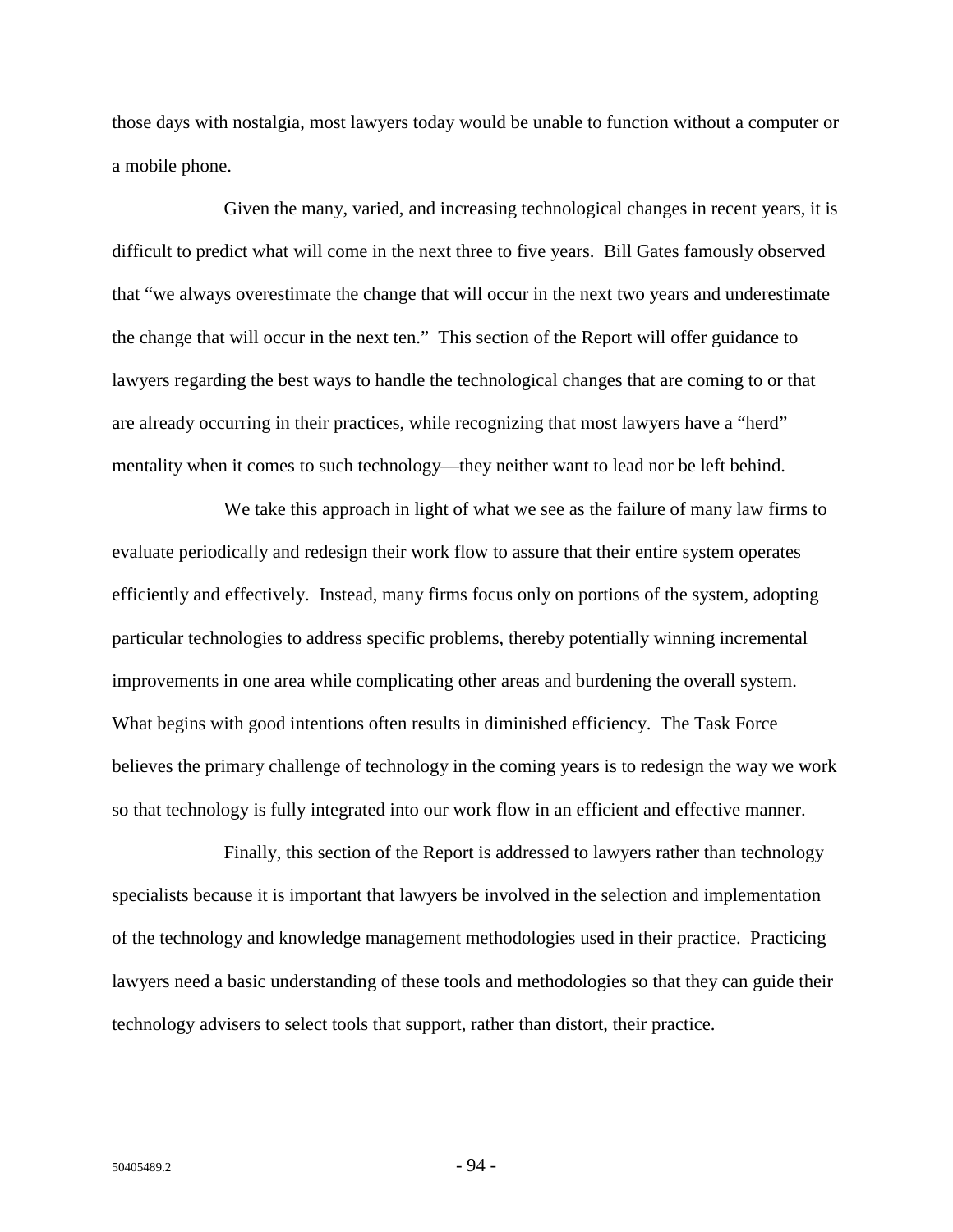#### **PRACTICAL APPROACHES TO THE ADOPTION OF TECHNOLOGICAL SOLUTIONS**

There is an instinctive tendency to be enthralled by the latest technological tool, whether it is a web-platform that promises more efficient project-based communication with colleagues, or a new piece of hardware that promises to automate functions previously performed by hand, or a new "app" that brings a wealth of information to a hand-held device. Software and gadgets, however, should never be adopted unless they make sense within the larger context of how a firm operates and should rarely be the starting point for an evaluation of how to harness technology. This subsection of the Report provides practical guidance to firms that wish to evaluate their use of technology and consider strategic investments in it.

### **I. Employ a Systems-Based Approach**

A systems-based approach to the use of technology begins with an assessment of the functions the firm performs and the related flow of information and work amongst its personnel. This process often reveals duplicated efforts and a need to streamline access to information.

As a first example of an area that can benefit from a systems-based approach, consider the new matter intake process. In the natural rush to begin work on a new client engagement, a lawyer checks for conflicts and then opens a new matter in the time and billing system as quickly as possible, often with little thought to providing a comprehensive description of the matter or categorizing the engagement by matter type, industry, or the lawyers involved. As the matter progresses, the client's goals may change, but they are not likely to be reflected in the firm's recorded matter information.

After the matter closes, there is no system in place to assist the lawyer or others when seeking new business or building a team with relevant experience. There is no way to look for internal precedents from similar matters and no way to analyze the firm's business to better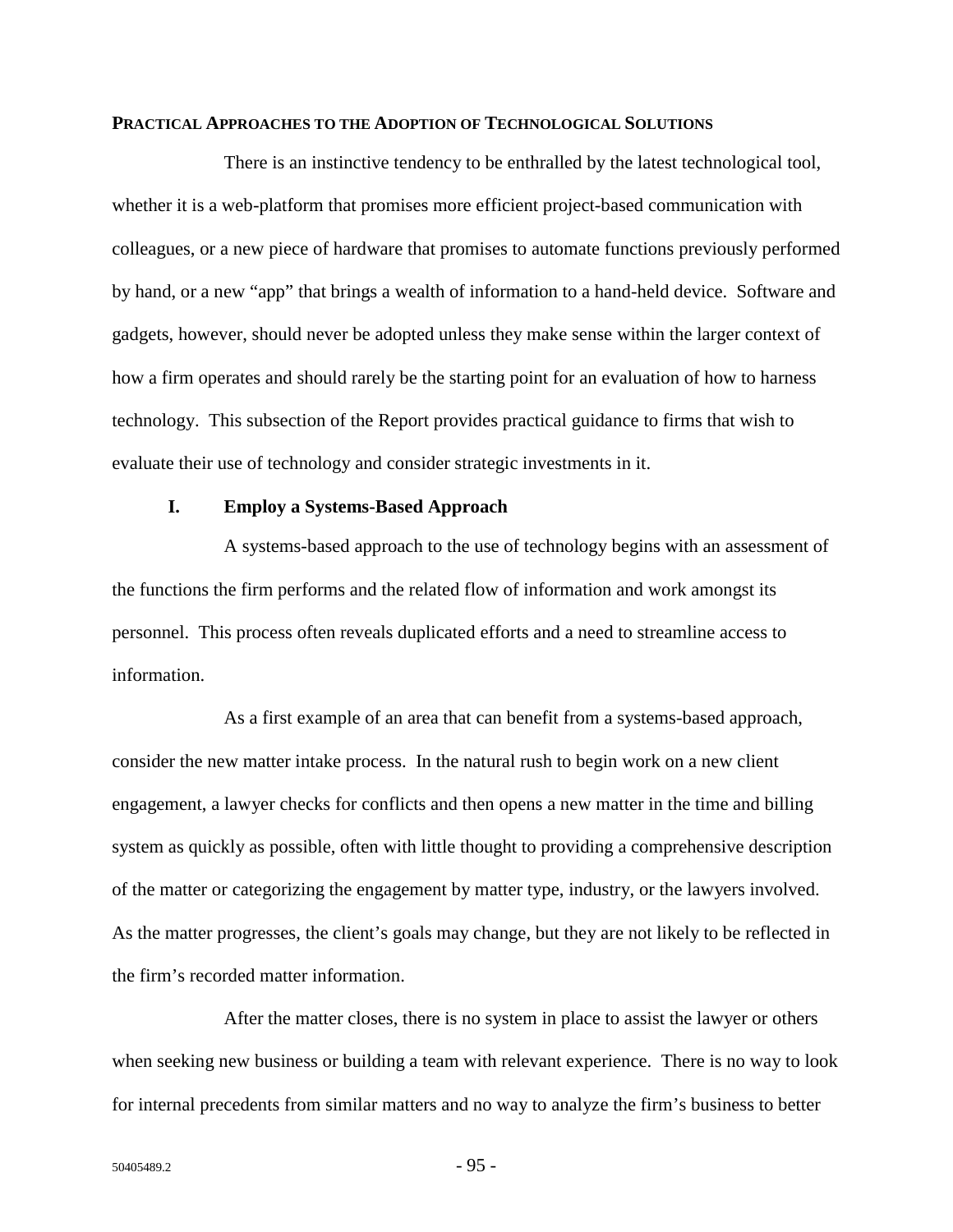understand the types of matters it tends to take and its record with respect to those matters. In each case, an initial matter description that is accurate and thorough, and systemically updated, could be very helpful. It would eliminate the need to query multiple systems or to track down information from the lawyers involved in the matter when seeking relevant experience for other matters or when preparing marketing materials.

In a truly systematic approach to the new business process, the lawyer opening the matter provides a basic description, including the matter type and client industry. This information, along with information relating to the lawyers involved, is then periodically updated either automatically or through updates from the lawyers on the client team. The updated information is then shared automatically across all relevant systems (time and billing, conflicts, document management, expertise location, staffing database, and marketing database). Now, when the business need arises, the firm has current matter information readily available.

In the systems-based scenario, (1) each piece of information has a single home and a custodian charged with its upkeep; (2) information is entered once in the host system and provided to other systems as necessary to avoid the double entry of that information; (3) information is kept in a particular silo (*e.g*., the database supporting a time and billing system or a document management system) that is easily accessible for use across silos; and (4) the streamlined information search does not interrupt the billable work of the firm.

Electronic billing is a second example of an area that can benefit from a systemsbased approach. The legal profession has come a long way from submitting legal bills that simply stated, "For Services Rendered." Today, most hourly billing requirements involve Uniform Task Based Billing Codes in increments with explanations broken down by ten or

 $50405489.2$  - 96 -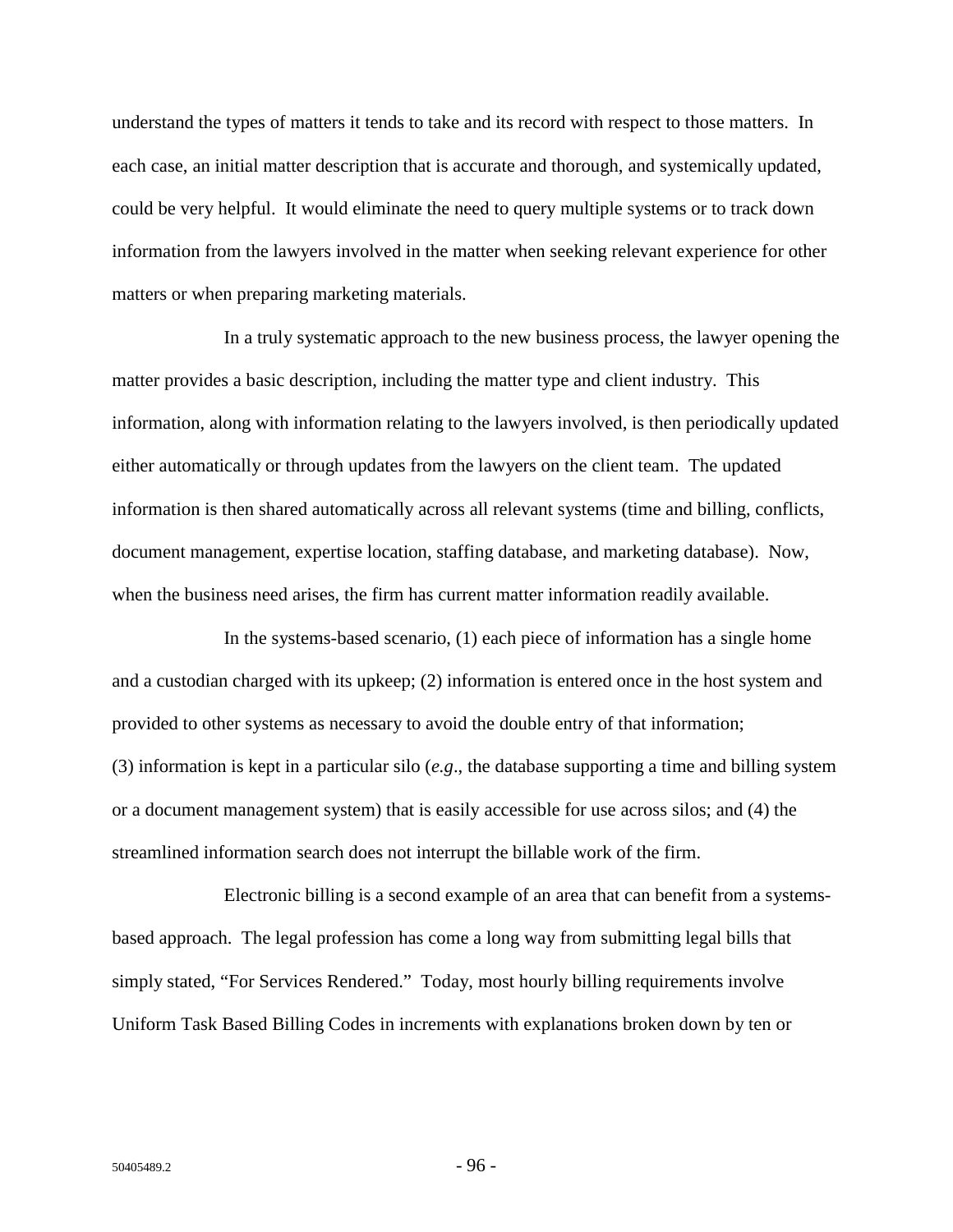fifteen minutes. With this granularity, however, come bills that can be hundreds of pages long and difficult to understand.

As electronic billing, or e-billing, has become more sophisticated, it has allowed the bill reviewer to understand the level of work and hourly charges over time, and it has made the task of reviewing large bills much simpler. Today, e-billing allows clients and insurance companies to aggregate bills, organize charges by type of work performed, and customize the process to "flag" or highlight certain types of billing errors or concerns. Thus, the client can take a monthly bill and understand it in relationship to the total costs, compare the charges to the budget, and pinpoint any questionable charges.

Because e-billing affords a greater understanding of the time and cost involved, the conversations can focus more readily on the "value" of the work performed. In litigation, for example, the number of hours spent on a typical motion to dismiss can be determined, compared across like cases, and more accurately budgeted up front. Thus, instead of a discussion after the work has been performed, the client and lawyer can discuss together the cost/benefit of work before agreeing to a particular course of action. Mutual dialogue about risk versus cost, based on real data from past cases, has the potential to change the way law is practiced and improve the lawyer/client dynamic.

Although e-billing has been driven mostly by large clients wanting more consistent and detailed information about work done on their behalf, law firms, too, can employ e-billing internally for more efficient case management. A firm can develop the data necessary to see how efficient it is, or is not, at doing certain kinds of work. Over time, the firm can use this data to analyze how well it handles various tasks and to budget legal expenses for the client.

 $50405489.2$  - 97 -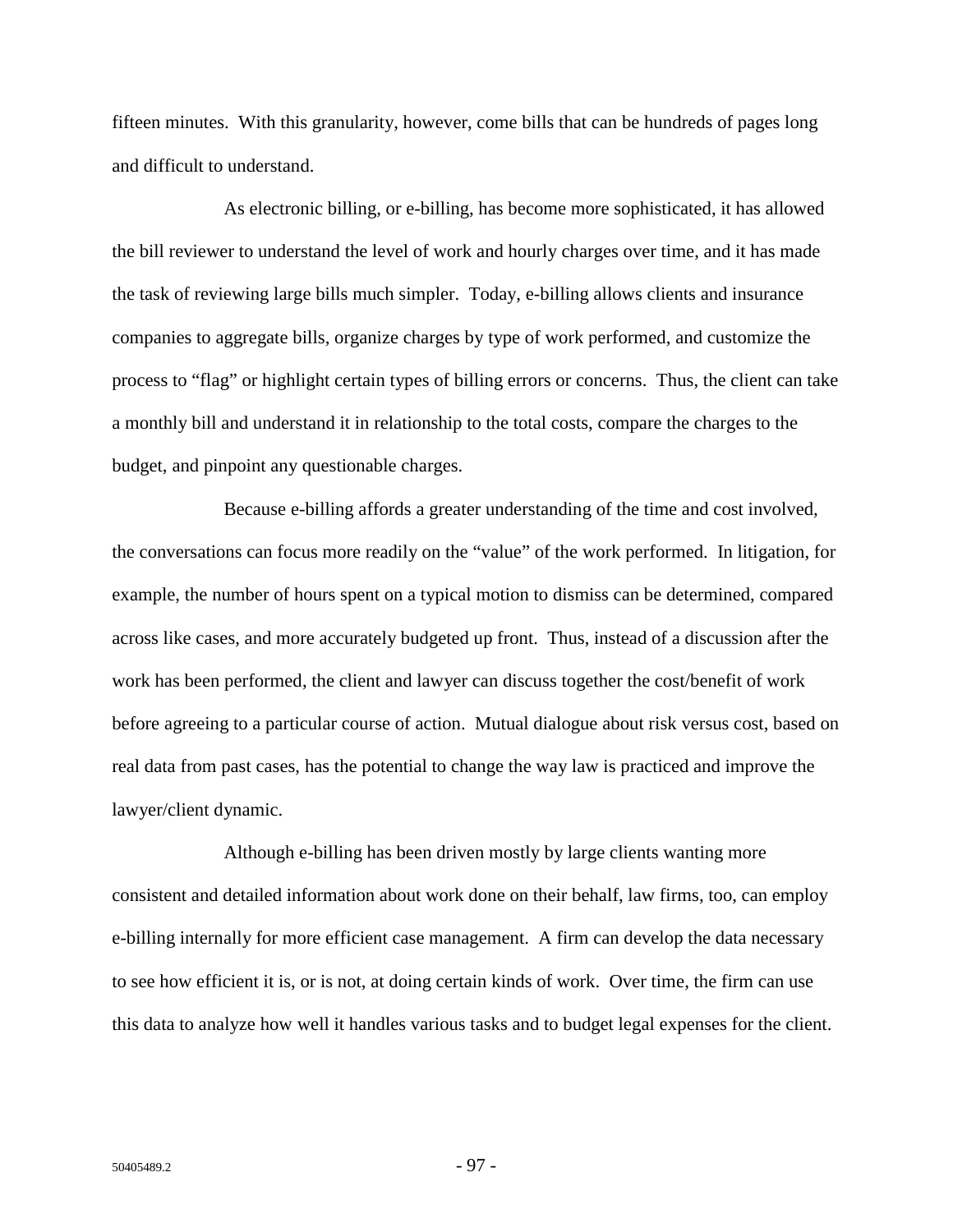## **II. Define the Goals for Applying Technology to a Legal Practice**

Adopting technological solutions without considering the goals to be achieved by that technology has led many firms down the path of spending large sums of money to acquire computer hardware and software that are underutilized, or worse, that result in increased frustration and reduced productivity. Typically, the most important goals to consider when adopting new technologies are: (1) improving work product quality while reducing costs; (2) increasing the satisfaction of the firm's clients and lawyers; (3) enhancing efficiency, (4) minimizing risk exposure; (5) maintaining confidentiality and security; (6) supporting mobile and flexible work arrangements; and (7) achieving high levels of knowledge capture and sharing. Unless investment in technology addresses these factors in a comprehensive manner, that technology is unlikely to be durable.

Although substantial investments in technology may not be possible or appropriate for everyone, and particularly not for smaller firms, a law firm that takes a minimalist approach to technology and these goals may find itself at a disadvantage with respect to clients. Clients are often ahead of their lawyers when it comes to technology. They often expect their lawyers to have access to the same technologies they use and become frustrated when their lawyers lag behind. Having common platforms allows firms to strengthen their relationships with their clients while better managing costs. For example, some clients have moved law firms toward common platforms for e-billing. Law firms should look for other common platforms that they can leverage to enhance client relationships.

# **III. Understand and Embrace the Concept of "Knowledge Management"**

Lawyers have always understood the value of the information and experience gleaned from client engagements, *i.e.,* "knowledge management." The goal of knowledge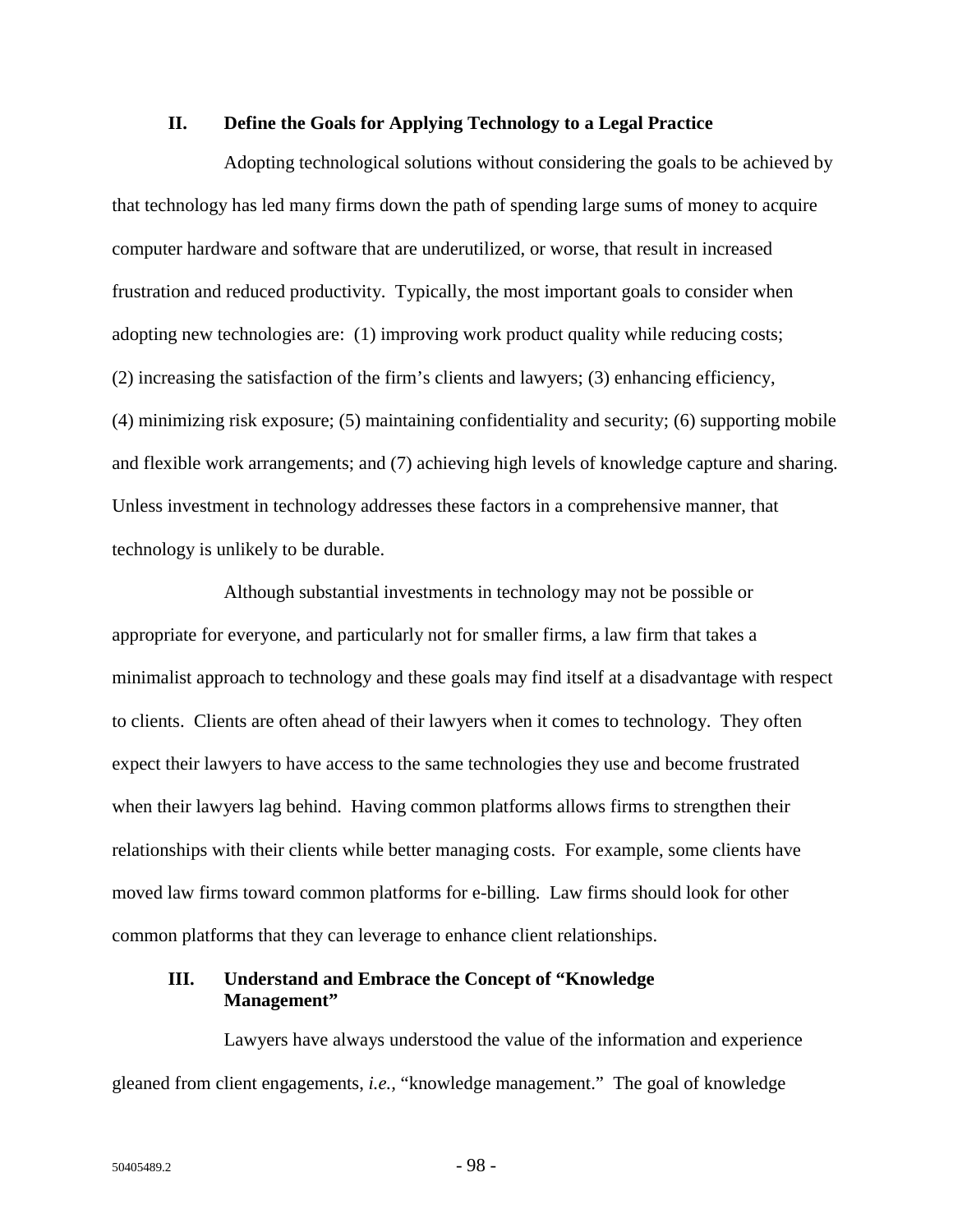management is to ensure that the right information is in the right hands at the right time, leading to better decisions about legal strategy and the business direction of the firm.

As a practical matter, knowledge management within a firm may involve systematic efforts to capture work product and learning as well as methods to retrieve and share that knowledge. Knowledge management principles can also be used to streamline support functions and enhance information sharing across administrative departments, reducing wasted time spent in fruitless searching or duplication of effort. Finally, as one commentator  $^{123}$  has suggested, too many lawyers are torn between not wanting to be early adopters and dreading being left behind. The result is that some lawyers fail to optimize the tools they have, let alone take advantage of the most appropriate tools available.

# **IV. Educate and Train Lawyers to Understand and Use Technology More Effectively**

Given the importance of technology to the practice of law, the legal profession shares the burden of finding a way to help lawyers understand and use technology more effectively. The Task Force recommends that law schools and firms increase (or begin) the education and training of lawyers about practical ways to use technology in their practices.

Law schools throughout the state should place greater emphasis on practical courses in various aspects of legal technology such as eDiscovery, document management technology, advanced online legal research, legal technology in the courtroom, and project management. Although many schools currently offer elective courses in some of these areas, or invite vendors on campus to provide training, law schools can better serve their students and the profession by offering instruction in a broader range of technological subjects and integrating such classes into the requirements for graduation.

<u>.</u>

<sup>123</sup> *See* Richard Susskind, note 8 *supra*.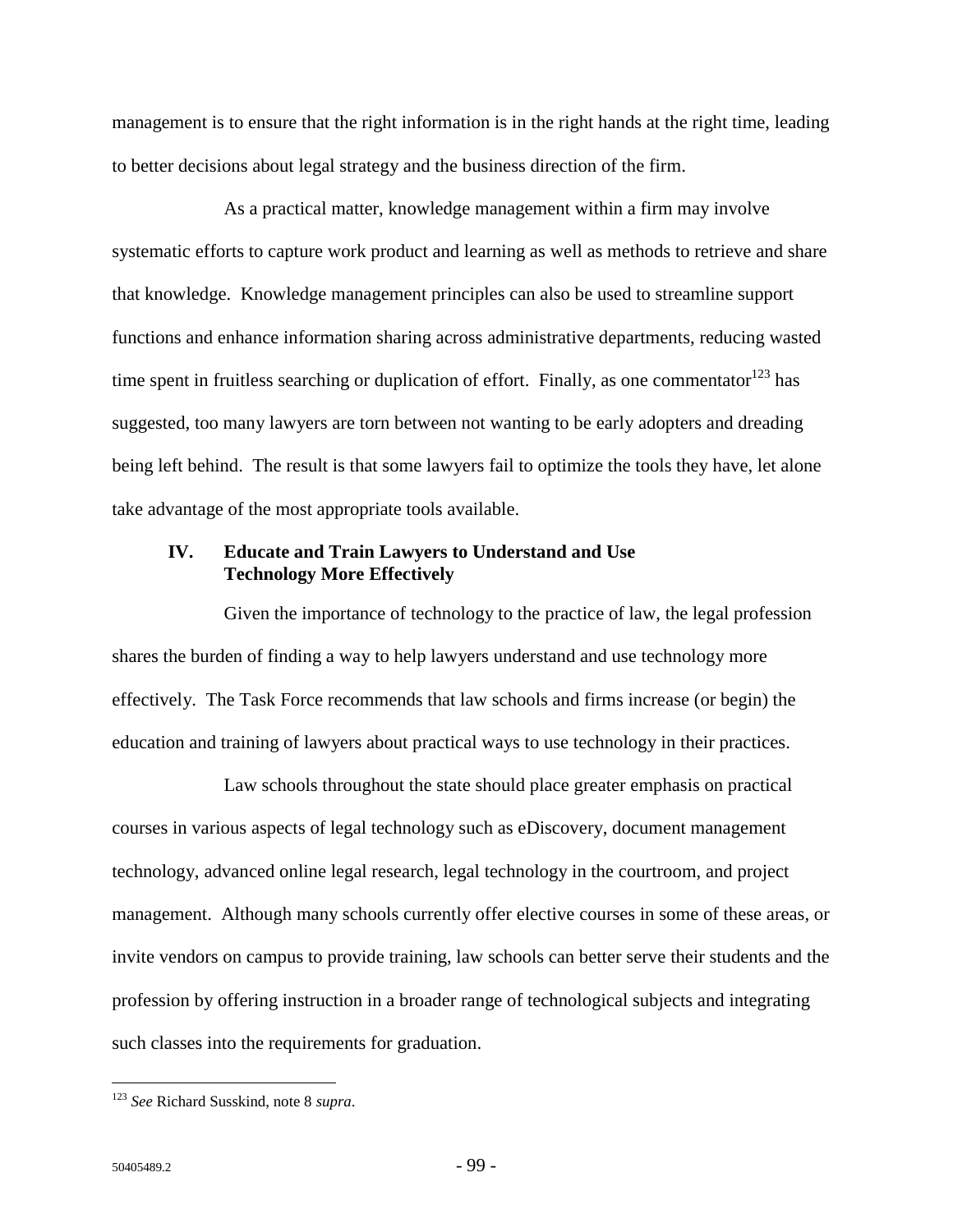Similarly, law firms should invest in, and require, the training of both new and established lawyers to understand and adopt the efficiencies that technology can provide. If senior attorneys do not take a lead role in implementing a firm's strategic investments in technology, the firm is unlikely to develop a culture that will allow technological innovation to succeed.

#### **CURRENT TRENDS AND TOOLS**

Although the Task Force cautions against a "tools-first" approach, a survey of some applications and technologies that are finding their way into law firm practice provides some insights into how firms are using new technology. This section considers some of the technological solutions with which lawyers are experimenting and some of the issues related to their adoption. Some of these solutions (such as Web sites and e-filing) are already widely used, while others (such as cloud computing, iPads, and social networking) are just beginning to venture into the legal landscape.

#### **I. Cloud Computing**

In many areas of commerce, "cloud computing"—loosely defined as the use of Internet-based shared servers or applications hosted by third parties—promises to be a major technological step forward in collaboration, mobility, and infrastructure. For more than two decades, internal law firm technology infrastructure has been centered around data storage, servers, and telecommunication. Flexible cloud platforms, however, have the ability to assume this responsibility externally, allowing many users to access the information in a fully mobile manner. Cloud computing has the potential to connect lawyers and clients seamlessly to the same data and software, even when working remotely.

For small firms, cloud computing may inexpensively serve all of their computer software needs by allowing them to outsource their IT infrastructure, maintenance, and support.

 $50405489.2$  - 100 -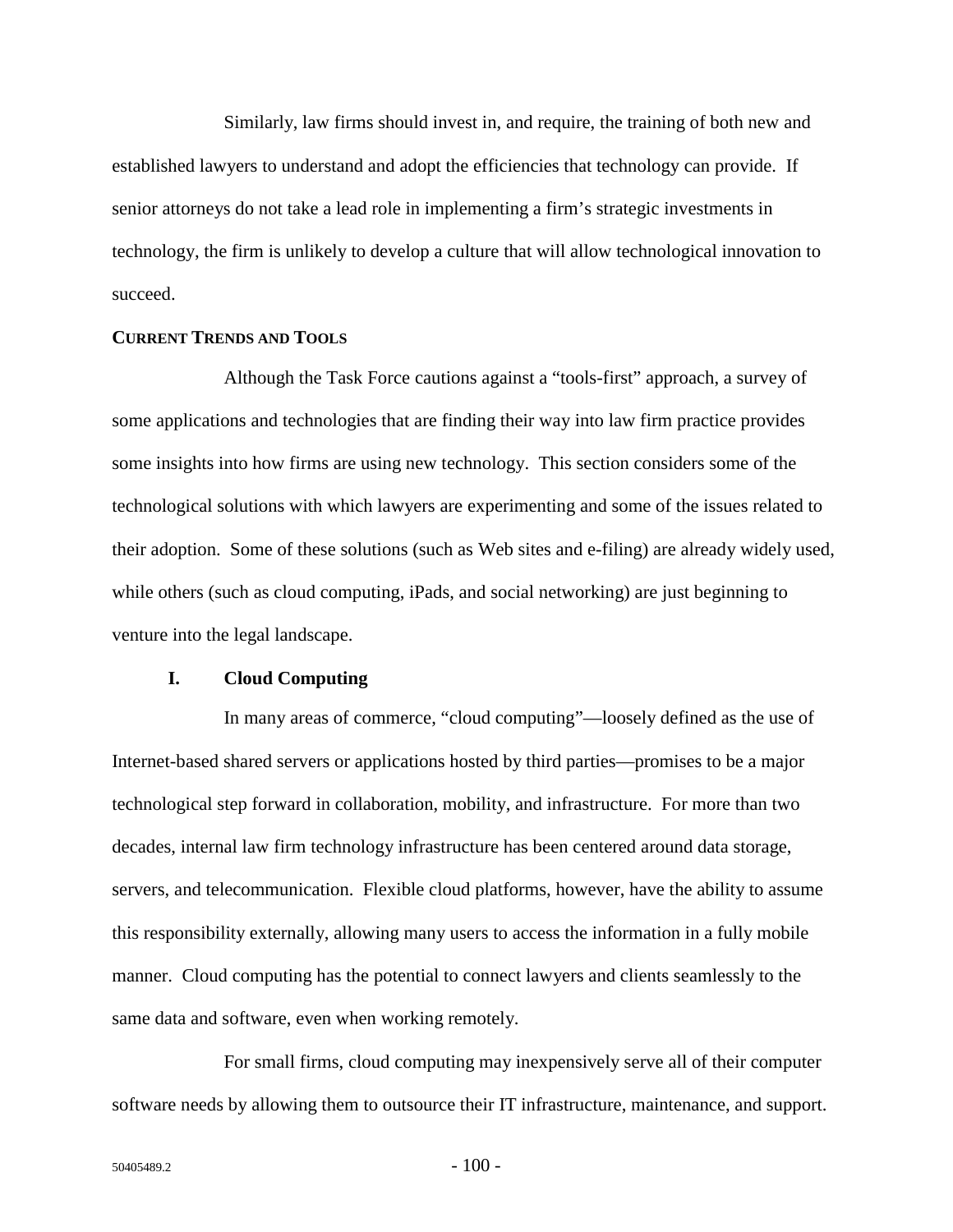A single service provider may, for one price, provide online all of the tools a lawyer needs to practice law and manage his or her practice, including case management, billing, calendaring, creating documents, storing and organizing those documents, and providing the tools to search and retrieve them, along with fully mobile communications functionality (e-mail, phone, and videoconferencing). Users no longer need to worry about hardware for storage and back-up, licensing software upgrades, or virus protection. Although many of these services are available to some extent today, users may need different devices for each operation and may pay separately for access to each service. As the market consolidates, cloud computing will provide all of this in one bundle.

Larger firms may be less trusting of third-party hosts. They may be more inclined to invest in private cloud computing where applications and data are hosted by a central, secure source, and made accessible to other attorneys, clients, and vendors. Although potentially more costly, the establishment of private clouds offers some presumptive advantages in terms of security and customizability, which may be necessary given the proprietary and confidential nature of much of the material handled by lawyers. However, confidential data are not necessarily inherently safer, merely because they are hosted locally. Any data storage device can be compromised, including data stored on a "local" law firm network, particularly a network that is insufficiently staffed with professionals untrained in threat detection and into which many people have password-based access. Sophisticated third-party cloud platforms—both public and private—use secure locations for their servers with trained staff on-site to deal with threats.

As cloud computing becomes more prevalent, the Task Force recommends that NYSBA's Committee on Standards of Attorney Conduct consider the ethical issues surrounding the hosting and security of client data in cloud resources. Other state bar associations are already

 $50405489.2$  - 101 -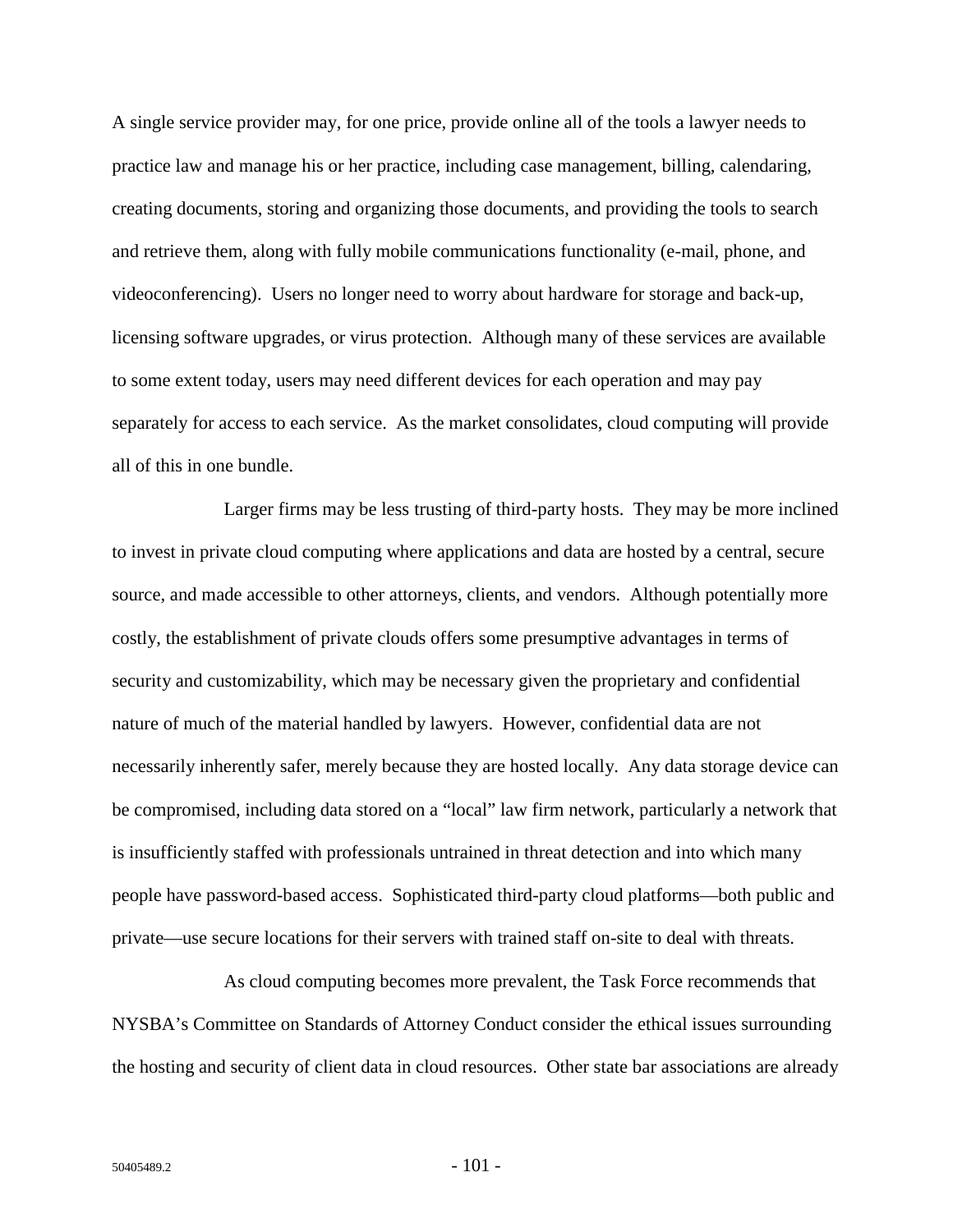taking up this issue. For example, the Nevada, Arizona, and Alabama State Bar Associations have recently addressed cloud computing in the context of attorneys' retention obligations,<sup>124</sup> applying a "reasonable care" standard and noting that a lawyer may choose to store or back up client files via a third-party provider or Internet-based server, provided that the lawyer exercises reasonable care in doing so. These third-party or Internet-based servers may include cloud computing. And, the ABA's Ethics 20/20 Project is addressing ethical issues presented by cloud computing. The Task Force recommends that NYSBA recognize that, using reasonable care, the potential benefits to the practice—in terms of lawyer mobility, access to client data, and communication—may outweigh the risks associated with security and that in some situations those risks may even be lessened. The identification and publication of data security standards by NYSBA would assist attorneys in adopting cloud computing into their practices.

## **II. Mobile Computing**

With mobile computing, a waiting lawyer can be a working lawyer. Mobile devices allow for uninterrupted Internet connectivity and access to electronic files and other resources available at the office. This level of information access allows attorneys to adapt to situations as they unfold, gather last-minute research that could prove decisive, and quickly address a client's concerns from anywhere in the world.

A new generation of tablet computers has entered and may soon take over the marketplace. The iPad and its competitors can be switched on almost instantaneously, have large touchscreens with solid functionality, Web access, cameras, room for software applications that perform a myriad of duties, and an on-screen keyboard. Tablets can give lawyers access to large amounts of information—such as briefs, cases, and Web sites. Tablets certainly have the

<u>.</u>

<sup>&</sup>lt;sup>124</sup> See Alabama State Bar Ethics Opinion 2010-02, "Retention, Storage, Ownership, Production and Destruction of Client Files" (undated). *See also* State Bar of Nevada Formal Opinion No. 33 (Feb. 9, 2006) and Arizona State Bar Opinion 09-04 (12/2009).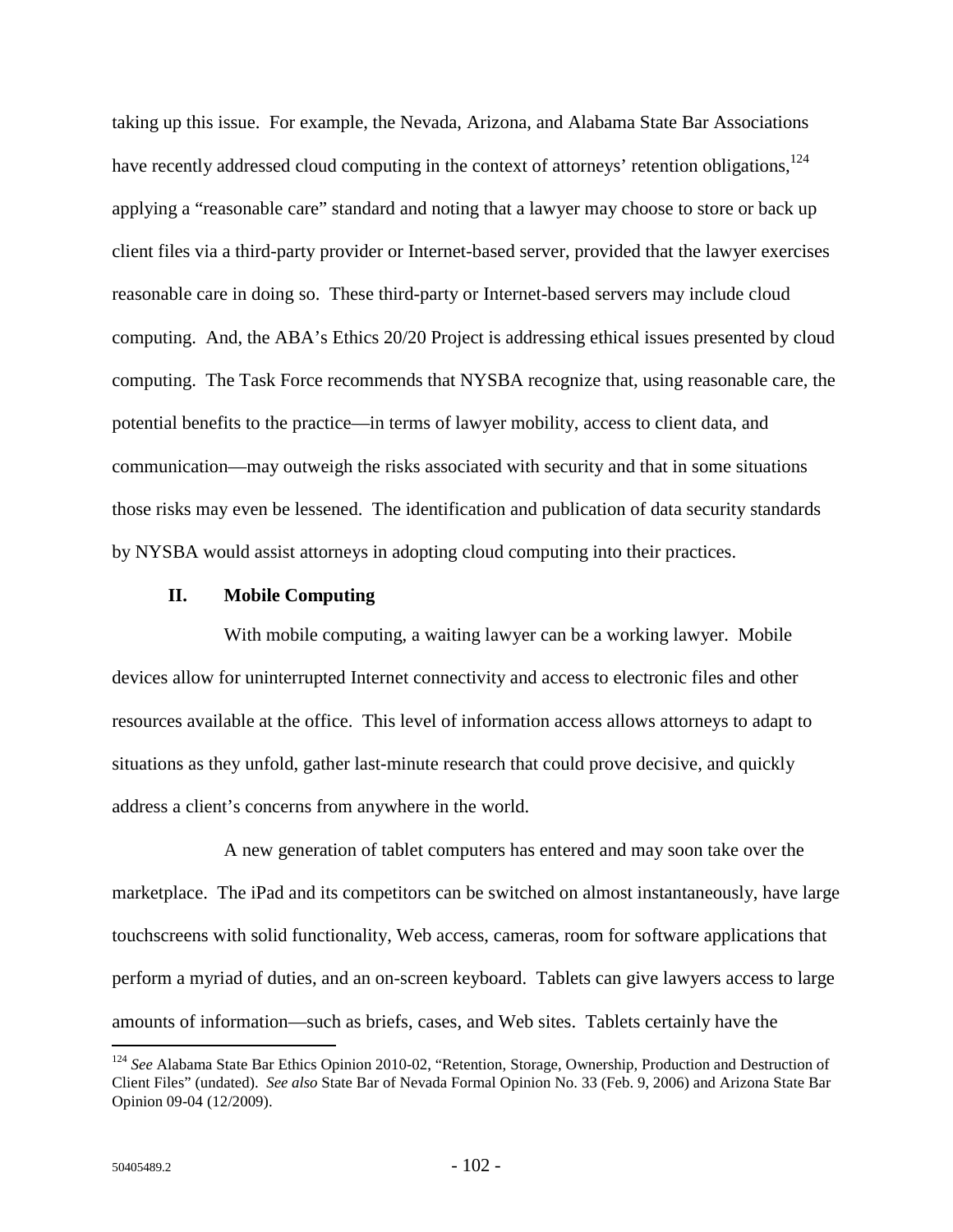potential, at least in the near term, to become the primary mobile work machine for many and to become a "game changer" in the world of legal technology.

Law firms must recognize that mobile computing also has disadvantages and that, in some situations, it can make practice more, rather than less, burdensome. Professional demands tether attorneys to the array of devices so they maintain an unbroken connection with work long after the office is locked. Many lawyers find themselves unable to disconnect from their clients' needs.<sup>125</sup> Law firms should establish guidelines that address this issue, identifying conditions under which attorneys are, and are not, responsible for maintaining a connection with the workplace, and recognizing that for the sake of the profession, it may not always be necessary or wise to have an instant response to every issue. NYSBA's Law Practice Management Committee should promulgate model policies in this area.

Finally, firms must recognize that perhaps no technology has transformed the daily practice of law more than e-mail, particularly now that it has become an ever-present feature of a myriad of mobile devices. Communications that were once accomplished by traditional letters or telephone now occur in seconds, with neither the time provided by letters nor the personal interaction provided by a telephone call. Clients often expect instant responses and instant analyses. Further, many lawyers find that, despite their best efforts to the contrary, their days are largely driven by what has been called the tyranny of e-mail. Firms should work to develop tools that will assist their attorneys in prioritizing and organizing the ever-increasing flood of e-mails.

<u>.</u>

<sup>&</sup>lt;sup>125</sup> Two NYSBA surveys of law firm managing partners revealed that the typical managing partner believes that lawyers should answer non-emergency e-mails on weekends. See "State Bar Straw Poll of Law Firm Managing Partners Shows Guarded Optimism About the Future: 90% Expect the Demand for Legal Services to Remain the Same or Increase in 2011," New York State Bar Association, Sept. 23, 2010; "Straw Poll of Law Firm Leaders from Western and Central New York Shows Optimism About the Future," New York State Bar Association, Dec. 16, 2010.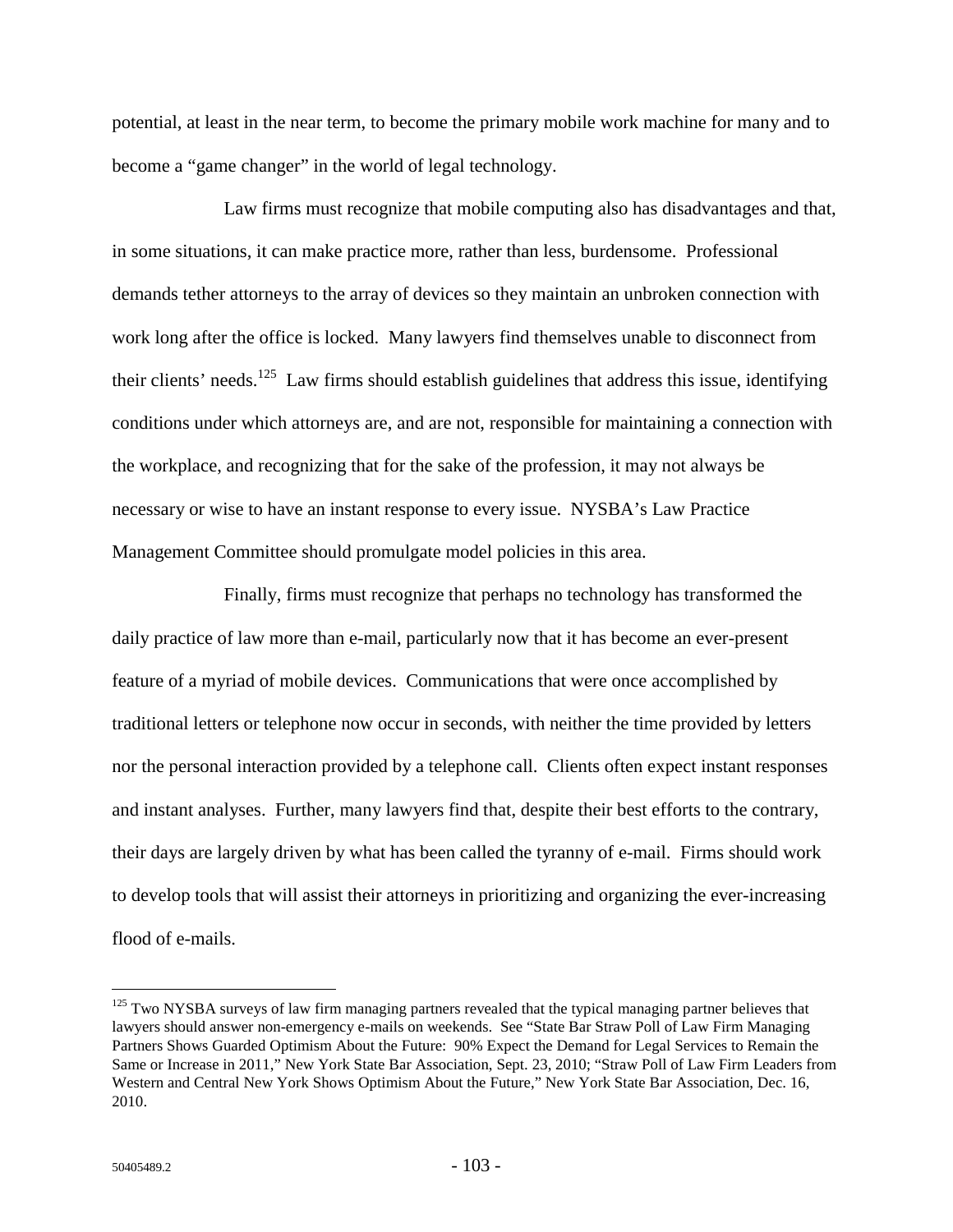# **III. Virtual Law Firms**

Developments in technology have created the opportunity to form new kinds of law firms and legal enterprises. Brick-and-mortar law offices are competing with—and in some cases being joined by—overhead-saving small firms that exist "virtually," meaning they exist and work almost exclusively online. Using the latest technology, virtual law firms can gather and share information online through secure sites or platforms that reside on the Internet. Improved encryption systems, pervasive web usage, and the ease of digital document and information transmissions have allowed the "virtual law firm" to become a viable option.

In some of these arrangements, communications are transmitted online through a portal, perhaps with enhanced voice or videoconferencing capabilities. Clients and potential clients may register with a law firm site, log in, fill out questionnaires, check work, and make payments. Firm Web sites may have third-party servers located in a secure facility, regimented and redundant back-up systems, and file encryption. If work is primarily transactional in nature, clients may receive a finished document, reviewed by an attorney at a price point that meets their budget requirements—and provided only upon final payment. Clients that require litigation or other services that are difficult to handle remotely may be referred to an appropriate legal practitioner.

Marketing a virtual legal practice requires a level of professionalism and web marketing expertise that can be daunting to new attorneys or attorneys contemplating such a transition. Without a branded, traditional brick-and-mortar practice from which to network, a virtual legal practice may use search engine optimization tools and professional marketing services, as well as alternative marketing approaches such as social networking.

Virtual law firms are representing clients across a broad range of practice areas, including transactional services, intellectual property, tax, commercial law, energy, and

 $50405489.2$  - 104 -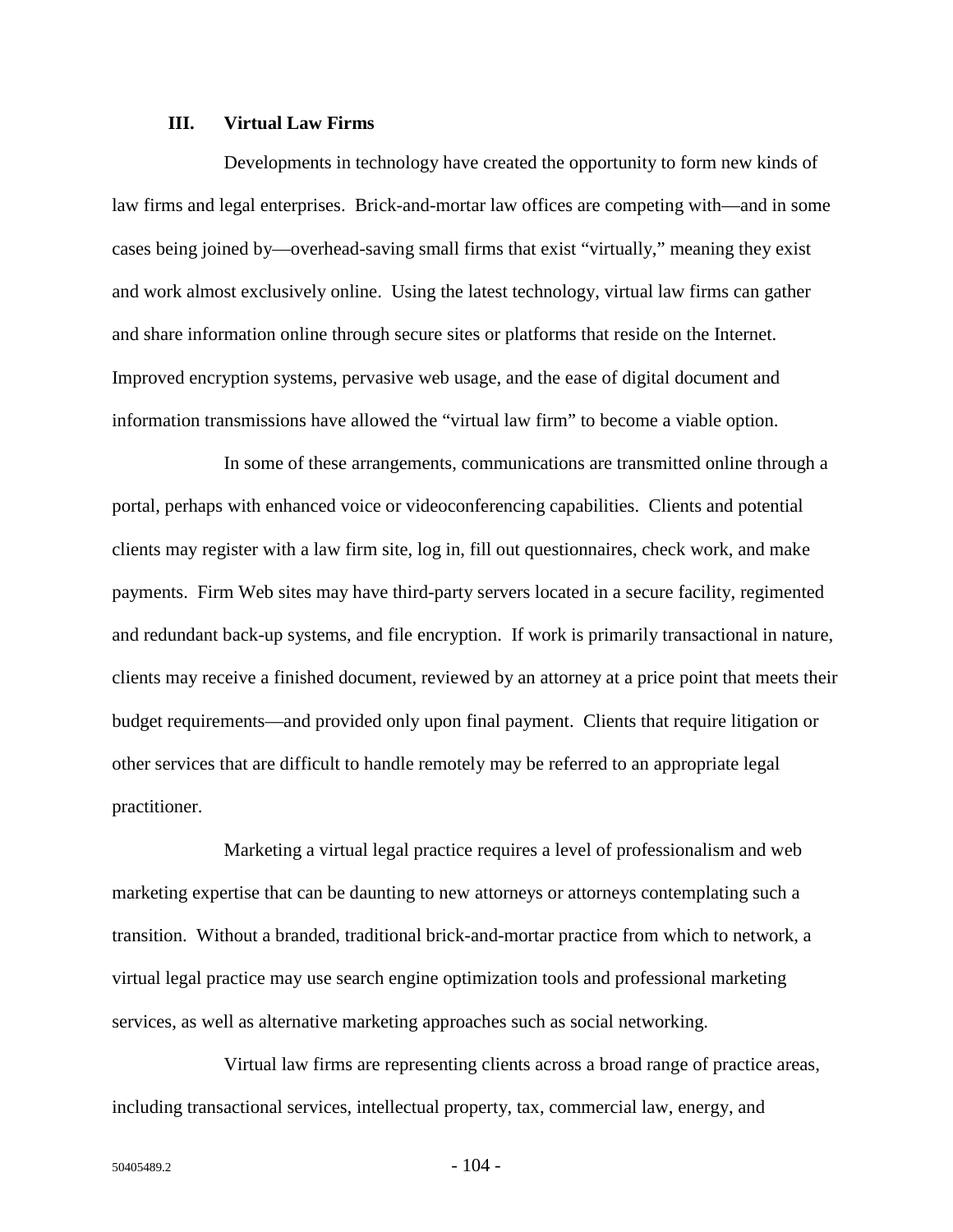employment. Multijurisdictional virtual law firms with multiple attorneys are currently in operation, and compliance with different states' laws will be an important issue for these entities, as it is for multijurisdictional brick-and-mortar firms.

## **IV. Online Advertising and Social Media**

A law firm Web site is a window into the firm and may be the first impression a prospective client has of the firm. A firm's Web site often highlights news about recent victories and awards received, describes its practice areas, provides biographies of attorneys and staff, and showcases the firm's strengths. Often the site contains alert memos on current legal issues, as well as downloadable intake forms. Increasingly, clients are coming to expect "push-out" alerts from firms about cutting edge legal developments.

Law firms that wish to use their Web sites to develop business should carefully select keywords that reflect the terms for which potential clients would be expected to search and that match both the law firm's practice areas and geographic location. By understanding the intricacies of Web site keyword optimization, a firm can increase its visibility in search engine results.

Lawyers must always be mindful of permissible advertising when creating and maintaining a Web site.<sup>126</sup> The same caution applies to other Internet postings on services such as Facebook, Twitter, and LinkedIn that may also be subject to rules of professional responsibility for advertising.

Social networking is another area in which lawyers communicate and advertise. The 2010 ABA Legal Technology Survey reports that 56% of its respondents maintain a presence in an online social network such as Facebook or LinkedIn. Among large firm

 $\overline{a}$ 

<sup>126</sup> New York Rules of Professional Conduct Rule 7.1, effective Apr. 1, 2009, as amended May 4, 2010; *see* "Report and Recommendations of Task Force on Lawyer Advertising," New York State Bar Association, at 48-55 Oct. 21, 2005.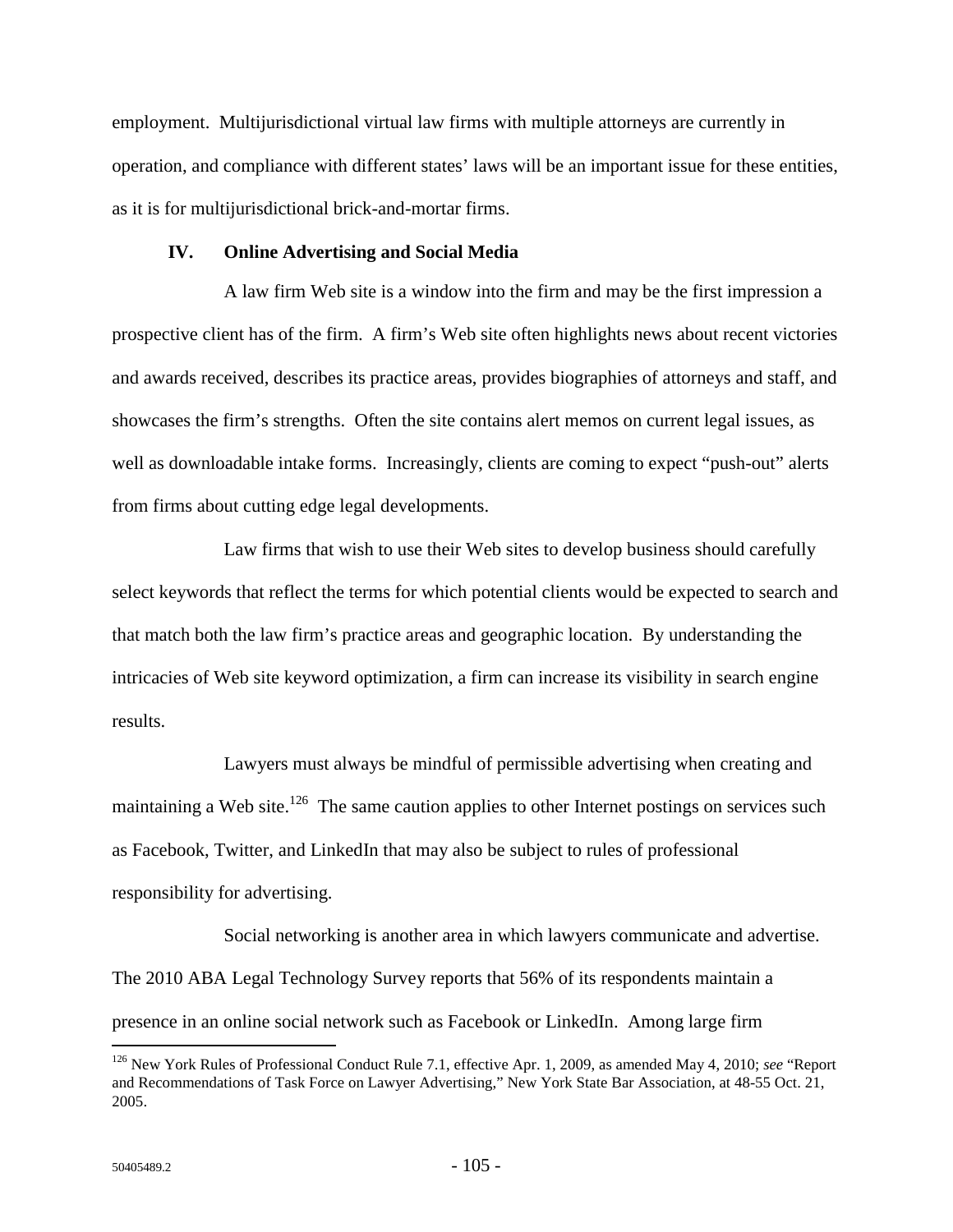respondents, 63% maintain a presence in an online social network. The following reasons were given for participating in social networking: professional networking (76%); socializing (62%); client development (42%); career development (17%); and case investigation (6%).

Social networking allows a lawyer to create and maintain relationships with current and potential clients and to share his or her expertise on the subjects discussed in public forums. It also provides the opportunity for search engines to index the material so that the search engine can return the postings in its search results. Confidentiality and ethical cautions apply to social networking as they do to other forms of communication, but perhaps more so with "social" communications that some may forget are permanently and publicly recorded.

Lawyers using social networking sites should become knowledgeable about the potential implications of such use. Given that these tools are still sufficiently new that their impact is not yet fully understood, and the rules governing how lawyers should use them are still not settled, lawyers should be cautious about their use. Confidentiality of lawyer-client communications easily could be breached when posting inquiries or comments online. A public list of an attorney's contacts or "friends" on a site or a link to a Web site belonging to a client may cause a breach of a confidential relationship. Also, providing "casual advice" online may lead to a claim that an attorney-client relationship has developed, which could lead to the lawyer's being disqualified from representing a client adverse to the person to whom he or she provided the advice—or potentially worse, a breached duty to a present or former client not to act in a manner adverse to the client's interests. It is important that lawyers know how to limit access to information they provide on such sites.

Web sites, blogging, and social networking do not respect state boundaries, potentially leading to issues relating to the unauthorized practice of law in jurisdictions outside

 $50405489.2$  - 106 -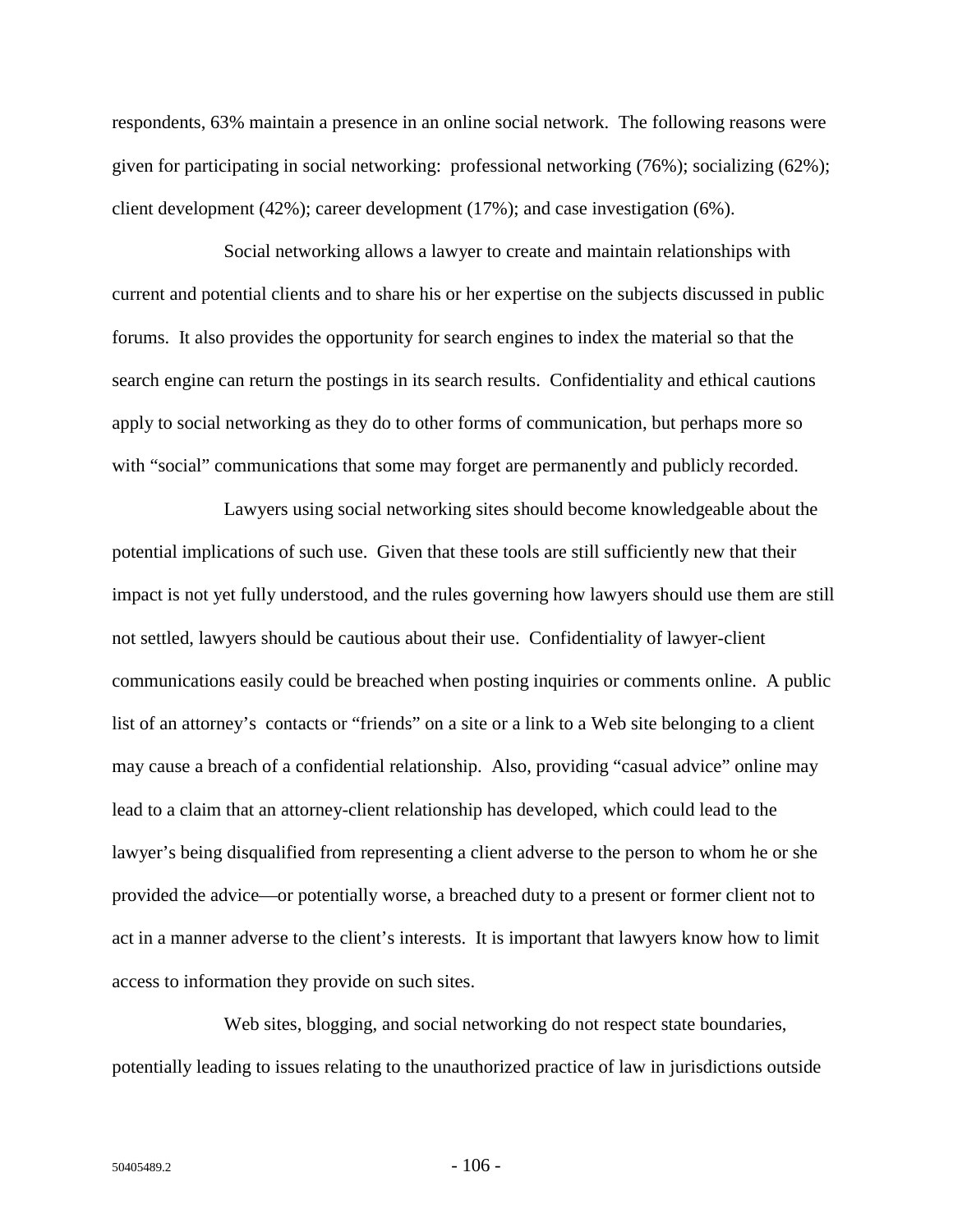of the states where the lawyer is licensed to practice. At a minimum, when using any of these tools, lawyers should use disclaimers to indicate clearly the state in which the attorney is licensed. Moreover, social networking media could be construed as advertising, and, depending on the communication, could be considered a solicitation.

Within the past few months, NYSBA and the New York City Bar Association have issued guidelines on when it is appropriate for a lawyer to gather information about an opposing party on Facebook. The guidelines address when it may be inappropriate to contact an opposing party or witness to view private profiles. The Task Force recommends that NYSBA's Committee on Standards of Attorney Conduct pay continued attention to ethical issues created by the use of new media in practice.

#### **V. Extranets**

An extranet allows a firm to provide electronic documents, billing information, and interactive forums with clients or other parties outside of the firm. Extranets generally control who has access to documents and information on an individual basis. For example, the general counsel of a client and his or her key staff might be given access to legal documents that others at the client might not have permission to see or an extranet may provide a means for co-counsel to share information.

One promising area for extranets is the client library. A client library is an extranet into which a firm can post work that was done on behalf of the client, including historic documents, closing sets, real time or past billing information, client alerts drafted by the firm that relate specifically to work that is being done for the client, and other material that might be of interest to that client. A library can also contain model documents, access to automated forms, and expertise systems to provide advice to a client without the client having to speak directly with a lawyer.

 $50405489.2$  - 107 -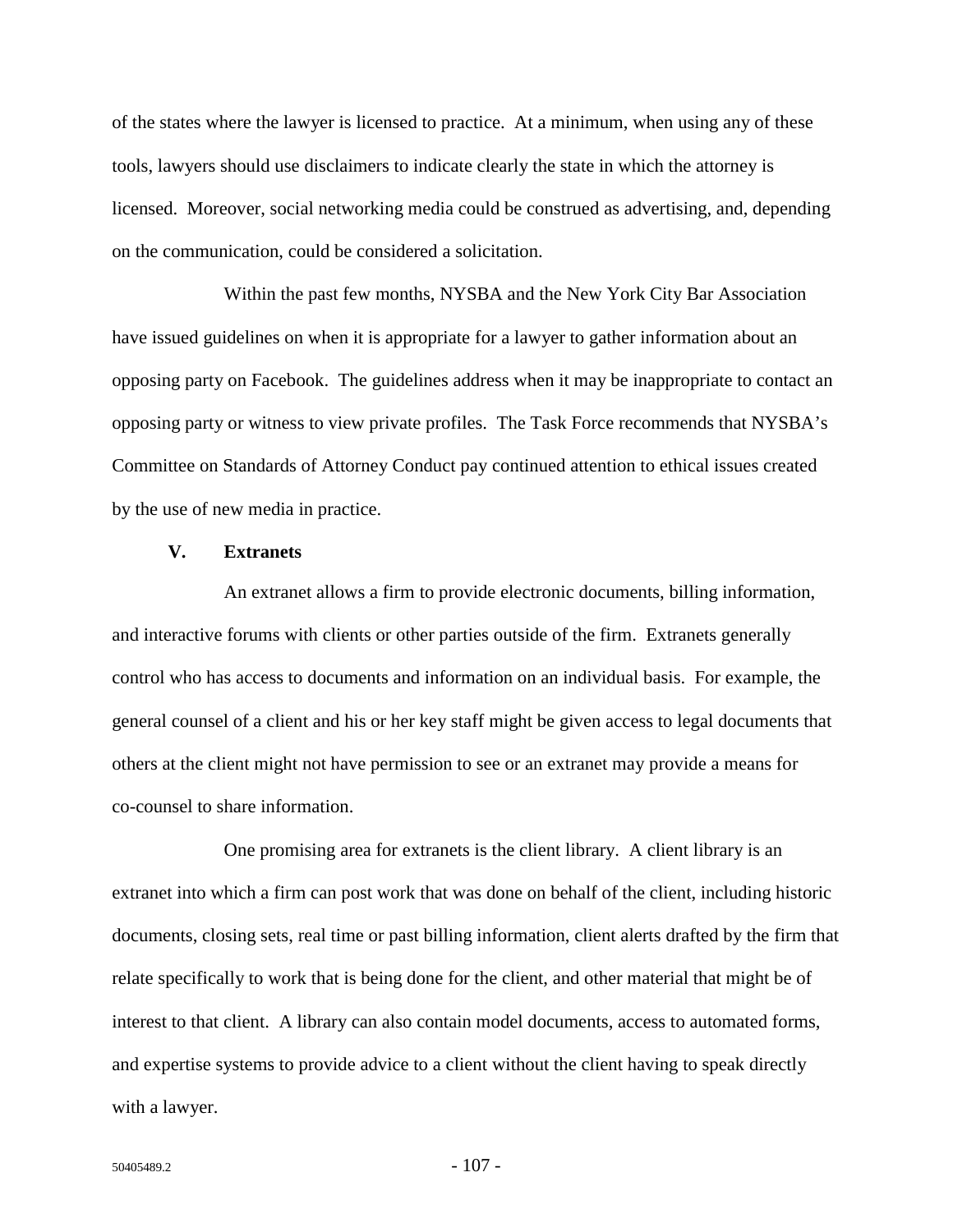Some large corporations have started to mandate that their outside counsel use a common system for housing and sharing their work product, not only with the client, but with the client's other outside counsel. Client control over the library allows the client to maintain and neatly organize the work product from various sources. Such control means that a client can easily facilitate cooperation among its outside counsel and no longer needs to search multiple sites to locate its work product.

#### **VI. Enterprise Search**

Most of the useful information in a law office is no longer stored in tabbed paper folders located in file cabinets, but is instead stored on hard drives and file servers. Finding such files at a later date can be time consuming, if not impossible, if the files are poorly organized. With ever growing pools of digital information, it is critical that lawyers have the tools necessary to find documents and other relevant information they need quickly and efficiently. Enterprise search provides the ability to search for and locate documents across all of the firm's systems, including document management systems, e-mail systems, and financial systems.

As these sources of knowledge grow and spread out across different systems, it is essential that the search results be both comprehensive and relevant. Traditional keyword searches, while helpful, tend to be either underinclusive or overinclusive. Recently, there have been improvements in search technology in the area of concept searching. Concept searching uses mathematical and statistical models to find related concepts, as opposed to merely finding matching words, and it can often provide more relevant and comprehensive results than traditional methods.

Large firms and corporate counsel have the means to purchase search tools and document management systems that include concept searching tools, but small firms without the financial or technical resources may forgo the expense of such tools, possibly putting them at a

 $50405489.2$  - 108 -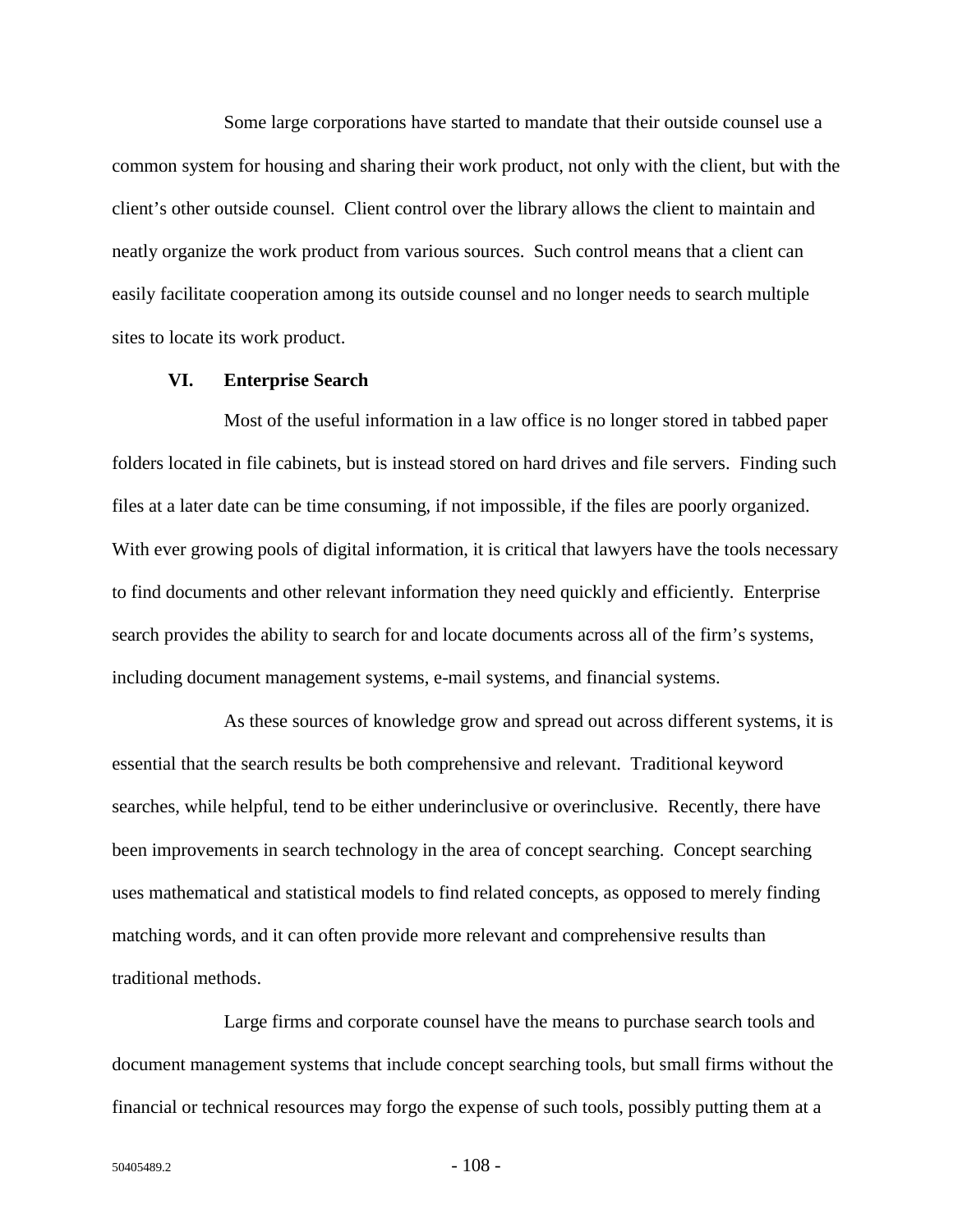competitive and technological disadvantage. To help make these tools available to small firms, NYSBA should consider working with its new concept search engine provider to have the vendor develop a service for the benefit of its membership.

### **VII. E-Filing**

Electronic filing (or e-filing), already mandatory in federal courts, is rapidly becoming a required filing standard throughout New York State courts. Given that almost every legal document is created on a computer, and that most attorneys and parties are using electronic mail to communicate, integrating these methods into the court system has improved efficiency by removing the need to print and store paper versions of the documents or to visit courthouses to retrieve them. Depending on the e-filing method, the filed documents may be searched and indexed in a database for ease of access, retrieval, and review. E-filing significantly reduces the amount of space needed by courts and attorneys for storage of filings, and the use of off-site backups can protect against loss of files due to natural or man-made disasters. For attorneys and litigants, e-filing reduces production and transmission costs for papers and related documents, and it lowers travel and service costs for attorneys located far from the courthouse or from their adversaries.

The New York Unified Court System has established the "New York State Courts E-filing" system, or NYSCEF, over the past decade, based on recommendations made by NYSBA's Task Force on the e-filing of Court Documents and by New York State courts and attorneys. NYSCEF allows for the filing of electronic legal documents with county clerks and with courts in certain types of cases and in certain venues. NYSCEF may be used to initiate a case, and cases that were originally filed in hard-copy paper format can be converted to electronic format through NYSCEF.

 $50405489.2$  - 109 -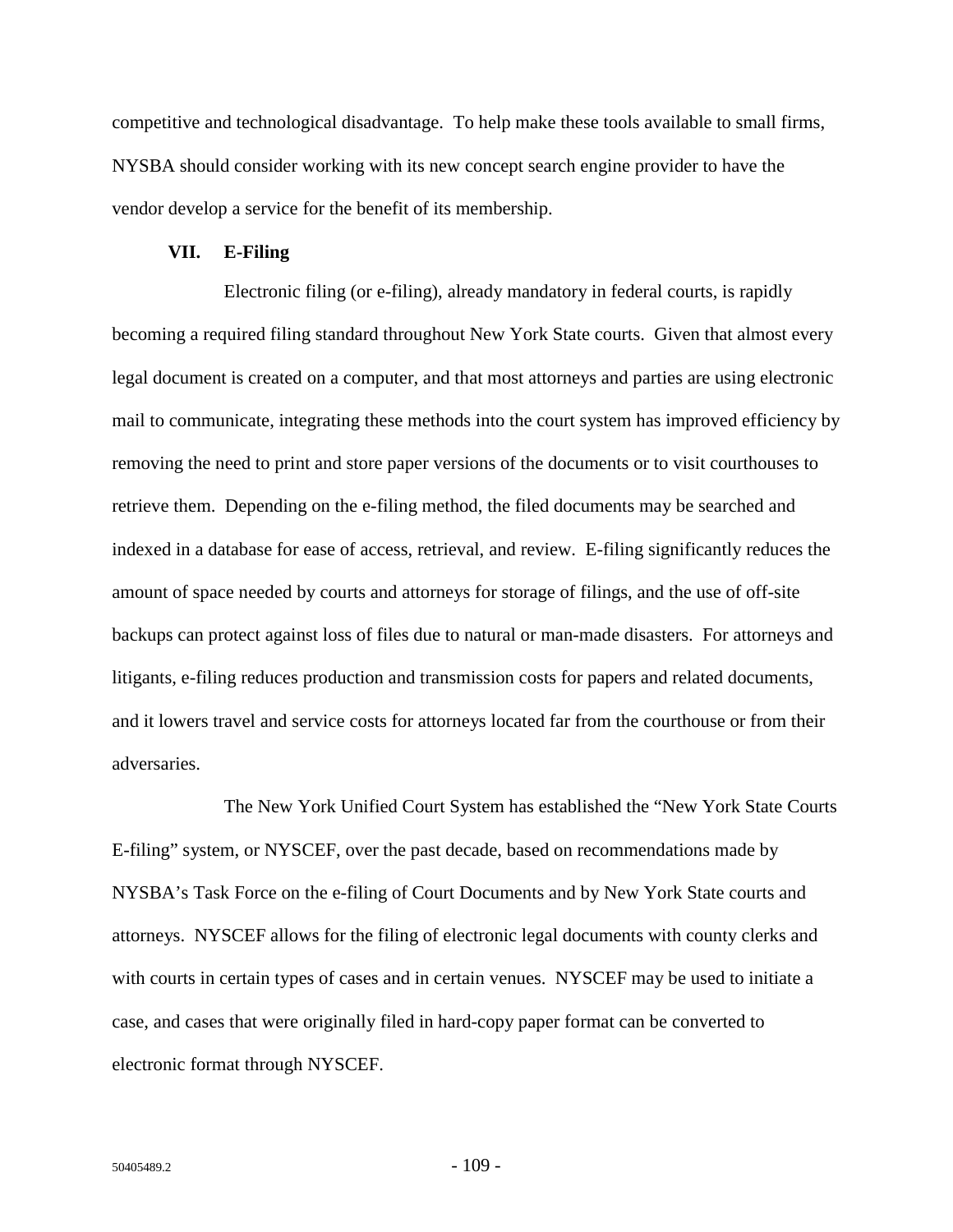Through NYSCEF, access to all e-filed documents, regardless of the security designation by the filer, is permitted at the courthouse, unless the document or file is sealed pursuant to statute or court order. Currently, the system allows the public to search for cases, claims, and documents, and it offers a subscription service called CaseTrac that allows the subscriber to track cases and be notified by e-mail when any changes have occurred with the case. Since the implementation of the NYSCEF system, e-filing has become more pervasive throughout the New York State court system, being adopted by more counties' Supreme Courts, Surrogate's Courts, and Courts of Claims. NYSBA's E-Filing Task Force originally envisioned that e-filing would eventually become available in all courts throughout the state. While this will become the reality over time, implementation is necessarily completed in small stages, owing to the costs of introducing the system into a new region, training court employees and county clerks to use the system, and so on. Currently, e-filing is available, but not mandatory, in most courts. Although it may eventually become mandatory, it will not eliminate paper filing altogether, as *pro se* parties will not be mandated to use e-filing, and may not even be permitted to use the e-filing system. As more courts adopt the NYSCEF system and allow e-filing or mandate its use, more New York attorneys will need to learn to use the system. The NYSCEF Web site<sup>127</sup> contains several user guides to assist attorneys with the system and also contains links to the relevant sections of New York rules and legislation that cover e-filing. The New York County Supreme Court also provides attorneys a free two-hour e-filing training session worth two CLE credits. In addition, the NYSCEF site contains both a live system and a practice system on which attorneys can practice using and filing forms. At the federal level, e-filing is handled

<u>.</u>

<sup>127</sup> *See* https://iapps.courts.state.ny.us/fbem/mainframe.html.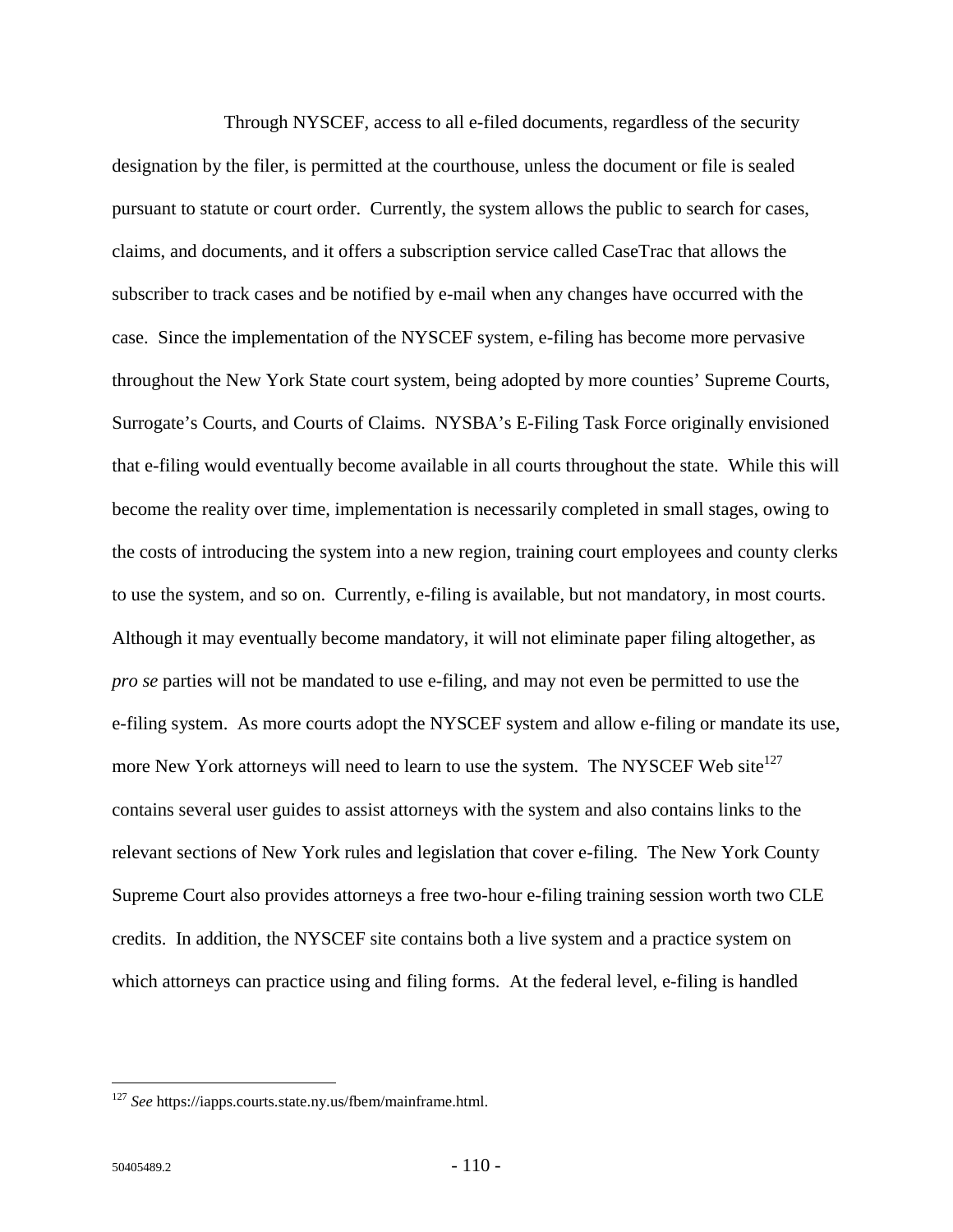through the PACER system. E-filing in federal courts is mandatory nationwide, and all attorneys in the state who practice in federal courts should be trained on the federal e-filing system.

## **RECOMMENDATIONS**

1. The Task Force recommends that law schools and firms increase educational and training opportunities for lawyers regarding practical ways to use technology to enhance their practices, to understand and use technology more effectively, and to develop practice management and project management skills.

2. The Task Force recommends that firms consider the adoption of systembased approaches, beginning with an assessment of the functions the firm performs and the related flow of information and work among its personnel, to determine which tools are most useful and effective to meet their needs. The Task Force observes that firms that design sound practices, and implement technology that makes sense in the context of their practices are more likely to benefit from and be satisfied with their investments.

3. The Task Force recommends that NYSBA's Committee on Standards of Attorney Conduct should study and make recommendations concerning the ethical and risk management considerations associated with new technologies such as social networking, thirdparty hosted solutions, and virtual law firms.

4. The Task Force recommends that NYSBA's Law Practice Management Committee create model policies concerning the use of mobile technology, including the establishment of guidelines for security issues associated with mobile technology, and clear communications to attorneys as to when they are, and are not, responsible for maintaining a connection with the workplace. The Task Force also recommends that NYSBA's Law Practice Management Committee develop model suggestions to assist firms in increasing their attorneys'

 $50405489.2$  - 111 -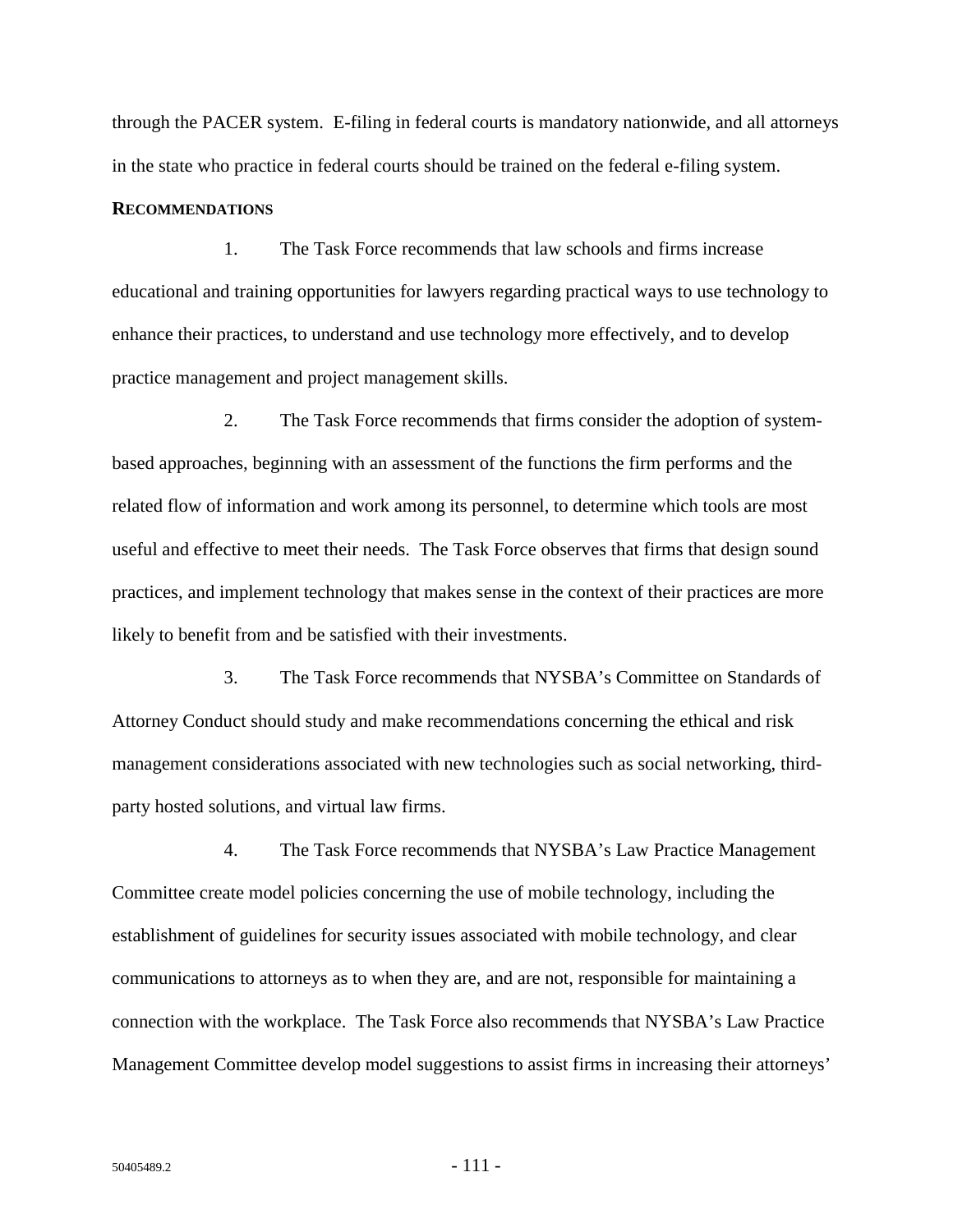productivity through the development of efficient tools and best practices for the efficient handling of the ever-increasing e-mail traffic they receive.

5. The Task Force recommends that NYSBA encourage legal employers to use technology to support a healthier work-life balance by facilitating flexible work arrangements.

6. The Task Force recommends that NYSBA consider whether and how NYSBA can leverage its resources to assist smaller firms with technology-related issues. For example, NYSBA may wish to consider whether it can work with its technology vendors to develop services that benefit members and practitioners for whom individual investment in technological solutions is not economically feasible.